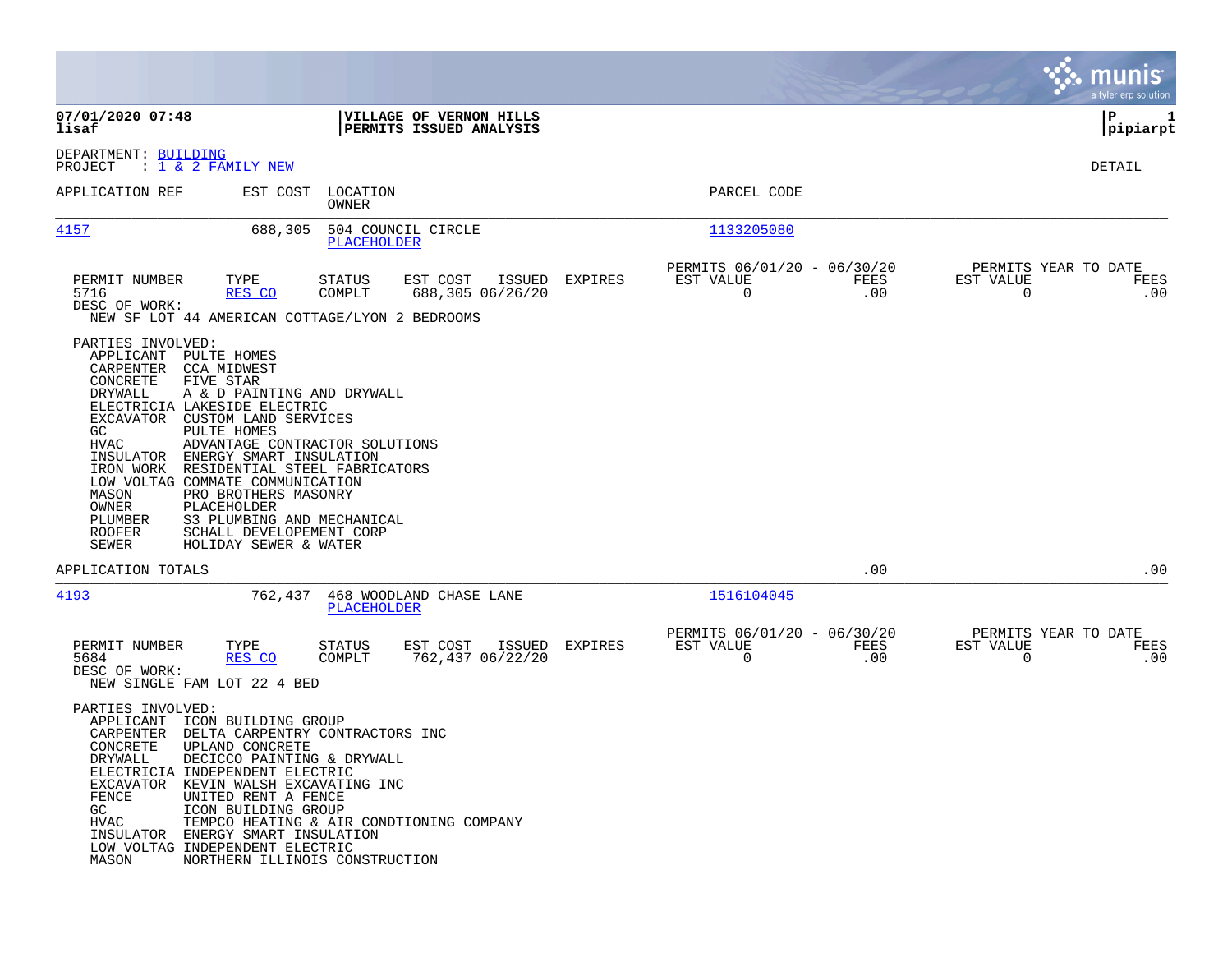|                                                                                                                                                                                                                                                                                                                                                                                                                                                                                                                                                                                |                                                                |                |                                                            |             |                             | munis<br>a tyler erp solution       |
|--------------------------------------------------------------------------------------------------------------------------------------------------------------------------------------------------------------------------------------------------------------------------------------------------------------------------------------------------------------------------------------------------------------------------------------------------------------------------------------------------------------------------------------------------------------------------------|----------------------------------------------------------------|----------------|------------------------------------------------------------|-------------|-----------------------------|-------------------------------------|
| 07/01/2020 07:48<br>lisaf                                                                                                                                                                                                                                                                                                                                                                                                                                                                                                                                                      | VILLAGE OF VERNON HILLS<br>PERMITS ISSUED ANALYSIS             |                |                                                            |             |                             | l P<br>2<br> pipiarpt               |
| DEPARTMENT: BUILDING<br>PROJECT<br>: 1 <u>&amp; 2 FAMILY NEW</u>                                                                                                                                                                                                                                                                                                                                                                                                                                                                                                               |                                                                |                |                                                            |             |                             | DETAIL                              |
| APPLICATION REF<br>EST COST LOCATION<br>PLACEHOLDER<br>OWNER<br>S3 PLUMBING AND MECHANICAL<br>PLUMBER<br>ROOFER<br>TIM COTE, INC<br><b>SEWER</b><br>KEVIN WALSH EXCAVATING INC                                                                                                                                                                                                                                                                                                                                                                                                 | OWNER                                                          |                | PARCEL CODE                                                |             |                             |                                     |
| APPLICATION TOTALS                                                                                                                                                                                                                                                                                                                                                                                                                                                                                                                                                             |                                                                |                |                                                            | .00         |                             | .00                                 |
| 4294                                                                                                                                                                                                                                                                                                                                                                                                                                                                                                                                                                           | 738,263 1307 GARDEN VIEW DRIVE<br>PLACEHOLDER                  |                | 1133205070                                                 |             |                             |                                     |
| PERMIT NUMBER<br>TYPE<br>5717<br>RES CO<br>DESC OF WORK:<br>NEW SINGLE FAM -LOT 36 2 BED LYON, AMERICAN COTTAGE                                                                                                                                                                                                                                                                                                                                                                                                                                                                | STATUS<br>EST COST ISSUED EXPIRES<br>ISSUED<br>0.06/26/20      |                | PERMITS 06/01/20 - 06/30/20<br>EST VALUE<br>$\overline{0}$ | FEES<br>.00 | EST VALUE<br>$\overline{0}$ | PERMITS YEAR TO DATE<br>FEES<br>.00 |
| PARTIES INVOLVED:<br>APPLICANT PULTE HOMES<br>CCA MIDWEST<br>CARPENTER<br>CONCRETE<br>FIVE STAR<br>DRYWALL<br>A & D PAINTING AND DRYWALL<br>ELECTRICIA LAKESIDE ELECTRIC<br>EXCAVATOR CUSTOM LAND SERVICES<br>GC<br>PULTE HOMES<br><b>HVAC</b><br>ADVANTAGE CONTRACTOR SOLUTIONS<br>INSULATOR ENERGY SMART INSULATION<br>IRON WORK RESIDENTIAL STEEL FABRICATORS<br>LOW VOLTAG COMMATE COMMUNICATION<br>MASON<br>PRO BROTHERS MASONRY<br>OWNER<br>PLACEHOLDER<br>S3 PLUMBING AND MECHANICAL<br>PLUMBER<br>ROOFER<br>SCHALL DEVELOPEMENT CORP<br>SEWER<br>HOLIDAY SEWER & WATER |                                                                |                |                                                            |             |                             |                                     |
| APPLICATION TOTALS                                                                                                                                                                                                                                                                                                                                                                                                                                                                                                                                                             |                                                                |                |                                                            | .00         |                             | .00                                 |
| <u>4496</u><br>806,942                                                                                                                                                                                                                                                                                                                                                                                                                                                                                                                                                         | 393 WOODLAND CHASE LANE<br>PLACEHOLDER                         |                | 1516106004                                                 |             |                             |                                     |
| PERMIT NUMBER<br>TYPE<br>5685<br>RES CO<br>DESC OF WORK:<br>NEW SINGLE FAM LOT 34<br>PARTIES INVOLVED:<br>APPLICANT<br>ICON BUILDING GROUP<br>CARPENTER<br>DELTA CARPENTRY CONTRACTORS INC<br>CONCRETE<br>UPLAND CONCRETE<br>DRYWALL<br>DECICCO PAINTING & DRYWALL<br>ELECTRICIA INDEPENDENT ELECTRIC<br>EXCAVATOR KEVIN WALSH EXCAVATING INC                                                                                                                                                                                                                                  | EST COST<br>STATUS<br>COMPLT<br>806,942 06/22/20<br>4 BEDROOMS | ISSUED EXPIRES | PERMITS 06/01/20 - 06/30/20<br>EST VALUE<br>$\Omega$       | FEES<br>.00 | EST VALUE<br>$\mathbf 0$    | PERMITS YEAR TO DATE<br>FEES<br>.00 |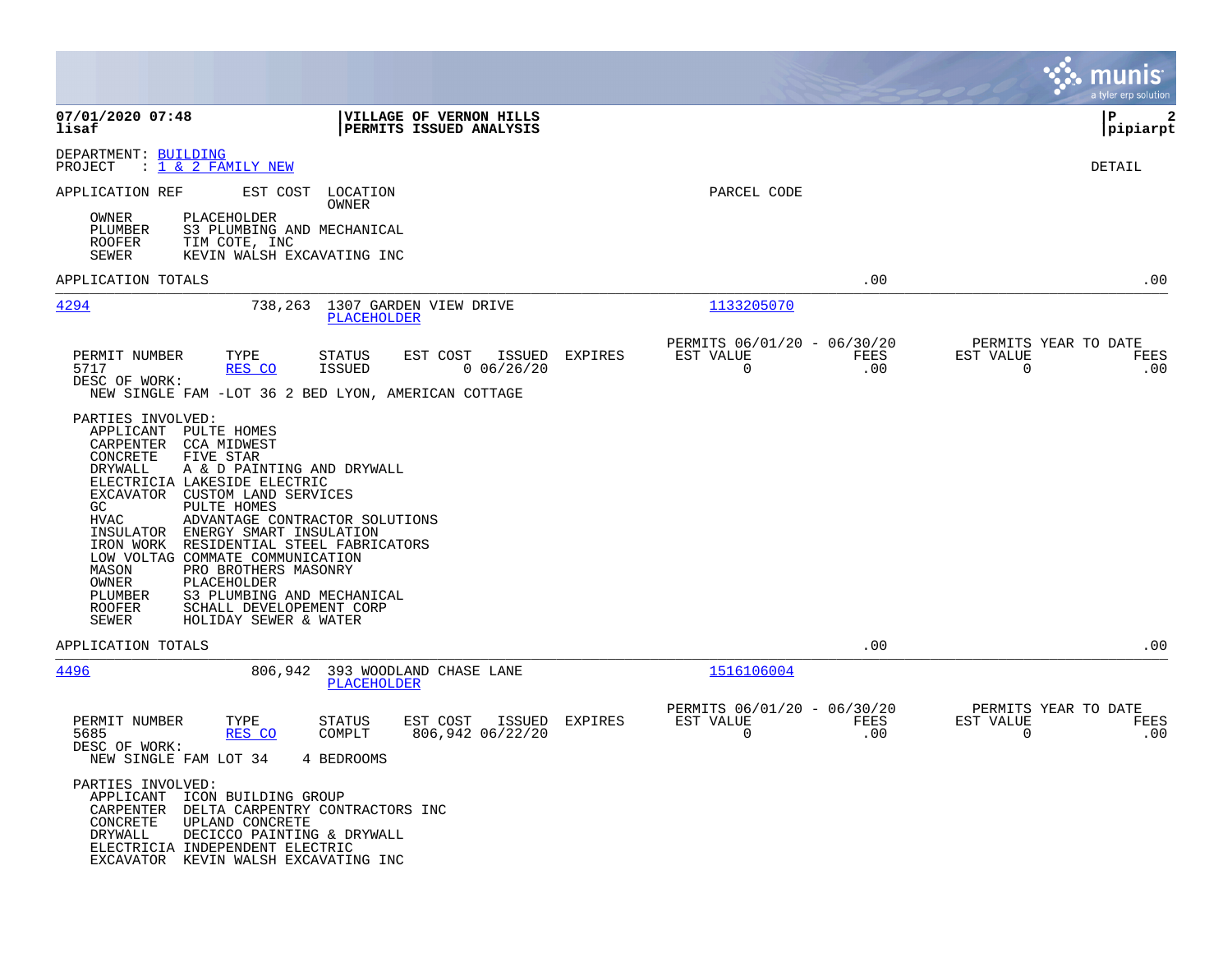|                                                                                                                                                                                                                                                                                                                                                                                                                                                                                                                                                                                              |                |                                                         |             | munis<br>a tyler erp solution                                |
|----------------------------------------------------------------------------------------------------------------------------------------------------------------------------------------------------------------------------------------------------------------------------------------------------------------------------------------------------------------------------------------------------------------------------------------------------------------------------------------------------------------------------------------------------------------------------------------------|----------------|---------------------------------------------------------|-------------|--------------------------------------------------------------|
| 07/01/2020 07:48<br>VILLAGE OF VERNON HILLS<br>lisaf<br>PERMITS ISSUED ANALYSIS                                                                                                                                                                                                                                                                                                                                                                                                                                                                                                              |                |                                                         |             | 3<br>P<br> pipiarpt                                          |
| DEPARTMENT: BUILDING<br>: <u>1 &amp; 2 FAMILY NEW</u><br>PROJECT                                                                                                                                                                                                                                                                                                                                                                                                                                                                                                                             |                |                                                         |             | DETAIL                                                       |
| EST COST LOCATION<br>APPLICATION REF<br>OWNER<br>GC<br>ICON BUILDING GROUP<br><b>HVAC</b><br>TEMPCO HEATING & AIR CONDTIONING COMPANY<br>ENERGY SMART INSULATION<br>INSULATOR<br>LOW VOLTAG INDEPENDENT ELECTRIC<br>MASON<br>NORTHERN ILLINOIS CONSTRUCTION<br>OWNER<br>PLACEHOLDER<br>PLUMBER<br>S3 PLUMBING AND MECHANICAL<br>PAYER<br>KT ABSOLUTE PAINTING & REMODELING<br>TIM COTE, INC<br>ROOFER<br>SEWER<br>KEVIN WALSH EXCAVATING INC                                                                                                                                                 |                | PARCEL CODE                                             |             |                                                              |
| APPLICATION TOTALS                                                                                                                                                                                                                                                                                                                                                                                                                                                                                                                                                                           |                |                                                         | .00         | .00                                                          |
| 4880<br>852,171<br>420 WOODLAND CHASE LANE<br>PLACEHOLDER                                                                                                                                                                                                                                                                                                                                                                                                                                                                                                                                    |                | 1516104032                                              |             |                                                              |
| PERMIT NUMBER<br>TYPE<br>STATUS<br>EST COST<br>ISSUED<br>RES CO<br>852,171 06/16/20<br>5654<br>COMPLT<br>DESC OF WORK:<br>NEW SINGLE FAM 4 BED<br>PARTIES INVOLVED:<br>APPLICANT ICON BUILDING GROUP<br>CARPENTER DELTA CARPENTRY CONTRACTORS INC<br>CONCRETE<br>UPLAND CONCRETE<br>DECICCO PAINTING & DRYWALL<br>DRYWALL<br>ELECTRICIA INDEPENDENT ELECTRIC<br>EXCAVATOR KEVIN WALSH EXCAVATING INC<br>FENCE<br>UNITED RENT A FENCE<br>FIRE SPRIN NOVA FIRE PROTECTION<br>GC<br>ICON BUILDING GROUP<br>GC<br>ICON BUILDING GROUP<br><b>HVAC</b><br>TEMPCO HEATING & AIR CONDTIONING COMPANY | <b>EXPIRES</b> | PERMITS 06/01/20 - 06/30/20<br>EST VALUE<br>0           | FEES<br>.00 | PERMITS YEAR TO DATE<br>EST VALUE<br>FEES<br>$\Omega$<br>.00 |
| INSULATOR ENERGY SMART INSULATION<br>LOW VOLTAG INDEPENDENT ELECTRIC<br>MASON<br>NORTHERN ILLINOIS CONSTRUCTION<br>OWNER<br>PLACEHOLDER<br>PLUMBER<br>S3 PLUMBING AND MECHANICAL<br>TIM COTE, INC<br><b>ROOFER</b><br>KEVIN WALSH EXCAVATING INC<br>SEWER                                                                                                                                                                                                                                                                                                                                    |                |                                                         |             |                                                              |
| APPLICATION TOTALS                                                                                                                                                                                                                                                                                                                                                                                                                                                                                                                                                                           |                |                                                         | .00         | .00                                                          |
| <u>4937</u><br>796,234<br>389 WOODLAND CHASE LANE<br><b>PLACEHOLDER</b>                                                                                                                                                                                                                                                                                                                                                                                                                                                                                                                      |                | 1509319002                                              |             |                                                              |
| PERMIT NUMBER<br>TYPE<br>STATUS<br>EST COST<br>ISSUED<br>COMPLT<br>796,234 06/29/20<br>5737<br>RES CO<br>DESC OF WORK:<br>NEW SINGLE FAM LOT 33 4 BED                                                                                                                                                                                                                                                                                                                                                                                                                                        | <b>EXPIRES</b> | PERMITS 06/01/20 - 06/30/20<br>EST VALUE<br>$\mathbf 0$ | FEES<br>.00 | PERMITS YEAR TO DATE<br>EST VALUE<br>FEES<br>.00<br>$\Omega$ |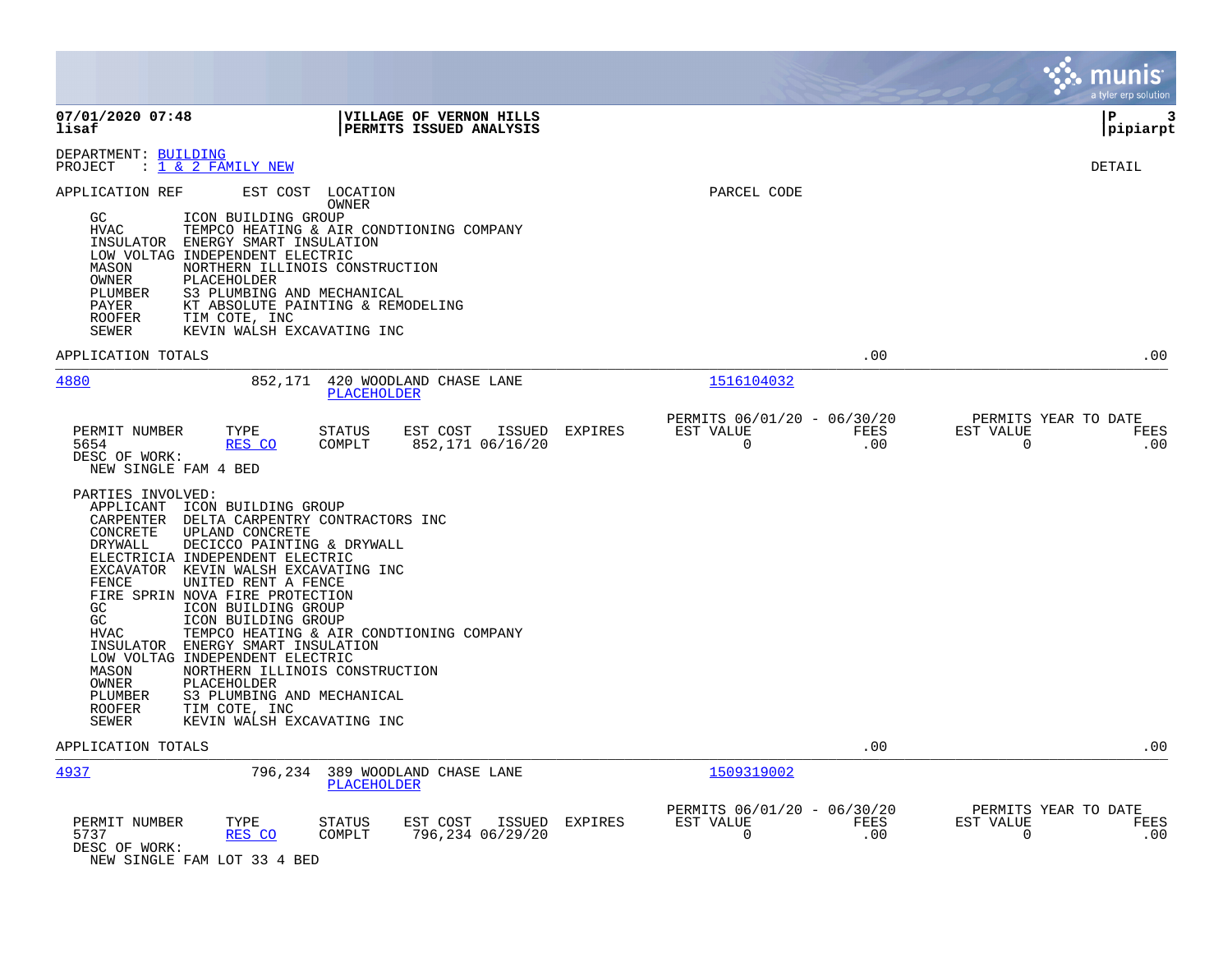|                                                                                                                                                                                                                                                                                 |                                                                                                                                                                                                                                                                                                                                                                                                                                                                                                                                                 |                                                                        | munis<br>a tyler erp solution                         |
|---------------------------------------------------------------------------------------------------------------------------------------------------------------------------------------------------------------------------------------------------------------------------------|-------------------------------------------------------------------------------------------------------------------------------------------------------------------------------------------------------------------------------------------------------------------------------------------------------------------------------------------------------------------------------------------------------------------------------------------------------------------------------------------------------------------------------------------------|------------------------------------------------------------------------|-------------------------------------------------------|
| 07/01/2020 07:48<br>lisaf                                                                                                                                                                                                                                                       | VILLAGE OF VERNON HILLS<br>PERMITS ISSUED ANALYSIS                                                                                                                                                                                                                                                                                                                                                                                                                                                                                              |                                                                        | l P<br>4<br> pipiarpt                                 |
| DEPARTMENT: BUILDING<br>PROJECT : 1 & 2 FAMILY NEW                                                                                                                                                                                                                              |                                                                                                                                                                                                                                                                                                                                                                                                                                                                                                                                                 |                                                                        | DETAIL                                                |
| APPLICATION REF<br>PARTIES INVOLVED:<br>CARPENTER<br>CONCRETE<br>FENCE<br>GC<br><b>HVAC</b><br>MASON<br>OWNER<br>PLUMBER<br>ROOFER<br>SEWER                                                                                                                                     | EST COST<br>LOCATION<br><b>OWNER</b><br>APPLICANT ICON BUILDING GROUP<br>DELTA CARPENTRY CONTRACTORS INC<br>UPLAND CONCRETE<br>ELECTRICIA INDEPENDENT ELECTRIC<br>EXCAVATOR KEVIN WALSH EXCAVATING INC<br>UNITED RENT A FENCE<br>ICON BUILDING GROUP<br>TEMPCO HEATING & AIR CONDTIONING COMPANY<br>INSULATOR ENERGY SMART INSULATION<br>LOW VOLTAG INDEPENDENT ELECTRIC<br>NORTHERN ILLINOIS CONSTRUCTION<br>PLACEHOLDER<br>S3 PLUMBING AND MECHANICAL<br>TIM COTE, INC<br>KEVIN WALSH EXCAVATING INC                                          | PARCEL CODE                                                            |                                                       |
| APPLICATION TOTALS                                                                                                                                                                                                                                                              |                                                                                                                                                                                                                                                                                                                                                                                                                                                                                                                                                 | .00                                                                    | .00                                                   |
| 4945                                                                                                                                                                                                                                                                            | 688,603<br>693 INSULL DRIVE<br>PLACEHOLDER                                                                                                                                                                                                                                                                                                                                                                                                                                                                                                      | 1133205093                                                             |                                                       |
| PERMIT NUMBER<br>5722<br>DESC OF WORK:<br>PARTIES INVOLVED:<br>APPLICANT PULTE HOMES<br>CARPENTER<br>CONCRETE<br>DRYWALL<br>ELECTRICIA LAKESIDE ELECTRIC<br>GC.<br><b>HVAC</b><br>INSULATOR<br>IRON WORK<br>MASON<br>OWNER<br>PLUMBER<br>PAYER<br><b>ROOFER</b><br><b>SEWER</b> | TYPE<br><b>STATUS</b><br>EST COST<br>ISSUED<br>EXPIRES<br>RES CO<br>COMPLT<br>688,603 06/26/20<br>NEW SINGLE FAMILY LOT 56 3 BED BOURGES/EUROPEAN COTTAGE<br>CCA MIDWEST<br>FIVE STAR<br>A & D PAINTING AND DRYWALL<br>EXCAVATOR CUSTOM LAND SERVICES<br>PULTE HOMES<br>ADVANTAGE CONTRACTOR SOLUTIONS<br>ENERGY SMART INSULATION<br>RESIDENTIAL STEEL FABRICATORS<br>LOW VOLTAG COMMATE COMMUNICATION<br>PRO BROTHERS MASONRY<br>PLACEHOLDER<br>S3 PLUMBING AND MECHANICAL<br>PULTE HOMES<br>SCHALL DEVELOPEMENT CORP<br>HOLIDAY SEWER & WATER | PERMITS 06/01/20 - 06/30/20<br>EST VALUE<br>FEES<br>$\mathbf 0$<br>.00 | PERMITS YEAR TO DATE<br>EST VALUE<br>FEES<br>0<br>.00 |
| APPLICATION TOTALS                                                                                                                                                                                                                                                              |                                                                                                                                                                                                                                                                                                                                                                                                                                                                                                                                                 | .00                                                                    | .00                                                   |
| 5006                                                                                                                                                                                                                                                                            | 653,578 541 COUNCIL CIRCLE                                                                                                                                                                                                                                                                                                                                                                                                                                                                                                                      | 1133213002                                                             |                                                       |

[PLACEHOLDER](http://vvh-munis1:55000/views/PassThru.aspx?-E=QFdVWgFVbDJoIVil7nE3YiN5Ohvd%2BrRVvBG5qZaa7OA=&)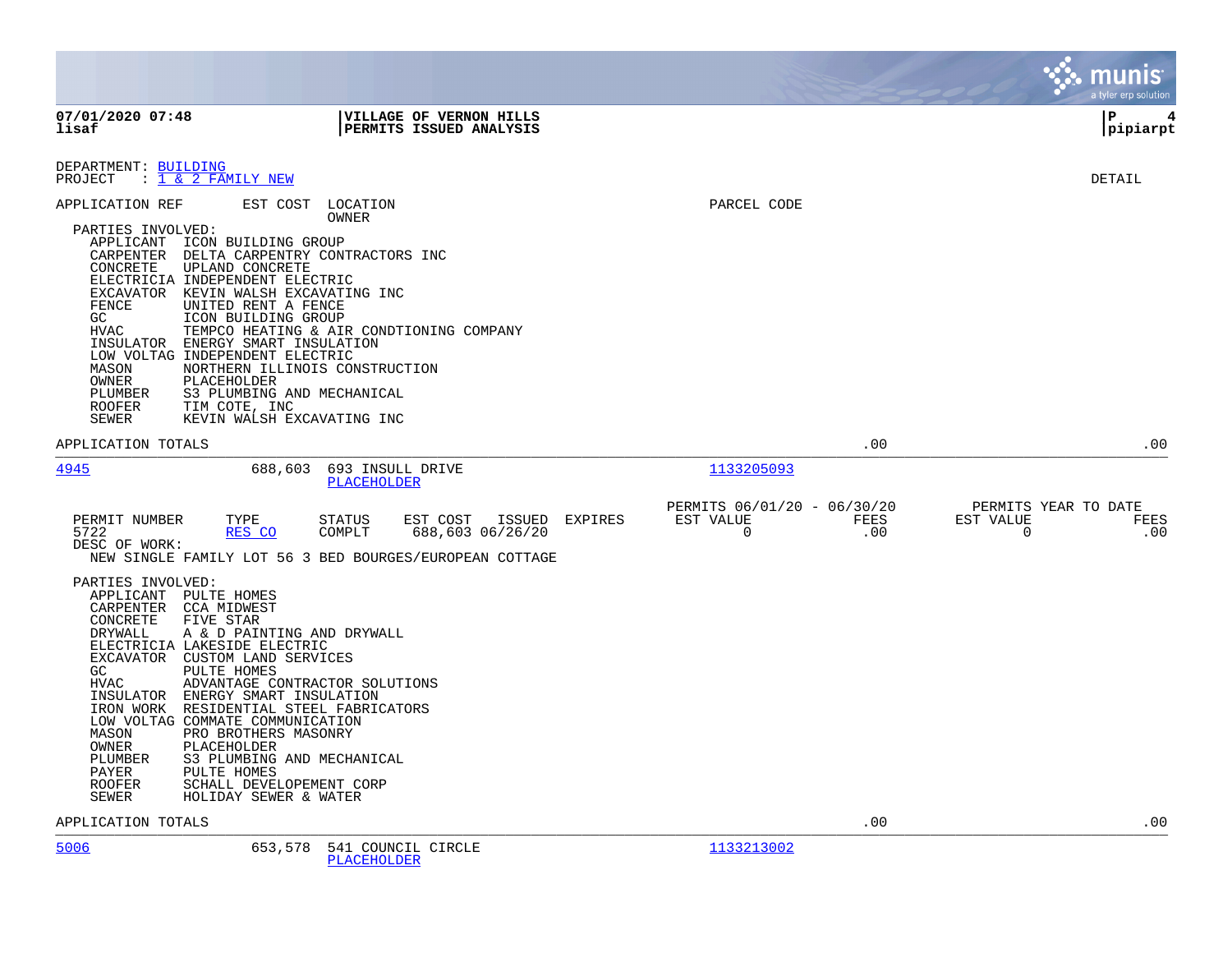|                                                                                                                                                                                |                                                                                                                                                                                                                                                                                                                                                                                                          |                                |                                                    |        |                           |                                                     |             |                   |                                   | munis<br>a tyler erp solution             |
|--------------------------------------------------------------------------------------------------------------------------------------------------------------------------------|----------------------------------------------------------------------------------------------------------------------------------------------------------------------------------------------------------------------------------------------------------------------------------------------------------------------------------------------------------------------------------------------------------|--------------------------------|----------------------------------------------------|--------|---------------------------|-----------------------------------------------------|-------------|-------------------|-----------------------------------|-------------------------------------------|
| 07/01/2020 07:48<br>lisaf                                                                                                                                                      |                                                                                                                                                                                                                                                                                                                                                                                                          |                                | VILLAGE OF VERNON HILLS<br>PERMITS ISSUED ANALYSIS |        |                           |                                                     |             |                   |                                   | ΙP<br>5<br>pipiarpt                       |
| PERMIT NUMBER                                                                                                                                                                  | TYPE                                                                                                                                                                                                                                                                                                                                                                                                     | STATUS                         | EST COST                                           | ISSUED | EXPIRES                   | PERMITS 06/01/20 - 06/30/20<br>EST VALUE            |             | FEES              | PERMITS YEAR TO DATE<br>EST VALUE | FEES                                      |
| DEPARTMENT: BUILDING<br>PROJECT                                                                                                                                                | : <u>1 &amp; 2 FAMILY NEW</u>                                                                                                                                                                                                                                                                                                                                                                            |                                |                                                    |        |                           |                                                     |             |                   |                                   | DETAIL                                    |
| APPLICATION REF                                                                                                                                                                | EST COST                                                                                                                                                                                                                                                                                                                                                                                                 | LOCATION                       |                                                    |        |                           |                                                     | PARCEL CODE |                   |                                   |                                           |
| MU5715<br>DESC OF WORK:                                                                                                                                                        | RES TCO<br>SINGLE FAMILY WILLWOOD - CRAFTSMAN 4 BED LOT 102                                                                                                                                                                                                                                                                                                                                              | OWNER<br><b>ISSUED</b>         |                                                    |        | 653,578 06/25/20 06/29/21 | $\mathsf{O}$                                        |             | 100.00            | $\Omega$                          | 100.00                                    |
| PARTIES INVOLVED:<br>APPLICANT PULTE HOMES<br>CARPENTER CCA MIDWEST<br>CONCRETE<br><b>DRYWALL</b><br>GC.<br><b>HVAC</b><br>MASON<br>OWNER<br>PLUMBER<br><b>ROOFER</b><br>SEWER | FIVE STAR<br>A & D PAINTING AND DRYWALL<br>ELECTRICIA LAKESIDE ELECTRIC<br>EXCAVATOR CUSTOM LAND SERVICES<br>PULTE HOMES<br>ADVANTAGE CONTRACTOR SOLUTIONS<br>INSULATOR ENERGY SMART INSULATION<br>IRON WORK RESIDENTIAL STEEL FABRICATORS<br>LOW VOLTAG COMMATE COMMUNICATION<br>PRO BROTHERS MASONRY<br>PLACEHOLDER<br>S3 PLUMBING AND MECHANICAL<br>SCHALL DEVELOPEMENT CORP<br>HOLIDAY SEWER & WATER |                                |                                                    |        |                           |                                                     |             |                   |                                   |                                           |
| APPLICATION TOTALS                                                                                                                                                             |                                                                                                                                                                                                                                                                                                                                                                                                          |                                |                                                    |        |                           |                                                     |             | 100.00            |                                   | 100.00                                    |
| 5421                                                                                                                                                                           | 796,386                                                                                                                                                                                                                                                                                                                                                                                                  | PLACEHOLDER                    | 515 COUNCIL CIRCLE                                 |        |                           | 1133213016                                          |             |                   |                                   |                                           |
| PERMIT NUMBER<br>MU5635<br>DESC OF WORK:                                                                                                                                       | TYPE<br>$1&2$ FAM<br>NEW SINGLE FAM LOT 94 3 BED BOURGES/AMERICCAN COTTAGE                                                                                                                                                                                                                                                                                                                               | <b>STATUS</b><br><b>ISSUED</b> | EST COST<br>796,386 06/12/20 06/26/21              |        | ISSUED EXPIRES            | PERMITS 06/01/20 - 06/30/20<br>EST VALUE<br>796,386 |             | FEES<br>13,630.14 | EST VALUE<br>796,386              | PERMITS YEAR TO DATE<br>FEES<br>13,630.14 |
| PARTIES INVOLVED:<br>APPLICANT PULTE HOMES<br>CARPENTER CCA MIDWEST<br>CONCRETE<br>DRYWALL<br>FIRE SPRIN PULTE HOMES<br>GC.<br><b>HVAC</b><br>MASON<br>OWNER<br>PLUMBER        | FIVE STAR<br>A & D PAINTING AND DRYWALL<br>ELECTRICIA LAKESIDE ELECTRIC<br>EXCAVATOR CUSTOM LAND SERVICES<br>PULTE HOMES<br>ADVANTAGE CONTRACTOR SOLUTIONS<br>IRON WORK RESIDENTIAL STEEL FABRICATORS<br>IRRIGATION ENERGY SMART INSULATION<br>LOW VOLTAG COMMATE COMMUNICATION<br>PRO BROTHERS MASONRY<br>PLACEHOLDER<br>S3 PLUMBING AND MECHANICAL                                                     |                                |                                                    |        |                           |                                                     |             |                   |                                   |                                           |

**Contract**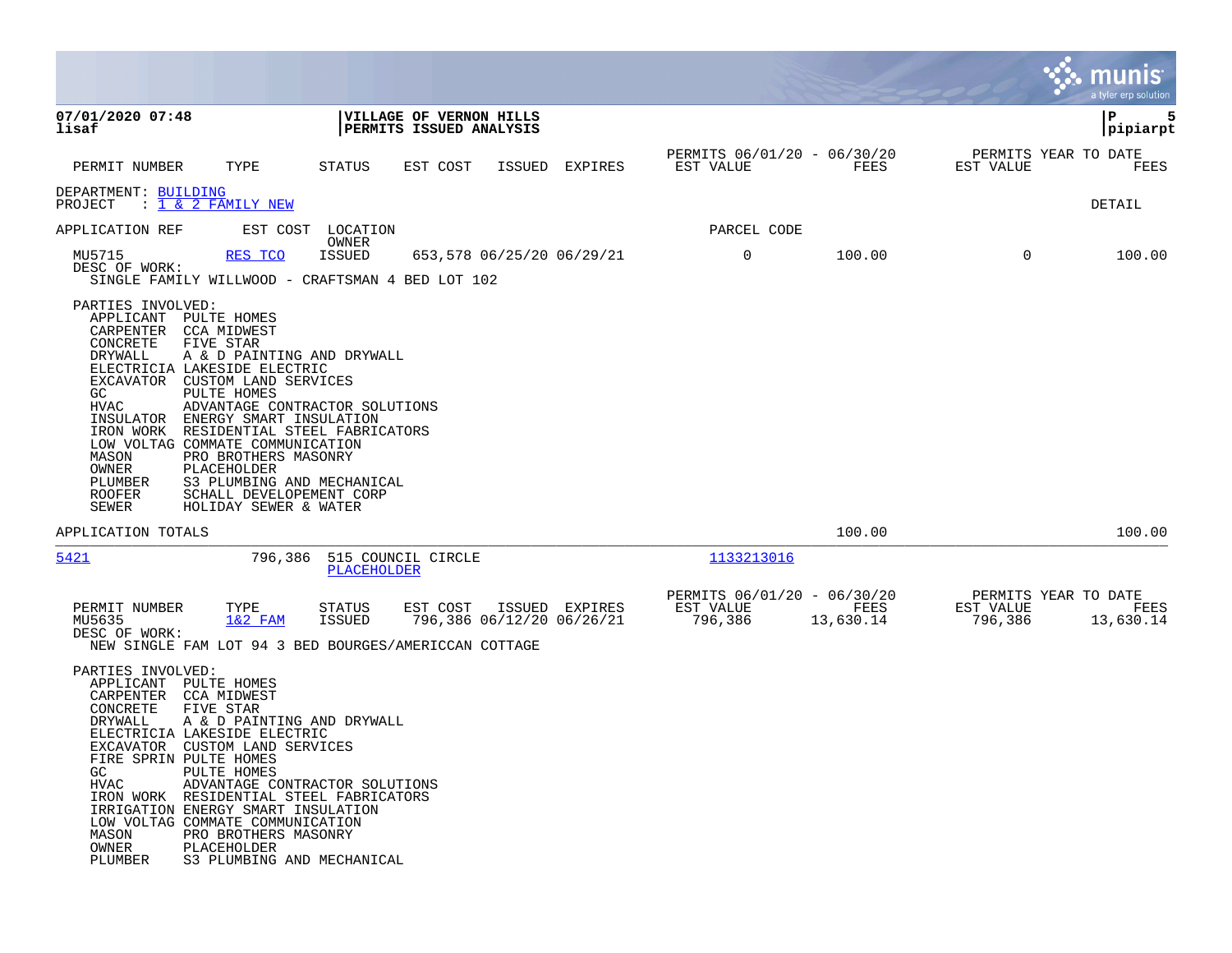|                                                                                                                          |                                   | munis<br>a tyler erp solution     |
|--------------------------------------------------------------------------------------------------------------------------|-----------------------------------|-----------------------------------|
| 07/01/2020 07:48<br><b> VILLAGE OF VERNON HILLS</b><br>lisaf<br><b>PERMITS ISSUED ANALYSIS</b>                           |                                   | 6<br>P<br>pipiarpt                |
| DEPARTMENT: BUILDING<br>$: 1 \& 2$ FAMILY NEW<br>PROJECT                                                                 |                                   | DETAIL                            |
| APPLICATION REF<br>EST COST<br>LOCATION<br>OWNER<br>ROOFER<br>SCHALL DEVELOPEMENT CORP<br>SEWER<br>HOLIDAY SEWER & WATER | PARCEL CODE                       |                                   |
| APPLICATION TOTALS<br>PROJECT TOTALS                                                                                     | 13,630.14<br>796,386<br>13,730.14 | 13,630.14<br>796,386<br>13,730.14 |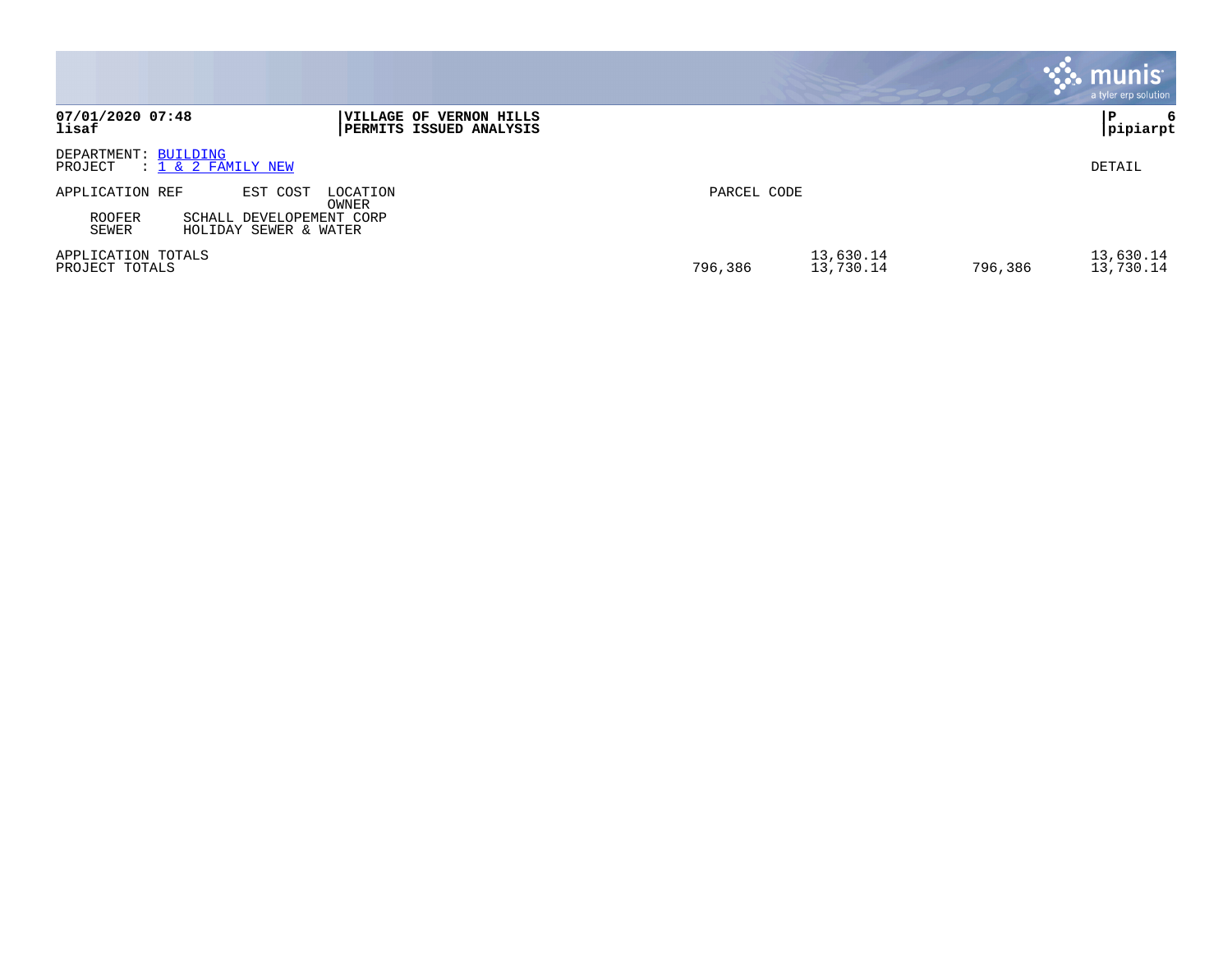|                                                                                                                                                                                                                                                            |                                                                                                                                                                                                                                                                                                                                                                                                                                                                             |                          |                                                           |         |                                                         |                  |                                               | munis<br>a tyler erp solution |
|------------------------------------------------------------------------------------------------------------------------------------------------------------------------------------------------------------------------------------------------------------|-----------------------------------------------------------------------------------------------------------------------------------------------------------------------------------------------------------------------------------------------------------------------------------------------------------------------------------------------------------------------------------------------------------------------------------------------------------------------------|--------------------------|-----------------------------------------------------------|---------|---------------------------------------------------------|------------------|-----------------------------------------------|-------------------------------|
| 07/01/2020 07:48<br>lisaf                                                                                                                                                                                                                                  |                                                                                                                                                                                                                                                                                                                                                                                                                                                                             |                          | <b>VILLAGE OF VERNON HILLS</b><br>PERMITS ISSUED ANALYSIS |         |                                                         |                  |                                               | P<br> pipiarpt                |
| DEPARTMENT: BUILDING<br>PROJECT                                                                                                                                                                                                                            | : COMMERCIAL ADDITION                                                                                                                                                                                                                                                                                                                                                                                                                                                       |                          |                                                           |         |                                                         |                  |                                               | <b>DETAIL</b>                 |
| APPLICATION REF                                                                                                                                                                                                                                            | EST COST                                                                                                                                                                                                                                                                                                                                                                                                                                                                    | LOCATION<br><b>OWNER</b> |                                                           |         | PARCEL CODE                                             |                  |                                               |                               |
| 4301                                                                                                                                                                                                                                                       | 900,000                                                                                                                                                                                                                                                                                                                                                                                                                                                                     |                          | 461 WEST TOWNLINE RD<br>RINACOVI LIMITED LLC              |         | 1505110004                                              |                  |                                               |                               |
| PERMIT NUMBER<br>MU5631<br>DESC OF WORK:<br>COMMERCIAL ADDITION                                                                                                                                                                                            | TYPE<br>COMM TCO                                                                                                                                                                                                                                                                                                                                                                                                                                                            | <b>STATUS</b><br>ISSUED  | EST COST<br><b>ISSUED</b><br>900,000 06/10/20             | EXPIRES | PERMITS 06/01/20 - 06/30/20<br>EST VALUE<br>$\mathbf 0$ | FEES<br>350.00   | PERMITS YEAR TO DATE<br>EST VALUE<br>$\Omega$ | FEES<br>350.00                |
| PARTIES INVOLVED:<br>ALARM<br>APPLICANT<br>CONCRETE<br>DRYWALL<br>EXCAVATOR RICHTER<br>FENCE<br>GC<br>GC<br><b>GLASS</b><br><b>HVAC</b><br>INSULATOR<br>IRON WORK<br>MASON<br><b>OCCUPANT</b><br>OWNER<br>PLUMBER<br><b>ROOFER</b><br><b>SEWER</b><br>SIGN | FOX VALLEY FIRE SYSTEM<br>BRECKENRIDGE HOMES<br>COVER CONCRETE<br>DOMINGUEZ DRYWALL<br>ELECTRICIA R DREWNO ELECTRIC<br>BRECKENRIDGE HOMES<br>FIRE SPRIN UNITED STATES ALLIANCE FIRE PROTECTION<br>BRECKENRIDGE HOMES<br>GODDARD SCHOOL<br>BRECKENRIDGE HOMES<br>NORTHERN AIR SYSTEMS INC<br>SERENOS<br>ADAMS STEEL SERVICE<br>POLBRO MASONRY<br>GODDARD SCHOOL<br>RINACOVI LIMITED LLC<br>BIAGI PLUMBING<br>CEDAR ROOFING COMPANY<br>BIES UNDERGROUND<br>BRECKENRIDGE HOMES |                          |                                                           |         |                                                         |                  |                                               |                               |
| APPLICATION TOTALS<br>PROJECT TOTALS                                                                                                                                                                                                                       |                                                                                                                                                                                                                                                                                                                                                                                                                                                                             |                          |                                                           |         | 0                                                       | 350.00<br>350.00 | $\Omega$                                      | 350.00<br>350.00              |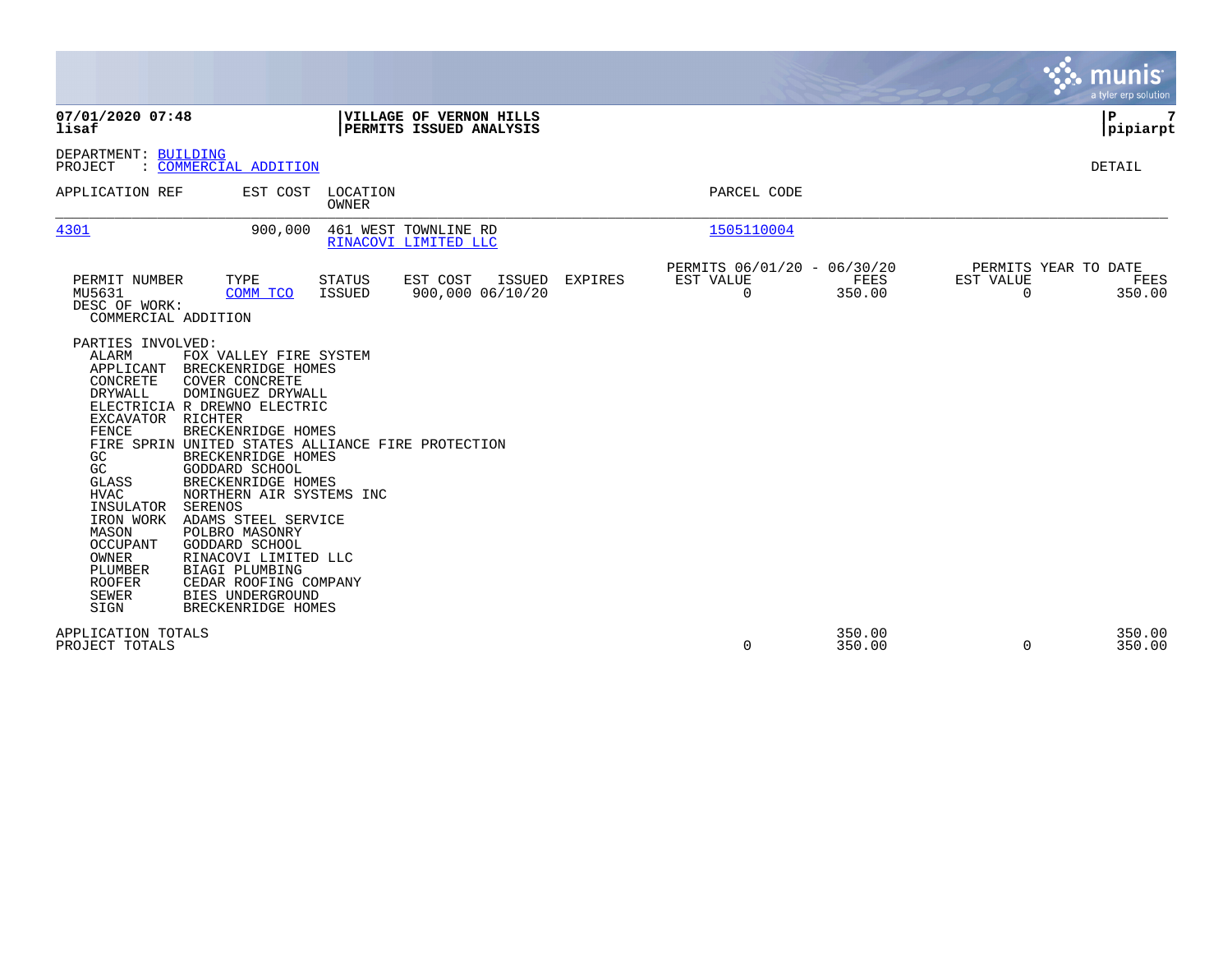|                                                                                                                                                                                                                                                                                                                               |                                                                                             |                                                                            | munis<br>a tyler erp solution                                       |
|-------------------------------------------------------------------------------------------------------------------------------------------------------------------------------------------------------------------------------------------------------------------------------------------------------------------------------|---------------------------------------------------------------------------------------------|----------------------------------------------------------------------------|---------------------------------------------------------------------|
| 07/01/2020 07:48<br>lisaf                                                                                                                                                                                                                                                                                                     | VILLAGE OF VERNON HILLS<br>PERMITS ISSUED ANALYSIS                                          |                                                                            | ΙP<br>8<br> pipiarpt                                                |
| DEPARTMENT: BUILDING<br>: COMMERCIAL ALTERATION<br>PROJECT                                                                                                                                                                                                                                                                    |                                                                                             |                                                                            | DETAIL                                                              |
| EST COST<br>APPLICATION REF                                                                                                                                                                                                                                                                                                   | LOCATION<br>OWNER                                                                           | PARCEL CODE                                                                |                                                                     |
| 4487<br>135,000                                                                                                                                                                                                                                                                                                               | 175 EAST HAWTHORN PKY 210<br><b>NICOLE QUIGLEY</b>                                          | 1133303003                                                                 |                                                                     |
| PERMIT NUMBER<br>TYPE<br>MU5603<br>COM ALT<br>DESC OF WORK:<br>COMMERCIAL ALTERATION                                                                                                                                                                                                                                          | ISSUED EXPIRES<br>STATUS<br>EST COST<br><b>ISSUED</b><br>135,000 06/05/20 06/05/21          | PERMITS 06/01/20 - 06/30/20<br>EST VALUE<br>FEES<br>135,000<br>1,550.00    | PERMITS YEAR TO DATE<br>EST VALUE<br>FEES<br>135,000<br>1,550.00    |
| PARTIES INVOLVED:<br><b>ALARM</b><br>SHORT CIRCUIT<br>APPLICANT<br>ICD CONSTRUCTION<br>CARPENTER<br>ICD CONSTRUCTION<br>DRYWALL<br>ICD CONSTRUCTION<br>ELECTRICIA VISION ELECTRIC<br>GC<br>ICD CONSTRUCTION<br>M+E HEATING<br>HVAC<br>LOW VOLTAG SHORT CIRCUIT<br><b>OWNER</b><br>NICOLE QUIGLEY<br>PLUMBER<br>CRS INDUSTRIES |                                                                                             |                                                                            |                                                                     |
| APPLICATION TOTALS                                                                                                                                                                                                                                                                                                            |                                                                                             | 1,550.00                                                                   | 1,550.00                                                            |
| <u>4791</u><br>1,240,000                                                                                                                                                                                                                                                                                                      | 335 NORTH MILWAUKEE AVE<br>WALMART STORES INC                                               | 1503301034                                                                 |                                                                     |
| TYPE<br>PERMIT NUMBER<br>MU5341<br>COM ALT<br>DESC OF WORK:<br>REMODEL OF EXISTING AREAS: ISLAND, NEW SHOP-INS                                                                                                                                                                                                                | <b>STATUS</b><br>EST COST<br>ISSUED EXPIRES<br><b>ISSUED</b><br>1,240,000 06/11/20 06/11/21 | PERMITS 06/01/20 - 06/30/20<br>FEES<br>EST VALUE<br>1,240,000<br>12,600.00 | PERMITS YEAR TO DATE<br>EST VALUE<br>FEES<br>1,240,000<br>12,600.00 |
| PARTIES INVOLVED:<br>APPLICANT MS CONSULTANTS<br>ELECTRICIA CPI POWER & CONTROL<br>GC.<br>IMMEL<br><b>HVAC</b><br>DENNING INC<br><b>OCCUPANT</b><br>SAM'S CLUB<br>OWNER<br>WALMART STORES INC<br>PLUMBER<br><b>PAYER</b><br>MS CONSULTANTS<br>PAYER<br>IMMEL                                                                  | HARTWIG PLUMBING AND HEATING                                                                |                                                                            |                                                                     |
| APPLICATION TOTALS                                                                                                                                                                                                                                                                                                            |                                                                                             | 12,600.00                                                                  | 12,600.00                                                           |
| 4963<br>450,000                                                                                                                                                                                                                                                                                                               | 300 CENTER DR 104<br><b>HOME STATE BANK</b>                                                 | 1133302040                                                                 |                                                                     |
| PERMIT NUMBER<br>TYPE<br>MU5600<br>CO NO FEE                                                                                                                                                                                                                                                                                  | <b>STATUS</b><br>EST COST<br>ISSUED EXPIRES<br>COMPLT<br>450,000 06/04/20 06/04/21          | PERMITS 06/01/20 - 06/30/20<br>EST VALUE<br>FEES<br>$\Omega$<br>.00        | PERMITS YEAR TO DATE<br>EST VALUE<br>FEES<br>0<br>.00               |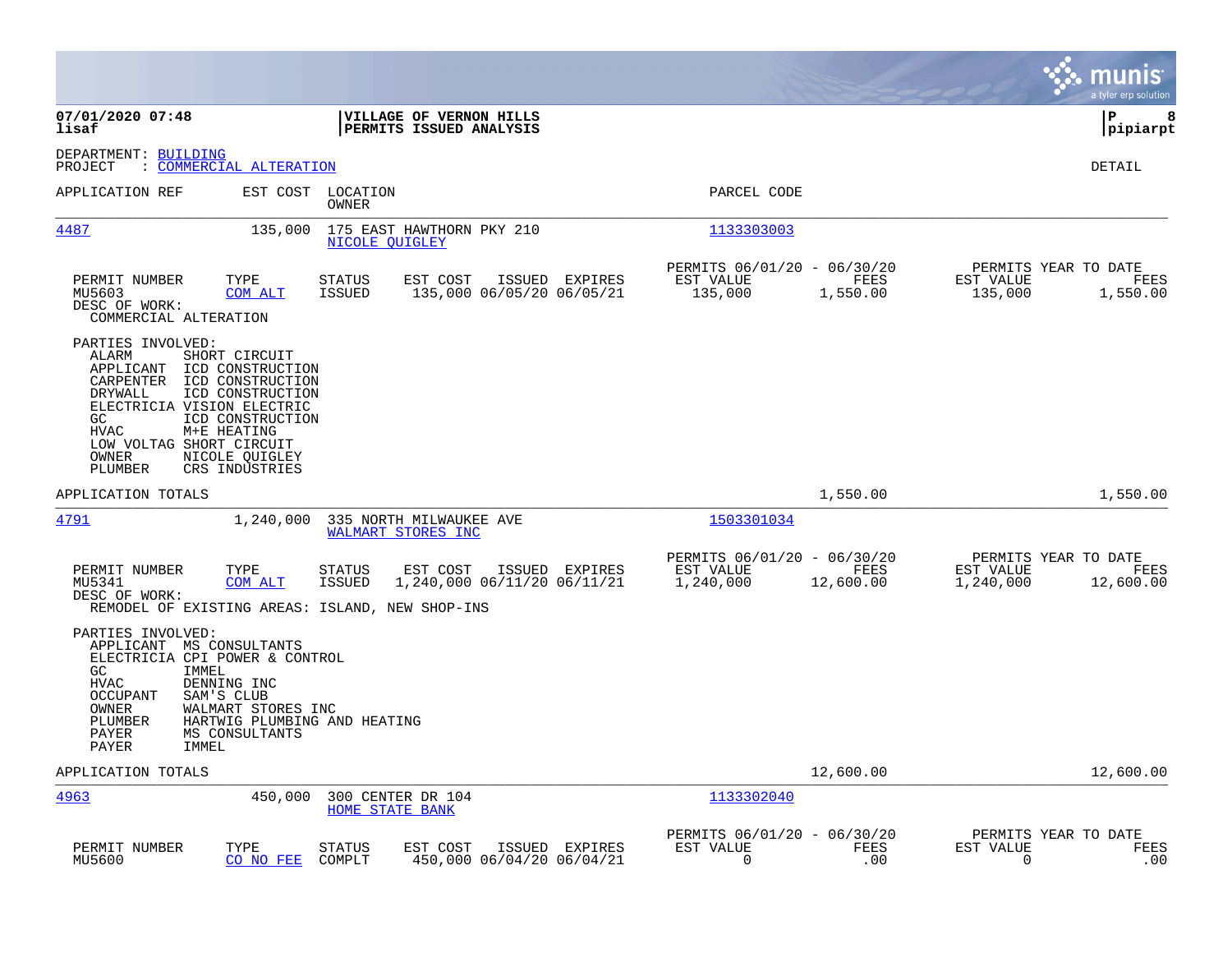|                                                                                                                                                                                                                                                                                                                                      |                                                                                          |                                                    |                |                     | munis<br>a tyler erp solution          |
|--------------------------------------------------------------------------------------------------------------------------------------------------------------------------------------------------------------------------------------------------------------------------------------------------------------------------------------|------------------------------------------------------------------------------------------|----------------------------------------------------|----------------|---------------------|----------------------------------------|
| 07/01/2020 07:48<br>lisaf                                                                                                                                                                                                                                                                                                            | VILLAGE OF VERNON HILLS<br>PERMITS ISSUED ANALYSIS                                       |                                                    |                |                     | l P<br>9<br> pipiarpt                  |
| DEPARTMENT: BUILDING<br><u>COMMERCIAL ALTERATION</u><br>PROJECT                                                                                                                                                                                                                                                                      |                                                                                          |                                                    |                |                     | DETAIL                                 |
| APPLICATION REF<br>EST COST<br>DESC OF WORK:<br>INTERIOR BUILD OUT                                                                                                                                                                                                                                                                   | LOCATION<br>OWNER                                                                        | PARCEL CODE                                        |                |                     |                                        |
| PARTIES INVOLVED:<br>APPLICANT ARCO/MURRAY NATIONAL CONSTRUCTION<br>ELECTRICIA BATTAGLIA INDUSTRIES<br>GC.<br>OCCUPANT<br>MEDSERVICE REPAIR INC<br>OWNER<br>HOME STATE BANK<br>PLUMBER<br>PRAIRIE PLUMBING<br>PAYER                                                                                                                  | ARCO/MURRAY NATIONAL CONSTRUCTION<br>ARCO/MURRAY NATIONAL CONSTRUCTION                   |                                                    |                |                     |                                        |
| APPLICATION TOTALS                                                                                                                                                                                                                                                                                                                   |                                                                                          |                                                    | .00            |                     | .00                                    |
| 5458<br>70,000                                                                                                                                                                                                                                                                                                                       | 935 LAKEVIEW PKY 198<br>POD ENTERPRISES LLC                                              | 1133302049                                         |                |                     |                                        |
| PERMIT NUMBER<br>TYPE<br>MU5597<br><b>COM ALT</b><br>DESC OF WORK:<br>OFFICE SPACE ALTERATIONS                                                                                                                                                                                                                                       | <b>STATUS</b><br>EST COST<br>ISSUED EXPIRES<br><b>ISSUED</b><br>70,000 06/04/20 06/30/21 | PERMITS 06/01/20 - 06/30/20<br>EST VALUE<br>70,000 | FEES<br>900.00 | EST VALUE<br>70,000 | PERMITS YEAR TO DATE<br>FEES<br>900.00 |
| PARTIES INVOLVED:<br>APPLICANT<br>FINISH LINE CONTRACTING INC<br>CARPENTER<br>KTM CONSTRUCTION<br>DRYWALL<br>KTM CONSTRUCTION<br>ELECTRICIA M POWER ELECTRIC<br>FINISH LINE CONTRACTING INC<br>GC<br>HVAC<br>FINISH HVAC<br>OCCUPANT<br>RIVERSIDE FOUNDATION<br>OWNER<br>POD ENTERPRISES LLC<br>PAYER<br>FINISH LINE CONTRACTING INC |                                                                                          |                                                    |                |                     |                                        |
| APPLICATION TOTALS                                                                                                                                                                                                                                                                                                                   |                                                                                          |                                                    | 900.00         |                     | 900.00                                 |
| 5643<br>10,000                                                                                                                                                                                                                                                                                                                       | 560 BUNKER CT 100<br>CONTINENTAL EXECUTIVE PARKE, LLC                                    | 1504202144                                         |                |                     |                                        |
| TYPE<br>PERMIT NUMBER<br>MU5702<br>COM ALT<br>DESC OF WORK:<br>VANILLA BOX INTERIOR DEMO                                                                                                                                                                                                                                             | ISSUED<br>STATUS<br>EST COST<br>EXPIRES<br>10,000 06/23/20 06/23/21<br>ISSUED            | PERMITS 06/01/20 - 06/30/20<br>EST VALUE<br>10,000 | FEES<br>100.00 | EST VALUE<br>10,000 | PERMITS YEAR TO DATE<br>FEES<br>100.00 |
| PARTIES INVOLVED:<br>APPLICANT<br>SONG OKUNO CONSTRUCTION<br>CARPENTER<br>SONG OKUNO CONSTRUCTION<br>ELECTRICIA T.A.G. ELECTRIC<br>GC<br>SONG OKUNO CONSTRUCTION<br>HVAC<br>SONG OKUNO CONSTRUCTION<br>OWNER                                                                                                                         | CONTINENTAL EXECUTIVE PARKE, LLC                                                         |                                                    |                |                     |                                        |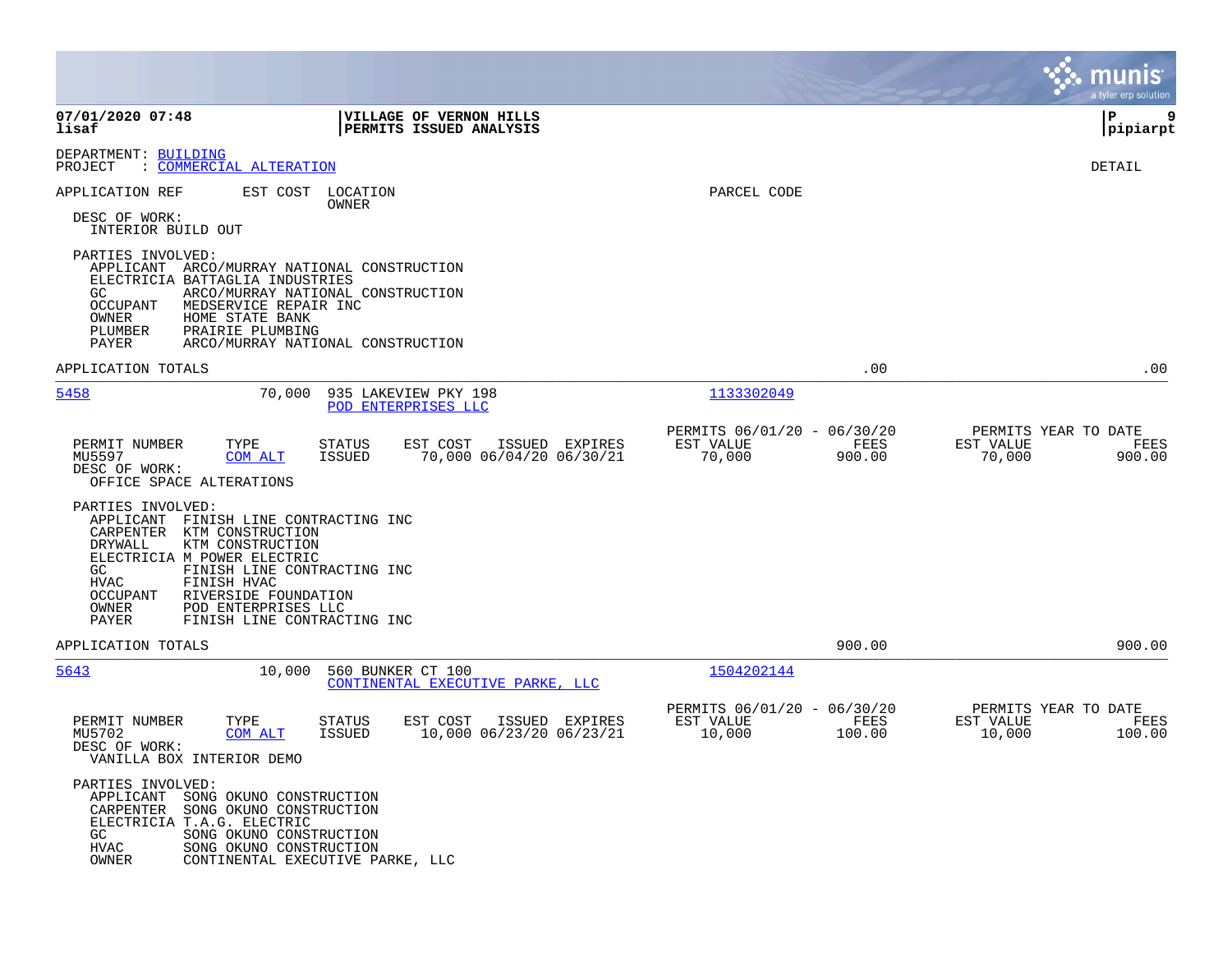|                                                                                 |                                               | <b>munis</b><br>a tyler erp solution |
|---------------------------------------------------------------------------------|-----------------------------------------------|--------------------------------------|
| 07/01/2020 07:48<br>VILLAGE OF VERNON HILLS<br>lisaf<br>PERMITS ISSUED ANALYSIS |                                               | 10<br>P<br>pipiarpt                  |
| DEPARTMENT: BUILDING<br>: COMMERCIAL ALTERATION<br>PROJECT                      |                                               | DETAIL                               |
| APPLICATION REF<br>EST COST<br>LOCATION<br>OWNER                                | PARCEL CODE                                   |                                      |
| PAYER<br>SONG OKUNO CONSTRUCTION                                                |                                               |                                      |
| APPLICATION TOTALS<br>PROJECT TOTALS                                            | 100.00<br>15,150.00<br>1,455,000<br>1,455,000 | 100.00<br>15,150.00                  |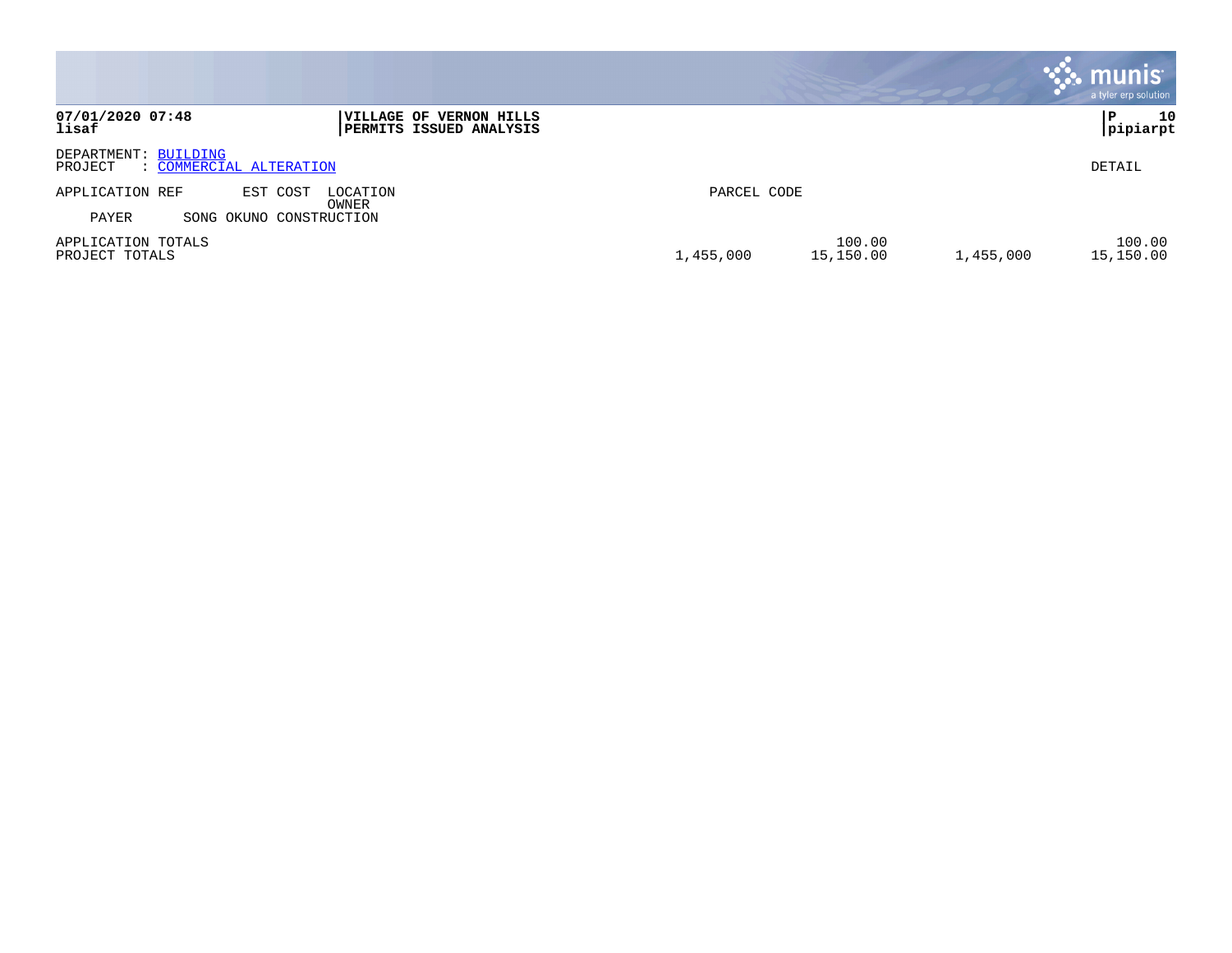|                                                                                                                                                                                                                                                                                                                                                                                                                                                                                                                                                                                                                                                                                                                                                                                                                                 |                                                                   |         |                                                      |                  |                       | <b>W. munis</b><br>a tyler erp solution |
|---------------------------------------------------------------------------------------------------------------------------------------------------------------------------------------------------------------------------------------------------------------------------------------------------------------------------------------------------------------------------------------------------------------------------------------------------------------------------------------------------------------------------------------------------------------------------------------------------------------------------------------------------------------------------------------------------------------------------------------------------------------------------------------------------------------------------------|-------------------------------------------------------------------|---------|------------------------------------------------------|------------------|-----------------------|-----------------------------------------|
| 07/01/2020 07:48<br>lisaf                                                                                                                                                                                                                                                                                                                                                                                                                                                                                                                                                                                                                                                                                                                                                                                                       | VILLAGE OF VERNON HILLS<br>PERMITS ISSUED ANALYSIS                |         |                                                      |                  |                       | 11<br>l P<br> pipiarpt                  |
| DEPARTMENT: BUILDING<br>: COMMERCIAL NEW<br>PROJECT                                                                                                                                                                                                                                                                                                                                                                                                                                                                                                                                                                                                                                                                                                                                                                             |                                                                   |         |                                                      |                  |                       | <b>DETAIL</b>                           |
| APPLICATION REF<br>EST COST                                                                                                                                                                                                                                                                                                                                                                                                                                                                                                                                                                                                                                                                                                                                                                                                     | LOCATION<br>OWNER                                                 |         | PARCEL CODE                                          |                  |                       |                                         |
| 4038<br>850,000                                                                                                                                                                                                                                                                                                                                                                                                                                                                                                                                                                                                                                                                                                                                                                                                                 | 252 EAST TOWNLINE ROAD<br>US TRUST-BOA-SAM RES                    |         | 1133302053                                           |                  |                       |                                         |
| PERMIT NUMBER<br>TYPE<br>MU5724<br>COMM TCO<br>DESC OF WORK:<br>COMMERCIAL NEW - PANDA EXPRESS                                                                                                                                                                                                                                                                                                                                                                                                                                                                                                                                                                                                                                                                                                                                  | EST COST<br>ISSUED<br>STATUS<br><b>ISSUED</b><br>850,000 06/26/20 | EXPIRES | PERMITS 06/01/20 - 06/30/20<br>EST VALUE<br>$\Omega$ | FEES<br>350.00   | EST VALUE<br>$\Omega$ | PERMITS YEAR TO DATE<br>FEES<br>350.00  |
| PARTIES INVOLVED:<br><b>ALARM</b><br>INTERFACE SYSTEMS<br>APPLICANT HC KLOVER ARCHITECT<br>CARPENTER<br>ANDY'S EXTERIORS INC<br>CONCRETE<br>MILLER CONCRETE<br>DRYWALL<br>ANDY'S EXTERIORS INC<br>ELECTRICIA DIRECT ELECTRIC INC<br>ELECTRICIA ROBERT CHIHAK<br>EXCAVATOR SCK INC<br>FENCE<br>DRIVEN FENCEINC<br>FIRE SPRIN ELITE FIRE PROTECTIONS INC<br>GC<br>VEOUITY CONSTRUCTION LLC<br>GLASS<br>GLASS EXPERTS LLC<br>IRON WORK AMERICAN STEEL SERVICES INC<br>IRRIGATION BECMAR SPRINKLERS SYSTEMS INC<br>LOW VOLTAG CLEAR COMMUNICATIONS INC<br>MASON<br>EBBEN MASONRY<br><b>OCCUPANT</b><br>PANDA EXPRESS<br>OWNER<br>US TRUST-BOA-SAM RES<br>PLUMBER<br>ZIVAK PLUMBING<br>PAYER<br>PANDA RSSTAURANT GROUP INC<br><b>ROOFER</b><br>VALDEX CORPORATION<br><b>SEWER</b><br>SCK INC<br>SIGN<br>CORPORATE IMAGE SIGN SERVICE |                                                                   |         |                                                      |                  |                       |                                         |
| APPLICATION TOTALS<br>PROJECT TOTALS                                                                                                                                                                                                                                                                                                                                                                                                                                                                                                                                                                                                                                                                                                                                                                                            |                                                                   |         | 0                                                    | 350.00<br>350.00 | 0                     | 350.00<br>350.00                        |

 $\mathcal{L}^{\mathcal{L}}$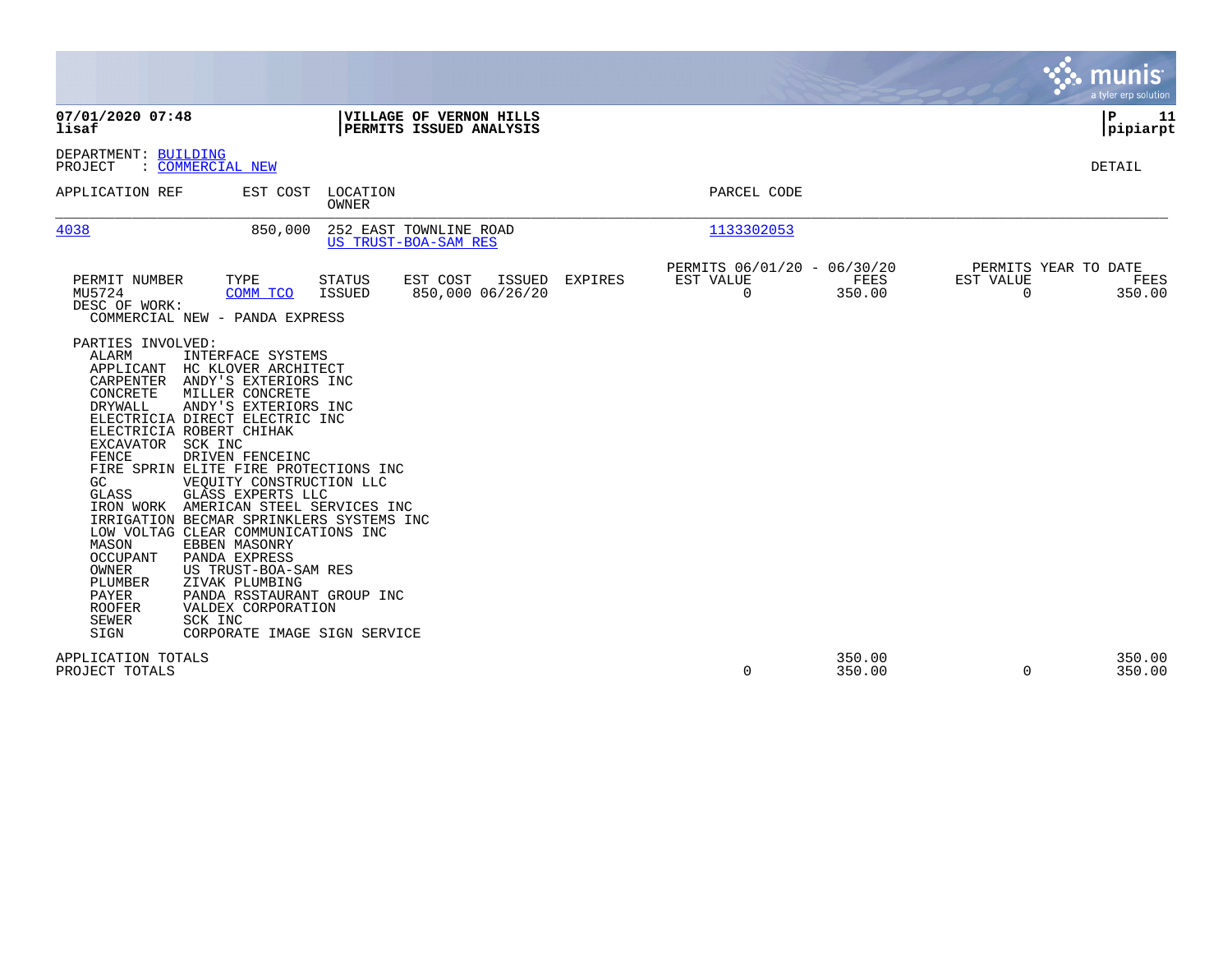|                                                                                                                                                                                       |                                                                                  |                                                                          | munis<br>a tyler erp solution                                        |
|---------------------------------------------------------------------------------------------------------------------------------------------------------------------------------------|----------------------------------------------------------------------------------|--------------------------------------------------------------------------|----------------------------------------------------------------------|
| 07/01/2020 07:48<br>lisaf                                                                                                                                                             | VILLAGE OF VERNON HILLS<br>PERMITS ISSUED ANALYSIS                               |                                                                          | 12<br>IΡ<br> pipiarpt                                                |
| DEPARTMENT: BUILDING<br>: AC/FURNACE<br>PROJECT                                                                                                                                       |                                                                                  |                                                                          | DETAIL                                                               |
| APPLICATION REF                                                                                                                                                                       | EST COST LOCATION<br>OWNER                                                       | PARCEL CODE                                                              |                                                                      |
| 5528<br>4,334                                                                                                                                                                         | 334 TALLY HO DR<br>LEONARD & LINDA DIGATI                                        | 1508218018                                                               |                                                                      |
| PERMIT NUMBER<br>TYPE<br>MU5576<br><b>AC/FURN</b><br>DESC OF WORK:<br>FURNACE/AC                                                                                                      | STATUS<br>EST COST<br>ISSUED EXPIRES<br><b>ISSUED</b><br>4,334 06/01/20 06/01/21 | PERMITS 06/01/20 - 06/30/20<br>EST VALUE<br>FEES<br>$\mathbf 0$<br>50.00 | PERMITS YEAR TO DATE<br>EST VALUE<br>FEES<br>$\overline{0}$<br>50.00 |
| PARTIES INVOLVED:<br>APPLICANT<br>LEONARD & LINDA DIGATI<br>GC.<br>LEONARD & LINDA DIGATI<br><b>HVAC</b><br>ABT<br>OWNER<br>LEONARD & LINDA DIGATI<br>PAYER<br>LEONARD & LINDA DIGATI |                                                                                  |                                                                          |                                                                      |
| APPLICATION TOTALS                                                                                                                                                                    |                                                                                  | 50.00                                                                    | 50.00                                                                |
| 5544<br>2,986                                                                                                                                                                         | 754 SUMMIT LN<br>HARISH AVULA & HARI CHANDANA BADDURU                            | 1505208087                                                               |                                                                      |
| PERMIT NUMBER<br>TYPE<br>MU5583<br><b>AC/FURN</b><br>DESC OF WORK:<br>FURNACE AC                                                                                                      | STATUS<br>EST COST<br>ISSUED EXPIRES<br>2,986 06/02/20 06/04/21<br>COMPLT        | PERMITS 06/01/20 - 06/30/20<br>EST VALUE<br>FEES<br>$\mathbf 0$<br>50.00 | PERMITS YEAR TO DATE<br>EST VALUE<br>FEES<br>$\mathbf 0$<br>50.00    |
| PARTIES INVOLVED:<br>APPLICANT<br>GC<br>HVAC<br>ABT                                                                                                                                   | HARISH AVULA & HARI CHANDANA BADDURU<br>HARISH AVULA & HARI CHANDANA BADDURU     |                                                                          |                                                                      |
| OWNER<br>PAYER                                                                                                                                                                        | HARISH AVULA & HARI CHANDANA BADDURU<br>HARISH AVULA & HARI CHANDANA BADDURU     |                                                                          |                                                                      |
| APPLICATION TOTALS                                                                                                                                                                    |                                                                                  | 50.00                                                                    | 50.00                                                                |
| 5569<br>6,800                                                                                                                                                                         | 302 SPRING LN<br><b>LISA LUDWIG</b>                                              | 1504303004                                                               |                                                                      |
| PERMIT NUMBER<br>TYPE<br>MU5607<br>AC/FURN<br>DESC OF WORK:<br>AC/FURNACE                                                                                                             | <b>STATUS</b><br>EST COST<br>ISSUED EXPIRES<br>6,800 06/08/20 06/26/21<br>COMPLT | PERMITS 06/01/20 - 06/30/20<br>EST VALUE<br>FEES<br>0<br>68.00           | PERMITS YEAR TO DATE<br>EST VALUE<br>FEES<br>68.00<br>0              |
| PARTIES INVOLVED:<br>APPLICANT LISA LUDWIG<br>GC<br>LISA LUDWIG<br>HVAC<br>JML HEATING & COOLING<br>OWNER<br>LISA LUDWIG<br>PAYER<br>LISA LUDWIG                                      |                                                                                  |                                                                          |                                                                      |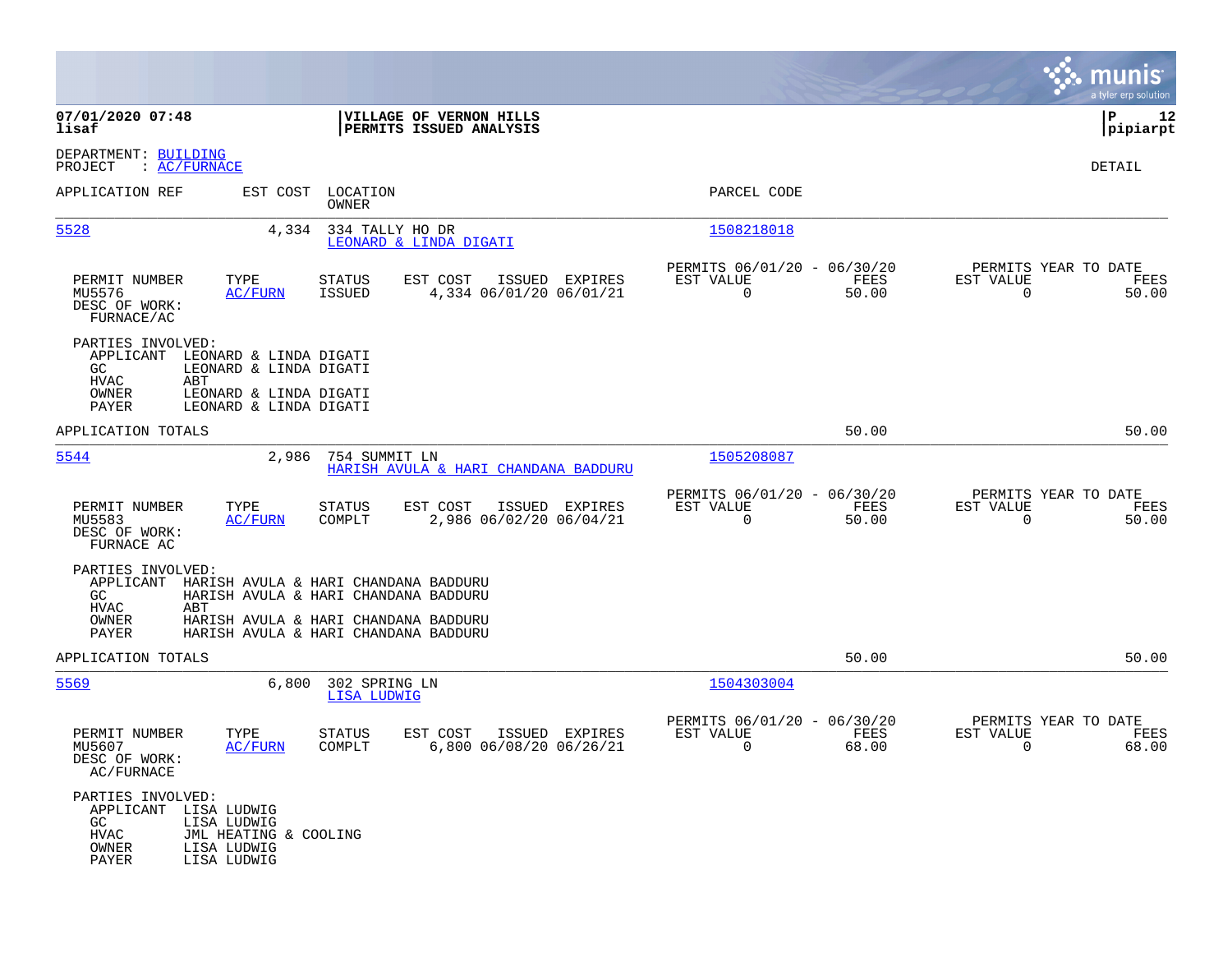|                                                                                                                                                                                                            | munis<br>a tyler erp solution                                                                                                                 |
|------------------------------------------------------------------------------------------------------------------------------------------------------------------------------------------------------------|-----------------------------------------------------------------------------------------------------------------------------------------------|
| 07/01/2020 07:48<br>VILLAGE OF VERNON HILLS<br>lisaf<br>PERMITS ISSUED ANALYSIS                                                                                                                            | 13<br>IΡ<br> pipiarpt                                                                                                                         |
| DEPARTMENT: BUILDING<br>: AC/FURNACE<br>PROJECT                                                                                                                                                            | <b>DETAIL</b>                                                                                                                                 |
| APPLICATION REF<br>EST COST<br>LOCATION<br><b>OWNER</b>                                                                                                                                                    | PARCEL CODE                                                                                                                                   |
| APPLICATION TOTALS                                                                                                                                                                                         | 68.00<br>68.00                                                                                                                                |
| 5620<br>8,465<br>389 DEERBROOK LN<br>SUNDARAM / SOMUSUNDARAM                                                                                                                                               | 1507223009                                                                                                                                    |
| PERMIT NUMBER<br>TYPE<br><b>STATUS</b><br>EST COST<br>ISSUED EXPIRES<br>AC/FURN<br>COMPLT<br>8,465 06/16/20 06/24/21<br>MU5650<br>DESC OF WORK:<br>AC/FURNACE                                              | PERMITS 06/01/20 - 06/30/20<br>PERMITS YEAR TO DATE<br>EST VALUE<br>FEES<br>EST VALUE<br>FEES<br>$\mathbf 0$<br>84.65<br>$\mathbf 0$<br>84.65 |
| PARTIES INVOLVED:<br>SUNDARAM/SOMUSUNDARAM<br>APPLICANT<br>GC.<br>LAKELAND HEATING & COOLING<br>GC<br>SUNDARAM/SOMUSUNDARAM<br>OWNER<br>SUNDARAM/SOMUSUNDARAM<br>PAYER<br>SUNDARAM/SOMUSUNDARAM            |                                                                                                                                               |
| APPLICATION TOTALS                                                                                                                                                                                         | 84.65<br>84.65                                                                                                                                |
| 5626<br>3,986<br>594 MUSKEGAN CT<br><b>PLACEHOLDER</b>                                                                                                                                                     | 1506205051                                                                                                                                    |
| TYPE<br>PERMIT NUMBER<br><b>STATUS</b><br>EST COST<br>ISSUED EXPIRES<br>MU5661<br>AC/FURN<br><b>ISSUED</b><br>3,986 06/16/20 06/16/21<br>DESC OF WORK:<br>AC/FURNACE                                       | PERMITS 06/01/20 - 06/30/20<br>PERMITS YEAR TO DATE<br>FEES<br>EST VALUE<br>EST VALUE<br>FEES<br>$\mathbf 0$<br>50.00<br>$\mathbf 0$<br>50.00 |
| PARTIES INVOLVED:<br>APPLICANT ALLIED AIR CONDITIONING & HEATING<br>GC<br>ALLIED AIR CONDITIONING & HEATING<br>OWNER<br>PLACEHOLDER<br>PAYER<br>ALLIED AIR CONDITIONING & HEATING                          |                                                                                                                                               |
| APPLICATION TOTALS                                                                                                                                                                                         | 50.00<br>50.00                                                                                                                                |
| 5637<br>22,035<br>616 ATRIUM DR 400<br>EOUITRUST LIFE INSURANCE COMPANY                                                                                                                                    | 1505202027                                                                                                                                    |
| PERMIT NUMBER<br>TYPE<br><b>STATUS</b><br>EST COST<br>ISSUED EXPIRES<br>22,035 06/18/20 06/30/21<br>MU5673<br>AC/FURN<br><b>ISSUED</b><br>DESC OF WORK:<br>REPLACE ROOFTOP UNITS                           | PERMITS 06/01/20 - 06/30/20<br>PERMITS YEAR TO DATE<br>EST VALUE<br>FEES<br>EST VALUE<br>FEES<br>$\mathbf 0$<br>220.35<br>$\Omega$<br>220.35  |
| PARTIES INVOLVED:<br>APPLICANT<br>CAHILL HEATING & AIR CONDITIONING<br>GC.<br>CAHILL HEATING & AIR CONDITIONING<br>OWNER<br>EQUITRUST LIFE INSURANCE COMPANY<br>PAYER<br>CAHILL HEATING & AIR CONDITIONING |                                                                                                                                               |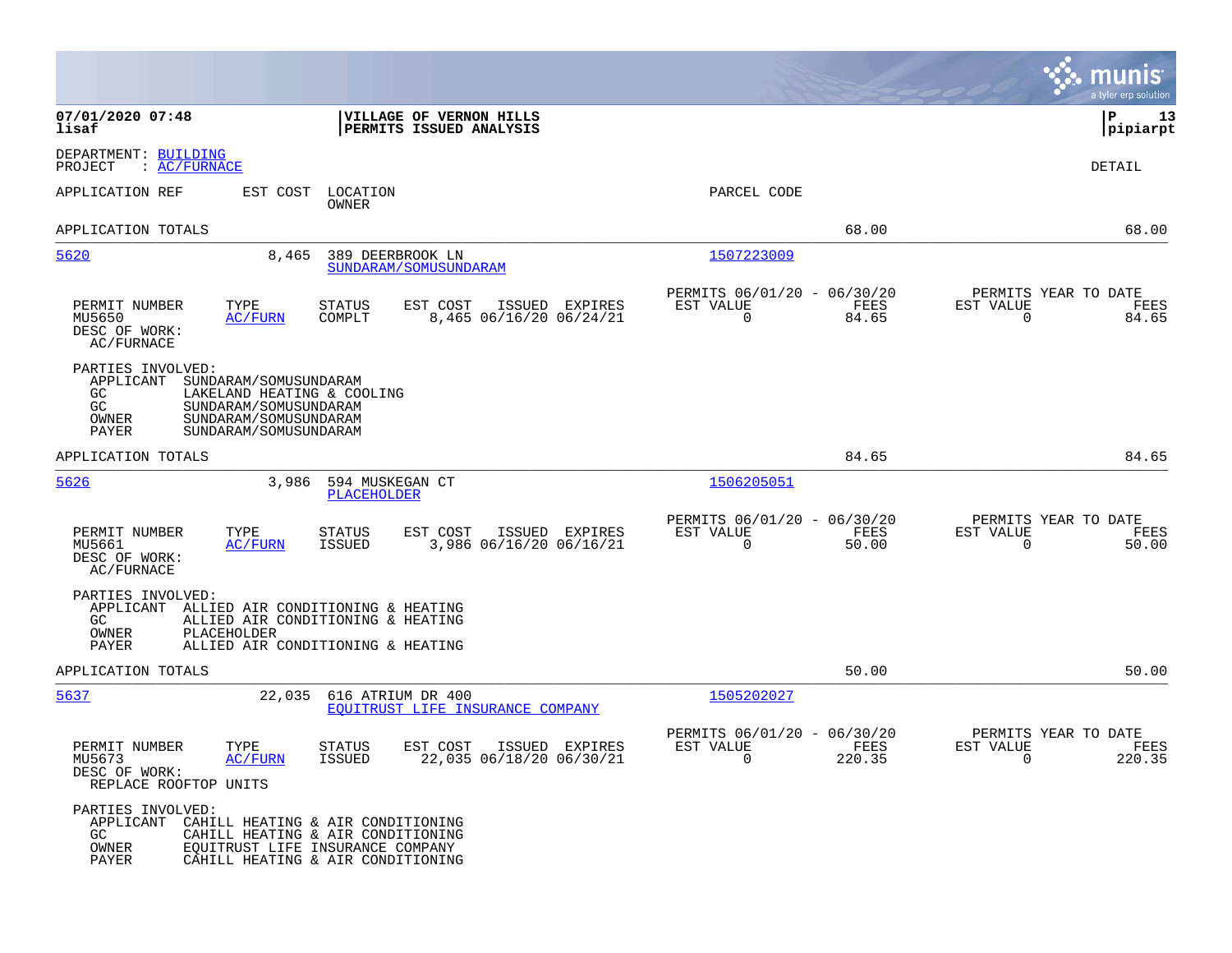|                                                                                                                                                                                                                     |                                                                 | <b>munis</b><br>a tyler erp solution                |
|---------------------------------------------------------------------------------------------------------------------------------------------------------------------------------------------------------------------|-----------------------------------------------------------------|-----------------------------------------------------|
| 07/01/2020 07:48<br>VILLAGE OF VERNON HILLS<br>lisaf<br>PERMITS ISSUED ANALYSIS                                                                                                                                     |                                                                 | lР<br>14<br> pipiarpt                               |
| DEPARTMENT: BUILDING<br>PROJECT<br>: AC/FURNACE                                                                                                                                                                     |                                                                 | DETAIL                                              |
| APPLICATION REF<br>EST COST<br>LOCATION<br><b>OWNER</b>                                                                                                                                                             | PARCEL CODE                                                     |                                                     |
| APPLICATION TOTALS                                                                                                                                                                                                  | 220.35                                                          | 220.35                                              |
| 5681<br>10,866<br>255 COLONIAL DR<br>BEN I & JANE K AGAM                                                                                                                                                            | 1128303007                                                      |                                                     |
| EST COST<br>PERMIT NUMBER<br>TYPE<br>STATUS<br>ISSUED<br>EXPIRES<br>10,866 06/25/20 06/25/21<br>MU5712<br>AC/FURN<br><b>ISSUED</b><br>DESC OF WORK:                                                                 | PERMITS 06/01/20 - 06/30/20<br>EST VALUE<br>FEES<br>108.66<br>0 | PERMITS YEAR TO DATE<br>EST VALUE<br>FEES<br>108.66 |
| AC/FURNACE<br>PARTIES INVOLVED:<br>APPLICANT<br>THORNTON HEATING SERVICE<br>GC<br>THORNTON HEATING SERVICE<br>THORNTON HEATING SERVICE<br>HVAC<br>BEN I & JANE K AGAM<br>OWNER<br>PAYER<br>THORNTON HEATING SERVICE |                                                                 |                                                     |
| APPLICATION TOTALS<br>PROJECT TOTALS                                                                                                                                                                                | 108.66<br>0<br>631.66                                           | 108.66<br>631.66<br>$\Omega$                        |

**Contract**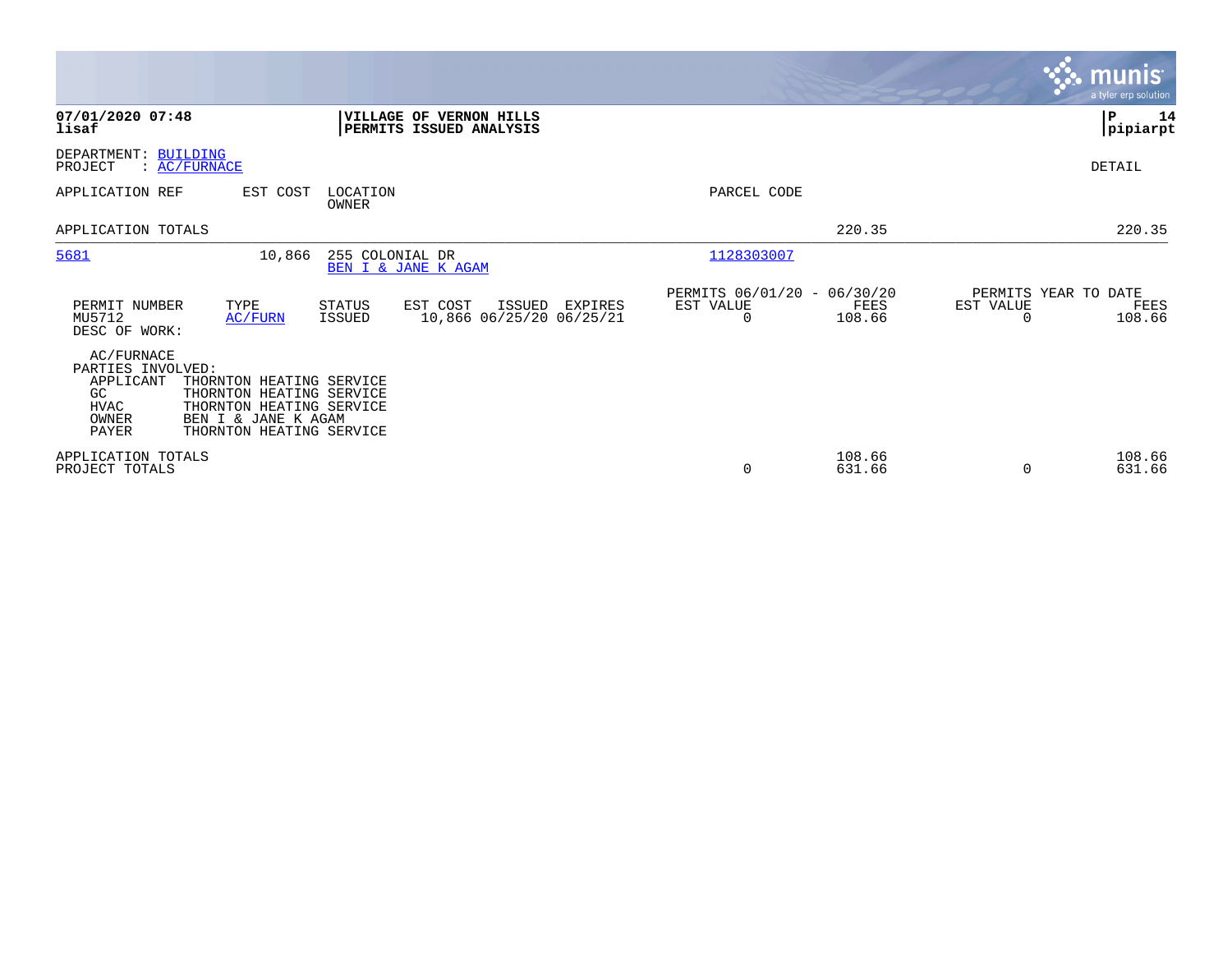|                                                                                                                                                                                            |                                                                            | munis<br>a tyler erp solution                                   |
|--------------------------------------------------------------------------------------------------------------------------------------------------------------------------------------------|----------------------------------------------------------------------------|-----------------------------------------------------------------|
| 07/01/2020 07:48<br>VILLAGE OF VERNON HILLS<br>lisaf<br>PERMITS ISSUED ANALYSIS                                                                                                            |                                                                            | ΙP<br>15<br> pipiarpt                                           |
| DEPARTMENT: BUILDING<br>PROJECT<br>: ANSUL SYSTEM                                                                                                                                          |                                                                            | DETAIL                                                          |
| APPLICATION REF<br>EST COST<br>LOCATION<br><b>OWNER</b>                                                                                                                                    | PARCEL CODE                                                                |                                                                 |
| 4102<br>252 EAST TOWNLINE ROAD<br>3,900<br>US TRUST-BOA-SAM RES                                                                                                                            | 1133302053                                                                 |                                                                 |
| TYPE<br>EST COST<br>PERMIT NUMBER<br><b>STATUS</b><br>ISSUED EXPIRES<br>MU4158<br>3,900 06/26/20 06/26/21<br><b>ANSUL</b><br>COMPLT<br>DESC OF WORK:<br>ANSUL SYSTEM                       | PERMITS 06/01/20 - 06/30/20<br>EST VALUE<br>FEES<br>$\Omega$<br>325.00     | PERMITS YEAR TO DATE<br>EST VALUE<br>FEES<br>$\Omega$<br>325.00 |
| PARTIES INVOLVED:<br>APPLICANT<br>FOX VALLEY FIRE SYSTEM<br>GC.<br>FOX VALLEY FIRE SYSTEM<br>OCCUPANT<br>PANDA EXPRESS<br>OWNER<br>US TRUST-BOA-SAM RES<br>PAYER<br>FOX VALLEY FIRE SYSTEM |                                                                            |                                                                 |
| APPLICATION TOTALS                                                                                                                                                                         | 325.00                                                                     | 325.00                                                          |
| 5474<br>4,800<br>145 LAKEVIEW PKY<br>SUPERINTENDENT, SCHOOL DISTRICT #128                                                                                                                  | 1504402009                                                                 |                                                                 |
| PERMIT NUMBER<br>TYPE<br>EST COST<br>ISSUED EXPIRES<br><b>STATUS</b><br>4,800 06/03/20 06/03/21<br>MU5594<br><b>ANSUL</b><br>ISSUED<br>DESC OF WORK:<br>ANSUL SYSTEMS                      | PERMITS 06/01/20 - 06/30/20<br>EST VALUE<br><b>FEES</b><br>$\Omega$<br>.00 | PERMITS YEAR TO DATE<br>EST VALUE<br>FEES<br>$\Omega$<br>.00    |
| PARTIES INVOLVED:<br>APPLICANT<br>FOX VALLEY FIRE SYSTEM<br>FIRE SPRIN FOX VALLEY FIRE SYSTEM<br>GC<br>FOX VALLEY FIRE SYSTEM<br>OWNER<br>SUPERINTENDENT, SCHOOL DISTRICT #128             |                                                                            |                                                                 |
| APPLICATION TOTALS<br>PROJECT TOTALS                                                                                                                                                       | .00<br>$\Omega$<br>325.00                                                  | .00<br>$\Omega$<br>325.00                                       |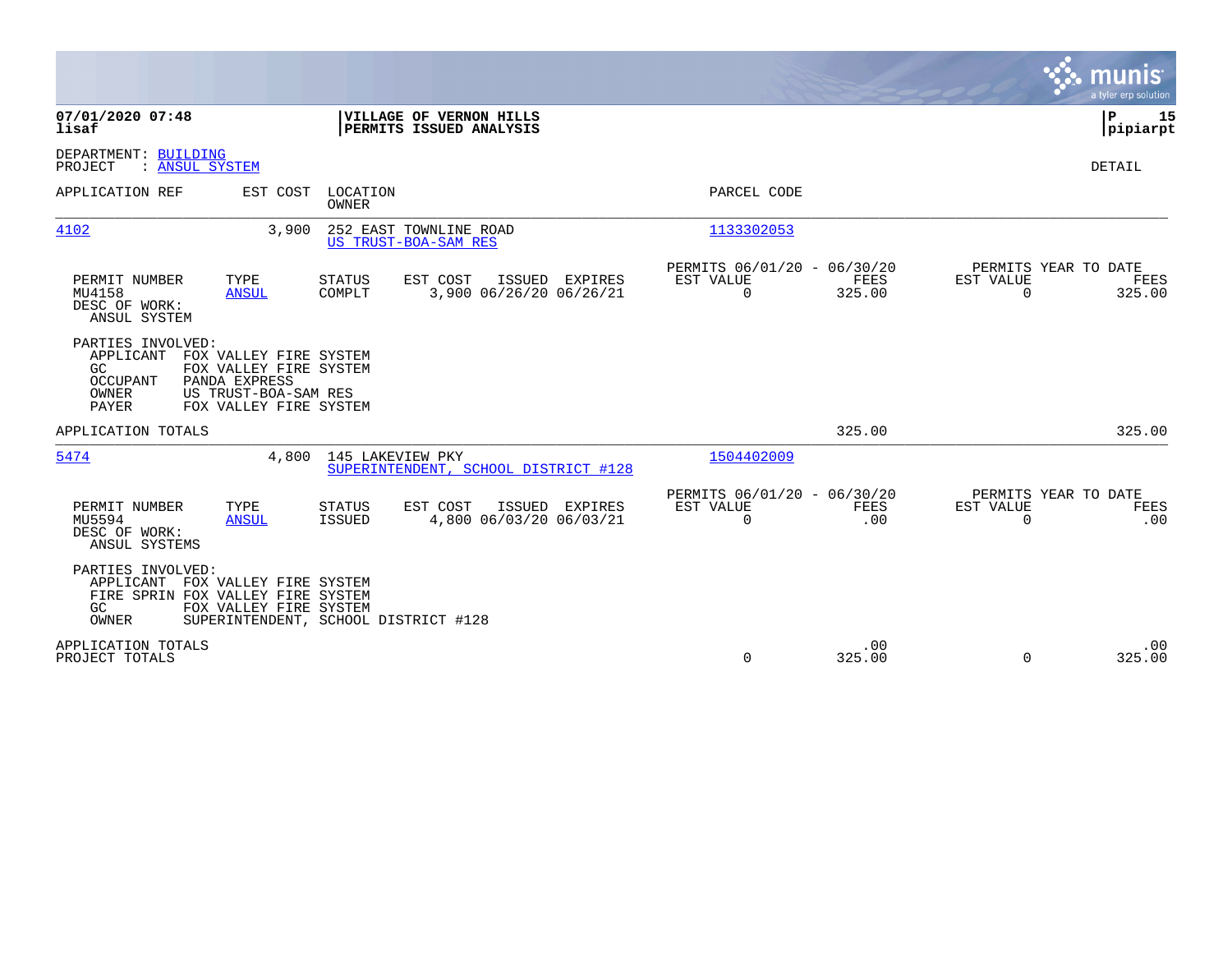|                                                                                                                                                                                                                                          |                                         |                                                            |                    |                                                      | munis<br>a tyler erp solution |
|------------------------------------------------------------------------------------------------------------------------------------------------------------------------------------------------------------------------------------------|-----------------------------------------|------------------------------------------------------------|--------------------|------------------------------------------------------|-------------------------------|
| 07/01/2020 07:48<br>VILLAGE OF VERNON HILLS<br>lisaf<br>PERMITS ISSUED ANALYSIS                                                                                                                                                          |                                         |                                                            |                    |                                                      | lР<br>16<br> pipiarpt         |
| DEPARTMENT: BUILDING<br>PROJECT<br>: NEW BUSINESS NO REMODEL                                                                                                                                                                             |                                         |                                                            |                    |                                                      | DETAIL                        |
| APPLICATION REF<br>EST COST LOCATION<br>OWNER                                                                                                                                                                                            |                                         | PARCEL CODE                                                |                    |                                                      |                               |
| 620 HAWTHORN CTR<br><u>4980</u><br>$\Omega$<br><b>CENTENNIAL</b>                                                                                                                                                                         |                                         | 1133401086                                                 |                    |                                                      |                               |
| PERMIT NUMBER<br>STATUS<br>EST COST<br>TYPE<br>MU5709<br>CO NO FEE COMPLT<br>DESC OF WORK:<br>CO-MASTER WORKS ART GALLERY                                                                                                                | ISSUED EXPIRES<br>$0$ 06/25/20 06/25/21 | PERMITS 06/01/20 - 06/30/20<br>EST VALUE<br>$\overline{0}$ | FEES<br>.00        | PERMITS YEAR TO DATE<br>EST VALUE<br>$\mathbf 0$     | FEES<br>.00                   |
| PARTIES INVOLVED:<br>APPLICANT MASTER WORKS ART GALLERY & STUDIO<br>GC<br>MASTER WORKS ART GALLERY & STUDIO<br>MASTER WORKS ART GALLERY & STUDIO<br>OCCUPANT<br>OWNER<br>CENTENNIAL<br><b>PAYER</b><br>MASTER WORKS ART GALLERY & STUDIO |                                         |                                                            |                    |                                                      |                               |
| APPLICATION TOTALS                                                                                                                                                                                                                       |                                         |                                                            | .00                |                                                      | .00                           |
| 4997<br>0 409 HAWTHORN CTR<br>CENTENNIAL                                                                                                                                                                                                 |                                         | 1133401086                                                 |                    |                                                      |                               |
| PERMIT NUMBER<br>TYPE<br><b>STATUS</b><br>EST COST<br>MU5710<br>CO NO FEE<br>COMPLT<br>DESC OF WORK:<br>NEW BUSINESS NO WORK                                                                                                             | ISSUED EXPIRES<br>$0$ 06/25/20 06/25/21 | PERMITS 06/01/20 - 06/30/20<br>EST VALUE<br>$\overline{0}$ | FEES<br>.00        | PERMITS YEAR TO DATE<br><b>EST VALUE</b><br>$\Omega$ | FEES<br>.00                   |
| PARTIES INVOLVED:<br>APPLICANT<br>CENTENNIAL<br>CENTENNIAL<br>GC.<br><b>OCCUPANT</b><br>MAIN @ CENTER<br>OWNER<br>CENTENNIAL<br><b>PAYER</b><br>CENTENNIAL                                                                               |                                         |                                                            |                    |                                                      |                               |
| APPLICATION TOTALS                                                                                                                                                                                                                       |                                         |                                                            | .00                |                                                      | .00                           |
| 5019<br>903 HAWTHORN CTR<br>$\Omega$<br><b>CENTENNIAL</b>                                                                                                                                                                                |                                         | 1133401086                                                 |                    |                                                      |                               |
| TYPE<br>EST COST<br>PERMIT NUMBER<br><b>STATUS</b><br>MU5708<br>CO NO FEE<br>COMPLT<br>DESC OF WORK:<br>NEW OWNERS CERT OF OCC                                                                                                           | ISSUED EXPIRES<br>$0$ 06/25/20 06/25/21 | PERMITS 06/01/20 - 06/30/20<br>EST VALUE<br>0              | <b>FEES</b><br>.00 | PERMITS YEAR TO DATE<br>EST VALUE<br>$\mathbf 0$     | FEES<br>.00                   |
| PARTIES INVOLVED:<br>APPLICANT SHEE GOO<br>GC<br>SHEE GOO LLC<br>OCCUPANT<br>SHEE GOO<br>OWNER<br>CENTENNIAL<br>PAYER<br>SHEE GOO LLC                                                                                                    |                                         |                                                            |                    |                                                      |                               |

and the contract of the contract of the contract of the contract of the contract of the contract of the contract of

the property of the control of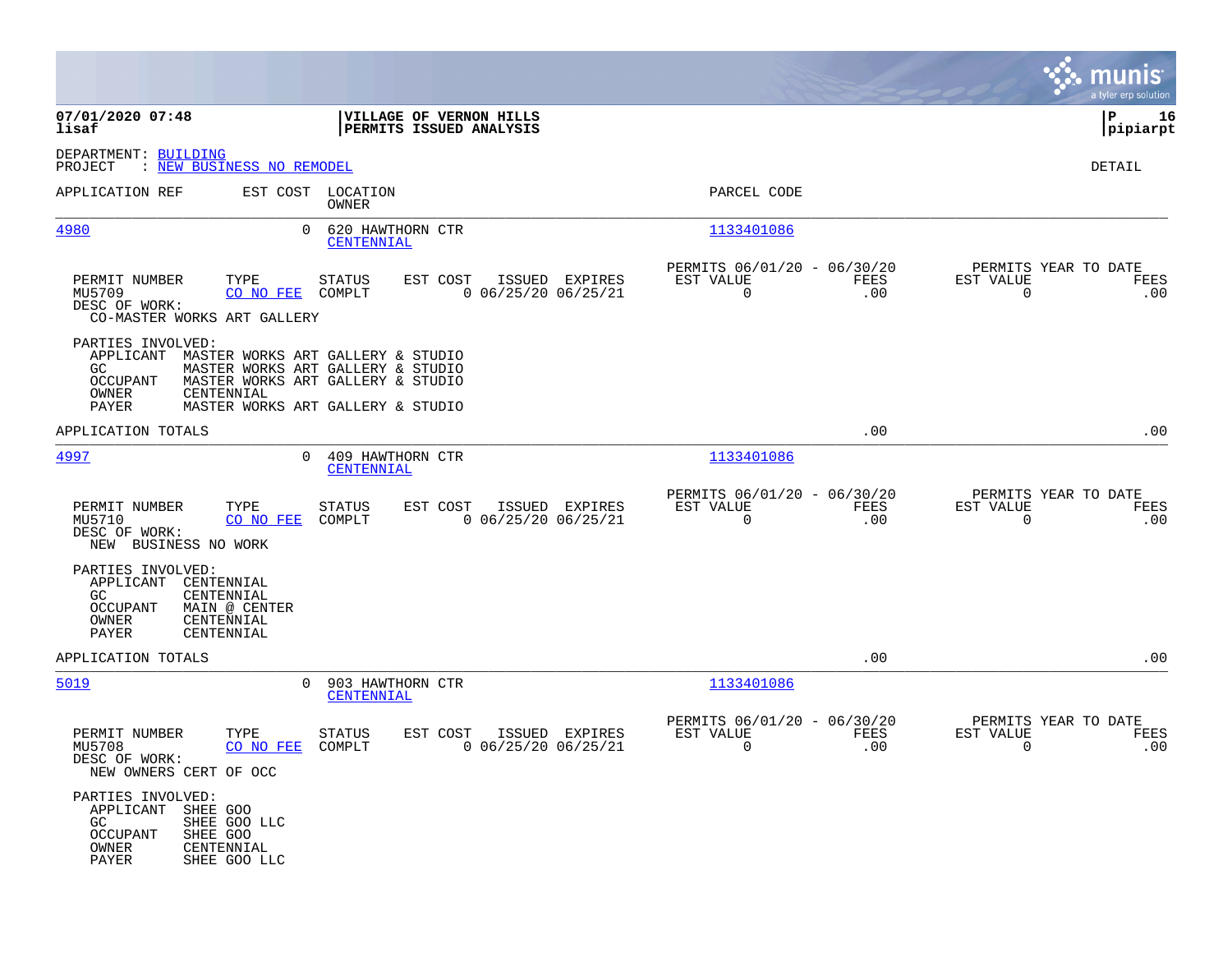|                                                                                                                                                                                     |                                                                                                                       |                                                                        | munis<br>a tyler erp solution                                                              |
|-------------------------------------------------------------------------------------------------------------------------------------------------------------------------------------|-----------------------------------------------------------------------------------------------------------------------|------------------------------------------------------------------------|--------------------------------------------------------------------------------------------|
| 07/01/2020 07:48<br>lisaf                                                                                                                                                           | VILLAGE OF VERNON HILLS<br><b>PERMITS ISSUED ANALYSIS</b>                                                             |                                                                        | l P<br>17<br> pipiarpt                                                                     |
| DEPARTMENT: BUILDING<br>PROJECT<br>: NEW BUSINESS NO REMODEL                                                                                                                        |                                                                                                                       |                                                                        | DETAIL                                                                                     |
| APPLICATION REF                                                                                                                                                                     | EST COST LOCATION<br><b>OWNER</b>                                                                                     | PARCEL CODE                                                            |                                                                                            |
| APPLICATION TOTALS                                                                                                                                                                  |                                                                                                                       |                                                                        | .00<br>.00                                                                                 |
| 5327                                                                                                                                                                                | 0 1220 EAST USHY 45 500<br>VHTC LOT 10 LLC                                                                            | 1515313003                                                             |                                                                                            |
| PERMIT NUMBER<br>TYPE<br>MU5646<br>CO NO FEE<br>DESC OF WORK:<br>CO - GIUSEPPE'S PIZZA                                                                                              | STATUS<br>EST COST<br>ISSUED EXPIRES<br>COMPLT<br>$0$ 06/15/20 06/15/21                                               | PERMITS 06/01/20 - 06/30/20<br>EST VALUE<br>0                          | PERMITS YEAR TO DATE<br>FEES<br>EST VALUE<br>FEES<br>.00<br>0<br>.00                       |
| PARTIES INVOLVED:<br>APPLICANT<br>GUISEPPE'S PIZZA<br>GUISEPPE'S PIZZA<br>GC<br><b>OCCUPANT</b><br>GUISEPPE'S PIZZA<br>VHTC LOT 10 LLC<br>OWNER<br><b>PAYER</b><br>GUISEPPE'S PIZZA |                                                                                                                       |                                                                        |                                                                                            |
| APPLICATION TOTALS                                                                                                                                                                  |                                                                                                                       |                                                                        | .00<br>.00                                                                                 |
| 5553                                                                                                                                                                                | 104 HAWTHORN CTR<br>$\Omega$<br>CENTENNIAL                                                                            | 1133401086                                                             |                                                                                            |
| PERMIT NUMBER<br>TYPE<br>MU5589<br>MU5676<br>CO NO FEE<br>DESC OF WORK:<br>CO- BARBARA BOOK STORE                                                                                   | STATUS<br>EST COST<br>ISSUED EXPIRES<br>$0$ 06/02/20 06/18/21<br>NO REMODEL COMPLT<br>$0$ 06/18/20 06/18/21<br>COMPLT | PERMITS 06/01/20 - 06/30/20<br>EST VALUE<br>$\mathbf 0$<br>150.00<br>0 | PERMITS YEAR TO DATE<br>FEES<br>EST VALUE<br>FEES<br>150.00<br>0<br>$\Omega$<br>.00<br>.00 |
| PARTIES INVOLVED:<br>APPLICANT<br>BARBARA'S BOOKSTORE<br>GC.<br><b>OUANTUM BUILDERS</b><br>CENTENNIAL<br>OWNER<br>PAYER<br><b>QUANTUM BUILDERS</b>                                  |                                                                                                                       |                                                                        |                                                                                            |
| APPLICATION TOTALS                                                                                                                                                                  |                                                                                                                       | 150.00                                                                 | 150.00                                                                                     |
| 5622                                                                                                                                                                                | 210 HAWTHORN CENTER<br>$\Omega$<br>CENTENNIAL                                                                         | 1133401086                                                             |                                                                                            |
| PERMIT NUMBER<br>MU5656<br>DESC OF WORK:<br>NEW OWNER                                                                                                                               | TYPE STATUS<br>EST COST ISSUED EXPIRES<br>NO REMODEL ISSUED<br>$0$ 06/16/20 06/23/21                                  | PERMITS 06/01/20 - 06/30/20<br>EST VALUE<br>FEES<br>$\Omega$<br>150.00 | PERMITS YEAR TO DATE<br>EST VALUE<br>FEES<br>$\Omega$<br>150.00                            |
| PARTIES INVOLVED:<br>APPLICANT MELT GELATO<br>GC<br>MELT GELATO<br><b>OCCUPANT</b><br>MELT GELATO                                                                                   |                                                                                                                       |                                                                        |                                                                                            |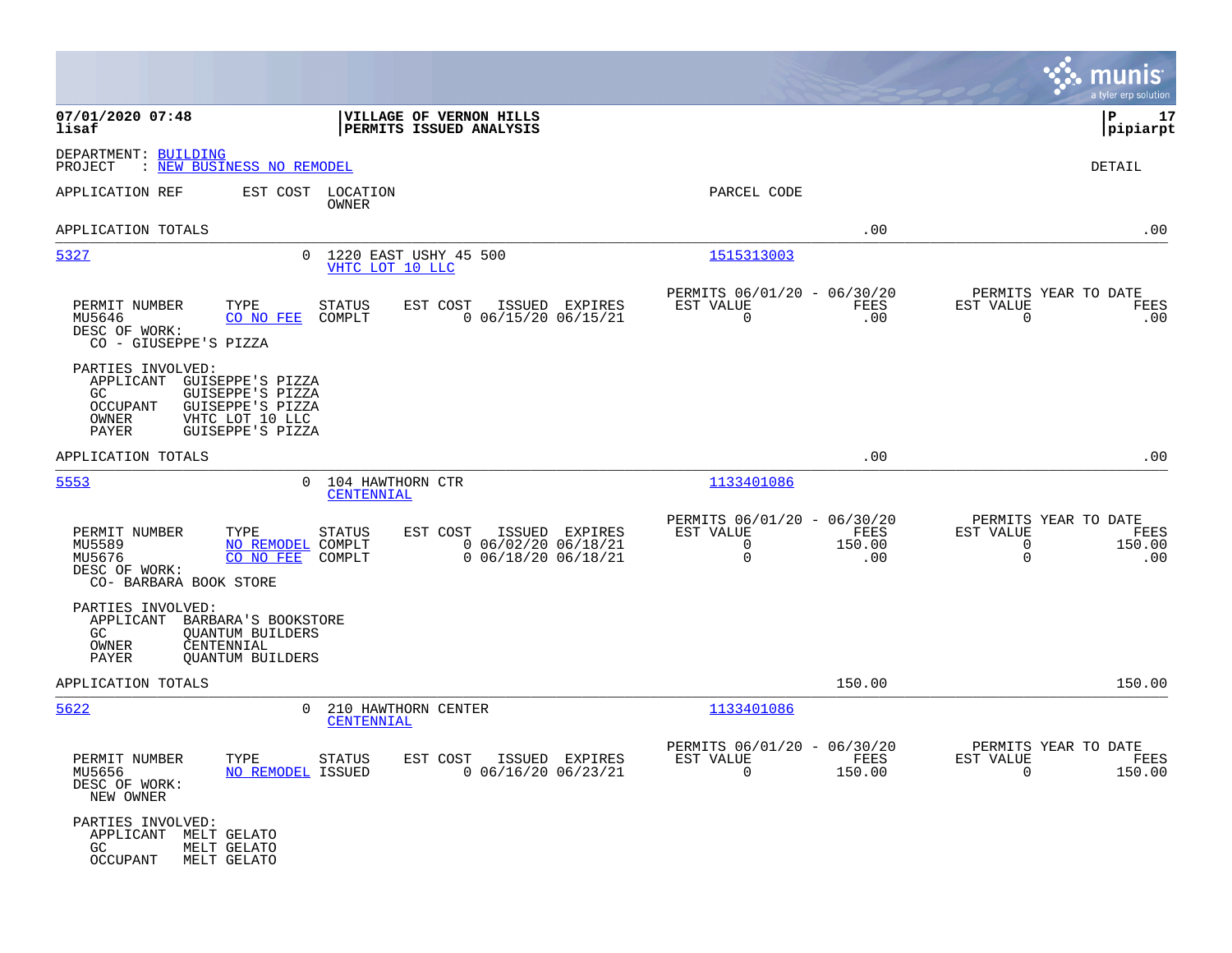|                                                              |                                                           |             |                  | <b>munis</b><br>a tyler erp solution |
|--------------------------------------------------------------|-----------------------------------------------------------|-------------|------------------|--------------------------------------|
| 07/01/2020 07:48<br>lisaf                                    | VILLAGE OF VERNON HILLS<br><b>PERMITS ISSUED ANALYSIS</b> |             |                  | 18<br>P<br> pipiarpt                 |
| DEPARTMENT: BUILDING<br>: NEW BUSINESS NO REMODEL<br>PROJECT |                                                           |             |                  | DETAIL                               |
| APPLICATION REF<br>EST COST                                  | LOCATION<br>OWNER                                         | PARCEL CODE |                  |                                      |
| OWNER<br>CENTENNIAL<br>PAYER<br>MELT GELATO                  |                                                           |             |                  |                                      |
| APPLICATION TOTALS<br>PROJECT TOTALS                         |                                                           | 0           | 150.00<br>300.00 | 150.00<br>300.00<br>-0               |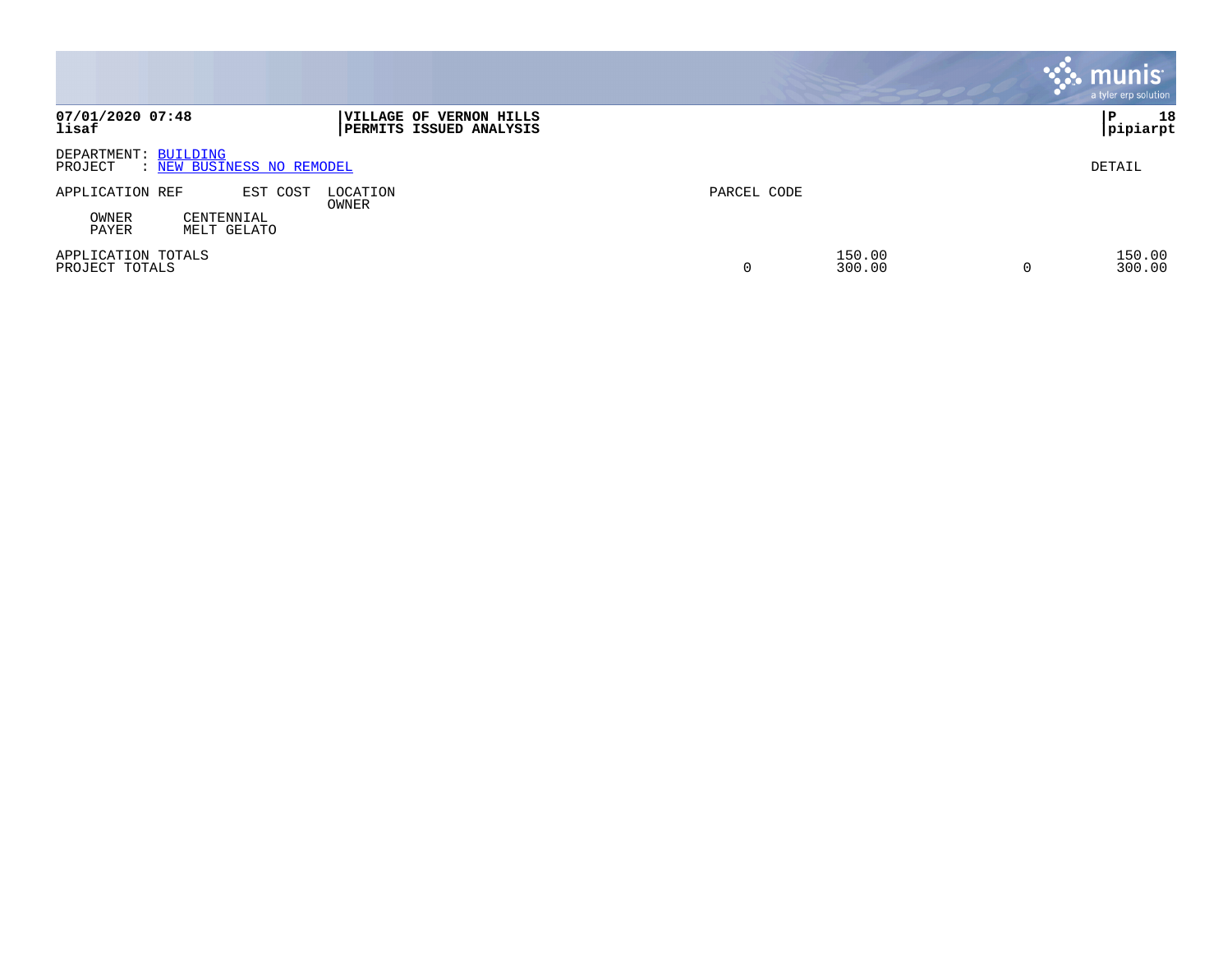|                                                                     |                                                            |                                                                                                                          |                                                    |                |                                                            |                |                          | munis<br>a tyler erp solution          |
|---------------------------------------------------------------------|------------------------------------------------------------|--------------------------------------------------------------------------------------------------------------------------|----------------------------------------------------|----------------|------------------------------------------------------------|----------------|--------------------------|----------------------------------------|
| 07/01/2020 07:48<br>lisaf                                           |                                                            |                                                                                                                          | VILLAGE OF VERNON HILLS<br>PERMITS ISSUED ANALYSIS |                |                                                            |                |                          | l P<br>19<br> pipiarpt                 |
| DEPARTMENT: BUILDING<br>$\therefore$ DECK<br>PROJECT                |                                                            |                                                                                                                          |                                                    |                |                                                            |                |                          | DETAIL                                 |
| APPLICATION REF                                                     |                                                            | EST COST LOCATION<br>OWNER                                                                                               |                                                    |                | PARCEL CODE                                                |                |                          |                                        |
| 5485                                                                | 17,842                                                     | 1616 HAIG POINT LN<br><b>IGOR BENDERSKY</b>                                                                              |                                                    |                | 1128304005                                                 |                |                          |                                        |
| PERMIT NUMBER<br>MU5606<br>DESC OF WORK:<br>DECK                    | TYPE<br><b>DECK</b>                                        | STATUS<br><b>ISSUED</b>                                                                                                  | EST COST<br>17,842 06/05/20 06/23/21               | ISSUED EXPIRES | PERMITS 06/01/20 - 06/30/20<br>EST VALUE<br>$\overline{0}$ | FEES<br>178.42 | EST VALUE<br>$\mathbf 0$ | PERMITS YEAR TO DATE<br>FEES<br>178.42 |
| PARTIES INVOLVED:<br>APPLICANT<br>GC<br>OWNER<br>PAYER<br>CELL GEAR | CUSTOM BUILT FENCE<br>CUSTOM BUILT FENCE<br>IGOR BENDERSKY |                                                                                                                          |                                                    |                |                                                            |                |                          |                                        |
| APPLICATION TOTALS                                                  |                                                            |                                                                                                                          |                                                    |                |                                                            | 178.42         |                          | 178.42                                 |
| 5499                                                                | 54,975                                                     | <b>JAMES KELLEY</b>                                                                                                      | 1715 PEBBLE BEACH WAY                              |                | 1129402031                                                 |                |                          |                                        |
| PERMIT NUMBER<br>MU5742<br>DESC OF WORK:<br>DECK AND PAVER PATIO    | TYPE<br><b>DECK</b>                                        | STATUS<br><b>ISSUED</b>                                                                                                  | EST COST<br>54,975 06/30/20 06/30/21               | ISSUED EXPIRES | PERMITS 06/01/20 - 06/30/20<br>EST VALUE<br>$\Omega$       | FEES<br>549.75 | EST VALUE<br>$\Omega$    | PERMITS YEAR TO DATE<br>FEES<br>549.75 |
| PARTIES INVOLVED:<br>APPLICANT JAMES KELLEY<br>GC.<br>OWNER         | MURPHY CARPENTRY<br><b>JAMES KELLEY</b>                    |                                                                                                                          |                                                    |                |                                                            |                |                          |                                        |
| APPLICATION TOTALS                                                  |                                                            |                                                                                                                          |                                                    |                |                                                            | 549.75         |                          | 549.75                                 |
| 5542                                                                | 2,500                                                      | 158 WEBSTER PL                                                                                                           | RANJIT DATTI LAKSHMI SUMANT                        |                | 1132416007                                                 |                |                          |                                        |
| PERMIT NUMBER<br>MU5671<br>DESC OF WORK:<br>DECK                    | TYPE<br><b>DECK</b>                                        | STATUS<br><b>ISSUED</b>                                                                                                  | EST COST<br>2,500 06/17/20 06/29/21                | ISSUED EXPIRES | PERMITS 06/01/20 - 06/30/20<br>EST VALUE<br>$\mathbf 0$    | FEES<br>50.00  | EST VALUE<br>$\mathbf 0$ | PERMITS YEAR TO DATE<br>FEES<br>50.00  |
| PARTIES INVOLVED:<br>APPLICANT<br>GC.<br>GC<br>OWNER<br>PAYER       | ARMONDO SANTIZO                                            | RANJIT DATTI LAKSHMI SUMANT<br>RANJIT DATTI LAKSHMI SUMANT<br>RANJIT DATTI LAKSHMI SUMANT<br>RANJIT DATTI LAKSHMI SUMANT |                                                    |                |                                                            |                |                          |                                        |
| APPLICATION TOTALS                                                  |                                                            |                                                                                                                          |                                                    |                |                                                            | 50.00          |                          | 50.00                                  |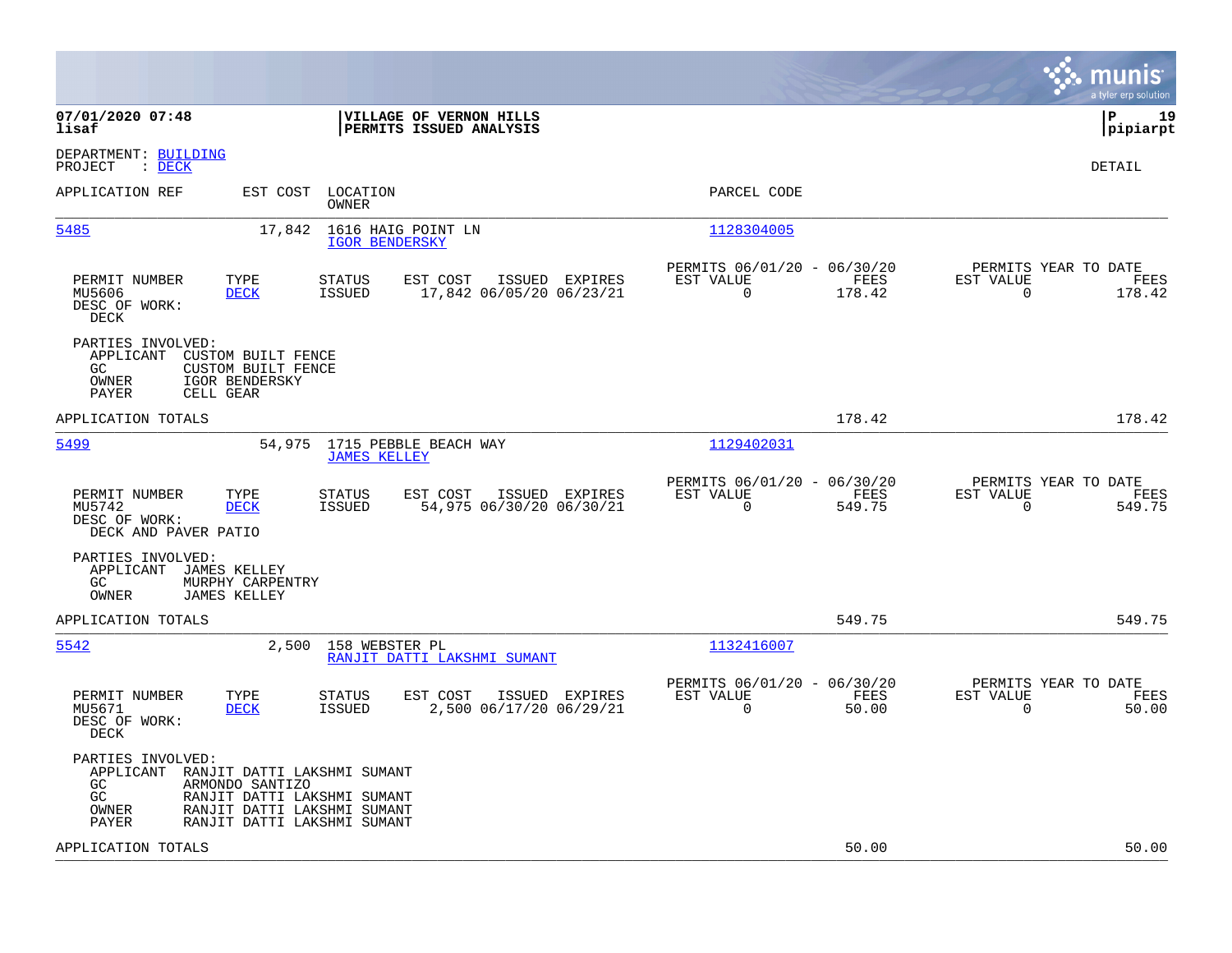|                                                               |                                                                               |                                          |                                              |                     |                         |                                          |                 |           | <b>munis</b><br>a tyler erp solution |
|---------------------------------------------------------------|-------------------------------------------------------------------------------|------------------------------------------|----------------------------------------------|---------------------|-------------------------|------------------------------------------|-----------------|-----------|--------------------------------------|
| 07/01/2020 07:48<br>lisaf<br>5584                             | 5,700                                                                         | <b>VILLAGE OF</b><br><b>JOHN D POPPE</b> | PERMITS ISSUED ANALYSIS<br>172 SOUTHFIELD DR | <b>VERNON HILLS</b> |                         | 1506401009                               |                 |           | ∣P<br>20<br> pipiarpt                |
| PERMIT NUMBER                                                 | TYPE                                                                          | STATUS                                   | EST COST                                     | ISSUED              | EXPIRES                 | PERMITS 06/01/20 - 06/30/20<br>EST VALUE | FEES            | EST VALUE | PERMITS YEAR TO DATE<br>FEES         |
| DEPARTMENT: BUILDING<br>PROJECT<br>: DECK                     |                                                                               |                                          |                                              |                     |                         |                                          |                 |           | DETAIL                               |
| APPLICATION REF                                               | EST COST                                                                      | LOCATION                                 |                                              |                     |                         | PARCEL CODE                              |                 |           |                                      |
| MU5693<br>DESC OF WORK:<br>COMPOSITE DECKING                  | <b>DECK</b>                                                                   | OWNER<br>ISSUED                          |                                              |                     | 5,700 06/22/20 06/22/21 | 0                                        | 57.00           | $\Omega$  | 57.00                                |
| PARTIES INVOLVED:<br>APPLICANT<br>GC<br>OWNER<br><b>PAYER</b> | <b>SCENIC GREENS</b><br><b>SCENIC GREENS</b><br>JOHN D POPPE<br>SCENIC GREENS |                                          |                                              |                     |                         |                                          |                 |           |                                      |
| APPLICATION TOTALS<br>PROJECT TOTALS                          |                                                                               |                                          |                                              |                     |                         | 0                                        | 57.00<br>835.17 |           | 57.00<br>835.17                      |

**Tara**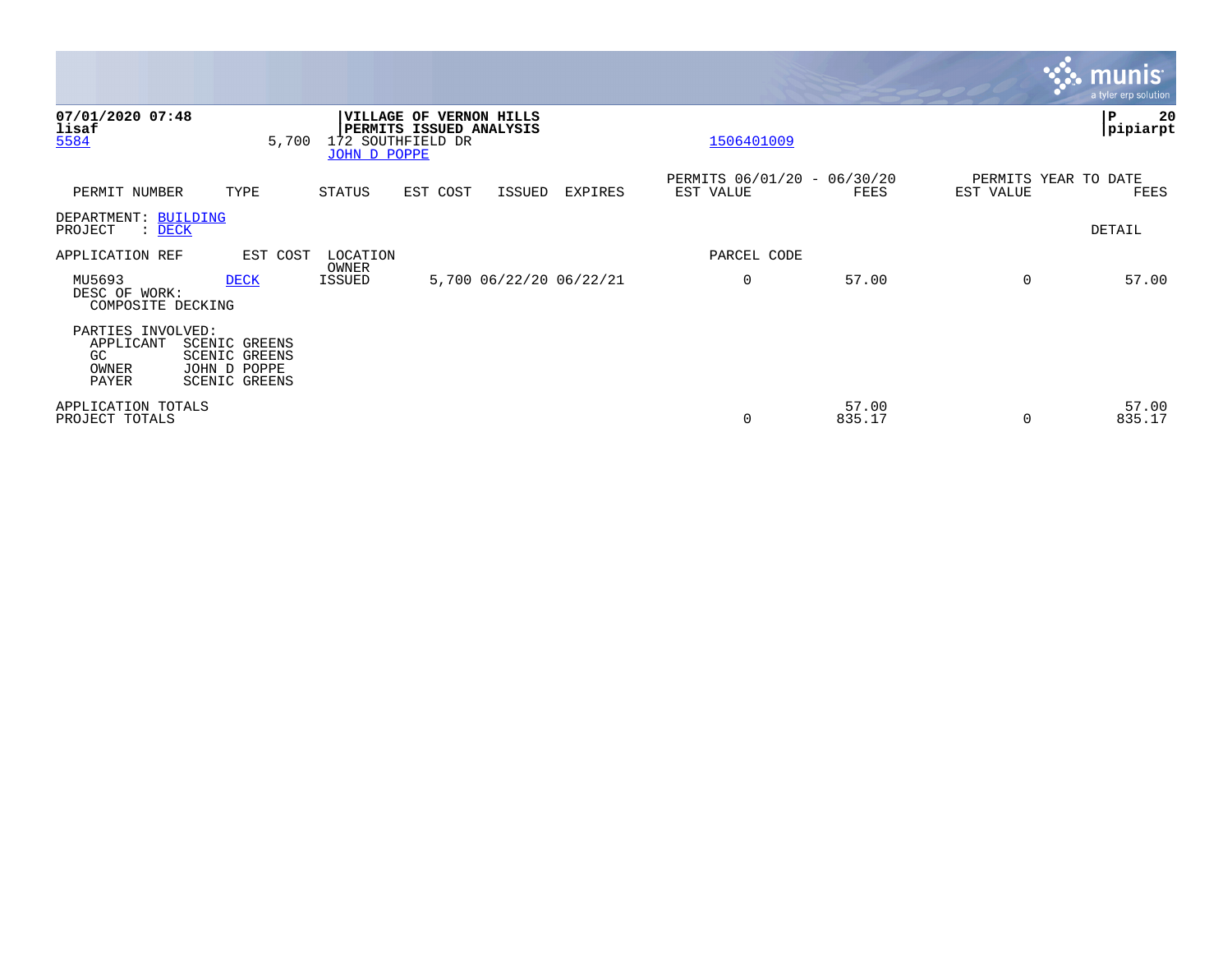|                                                                                                     |                                                                    |                                                    |                                                         |               |                                                  | munis<br>a tyler erp solution |
|-----------------------------------------------------------------------------------------------------|--------------------------------------------------------------------|----------------------------------------------------|---------------------------------------------------------|---------------|--------------------------------------------------|-------------------------------|
| 07/01/2020 07:48<br>lisaf                                                                           |                                                                    | VILLAGE OF VERNON HILLS<br>PERMITS ISSUED ANALYSIS |                                                         |               |                                                  | l P<br>21<br> pipiarpt        |
| DEPARTMENT: BUILDING<br>PROJECT<br>: DRIVEWAY                                                       |                                                                    |                                                    |                                                         |               |                                                  | DETAIL                        |
| APPLICATION REF                                                                                     | EST COST<br>LOCATION<br>OWNER                                      |                                                    | PARCEL CODE                                             |               |                                                  |                               |
| 5475                                                                                                | 3,000<br>384 SYCAMORE ST<br>ROBERT LANE                            |                                                    | 1132208003                                              |               |                                                  |                               |
| PERMIT NUMBER<br>MU5591<br>DESC OF WORK:<br>DRIVEWAY                                                | TYPE<br>EST COST<br><b>STATUS</b><br><b>DRVWY</b><br>COMPLT        | ISSUED EXPIRES<br>3,000 06/03/20 06/17/21          | PERMITS 06/01/20 - 06/30/20<br>EST VALUE<br>$\mathbf 0$ | FEES<br>50.00 | PERMITS YEAR TO DATE<br>EST VALUE<br>$\mathbf 0$ | FEES<br>50.00                 |
| PARTIES INVOLVED:<br>APPLICANT<br>ROBERT LANE<br>GC<br>OWNER<br>ROBERT LANE<br>ROBERT LANE<br>PAYER | RAY & SONS PAVING                                                  |                                                    |                                                         |               |                                                  |                               |
| APPLICATION TOTALS                                                                                  |                                                                    |                                                    |                                                         | 50.00         |                                                  | 50.00                         |
| 5477                                                                                                | 2,800<br>318 SADDLE BACK RD<br>MARK & AYALA SHAHAF                 |                                                    | 1504316005                                              |               |                                                  |                               |
| PERMIT NUMBER<br>MU5585<br>DESC OF WORK:<br>ASPHALT DRIVEWAY                                        | TYPE<br><b>STATUS</b><br>EST COST<br><b>DRVWY</b><br>ISSUED        | ISSUED EXPIRES<br>2,800 06/02/20 06/18/21          | PERMITS 06/01/20 - 06/30/20<br>EST VALUE<br>$\Omega$    | FEES<br>50.00 | PERMITS YEAR TO DATE<br>EST VALUE<br>$\Omega$    | FEES<br>50.00                 |
| PARTIES INVOLVED:<br>APPLICANT<br>TOTAL PAVING<br>GC.<br>TOTAL PAVING<br>OWNER                      | MARK & AYALA SHAHAF                                                |                                                    |                                                         |               |                                                  |                               |
| APPLICATION TOTALS                                                                                  |                                                                    |                                                    |                                                         | 50.00         |                                                  | 50.00                         |
| 5506                                                                                                | 1403 MAIDSTONE DR<br>2,400<br>JINGYI LI                            |                                                    | 1132104060                                              |               |                                                  |                               |
| PERMIT NUMBER<br>MU5612<br>DESC OF WORK:<br>ASPHALT DRIVEWAY                                        | TYPE<br>EST COST<br><b>STATUS</b><br><b>DRVWY</b><br><b>ISSUED</b> | ISSUED EXPIRES<br>2,400 06/08/20 06/26/21          | PERMITS 06/01/20 - 06/30/20<br>EST VALUE<br>0           | FEES<br>50.00 | PERMITS YEAR TO DATE<br>EST VALUE<br>$\mathbf 0$ | FEES<br>50.00                 |
| PARTIES INVOLVED:<br>APPLICANT<br>JINGYI LI<br>GC<br>JINGYI LI<br>OWNER<br>PAYER<br>JINGYI LI       | KAPLAN PAVING LLC                                                  |                                                    |                                                         |               |                                                  |                               |
| APPLICATION TOTALS                                                                                  |                                                                    |                                                    |                                                         | 50.00         |                                                  | 50.00                         |
| 5526                                                                                                | 2,925 366 MARSEILLES ST                                            |                                                    | 1509302026                                              |               |                                                  |                               |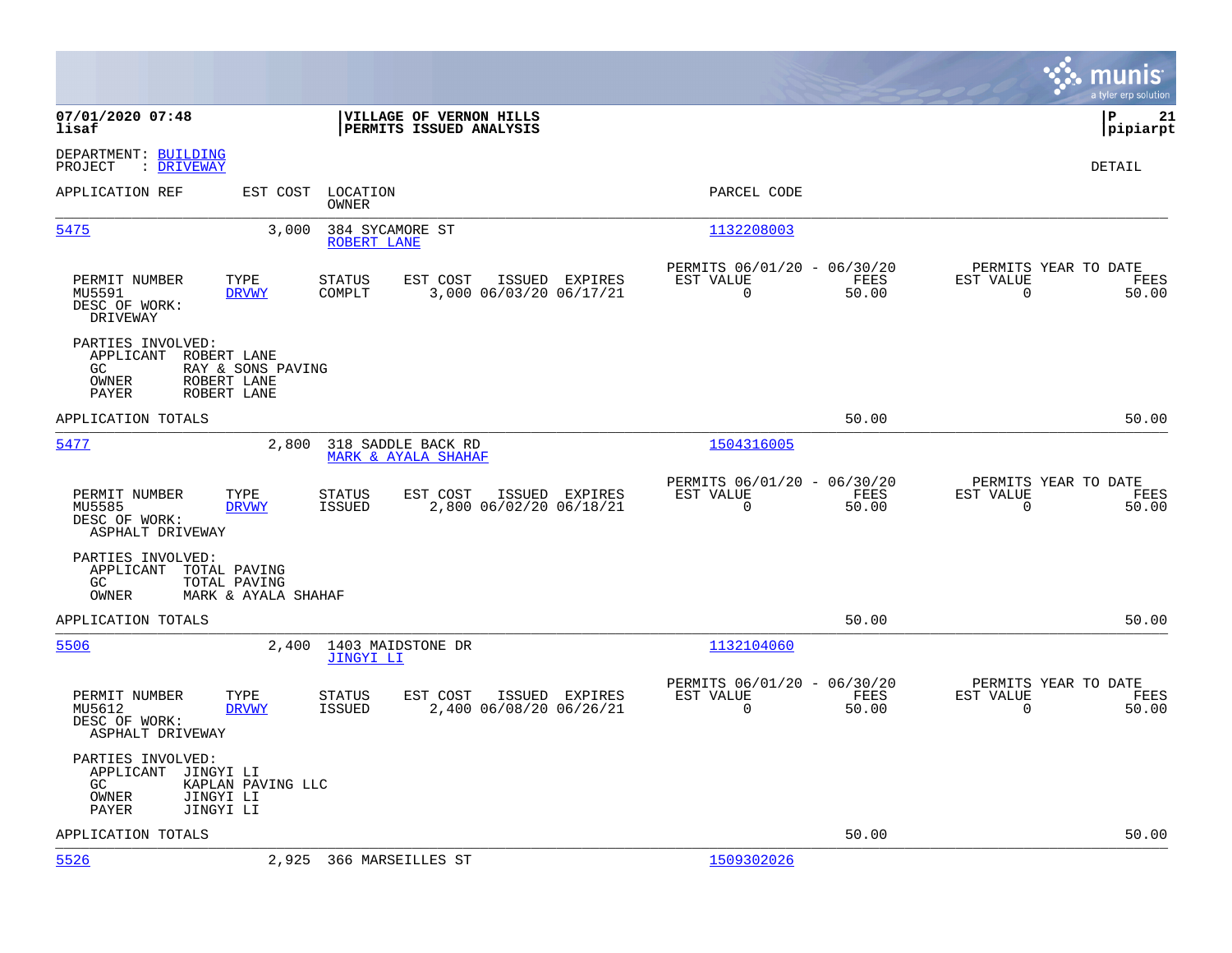|                                                                                                                                                                                                                 |                                                                                         |                                                                          | munis<br>a tyler erp solution                                        |
|-----------------------------------------------------------------------------------------------------------------------------------------------------------------------------------------------------------------|-----------------------------------------------------------------------------------------|--------------------------------------------------------------------------|----------------------------------------------------------------------|
| 07/01/2020 07:48<br>lisaf                                                                                                                                                                                       | VILLAGE OF VERNON HILLS<br>PERMITS ISSUED ANALYSIS<br><b>BRIAN FELDMAN</b>              |                                                                          | 22<br>ΙP<br>pipiarpt                                                 |
| PERMIT NUMBER<br>TYPE                                                                                                                                                                                           | <b>STATUS</b><br>EST COST<br>ISSUED EXPIRES                                             | PERMITS 06/01/20 - 06/30/20<br>EST VALUE<br>FEES                         | PERMITS YEAR TO DATE<br>EST VALUE<br>FEES                            |
| DEPARTMENT: BUILDING<br>PROJECT<br>: DRIVEWAY                                                                                                                                                                   |                                                                                         |                                                                          | DETAIL                                                               |
| APPLICATION REF                                                                                                                                                                                                 | EST COST LOCATION                                                                       | PARCEL CODE                                                              |                                                                      |
| MU5634<br><b>DRVWY</b><br>DESC OF WORK:<br>ASPHALT DRIVEWAY                                                                                                                                                     | OWNER<br><b>ISSUED</b><br>2,925 06/11/20 06/11/21                                       | 0<br>50.00                                                               | $\mathbf 0$<br>50.00                                                 |
| PARTIES INVOLVED:<br>APPLICANT<br>BRIAN FELDMAN<br>GC<br>SUBURBAN SEAL COATING<br>OWNER<br><b>BRIAN FELDMAN</b><br>PAYER<br><b>BRIAN FELDMAN</b>                                                                |                                                                                         |                                                                          |                                                                      |
| APPLICATION TOTALS                                                                                                                                                                                              |                                                                                         | 50.00                                                                    | 50.00                                                                |
| 5576<br>9,110                                                                                                                                                                                                   | 50 SOUTH STERLING HEIGHTS RD<br>STACEY & DAVID BECKER                                   | 1507211017                                                               |                                                                      |
| PERMIT NUMBER<br>TYPE<br>MU5689<br><b>DRVWY</b><br>DESC OF WORK:<br>ASPHALT DRIVWAY & PAVER SIDEWALK                                                                                                            | <b>STATUS</b><br>EST COST<br>ISSUED EXPIRES<br><b>ISSUED</b><br>9,110 06/22/20 06/22/21 | PERMITS 06/01/20 - 06/30/20<br>FEES<br>EST VALUE<br>$\mathbf 0$<br>91.10 | PERMITS YEAR TO DATE<br>EST VALUE<br>FEES<br>$\overline{0}$<br>91.10 |
| PARTIES INVOLVED:<br>APPLICANT<br>STACEY & DAVID BECKER<br>GC<br>ALDO'S BRICK PAVING<br>OWNER<br>STACEY & DAVID BECKER<br>PAYER<br>STACEY & DAVID BECKER                                                        |                                                                                         |                                                                          |                                                                      |
| APPLICATION TOTALS                                                                                                                                                                                              |                                                                                         | 91.10                                                                    | 91.10                                                                |
| 5606                                                                                                                                                                                                            | 4,000<br>141 MIDWAY LN<br>YIJIE LI & YIWEN WU                                           | 1509102039                                                               |                                                                      |
| PERMIT NUMBER<br>TYPE<br>MU5723<br><b>DRVWY</b><br>PARTIES INVOLVED:<br>APPLICANT<br>FORTIS<br>CONCRETE<br>FORTIS<br>GC.<br>YIJIE LI & YIWEN WU<br>OWNER<br>YIJIE LI & YIWEN WU<br>PAYER<br>YIJIE LI & YIWEN WU | ISSUED EXPIRES<br><b>STATUS</b><br>EST COST<br><b>ISSUED</b><br>4,000 06/26/20 06/26/21 | PERMITS 06/01/20 - 06/30/20<br>EST VALUE<br>FEES<br>$\Omega$<br>50.00    | PERMITS YEAR TO DATE<br>EST VALUE<br>FEES<br>$\Omega$<br>50.00       |
| APPLICATION TOTALS                                                                                                                                                                                              |                                                                                         | 50.00                                                                    | 50.00                                                                |
| 5640                                                                                                                                                                                                            | 2,050<br>210 CONGRESSIONAL CT<br><b>SCOTT PATERA</b>                                    | 1132207016                                                               |                                                                      |
|                                                                                                                                                                                                                 |                                                                                         | PERMITS 06/01/20 - 06/30/20                                              | PERMITS YEAR TO DATE                                                 |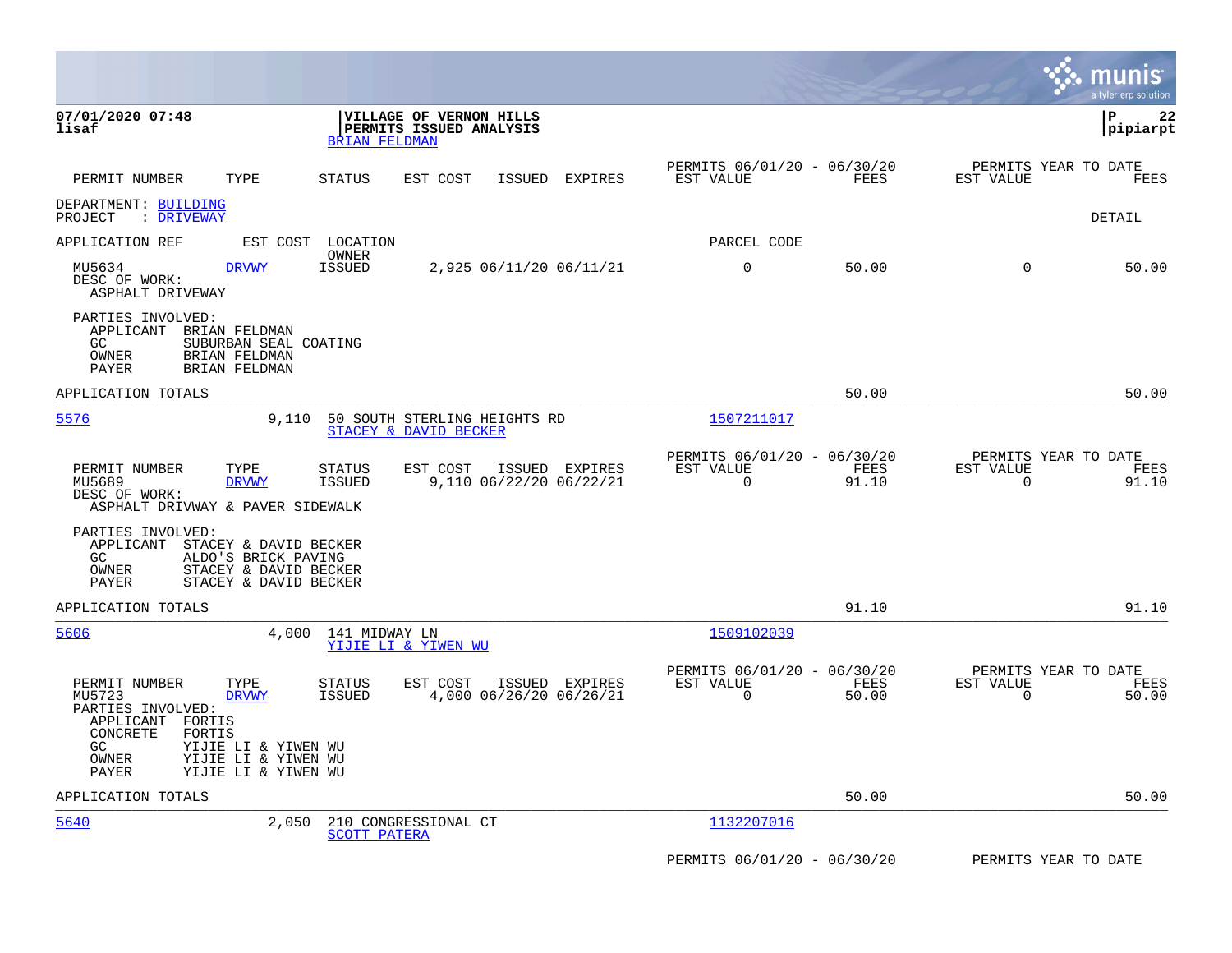|                                                                       |                                                                                        |                         |                                                                |               |                                           |                                                      |                      |                                               | <b>munis</b><br>a tyler erp solution    |
|-----------------------------------------------------------------------|----------------------------------------------------------------------------------------|-------------------------|----------------------------------------------------------------|---------------|-------------------------------------------|------------------------------------------------------|----------------------|-----------------------------------------------|-----------------------------------------|
| 07/01/2020 07:48<br>lisaf<br>PERMIT NUMBER                            | TYPE                                                                                   | STATUS                  | VILLAGE OF VERNON HILLS<br>PERMITS ISSUED ANALYSIS<br>EST COST | ISSUED        | <b>EXPIRES</b>                            | EST VALUE                                            | FEES                 | EST VALUE                                     | $\mathbf{P}$<br>23<br> pipiarpt<br>FEES |
| DEPARTMENT: BUILDING<br>: DRIVEWAY<br>PROJECT                         |                                                                                        |                         |                                                                |               |                                           |                                                      |                      |                                               | <b>DETAIL</b>                           |
| APPLICATION REF                                                       | EST COST                                                                               | LOCATION                |                                                                |               |                                           | PARCEL CODE                                          |                      |                                               |                                         |
| MU5747<br>DESC OF WORK:<br>ASPHALT DRIVEWAY                           | <b>DRVWY</b>                                                                           | OWNER<br><b>ISSUED</b>  |                                                                |               | 2,050 06/30/20 06/30/21                   | $\mathbf 0$                                          | 50.00                | $\Omega$                                      | 50.00                                   |
| PARTIES INVOLVED:<br>APPLICANT<br>GC<br>OWNER<br>PAYER                | SCOTT PATERA<br>SUBURBAN SEALCOATING & SNOWPLOWING INC<br>SCOTT PATERA<br>SCOTT PATERA |                         |                                                                |               |                                           |                                                      |                      |                                               |                                         |
| APPLICATION TOTALS                                                    |                                                                                        |                         |                                                                |               |                                           |                                                      | 50.00                |                                               | 50.00                                   |
| 5655                                                                  | 8,400                                                                                  |                         | 7 BIRMINGHAM PL<br>DAROLD & PENNY WEIDMAN                      |               |                                           | 1504303080                                           |                      |                                               |                                         |
| PERMIT NUMBER<br>MU5734<br>DESC OF WORK:<br>REPLACE EXISTING DRIVEWAY | TYPE<br><b>DRVWY</b>                                                                   | <b>STATUS</b><br>ISSUED | EST COST                                                       | <b>ISSUED</b> | <b>EXPIRES</b><br>8,400 06/29/20 06/29/21 | PERMITS 06/01/20 - 06/30/20<br>EST VALUE<br>$\Omega$ | <b>FEES</b><br>84.00 | PERMITS YEAR TO DATE<br>EST VALUE<br>$\Omega$ | FEES<br>84.00                           |
| PARTIES INVOLVED:<br>APPLICANT<br>GC<br>OWNER<br>PAYER                | PAULSON BUILDERS<br>NORTHSTAR CONCRETE<br>DAROLD & PENNY WEIDMAN<br>PAULSON BUILDERS   |                         |                                                                |               |                                           |                                                      |                      |                                               |                                         |
| APPLICATION TOTALS<br>PROJECT TOTALS                                  |                                                                                        |                         |                                                                |               |                                           | $\mathbf 0$                                          | 84.00<br>475.10      | $\Omega$                                      | 84.00<br>475.10                         |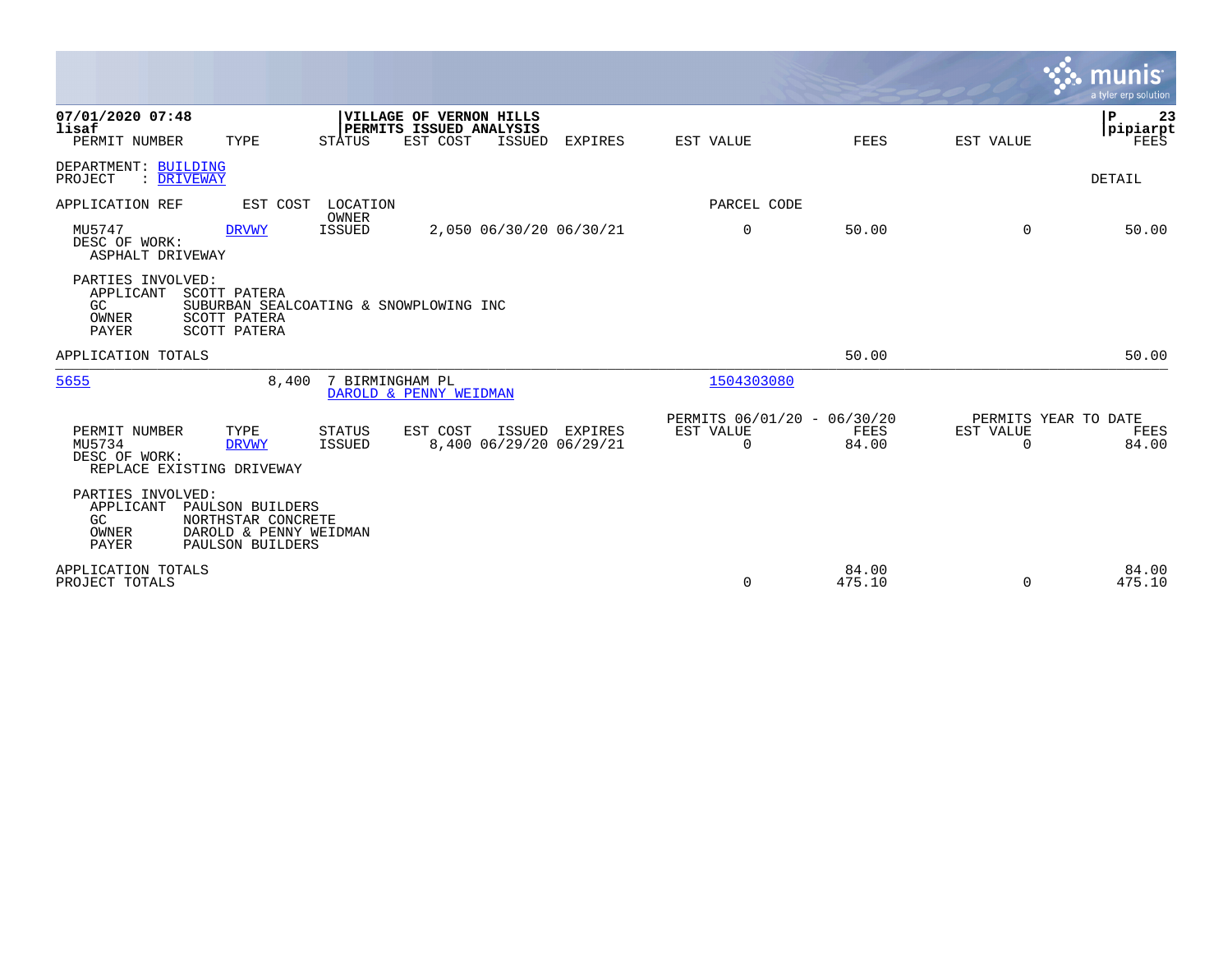|                                                                                                                                                                                                        |                                                           |                                                      |                      |                                                  | <b>munis</b><br>a tyler erp solution |
|--------------------------------------------------------------------------------------------------------------------------------------------------------------------------------------------------------|-----------------------------------------------------------|------------------------------------------------------|----------------------|--------------------------------------------------|--------------------------------------|
| 07/01/2020 07:48<br>lisaf                                                                                                                                                                              | VILLAGE OF VERNON HILLS<br>PERMITS ISSUED ANALYSIS        |                                                      |                      |                                                  | P<br>24<br> pipiarpt                 |
| DEPARTMENT: BUILDING<br>: ELEVATOR<br>PROJECT                                                                                                                                                          |                                                           |                                                      |                      |                                                  | DETAIL                               |
| APPLICATION REF<br>EST COST<br>LOCATION<br>OWNER                                                                                                                                                       |                                                           | PARCEL CODE                                          |                      |                                                  |                                      |
| 5127<br>635 NORTH ASPEN DR<br>85,000                                                                                                                                                                   | VERNON HILLS PARK DISTRICT                                | 1505200019                                           |                      |                                                  |                                      |
| TYPE<br><b>STATUS</b><br>PERMIT NUMBER<br>MU5641<br><b>ELEVATOR</b><br><b>ISSUED</b><br>DESC OF WORK:<br>INSTALLATION OF HYDRAULIC MACHINE ROOM LESS ELEVATOR                                          | EST COST<br>ISSUED<br>EXPIRES<br>85,000 06/12/20 06/12/21 | PERMITS 06/01/20 - 06/30/20<br>EST VALUE<br>$\Omega$ | FEES<br>400.00       | PERMITS YEAR TO DATE<br>EST VALUE<br>$\Omega$    | <b>FEES</b><br>400.00                |
| PARTIES INVOLVED:<br>GC<br>THYSSENKRUPP ELEVATOR<br>MISCELLANE THOMPSON ELEVATOR<br>MISCELLANE THYSSENKRUPP ELEVATOR<br>OCCUPANT<br>HAWTHORN SCHOOL DISTRICT 73<br>OWNER<br>VERNON HILLS PARK DISTRICT |                                                           |                                                      |                      |                                                  |                                      |
| APPLICATION TOTALS                                                                                                                                                                                     |                                                           |                                                      | 400.00               |                                                  | 400.00                               |
| 122 HAWTHORN CENTER<br>5307<br>60,428<br>CENTENNIAL                                                                                                                                                    |                                                           | 1133401086                                           |                      |                                                  |                                      |
| PERMIT NUMBER<br><b>STATUS</b><br>TYPE<br>MU5626<br><b>ELEVATOR</b><br><b>ISSUED</b><br>DESC OF WORK:<br>FULL MOD ON ONE ELEVATOR                                                                      | EST COST<br>ISSUED EXPIRES<br>60,428 06/10/20 06/10/21    | PERMITS 06/01/20 - 06/30/20<br>EST VALUE<br>0        | FEES<br>1,404.28     | PERMITS YEAR TO DATE<br>EST VALUE<br>$\mathbf 0$ | FEES<br>1,404.28                     |
| PARTIES INVOLVED:<br>APPLICANT<br>SCHINDLER<br>GC.<br>SCHINDLER<br>OWNER<br>CENTENNIAL                                                                                                                 |                                                           |                                                      |                      |                                                  |                                      |
| APPLICATION TOTALS<br>PROJECT TOTALS                                                                                                                                                                   |                                                           | 0                                                    | 1,404.28<br>1,804.28 | 0                                                | 1,404.28<br>1,804.28                 |

 $\mathcal{L}^{\text{max}}$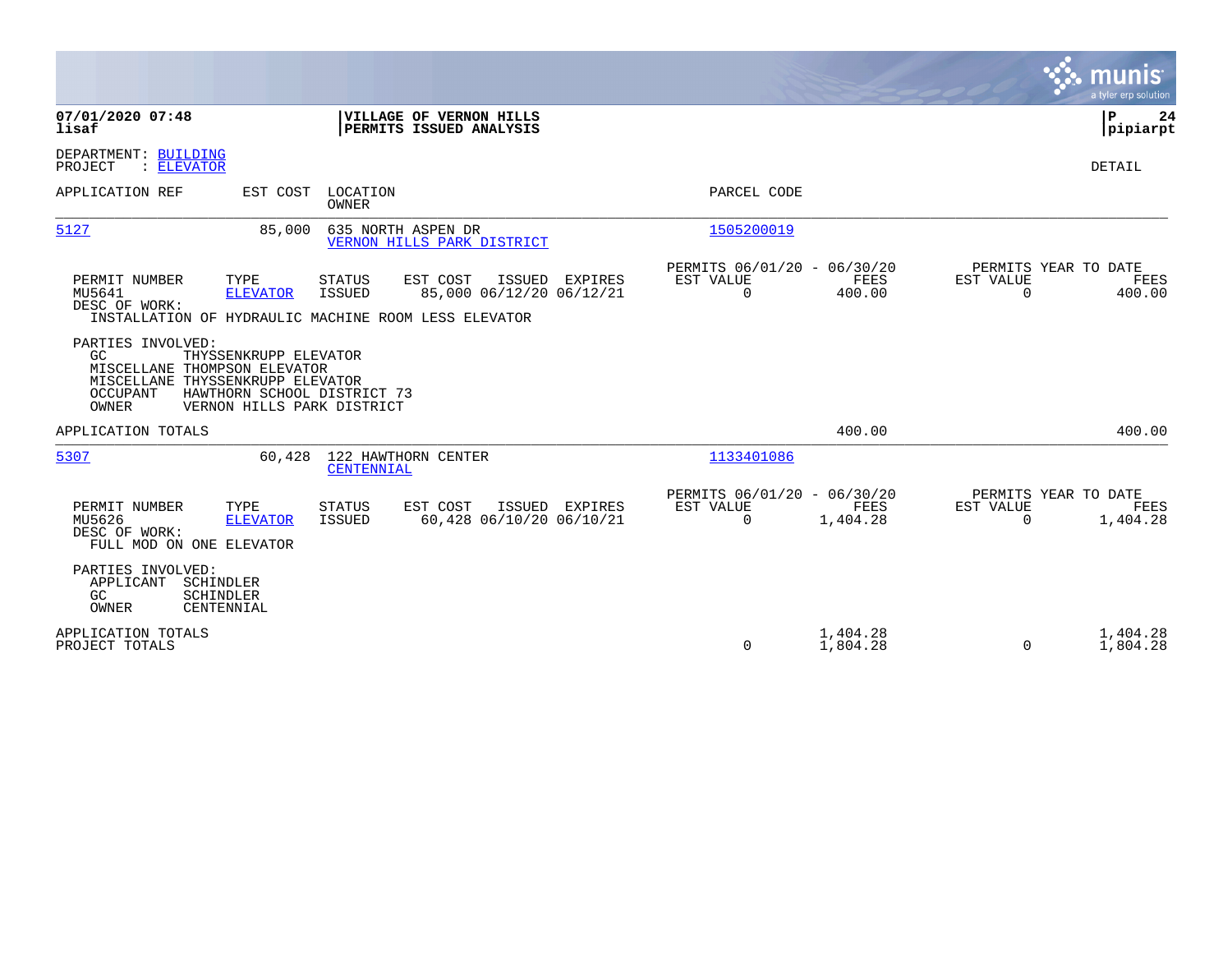|                                                                       |                                                                                                                  |                                             |                                                    |                |                                                         |                |                                                     | munis<br>a tyler erp solution |
|-----------------------------------------------------------------------|------------------------------------------------------------------------------------------------------------------|---------------------------------------------|----------------------------------------------------|----------------|---------------------------------------------------------|----------------|-----------------------------------------------------|-------------------------------|
| 07/01/2020 07:48<br>lisaf                                             |                                                                                                                  |                                             | VILLAGE OF VERNON HILLS<br>PERMITS ISSUED ANALYSIS |                |                                                         |                |                                                     | 25<br>l P<br> pipiarpt        |
| DEPARTMENT: BUILDING<br>: FENCE<br>PROJECT                            |                                                                                                                  |                                             |                                                    |                |                                                         |                |                                                     | DETAIL                        |
| APPLICATION REF                                                       |                                                                                                                  | EST COST LOCATION<br><b>OWNER</b>           |                                                    |                | PARCEL CODE                                             |                |                                                     |                               |
| 5488                                                                  | 13,500                                                                                                           | 270 DANBURY DR<br>KARL BORCHERS             |                                                    |                | 1508220027                                              |                |                                                     |                               |
| PERMIT NUMBER<br>MU5596<br>DESC OF WORK:<br>FENCE                     | TYPE<br><b>FENCE</b>                                                                                             | <b>STATUS</b><br>ISSUED                     | EST COST<br>13,500 06/03/20 06/19/21               | ISSUED EXPIRES | PERMITS 06/01/20 - 06/30/20<br>EST VALUE<br>0           | FEES<br>135.00 | PERMITS YEAR TO DATE<br>EST VALUE<br>0              | FEES<br>135.00                |
| PARTIES INVOLVED:<br>APPLICANT<br>FENCE<br>GC<br>GC<br>OWNER<br>PAYER | KARL BORCHERS<br>PEERLESS FENCE GROUP<br>PEERLESS FENCE GROUP<br>KARL BORCHERS<br>KARL BORCHERS<br>KARL BORCHERS |                                             |                                                    |                |                                                         |                |                                                     |                               |
| APPLICATION TOTALS                                                    |                                                                                                                  |                                             |                                                    |                |                                                         | 135.00         |                                                     | 135.00                        |
| 5495                                                                  | 1,500                                                                                                            | 213 ABILENE LN<br>PETE MILES                |                                                    |                | 1504306024                                              |                |                                                     |                               |
| PERMIT NUMBER<br>MU5616<br>DESC OF WORK:<br>FENCE                     | TYPE<br><b>FENCE</b>                                                                                             | <b>STATUS</b><br><b>ISSUED</b>              | EST COST<br>1,500 06/08/20 06/08/21                | ISSUED EXPIRES | PERMITS 06/01/20 - 06/30/20<br>EST VALUE<br>$\mathbf 0$ | FEES<br>30.00  | PERMITS YEAR TO DATE<br>EST VALUE<br>$\overline{0}$ | FEES<br>30.00                 |
| PARTIES INVOLVED:<br>APPLICANT<br>GC.<br>OWNER<br><b>PAYER</b>        | PETE MILES<br>PETE MILES<br>PETE MILES<br>PETE MILES                                                             |                                             |                                                    |                |                                                         |                |                                                     |                               |
| APPLICATION TOTALS                                                    |                                                                                                                  |                                             |                                                    |                |                                                         | 30.00          |                                                     | 30.00                         |
| 5500                                                                  | 3,900                                                                                                            | 214 ATLANTIC DR<br><b>JENNIFER J SPEERS</b> |                                                    |                | 1505420004                                              |                |                                                     |                               |
| PERMIT NUMBER<br>MU5581<br>DESC OF WORK:<br>FENCE                     | TYPE<br><b>FENCE</b>                                                                                             | STATUS<br>ISSUED                            | EST COST<br>3,900 06/01/20 06/18/21                | ISSUED EXPIRES | PERMITS 06/01/20 - 06/30/20<br>EST VALUE<br>$\mathbf 0$ | FEES<br>50.00  | PERMITS YEAR TO DATE<br>EST VALUE<br>$\mathbf 0$    | FEES<br>50.00                 |
| PARTIES INVOLVED:<br>APPLICANT<br>FENCE<br>GC<br>OWNER                | GOLDEN FENCE INC<br>GOLDEN FENCE INC<br>GOLDEN FENCE INC<br>JENNIFER J SPEERS                                    |                                             |                                                    |                |                                                         |                |                                                     |                               |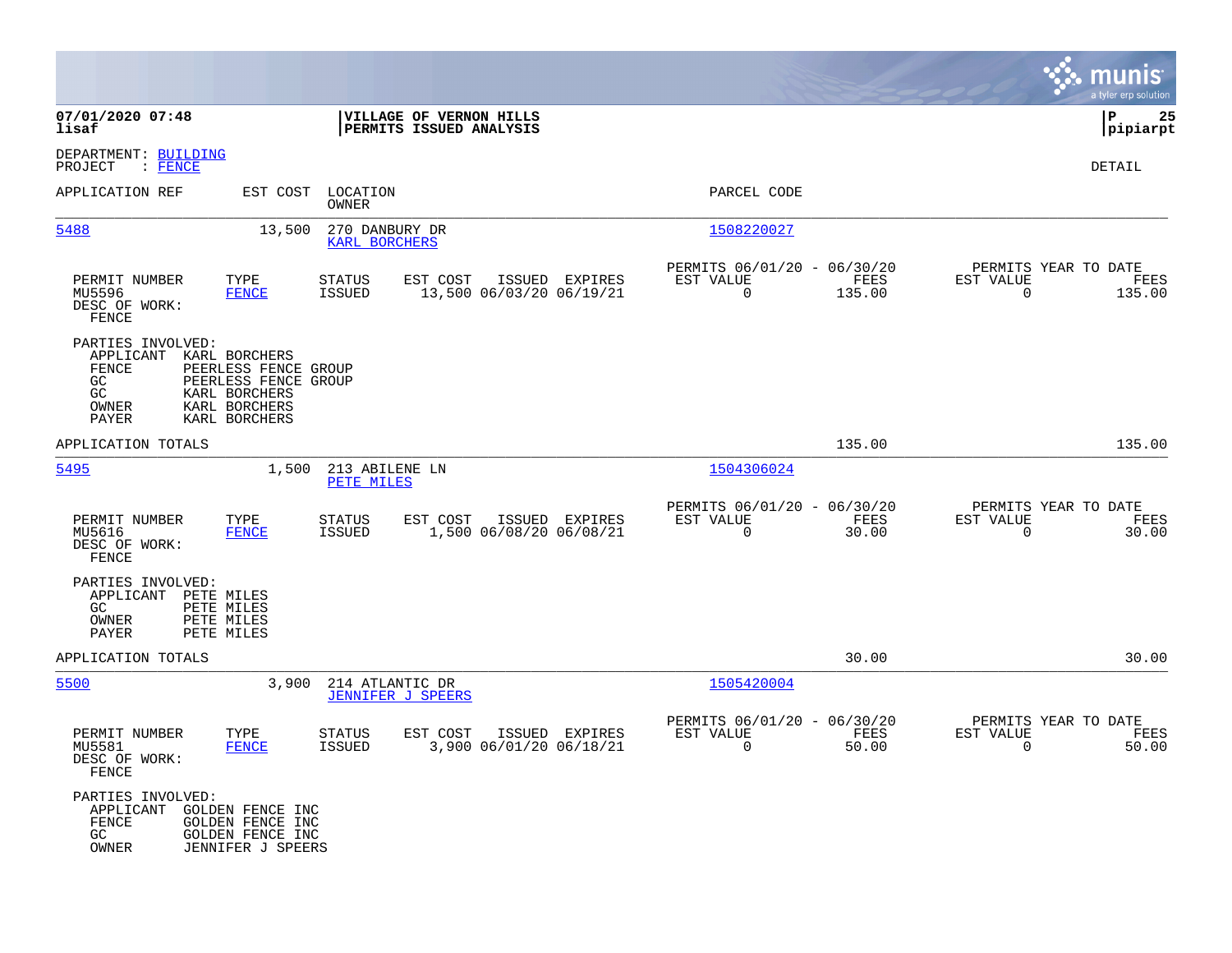|                                                                                                                      |                                                             |                                          |                                                    |                |                                                            |               |                                                     | munis<br>a tyler erp solution   |
|----------------------------------------------------------------------------------------------------------------------|-------------------------------------------------------------|------------------------------------------|----------------------------------------------------|----------------|------------------------------------------------------------|---------------|-----------------------------------------------------|---------------------------------|
| 07/01/2020 07:48<br>lisaf<br>APPLICATION TOTALS                                                                      |                                                             |                                          | VILLAGE OF VERNON HILLS<br>PERMITS ISSUED ANALYSIS |                |                                                            | 50.00         |                                                     | l P<br>26<br> pipiarpt<br>50.00 |
| DEPARTMENT: BUILDING<br>$:$ FENCE<br>PROJECT                                                                         |                                                             |                                          |                                                    |                |                                                            |               |                                                     | DETAIL                          |
| APPLICATION REF                                                                                                      | EST COST                                                    | LOCATION<br>OWNER                        |                                                    |                | PARCEL CODE                                                |               |                                                     |                                 |
| 5505                                                                                                                 | 7,500                                                       | 622 ONTARIO ST<br><b>ALEX BOLER</b>      |                                                    |                | 1509314013                                                 |               |                                                     |                                 |
| PERMIT NUMBER<br>MU5604<br>DESC OF WORK:<br>FENCE                                                                    | TYPE<br><b>FENCE</b>                                        | STATUS<br>ISSUED                         | EST COST<br>7,500 06/05/20 06/05/21                | ISSUED EXPIRES | PERMITS 06/01/20 - 06/30/20<br>EST VALUE<br>$\mathbf 0$    | FEES<br>75.00 | PERMITS YEAR TO DATE<br>EST VALUE<br>$\mathbf 0$    | FEES<br>75.00                   |
| PARTIES INVOLVED:<br>ALEX BOLER<br>APPLICANT<br>GC<br>GC<br>ALEX BOLER<br>ALEX BOLER<br>OWNER<br>PAYER<br>ALEX BOLER | GLASDER & ASSOC INC                                         |                                          |                                                    |                |                                                            |               |                                                     |                                 |
| APPLICATION TOTALS                                                                                                   |                                                             |                                          |                                                    |                |                                                            | 75.00         |                                                     | 75.00                           |
| 5529                                                                                                                 | 2,750                                                       | 332 SUTCLIFFE CIR<br><b>ASHLEY CAO</b>   |                                                    |                | 1508405014                                                 |               |                                                     |                                 |
| PERMIT NUMBER<br>MU5667<br>DESC OF WORK:<br><b>FENCE</b>                                                             | TYPE<br><b>FENCE</b>                                        | STATUS<br><b>ISSUED</b>                  | EST COST<br>2,750 06/17/20 06/17/21                | ISSUED EXPIRES | PERMITS 06/01/20 - 06/30/20<br>EST VALUE<br>$\mathbf 0$    | FEES<br>50.00 | PERMITS YEAR TO DATE<br>EST VALUE<br>$\mathbf 0$    | FEES<br>50.00                   |
| PARTIES INVOLVED:<br>APPLICANT<br>FENCE<br>GC.<br>ASHLEY CAO<br>OWNER<br>ASHLEY CAO<br>PAYER                         | PREMIER FENCE<br>PREMIER FENCE<br>PREMIER FENCE             |                                          |                                                    |                |                                                            |               |                                                     |                                 |
| APPLICATION TOTALS                                                                                                   |                                                             |                                          |                                                    |                |                                                            | 50.00         |                                                     | 50.00                           |
| 5530                                                                                                                 | 1,700                                                       | 13 MONTEBELLO DR<br><b>ASHLEY COVENY</b> |                                                    |                | 1508206002                                                 |               |                                                     |                                 |
| PERMIT NUMBER<br>MU5647<br>DESC OF WORK:<br>FENCE                                                                    | TYPE<br><b>FENCE</b>                                        | <b>STATUS</b><br>ISSUED                  | EST COST<br>1,700 06/15/20 06/25/21                | ISSUED EXPIRES | PERMITS 06/01/20 - 06/30/20<br>EST VALUE<br>$\overline{0}$ | FEES<br>50.00 | PERMITS YEAR TO DATE<br>EST VALUE<br>$\overline{0}$ | FEES<br>50.00                   |
| PARTIES INVOLVED:<br>APPLICANT AZTEC FENCE COMPANY<br>FENCE<br>GC<br>OWNER                                           | AZTEC FENCE COMPANY<br>AZTEC FENCE COMPANY<br>ASHLEY COVENY |                                          |                                                    |                |                                                            |               |                                                     |                                 |

**Contract**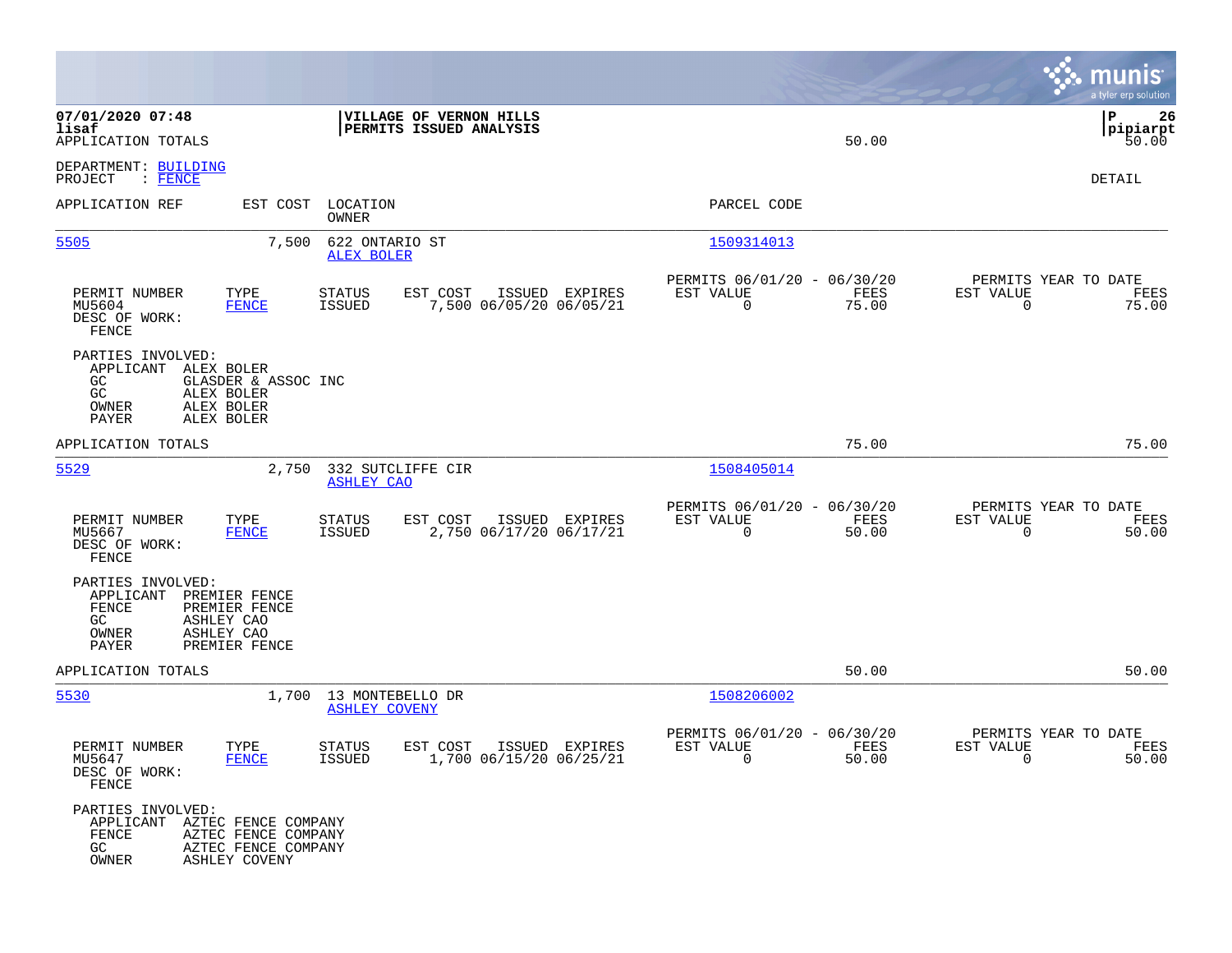|                                                                                                                                                                                                      |                                                                                  |                                                            |               |                                                  | munis<br>a tyler erp solution |
|------------------------------------------------------------------------------------------------------------------------------------------------------------------------------------------------------|----------------------------------------------------------------------------------|------------------------------------------------------------|---------------|--------------------------------------------------|-------------------------------|
| 07/01/2020 07:48<br>lisaf                                                                                                                                                                            | VILLAGE OF VERNON HILLS<br>PERMITS ISSUED ANALYSIS                               |                                                            |               |                                                  | P<br>27<br> pipiarpt          |
| DEPARTMENT: BUILDING<br>PROJECT<br>$\colon$ FENCE                                                                                                                                                    |                                                                                  |                                                            |               |                                                  | <b>DETAIL</b>                 |
| APPLICATION REF<br>EST COST LOCATION                                                                                                                                                                 |                                                                                  | PARCEL CODE                                                |               |                                                  |                               |
| PAYER<br>AZTEC FENCE COMPANY                                                                                                                                                                         | OWNER                                                                            |                                                            |               |                                                  |                               |
| APPLICATION TOTALS                                                                                                                                                                                   |                                                                                  |                                                            | 50.00         |                                                  | 50.00                         |
| 5532<br>2,800                                                                                                                                                                                        | 111 AUSTIN CT<br>MARK S & AUDREY L LICHTENSTEIN                                  | 1504305026                                                 |               |                                                  |                               |
| PERMIT NUMBER<br>TYPE<br>MU5648<br><b>FENCE</b><br>DESC OF WORK:<br>FENCE                                                                                                                            | <b>STATUS</b><br>EST COST<br>ISSUED EXPIRES<br>2,800 06/15/20 06/18/21<br>ISSUED | PERMITS 06/01/20 - 06/30/20<br>EST VALUE<br>$\overline{0}$ | FEES<br>50.00 | PERMITS YEAR TO DATE<br>EST VALUE<br>$\mathbf 0$ | FEES<br>50.00                 |
| PARTIES INVOLVED:<br>APPLICANT<br>AZTEC FENCE COMPANY<br>FENCE<br>AZTEC FENCE COMPANY<br>GC<br>AZTEC FENCE COMPANY<br>OWNER<br>MARK S & AUDREY L LICHTENSTEIN<br><b>PAYER</b><br>AZTEC FENCE COMPANY |                                                                                  |                                                            |               |                                                  |                               |
| APPLICATION TOTALS                                                                                                                                                                                   |                                                                                  |                                                            | 50.00         |                                                  | 50.00                         |
| 5534<br>4,000                                                                                                                                                                                        | 217 AMBER LN<br><b>MELINDA KORN</b>                                              | 1505405077                                                 |               |                                                  |                               |
| PERMIT NUMBER<br>TYPE<br>MU5621<br><b>FENCE</b><br>DESC OF WORK:<br>FENCE                                                                                                                            | STATUS<br>EST COST<br>ISSUED EXPIRES<br>4,000 06/09/20 06/09/21<br>ISSUED        | PERMITS 06/01/20 - 06/30/20<br>EST VALUE<br>$\Omega$       | FEES<br>50.00 | PERMITS YEAR TO DATE<br>EST VALUE<br>$\mathbf 0$ | FEES<br>50.00                 |
| PARTIES INVOLVED:<br>APPLICANT<br>MELINDA KORN<br><b>FENCE</b><br>SIERAA FENCE INC<br>SIERAA FENCE INC<br>GC<br>MELINDA KORN<br>OWNER<br>PAYER<br>MELINDA KORN                                       |                                                                                  |                                                            |               |                                                  |                               |
| APPLICATION TOTALS                                                                                                                                                                                   |                                                                                  |                                                            | 50.00         |                                                  | 50.00                         |
| 5536<br>7,200                                                                                                                                                                                        | 683 SUSSEX CIR<br>JAISON E & COLLEEN M WINCKLER                                  | 1508407011                                                 |               |                                                  |                               |
| PERMIT NUMBER<br>TYPE<br>MU5579<br><b>FENCE</b><br>DESC OF WORK:<br>EXISTING FENCE REPLACEMENT                                                                                                       | STATUS<br>EST COST<br>ISSUED EXPIRES<br>ISSUED<br>7,200 06/01/20 06/29/21        | PERMITS 06/01/20 - 06/30/20<br>EST VALUE<br>$\overline{0}$ | FEES<br>72.00 | PERMITS YEAR TO DATE<br>EST VALUE<br>$\Omega$    | FEES<br>72.00                 |
| PARTIES INVOLVED:<br>FENCE<br>GOLDEN FENCE INC<br>GC<br>GOLDEN FENCE INC                                                                                                                             |                                                                                  |                                                            |               |                                                  |                               |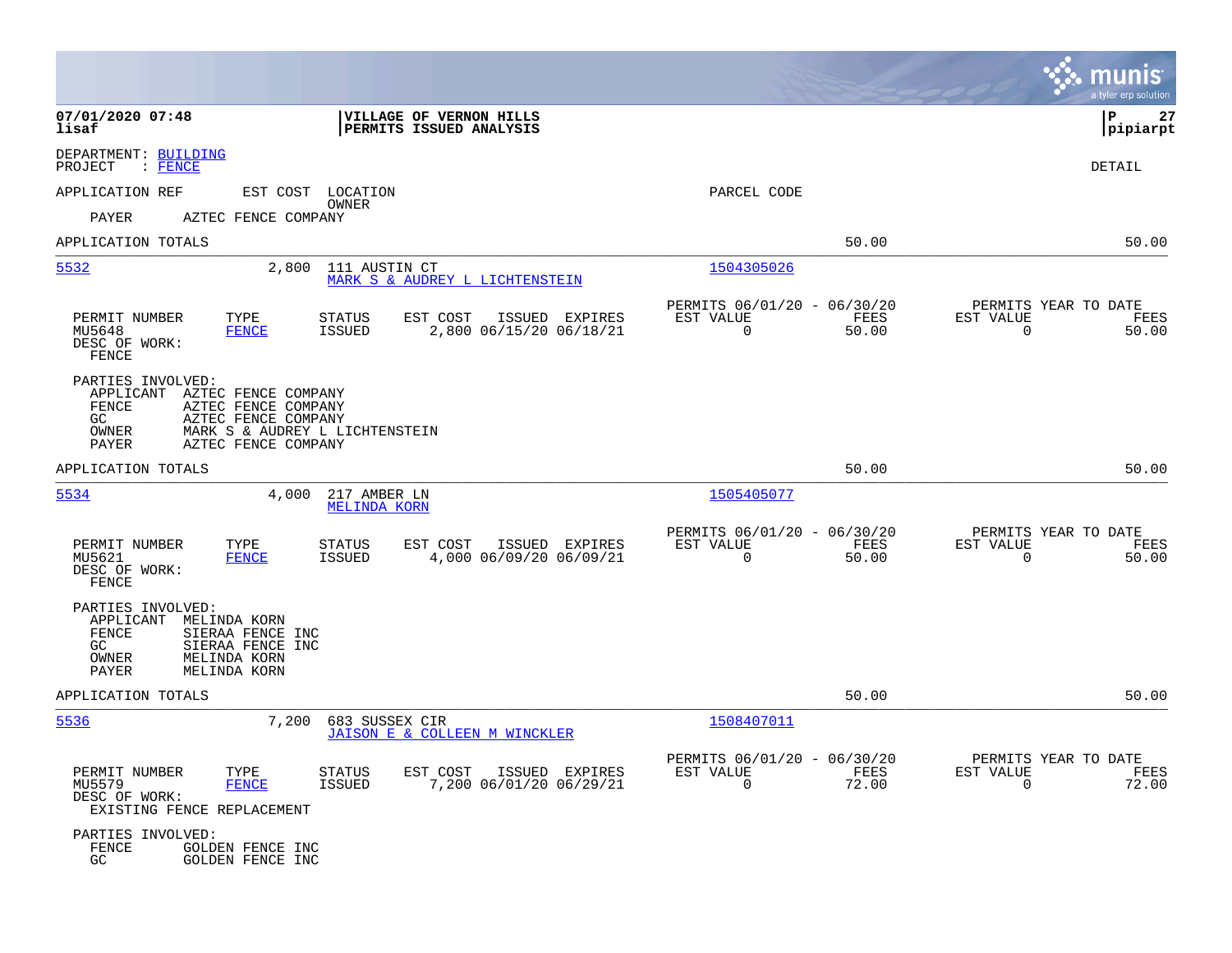|                                                                                                                                             |                                                                                  |                                                                             | munis<br>a tyler erp solution                                     |
|---------------------------------------------------------------------------------------------------------------------------------------------|----------------------------------------------------------------------------------|-----------------------------------------------------------------------------|-------------------------------------------------------------------|
| 07/01/2020 07:48<br>lisaf                                                                                                                   | VILLAGE OF VERNON HILLS<br>PERMITS ISSUED ANALYSIS                               |                                                                             | P<br>28<br> pipiarpt                                              |
| DEPARTMENT: BUILDING<br>PROJECT<br>$\colon$ FENCE                                                                                           |                                                                                  |                                                                             | <b>DETAIL</b>                                                     |
| APPLICATION REF                                                                                                                             | EST COST LOCATION<br>OWNER                                                       | PARCEL CODE                                                                 |                                                                   |
| JAISON E & COLLEEN M WINCKLER<br>OWNER<br><b>PAYER</b><br>GOLDEN FENCE INC                                                                  |                                                                                  |                                                                             |                                                                   |
| APPLICATION TOTALS                                                                                                                          |                                                                                  | 72.00                                                                       | 72.00                                                             |
| 5547<br>1,700                                                                                                                               | 718 CHERRY VALLEY RD<br>RICHARD RYAN CIRINEO IMPERIAL                            | 1508106037                                                                  |                                                                   |
| PERMIT NUMBER<br>TYPE<br>MU5623<br><b>FENCE</b><br>DESC OF WORK:<br>FENCE                                                                   | STATUS<br>EST COST<br>ISSUED EXPIRES<br>1,700 06/09/20 06/26/21<br><b>ISSUED</b> | PERMITS 06/01/20 - 06/30/20<br>EST VALUE<br>FEES<br>$\overline{0}$<br>50.00 | PERMITS YEAR TO DATE<br>EST VALUE<br>FEES<br>$\mathbf 0$<br>50.00 |
| PARTIES INVOLVED:<br>FENCE<br>KYLE KOLLING<br>GC.<br>KYLE KOLLING<br>OWNER<br>RICHARD RYAN CIRINEO IMPERIAL<br><b>PAYER</b><br>KYLE KOLLING |                                                                                  |                                                                             |                                                                   |
| APPLICATION TOTALS                                                                                                                          |                                                                                  | 50.00                                                                       | 50.00                                                             |
| 5554<br>5,600                                                                                                                               | 36 MANCHESTER LN<br>RAFAL PASTERNICKI                                            | 1508206026                                                                  |                                                                   |
| PERMIT NUMBER<br>TYPE<br>MU5636<br><b>FENCE</b><br>DESC OF WORK:<br>WOOD FENCE WITH WALK GATE                                               | STATUS<br>EST COST<br>ISSUED EXPIRES<br>5,600 06/12/20 06/12/21<br>ISSUED        | PERMITS 06/01/20 - 06/30/20<br>EST VALUE<br>FEES<br>$\Omega$<br>56.00       | PERMITS YEAR TO DATE<br>EST VALUE<br>FEES<br>$\mathbf 0$<br>56.00 |
| PARTIES INVOLVED:<br>FENCE<br>GOLDEN FENCE INC<br>GOLDEN FENCE INC<br>GC.<br>OWNER<br>RAFAL PASTERNICKI<br>PAYER<br>RAFAL PASTERNICKI       |                                                                                  |                                                                             |                                                                   |
| APPLICATION TOTALS                                                                                                                          |                                                                                  | 56.00                                                                       | 56.00                                                             |
| 5561<br>3,700                                                                                                                               | 405 APPLETON DR<br>ORIN & CAROL TEMKIN                                           | 1505203002                                                                  |                                                                   |
| PERMIT NUMBER<br>TYPE<br>MU5622<br><b>FENCE</b><br>DESC OF WORK:<br>FENCE                                                                   | STATUS<br>EST COST ISSUED EXPIRES<br>3,700 06/09/20 06/30/21<br>ISSUED           | PERMITS 06/01/20 - 06/30/20<br>EST VALUE<br>FEES<br>$\Omega$<br>50.00       | PERMITS YEAR TO DATE<br>EST VALUE<br>FEES<br>$\Omega$<br>50.00    |
| PARTIES INVOLVED:<br>APPLICANT<br>ORIN & CAROL TEMKIN<br>FENCE<br>SUPERIOR FENCE<br>GC<br>SUPERIOR FENCE                                    |                                                                                  |                                                                             |                                                                   |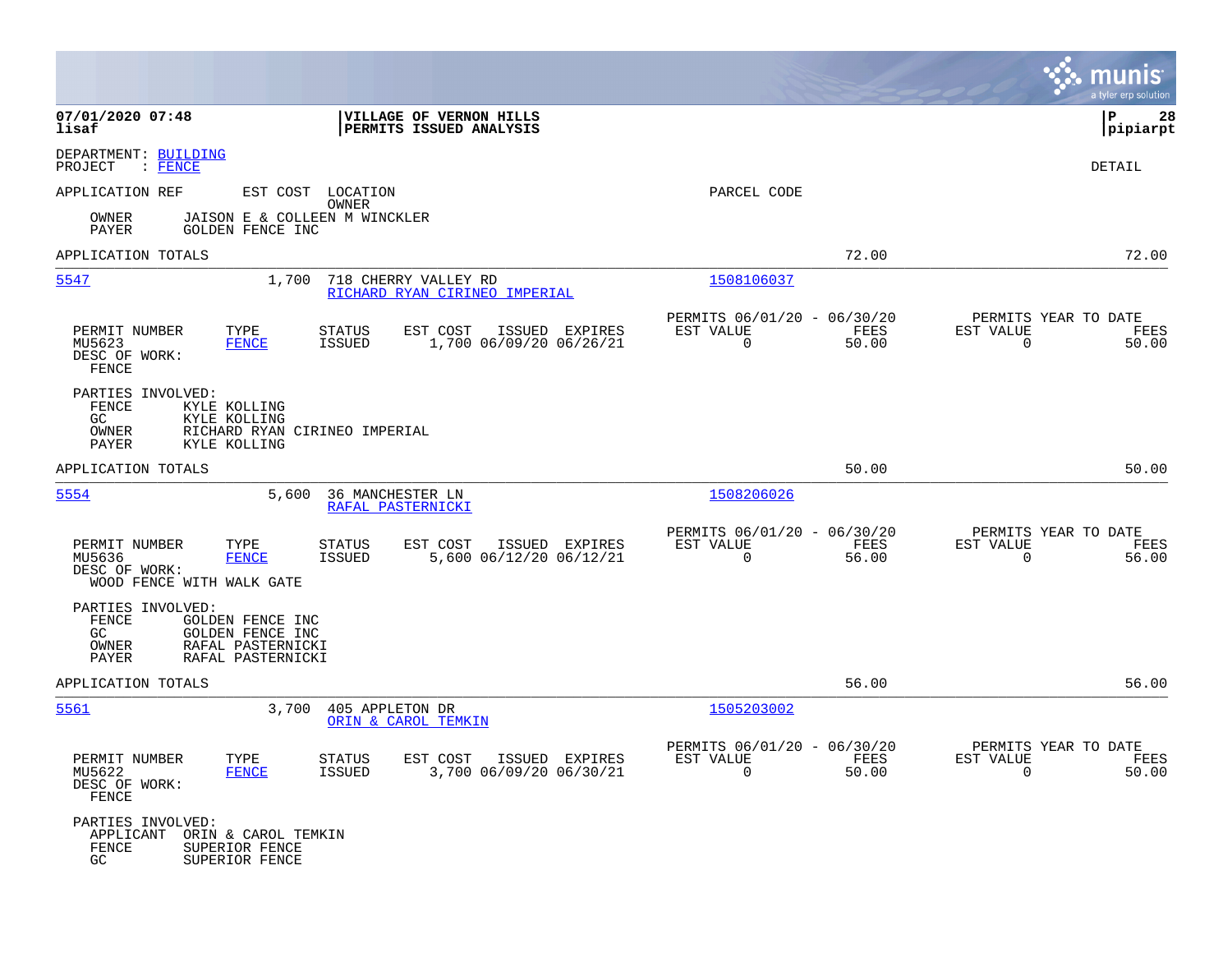|                                                                                                                                 |                                                                               |                                                                          | munis<br>a tyler erp solution                                     |
|---------------------------------------------------------------------------------------------------------------------------------|-------------------------------------------------------------------------------|--------------------------------------------------------------------------|-------------------------------------------------------------------|
| 07/01/2020 07:48<br>lisaf                                                                                                       | VILLAGE OF VERNON HILLS<br>PERMITS ISSUED ANALYSIS                            |                                                                          | P<br>29<br>pipiarpt                                               |
| DEPARTMENT: BUILDING<br>PROJECT<br>$\colon$ FENCE                                                                               |                                                                               |                                                                          | DETAIL                                                            |
| APPLICATION REF                                                                                                                 | EST COST LOCATION<br>OWNER                                                    | PARCEL CODE                                                              |                                                                   |
| ORIN & CAROL TEMKIN<br>OWNER<br>PAYER<br>ORIN & CAROL TEMKIN                                                                    |                                                                               |                                                                          |                                                                   |
| APPLICATION TOTALS                                                                                                              |                                                                               | 50.00                                                                    | 50.00                                                             |
| 5573<br>1,150                                                                                                                   | 104 NORTH ROYAL OAK DR<br>BRETT PARKER                                        | 1506413014                                                               |                                                                   |
| PERMIT NUMBER<br>TYPE<br>MU5707<br><b>FENCE</b><br>DESC OF WORK:<br>FENCE                                                       | EST COST<br>ISSUED EXPIRES<br>STATUS<br>1,150 06/24/20 06/24/21<br>ISSUED     | PERMITS 06/01/20 - 06/30/20<br>EST VALUE<br>FEES<br>$\mathbf 0$<br>30.00 | PERMITS YEAR TO DATE<br>EST VALUE<br>FEES<br>$\mathbf 0$<br>30.00 |
| PARTIES INVOLVED:<br>APPLICANT<br>BRETT PARKER<br>GC<br>MEIER'S OUTDOOR WORLD<br>OWNER<br>BRETT PARKER<br>PAYER<br>BRETT PARKER |                                                                               |                                                                          |                                                                   |
| APPLICATION TOTALS                                                                                                              |                                                                               | 30.00                                                                    | 30.00                                                             |
| 5590<br>4,300                                                                                                                   | 37 NORTH STERLING HEIGHTS RD<br>GAURANG SUBHASH & SHRUTI PATEL                | 1506409030                                                               |                                                                   |
| PERMIT NUMBER<br>TYPE<br>MU5730<br><b>FENCE</b><br>DESC OF WORK:<br>FENCE                                                       | EST COST<br>ISSUED EXPIRES<br>STATUS<br>4,300 06/29/20 06/29/21<br>ISSUED     | PERMITS 06/01/20 - 06/30/20<br>EST VALUE<br>FEES<br>$\mathbf 0$<br>50.00 | PERMITS YEAR TO DATE<br>EST VALUE<br>FEES<br>$\mathbf 0$<br>50.00 |
| PARTIES INVOLVED:<br>APPLICANT<br>MEJIA FENCE<br>FENCE<br>MEJIA FENCE<br>GC<br>MEJIA FENCE<br>OWNER                             | GAURANG SUBHASH & SHRUTI PATEL                                                |                                                                          |                                                                   |
| APPLICATION TOTALS                                                                                                              |                                                                               | 50.00                                                                    | 50.00                                                             |
| 5607<br>4,100                                                                                                                   | 288 SOUTHFIELD DR<br><b>NATE RICHARDS</b>                                     | 1506401047                                                               |                                                                   |
| PERMIT NUMBER<br>TYPE<br>MU5692<br><b>FENCE</b><br>DESC OF WORK:<br>5' INSTALLATION, ARCHED SOLID FENCE                         | <b>STATUS</b><br>EST COST ISSUED EXPIRES<br>4,100 06/22/20 06/22/21<br>ISSUED | PERMITS 06/01/20 - 06/30/20<br>FEES<br>EST VALUE<br>$\Omega$<br>50.00    | PERMITS YEAR TO DATE<br>EST VALUE<br>FEES<br>$\Omega$<br>50.00    |
| PARTIES INVOLVED:<br>APPLICANT MEIER'S OUTDOOR WORLD<br>GC<br>NATE RICHARDS<br>OWNER<br>NATE RICHARDS                           |                                                                               |                                                                          |                                                                   |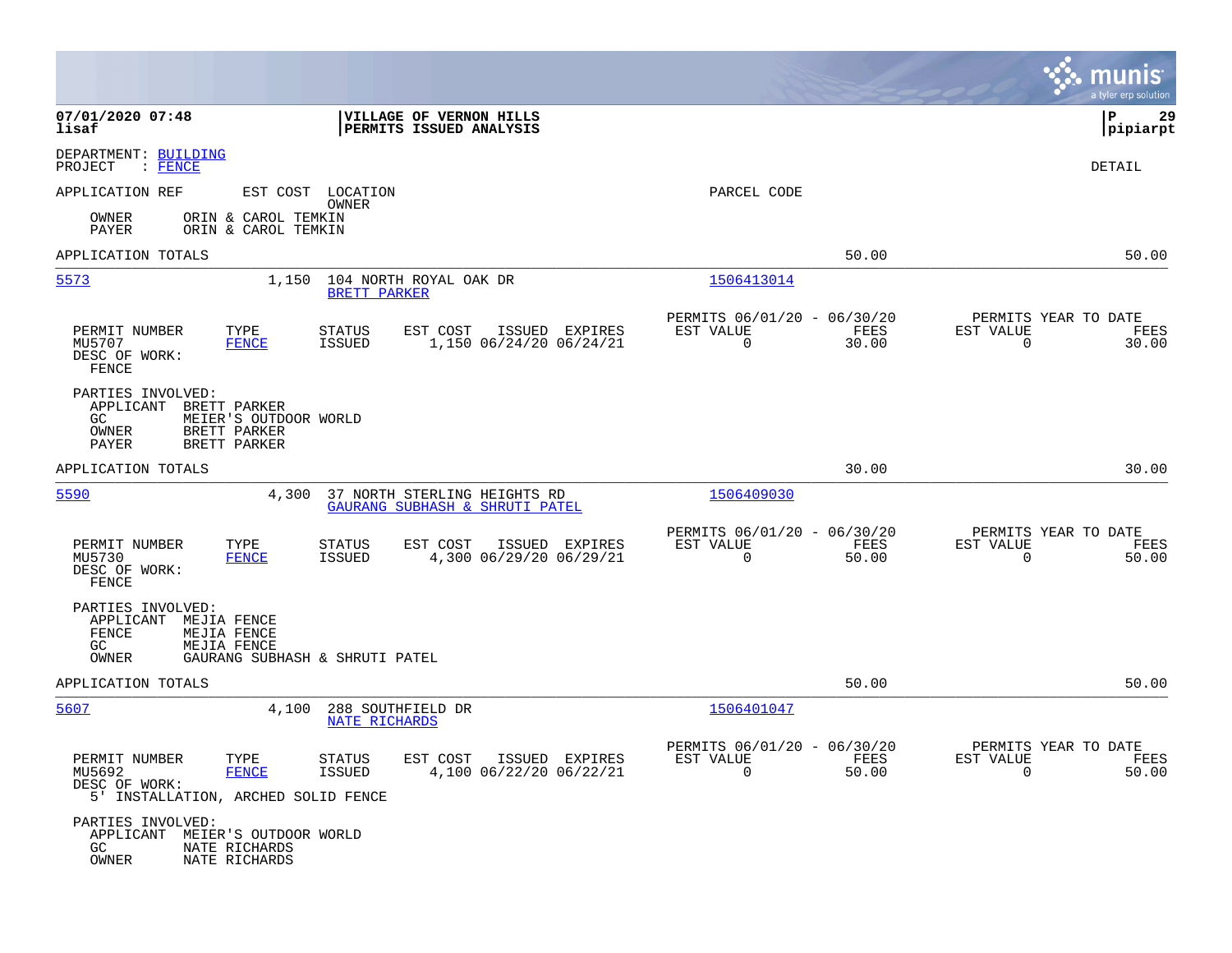|                                                                                                                                                                 |                                                                                  |                                                                          | munis<br>a tyler erp solution                                     |
|-----------------------------------------------------------------------------------------------------------------------------------------------------------------|----------------------------------------------------------------------------------|--------------------------------------------------------------------------|-------------------------------------------------------------------|
| 07/01/2020 07:48<br>lisaf                                                                                                                                       | VILLAGE OF VERNON HILLS<br>PERMITS ISSUED ANALYSIS                               |                                                                          | P<br>30<br> pipiarpt                                              |
| DEPARTMENT: BUILDING<br>PROJECT<br>$:$ FENCE                                                                                                                    |                                                                                  |                                                                          | <b>DETAIL</b>                                                     |
| APPLICATION REF<br>EST COST                                                                                                                                     | LOCATION<br>OWNER                                                                | PARCEL CODE                                                              |                                                                   |
| APPLICATION TOTALS                                                                                                                                              |                                                                                  | 50.00                                                                    | 50.00                                                             |
| 5616<br>2,056                                                                                                                                                   | 202 ARCADIA CT<br><b>ARTHUR S GULATI</b>                                         | 1505204014                                                               |                                                                   |
| TYPE<br>PERMIT NUMBER<br>MU5732<br><b>FENCE</b><br>DESC OF WORK:<br>FENCE                                                                                       | STATUS<br>EST COST<br>ISSUED EXPIRES<br><b>ISSUED</b><br>2,056 06/29/20 06/29/21 | PERMITS 06/01/20 - 06/30/20<br>EST VALUE<br>FEES<br>$\mathbf 0$<br>50.00 | PERMITS YEAR TO DATE<br>EST VALUE<br>FEES<br>$\mathbf 0$<br>50.00 |
| PARTIES INVOLVED:<br>APPLICANT<br>STEVE GULATI<br>FENCE<br>FENCE SOLUTIONS CO<br>GC<br>STEVE GULATI<br>ARTHUR S GULATI<br>OWNER<br>STEVE GULATI<br>PAYER        |                                                                                  |                                                                          |                                                                   |
| APPLICATION TOTALS                                                                                                                                              |                                                                                  | 50.00                                                                    | 50.00                                                             |
| 5639<br>5,750                                                                                                                                                   | 1116 SAINT CLAIR LN<br><b>RENEE SOMMERS</b>                                      | 1507207005                                                               |                                                                   |
| TYPE<br>PERMIT NUMBER<br>MU5750<br><b>FENCE</b><br>DESC OF WORK:<br>FENCE                                                                                       | EST COST<br>STATUS<br>ISSUED EXPIRES<br>5,750 06/30/20 06/30/21<br><b>ISSUED</b> | PERMITS 06/01/20 - 06/30/20<br>EST VALUE<br>FEES<br>0<br>57.50           | PERMITS YEAR TO DATE<br>EST VALUE<br>FEES<br>$\mathbf 0$<br>57.50 |
| PARTIES INVOLVED:<br>APPLICANT<br>PREMIER FENCE<br>FENCE<br>PREMIER FENCE<br>GC<br>UNITED FENCEAND GATE LLC<br>OWNER<br>RENEE SOMMERS<br>PAYER<br>PREMIER FENCE |                                                                                  |                                                                          |                                                                   |
| APPLICATION TOTALS                                                                                                                                              |                                                                                  | 57.50                                                                    | 57.50                                                             |
| 5646<br>1,000                                                                                                                                                   | 214 ALPINE DR<br><b>MARSHA COWLES</b>                                            | 1505421011                                                               |                                                                   |
| PERMIT NUMBER<br>TYPE<br>MU5728<br><b>FENCE</b><br>DESC OF WORK:<br>POSTS                                                                                       | STATUS<br>EST COST ISSUED EXPIRES<br>1,000 06/29/20 06/29/21<br>ISSUED           | PERMITS 06/01/20 - 06/30/20<br>EST VALUE<br>FEES<br>$\Omega$<br>30.00    | PERMITS YEAR TO DATE<br>EST VALUE<br>FEES<br>$\Omega$<br>30.00    |
| PARTIES INVOLVED:<br>FENCE<br>AZTEC FENCE COMPANY<br>GC<br>AZTEC FENCE COMPANY<br>OWNER<br>MARSHA COWLES                                                        |                                                                                  |                                                                          |                                                                   |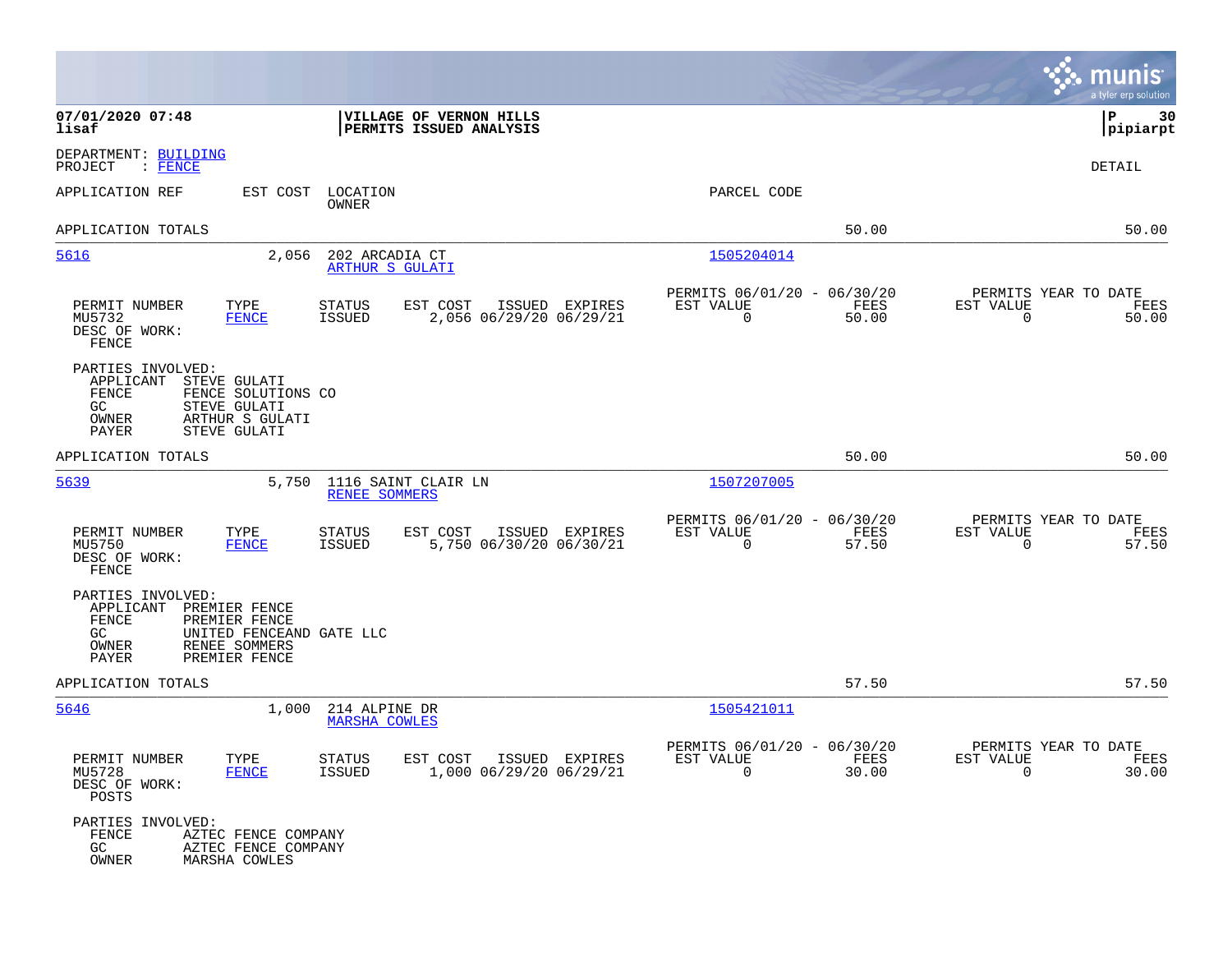|                                                   |               |                                                    |                           | <b>munis</b><br>a tyler erp solution |
|---------------------------------------------------|---------------|----------------------------------------------------|---------------------------|--------------------------------------|
| 07/01/2020 07:48<br>lisaf                         |               | VILLAGE OF VERNON HILLS<br>PERMITS ISSUED ANALYSIS |                           | 31<br>P<br> pipiarpt                 |
| DEPARTMENT: BUILDING<br>$\colon$ FENCE<br>PROJECT |               |                                                    |                           | DETAIL                               |
| APPLICATION REF                                   | EST COST      | LOCATION                                           | PARCEL CODE               |                                      |
| PAYER                                             | MARSHA COWLES | OWNER                                              |                           |                                      |
| APPLICATION TOTALS<br>PROJECT TOTALS              |               |                                                    | 30.00<br>0<br>985.50<br>0 | 30.00<br>985.50                      |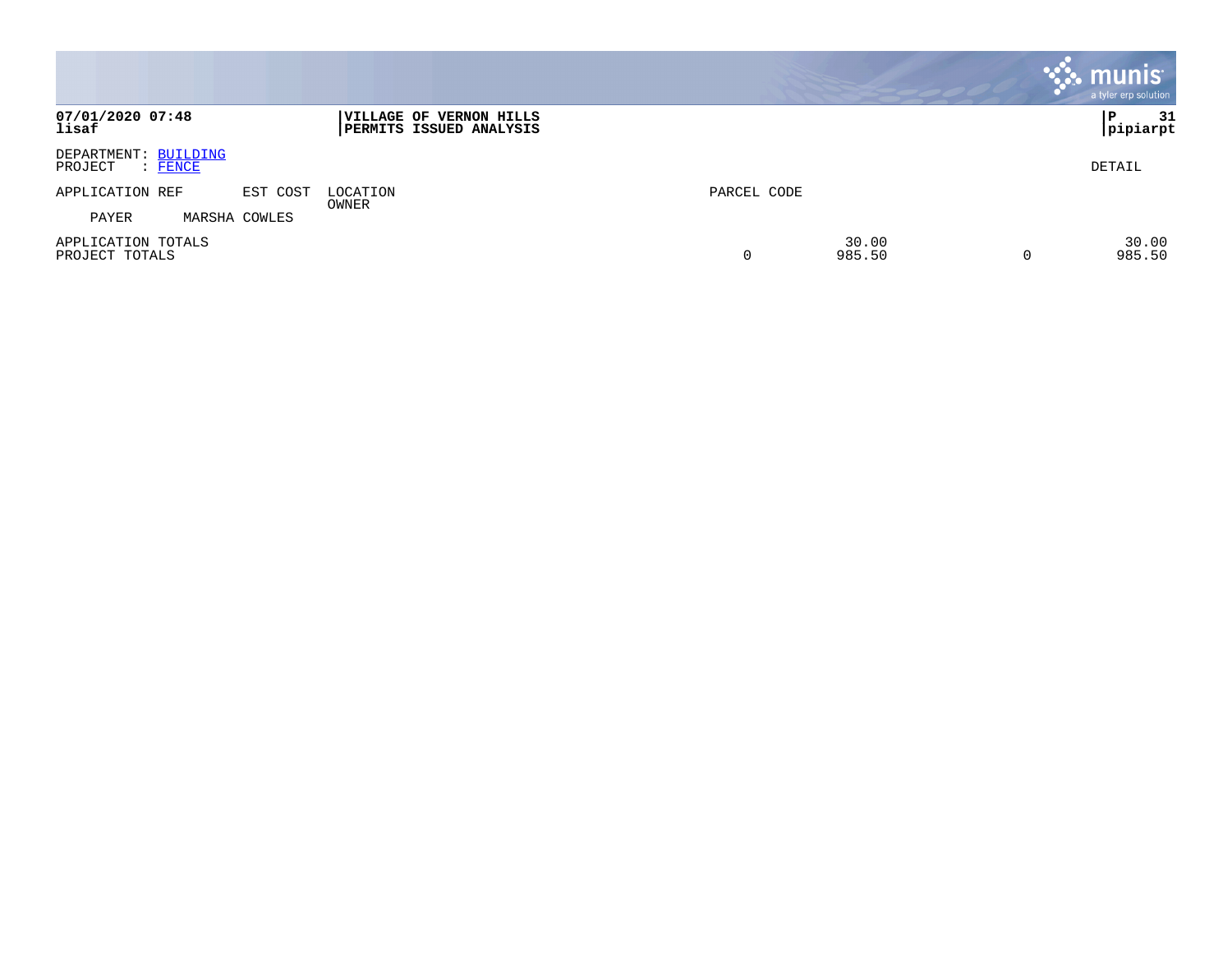|                                                                     |                                                                                                                                                               |                                                       |                                                            |                |                                               | munis<br>a tyler erp solution |
|---------------------------------------------------------------------|---------------------------------------------------------------------------------------------------------------------------------------------------------------|-------------------------------------------------------|------------------------------------------------------------|----------------|-----------------------------------------------|-------------------------------|
| 07/01/2020 07:48<br>lisaf                                           |                                                                                                                                                               | VILLAGE OF VERNON HILLS<br>PERMITS ISSUED ANALYSIS    |                                                            |                |                                               | 32<br>l P<br> pipiarpt        |
| DEPARTMENT: BUILDING<br>PROJECT<br>: <u>FIRE ALARM</u>              |                                                                                                                                                               |                                                       |                                                            |                |                                               | DETAIL                        |
| APPLICATION REF                                                     | EST COST LOCATION<br>OWNER                                                                                                                                    |                                                       | PARCEL CODE                                                |                |                                               |                               |
| 5214                                                                | 5,442                                                                                                                                                         | 450 BUNKER COURT 200<br>EAST BUNKER COURT, L.L.C.     | 1504202149                                                 |                |                                               |                               |
| PERMIT NUMBER<br>MU5704<br>DESC OF WORK:<br>FIRE ALARM              | TYPE<br>STATUS<br>FIRE ALARM ISSUED                                                                                                                           | EST COST<br>ISSUED EXPIRES<br>5,442 06/24/20 06/24/21 | PERMITS 06/01/20 - 06/30/20<br>EST VALUE<br>$\overline{0}$ | FEES<br>290.00 | PERMITS YEAR TO DATE<br>EST VALUE<br>$\Omega$ | FEES<br>290.00                |
| PARTIES INVOLVED:<br>ALARM<br>APPLICANT<br>GC.<br>OWNER<br>PAYER    | ESSCOE, LLC<br>HARVEY A WALES, JR<br>ESSCOE, LLC<br>EAST BUNKER COURT, L.L.C.<br>ESSCOE, LLC                                                                  |                                                       |                                                            |                |                                               |                               |
| APPLICATION TOTALS                                                  |                                                                                                                                                               |                                                       |                                                            | 290.00         |                                               | 290.00                        |
| 5445                                                                | 9,300                                                                                                                                                         | 954 CORPORATE WOODS PKY<br>VAN VLISSINGEN & CO        | 1510302053                                                 |                |                                               |                               |
| PERMIT NUMBER<br>MU5584<br>DESC OF WORK:<br>FIRE ALARM              | TYPE<br>STATUS<br>FIRE ALARM ISSUED                                                                                                                           | ISSUED EXPIRES<br>EST COST<br>9,300 06/02/20 06/02/21 | PERMITS 06/01/20 - 06/30/20<br>EST VALUE<br>$\mathbf 0$    | FEES<br>423.00 | PERMITS YEAR TO DATE<br>EST VALUE<br>$\Omega$ | FEES<br>423.00                |
| PARTIES INVOLVED:<br>APPLICANT<br>GC.<br>OCCUPANT<br>OWNER<br>PAYER | FIRST SECURITY SYSTEMS<br>FIRST SECURITY SYSTEMS<br>VAN VLISSINGEN & CO<br>VAN VLISSINGEN & CO<br>FIRST SECURITY SYSTEMS                                      |                                                       |                                                            |                |                                               |                               |
| APPLICATION TOTALS                                                  |                                                                                                                                                               |                                                       |                                                            | 423.00         |                                               | 423.00                        |
| 5510                                                                | 3,000                                                                                                                                                         | 616 ATRIUM DR 400<br>EOUITRUST LIFE INSURANCE COMPANY | 1505202027                                                 |                |                                               |                               |
| PERMIT NUMBER<br>MU5672<br>DESC OF WORK:<br>FIRE ALARM              | TYPE<br>STATUS<br>FIRE ALARM ISSUED                                                                                                                           | EST COST<br>ISSUED EXPIRES<br>3,000 06/18/20 06/18/21 | PERMITS 06/01/20 - 06/30/20<br>EST VALUE<br>0              | FEES<br>330.00 | PERMITS YEAR TO DATE<br>EST VALUE<br>0        | FEES<br>330.00                |
| PARTIES INVOLVED:<br>ALARM<br>GC<br>OCCUPANT<br>OWNER               | HIGH RISE SECURITY SYSTEMS<br>APPLICANT HIGH RISE SECURITY SYSTEMS<br>HIGH RISE SECURITY SYSTEMS<br>ATRIUM OFFICE TRIPLEX<br>EQUITRUST LIFE INSURANCE COMPANY |                                                       |                                                            |                |                                               |                               |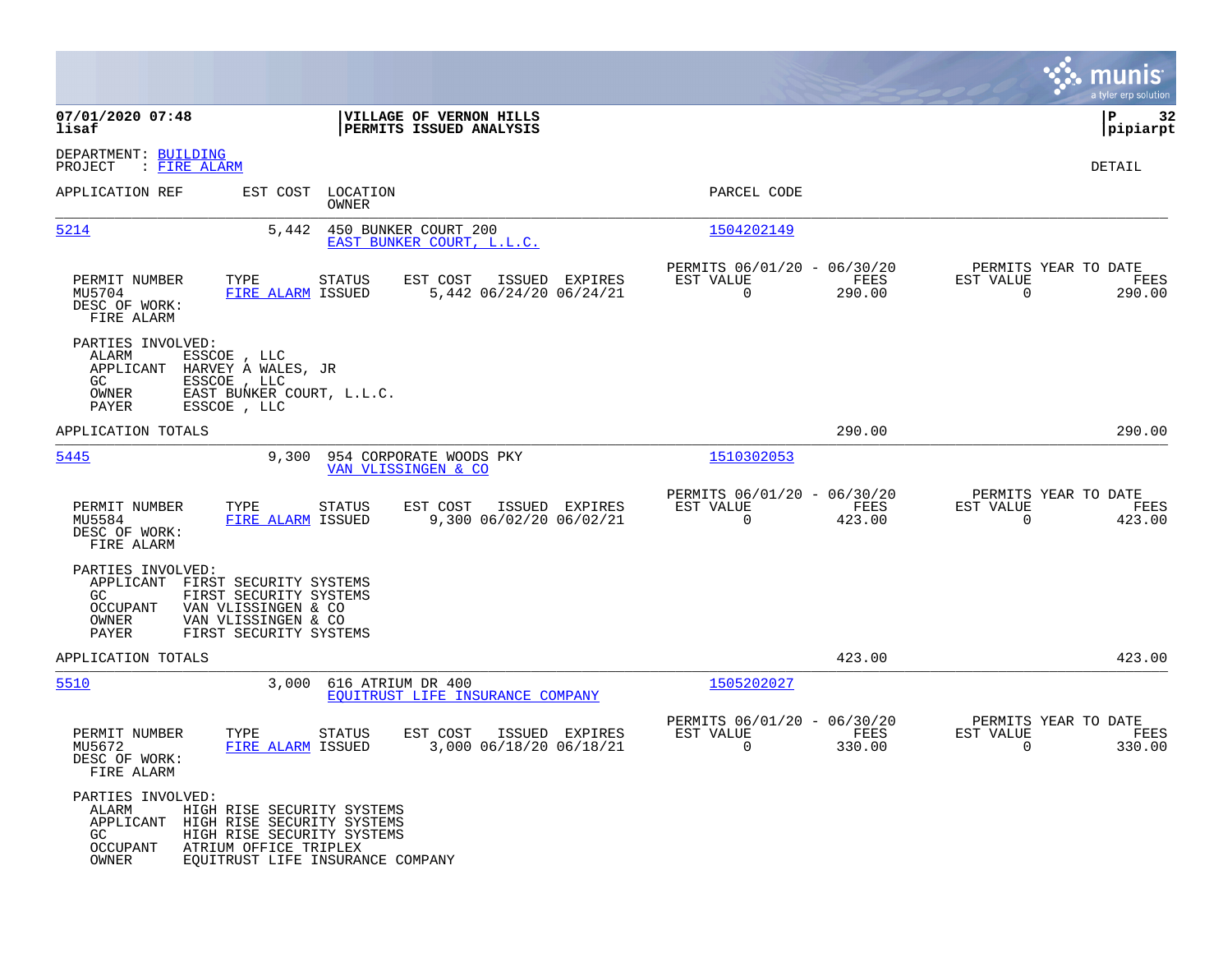|                                                                                                                                                                                |                                                                        |                                                            |                | munis<br>a tyler erp solution                                         |
|--------------------------------------------------------------------------------------------------------------------------------------------------------------------------------|------------------------------------------------------------------------|------------------------------------------------------------|----------------|-----------------------------------------------------------------------|
| 07/01/2020 07:48<br>lisaf                                                                                                                                                      | VILLAGE OF VERNON HILLS<br>PERMITS ISSUED ANALYSIS                     |                                                            |                | l P<br>-33<br> pipiarpt                                               |
| DEPARTMENT: BUILDING<br>: FIRE ALARM<br>PROJECT                                                                                                                                |                                                                        |                                                            |                | <b>DETAIL</b>                                                         |
| APPLICATION REF<br>EST COST LOCATION                                                                                                                                           |                                                                        | PARCEL CODE                                                |                |                                                                       |
| PAYER<br>HIGH RISE SECURITY SYSTEMS                                                                                                                                            | OWNER                                                                  |                                                            |                |                                                                       |
| APPLICATION TOTALS                                                                                                                                                             |                                                                        |                                                            | 330.00         | 330.00                                                                |
| 5595<br>1,400                                                                                                                                                                  | 241 COVENTRY CIR<br><b>PLACEHOLDER</b>                                 | 1133101119                                                 |                |                                                                       |
| PERMIT NUMBER<br>TYPE<br>FIRE ALARM ISSUED<br>MU5670<br>DESC OF WORK:<br>FIRE ALARM PANEL & SMOKE DETECTOR                                                                     | <b>STATUS</b><br>EST COST<br>ISSUED EXPIRES<br>1,400 06/17/20 06/17/21 | PERMITS 06/01/20 - 06/30/20<br>EST VALUE<br>$\Omega$       | FEES<br>130.00 | PERMITS YEAR TO DATE<br>EST VALUE<br>FEES<br>$\Omega$<br>130.00       |
| PARTIES INVOLVED:<br>ALARM<br>FSS TECHNOLOGIES INC<br>APPLICANT<br>FSS TECHNOLOGIES INC<br>GC<br>FSS TECHNOLOGIES INC<br>OWNER<br>PLACEHOLDER<br>FSS TECHNOLOGIES INC<br>PAYER |                                                                        |                                                            |                |                                                                       |
| APPLICATION TOTALS                                                                                                                                                             |                                                                        |                                                            | 130.00         | 130.00                                                                |
| 5596                                                                                                                                                                           | 1,400 1431 CLAIRMONT COURT<br>PLACEHOLDER                              | 1133101152                                                 |                |                                                                       |
| PERMIT NUMBER<br>TYPE<br>MU5669<br>FIRE ALARM ISSUED<br>DESC OF WORK:<br>FIRE ALARM & SMOKE DETECTOR                                                                           | <b>STATUS</b><br>EST COST<br>ISSUED EXPIRES<br>1,400 06/17/20 06/17/21 | PERMITS 06/01/20 - 06/30/20<br>EST VALUE<br>$\mathbf 0$    | FEES<br>130.00 | PERMITS YEAR TO DATE<br>EST VALUE<br>FEES<br>$\overline{0}$<br>130.00 |
| PARTIES INVOLVED:<br>ALARM<br>FSS TECHNOLOGIES INC<br>APPLICANT<br>FSS TECHNOLOGIES INC<br>GC<br>FSS TECHNOLOGIES INC<br>OWNER<br>PLACEHOLDER<br>FSS TECHNOLOGIES INC<br>PAYER |                                                                        |                                                            |                |                                                                       |
| APPLICATION TOTALS                                                                                                                                                             |                                                                        |                                                            | 130.00         | 130.00                                                                |
| 5605                                                                                                                                                                           | 3,800 935 LAKEVIEW PKY 198<br>POD ENTERPRISES LLC                      | 1133302049                                                 |                |                                                                       |
| PERMIT NUMBER<br>TYPE<br>FIRE ALARM ISSUED<br>MU5705<br>DESC OF WORK:<br>FIRE ALARM                                                                                            | <b>STATUS</b><br>EST COST<br>ISSUED EXPIRES<br>3,800 06/24/20 06/24/21 | PERMITS 06/01/20 - 06/30/20<br>EST VALUE<br>$\overline{0}$ | FEES<br>335.00 | PERMITS YEAR TO DATE<br>EST VALUE<br>FEES<br>335.00<br>$\overline{0}$ |
| PARTIES INVOLVED:<br>ALARM<br>FSS TECHNOLOGIES INC<br>APPLICANT FSS TECHNOLOGIES INC                                                                                           |                                                                        |                                                            |                |                                                                       |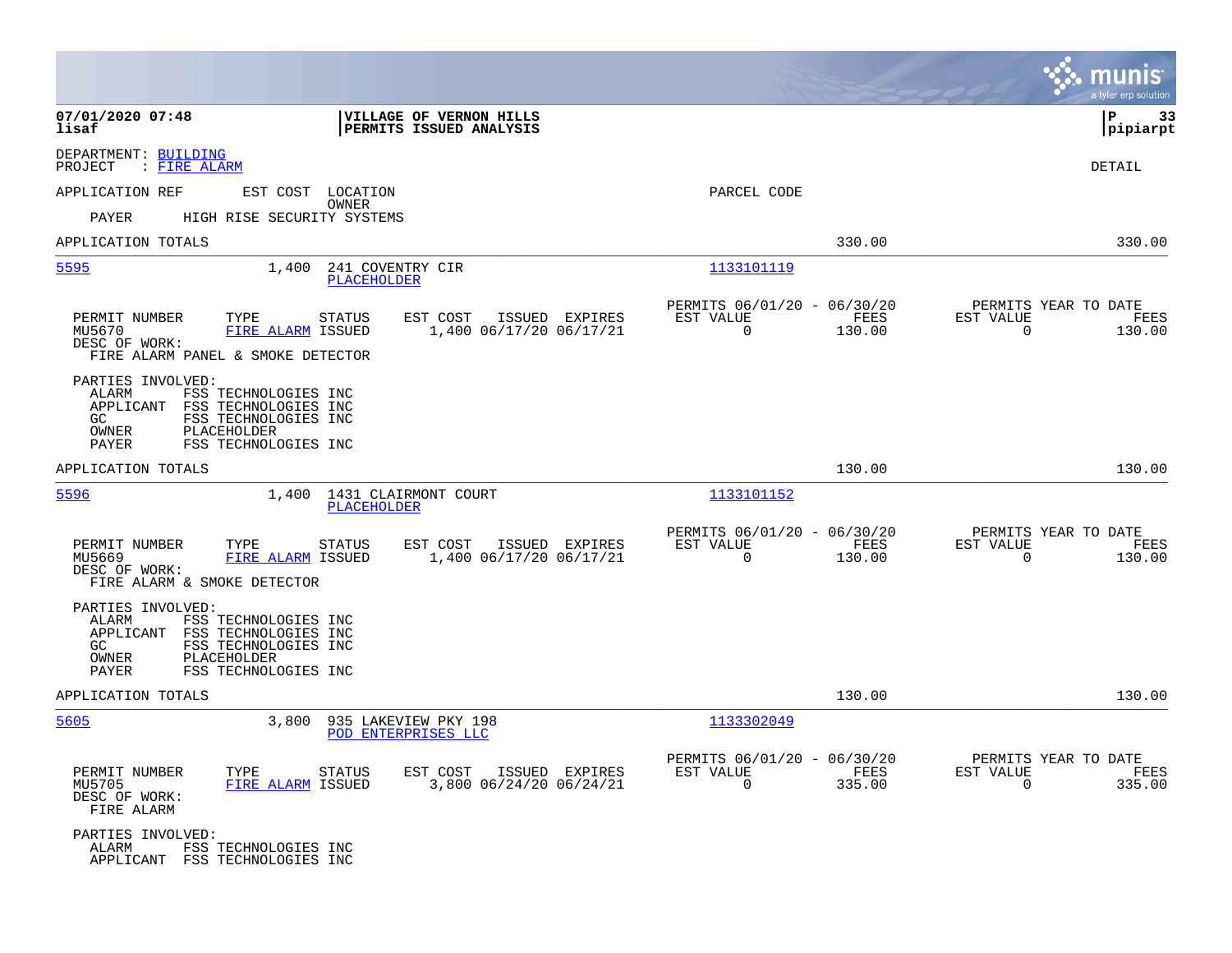|                                                     |                                                                                                                                     |             |                    |   | munis <sup>®</sup><br>a tyler erp solution |
|-----------------------------------------------------|-------------------------------------------------------------------------------------------------------------------------------------|-------------|--------------------|---|--------------------------------------------|
| 07/01/2020 07:48<br>lisaf                           | <b>VILLAGE OF VERNON HILLS</b><br><b>PERMITS ISSUED ANALYSIS</b>                                                                    |             |                    |   | 34<br>P<br> pipiarpt                       |
| DEPARTMENT: BUILDING<br>PROJECT                     | : FIRE ALARM                                                                                                                        |             |                    |   | DETAIL                                     |
| APPLICATION REF<br>GC<br>OCCUPANT<br>OWNER<br>PAYER | EST COST<br>LOCATION<br>OWNER<br>FSS TECHNOLOGIES INC<br>FINISH LINE CONTRACTING INC<br>POD ENTERPRISES LLC<br>FSS TECHNOLOGIES INC | PARCEL CODE |                    |   |                                            |
| APPLICATION TOTALS<br>PROJECT TOTALS                |                                                                                                                                     | 0           | 335.00<br>1,638.00 | 0 | 335.00<br>1,638.00                         |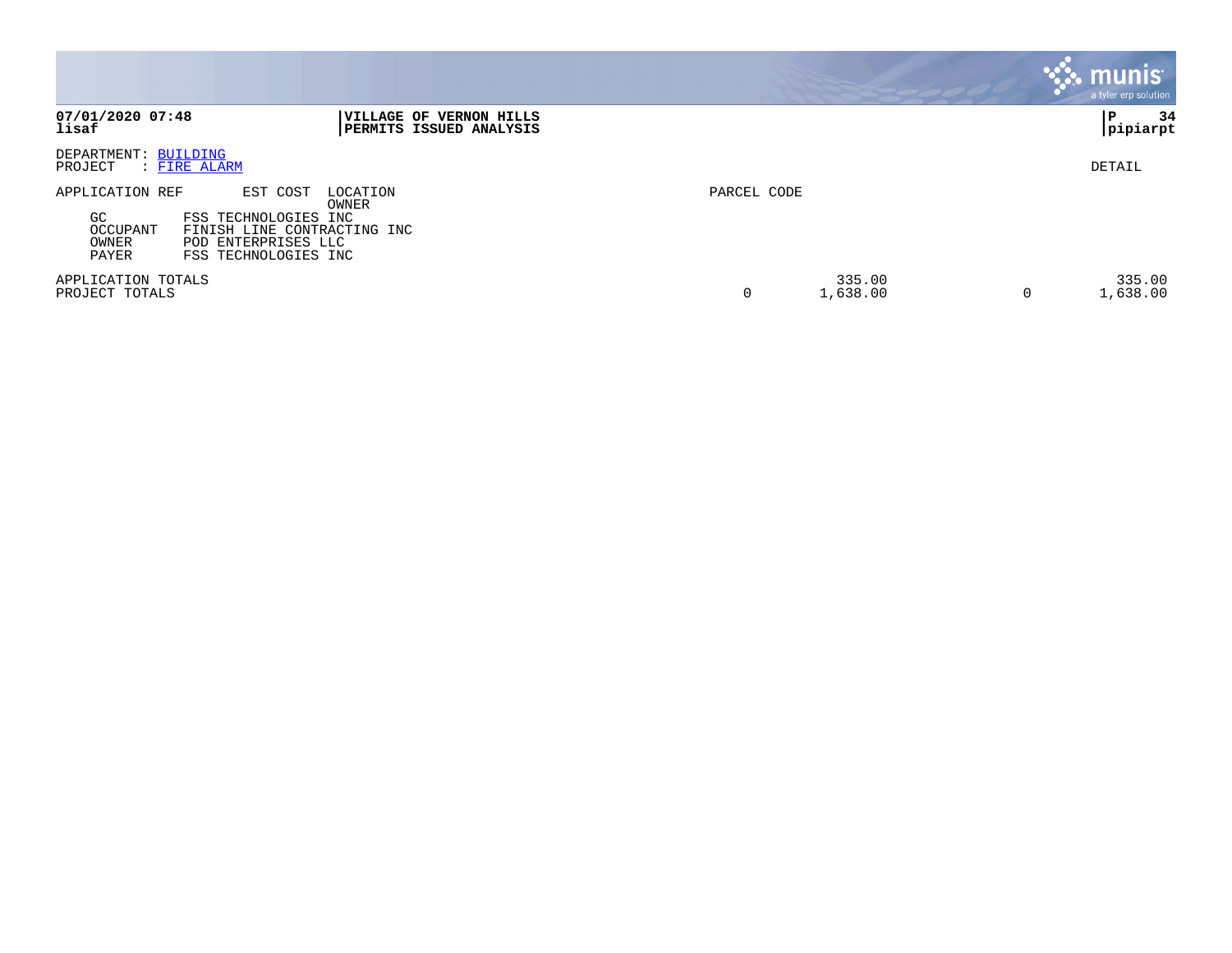|                                                                                                                                             |                                                                                                                                                                                                                        |                                                       |                |                                                      |                |                                               | a tyler erp solution  |
|---------------------------------------------------------------------------------------------------------------------------------------------|------------------------------------------------------------------------------------------------------------------------------------------------------------------------------------------------------------------------|-------------------------------------------------------|----------------|------------------------------------------------------|----------------|-----------------------------------------------|-----------------------|
| 07/01/2020 07:48<br>lisaf                                                                                                                   |                                                                                                                                                                                                                        | VILLAGE OF VERNON HILLS<br>PERMITS ISSUED ANALYSIS    |                |                                                      |                |                                               | ∣P<br>35<br> pipiarpt |
| DEPARTMENT: BUILDING<br>PROJECT<br>: FIRE SPRINKLER                                                                                         |                                                                                                                                                                                                                        |                                                       |                |                                                      |                |                                               | DETAIL                |
| APPLICATION REF                                                                                                                             | EST COST<br>LOCATION<br>OWNER                                                                                                                                                                                          |                                                       |                | PARCEL CODE                                          |                |                                               |                       |
| 4312                                                                                                                                        | 12,000<br>PLACEHOLDER                                                                                                                                                                                                  | 468 WOODLAND CHASE LANE                               |                | 1516104045                                           |                |                                               |                       |
| PERMIT NUMBER<br>MU4703<br>DESC OF WORK:<br>FIRE SPRINKLER                                                                                  | TYPE<br><b>STATUS</b><br>FIRE SPR<br>COMPLT                                                                                                                                                                            | EST COST<br>12,000 06/23/20 06/23/21                  | ISSUED EXPIRES | PERMITS 06/01/20 - 06/30/20<br>EST VALUE<br>0        | FEES<br>635.00 | PERMITS YEAR TO DATE<br>EST VALUE<br>0        | FEES<br>635.00        |
| PARTIES INVOLVED:<br>APPLICANT NOVA FIRE PROTECTION<br>FIRE SPRIN NOVA FIRE PROTECTION<br>GC<br>OWNER<br>PAYER                              | NOVA FIRE PROTECTION<br>PLACEHOLDER<br>NOVA FIRE PROTECTION                                                                                                                                                            |                                                       |                |                                                      |                |                                               |                       |
| APPLICATION TOTALS                                                                                                                          |                                                                                                                                                                                                                        |                                                       |                |                                                      | 635.00         |                                               | 635.00                |
| 5492                                                                                                                                        | 7,150                                                                                                                                                                                                                  | 935 LAKEVIEW PKY<br>POD ENTERPRISES LLC               |                | 1133302049                                           |                |                                               |                       |
| PERMIT NUMBER<br>MU5598<br>DESC OF WORK:<br>FIRE SPRINKLER                                                                                  | TYPE<br><b>STATUS</b><br>FIRE SPR<br>ISSUED                                                                                                                                                                            | EST COST<br>7,150 06/04/20 06/23/21                   | ISSUED EXPIRES | PERMITS 06/01/20 - 06/30/20<br>EST VALUE<br>$\Omega$ | FEES<br>350.00 | PERMITS YEAR TO DATE<br>EST VALUE<br>0        | FEES<br>350.00        |
| PARTIES INVOLVED:<br>APPLICANT<br>GC.<br>OCCUPANT<br>OWNER<br>PAYER                                                                         | CENTRAL STATES AUTOMATIC SPRINKLERS INC<br>FIRE SPRIN CENTRAL STATES AUTOMATIC SPRINKLERS INC<br>FINISH LINE CONTRACTING INC<br>RIVERSIDE FOUNDATION<br>POD ENTERPRISES LLC<br>CENTRAL STATES AUTOMATIC SPRINKLERS INC |                                                       |                |                                                      |                |                                               |                       |
| APPLICATION TOTALS                                                                                                                          |                                                                                                                                                                                                                        |                                                       |                |                                                      | 350.00         |                                               | 350.00                |
| 5493                                                                                                                                        | 3,500                                                                                                                                                                                                                  | 616 ATRIUM DR 400<br>EOUITRUST LIFE INSURANCE COMPANY |                | 1505202027                                           |                |                                               |                       |
| PERMIT NUMBER<br>MU5601<br>DESC OF WORK:<br>FIRE SPRINKLER                                                                                  | TYPE<br>STATUS<br>FIRE SPR<br>ISSUED                                                                                                                                                                                   | EST COST ISSUED EXPIRES<br>3,500 06/05/20 06/23/21    |                | PERMITS 06/01/20 - 06/30/20<br>EST VALUE<br>$\Omega$ | FEES<br>365.00 | PERMITS YEAR TO DATE<br>EST VALUE<br>$\Omega$ | FEES<br>365.00        |
| PARTIES INVOLVED:<br>GC and the set of the set of the set of the set of the set of the set of the set of the set of the set of the<br>OWNER | APPLICANT ATLANTIC AMERICAN FIRE PROTECTION COMPAN<br>FIRE SPRIN ATLANTIC AMERICAN FIRE PROTECTION COMPAN<br>ATLANTIC AMERICAN FIRE PROTECTION COMPAN<br>EQUITRUST LIFE INSURANCE COMPANY                              |                                                       |                |                                                      |                |                                               |                       |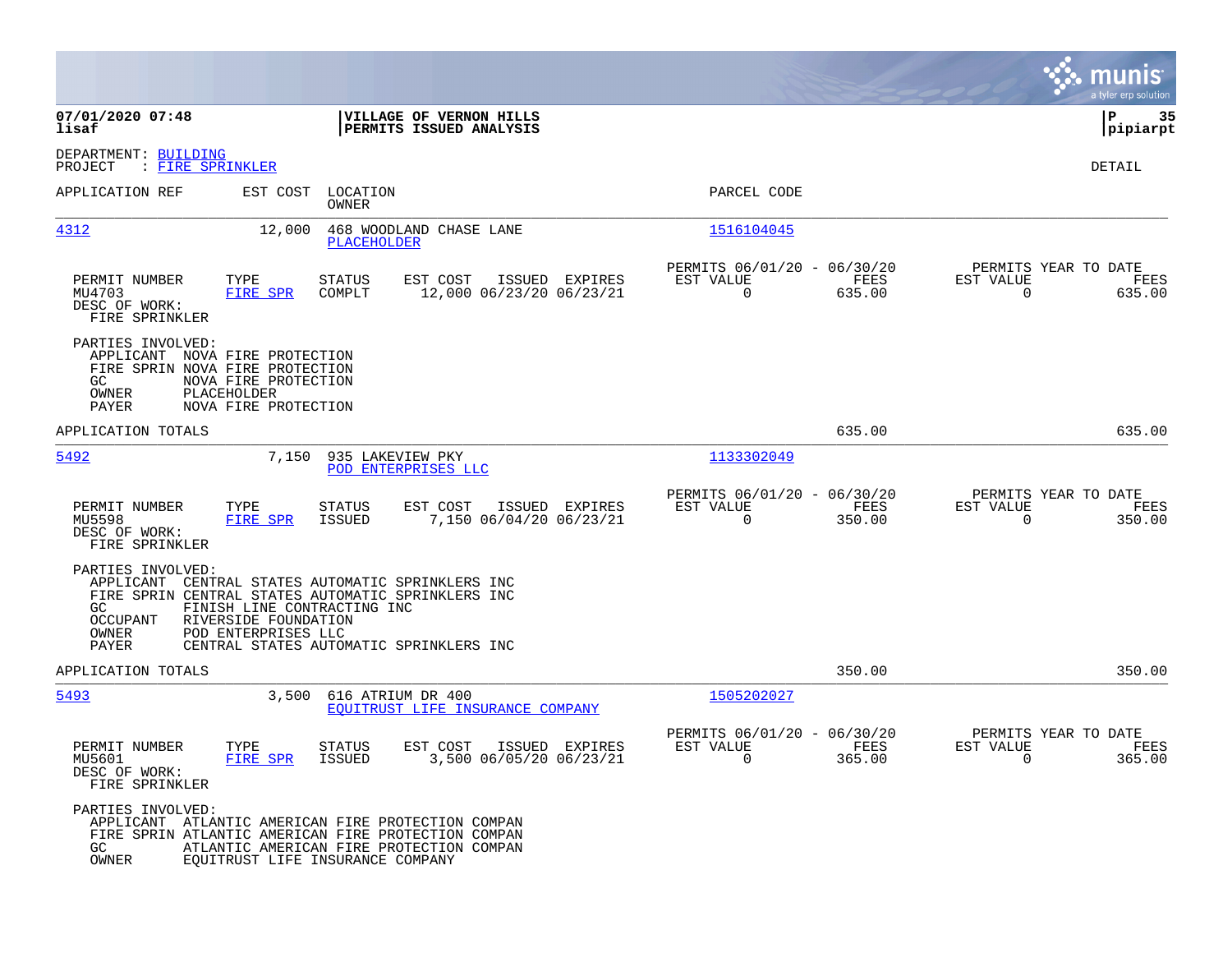|                                                             |                                                                                                                                  |                                                        |                                                         |                | munis<br>a tyler erp solution                                 |      |
|-------------------------------------------------------------|----------------------------------------------------------------------------------------------------------------------------------|--------------------------------------------------------|---------------------------------------------------------|----------------|---------------------------------------------------------------|------|
| 07/01/2020 07:48<br>lisaf                                   |                                                                                                                                  | VILLAGE OF VERNON HILLS<br>PERMITS ISSUED ANALYSIS     |                                                         |                | ΙP<br> pipiarpt                                               | 36   |
| DEPARTMENT: BUILDING<br>: FIRE SPRINKLER<br>PROJECT         |                                                                                                                                  |                                                        |                                                         |                | <b>DETAIL</b>                                                 |      |
| APPLICATION REF                                             | EST COST LOCATION                                                                                                                |                                                        | PARCEL CODE                                             |                |                                                               |      |
| PAYER                                                       | OWNER<br>ATLANTIC AMERICAN FIRE PROTECTION COMPAN                                                                                |                                                        |                                                         |                |                                                               |      |
| APPLICATION TOTALS                                          |                                                                                                                                  |                                                        |                                                         | 365.00         | 365.00                                                        |      |
| 5559                                                        | 9,286<br><b>PLACEHOLDER</b>                                                                                                      | 620 INSULL DRIVE                                       | 1133216009                                              |                |                                                               |      |
| PERMIT NUMBER<br>MU5682<br>DESC OF WORK:<br>FIRE SPRINKLERS | TYPE<br><b>STATUS</b><br><b>FIRE SPR</b><br>ISSUED                                                                               | EST COST<br>ISSUED EXPIRES<br>9,286 06/19/20 06/19/21  | PERMITS 06/01/20 - 06/30/20<br>EST VALUE<br>$\Omega$    | FEES<br>292.86 | PERMITS YEAR TO DATE<br>EST VALUE<br>$\Omega$<br>292.86       | FEES |
| PARTIES INVOLVED:<br>GC<br>OWNER<br>PAYER                   | APPLICANT NOVA FIRE PROTECTION<br>FIRE SPRIN NOVA FIRE PROTECTION<br>NOVA FIRE PROTECTION<br>PLACEHOLDER<br>NOVA FIRE PROTECTION |                                                        |                                                         |                |                                                               |      |
| APPLICATION TOTALS                                          |                                                                                                                                  |                                                        |                                                         | 292.86         | 292.86                                                        |      |
| 5623                                                        | 10,800<br><b>PLACEHOLDER</b>                                                                                                     | 684 INSULL DRIVE                                       | 1133216017                                              |                |                                                               |      |
| PERMIT NUMBER<br>MU5718<br>DESC OF WORK:<br>FIRE SPRINKLER  | TYPE<br><b>STATUS</b><br>FIRE SPR<br>ISSUED                                                                                      | EST COST<br>ISSUED EXPIRES<br>10,800 06/26/20 06/26/21 | PERMITS 06/01/20 - 06/30/20<br>EST VALUE<br>$\mathbf 0$ | FEES<br>308.00 | PERMITS YEAR TO DATE<br>EST VALUE<br>$\overline{0}$<br>308.00 | FEES |
| PARTIES INVOLVED:<br>GC<br>OWNER<br>PAYER                   | APPLICANT NOVA FIRE PROTECTION<br>FIRE SPRIN NOVA FIRE PROTECTION<br>NOVA FIRE PROTECTION<br>PLACEHOLDER<br>NOVA FIRE PROTECTION |                                                        |                                                         |                |                                                               |      |
| APPLICATION TOTALS                                          |                                                                                                                                  |                                                        |                                                         | 308.00         | 308.00                                                        |      |
| 5624                                                        | 10,430 516 COUNCIL CIRCLE<br>PLACEHOLDER                                                                                         |                                                        | 1133205073                                              |                |                                                               |      |
| PERMIT NUMBER<br>MU5721<br>DESC OF WORK:<br>FIRE SPRINKLER  | TYPE<br><b>STATUS</b><br>FIRE SPR<br>ISSUED                                                                                      | EST COST<br>ISSUED EXPIRES<br>10,430 06/26/20 06/26/21 | PERMITS 06/01/20 - 06/30/20<br>EST VALUE<br>$\mathbf 0$ | FEES<br>304.30 | PERMITS YEAR TO DATE<br>EST VALUE<br>304.30<br>$\overline{0}$ | FEES |
| PARTIES INVOLVED:                                           | APPLICANT NOVA FIRE PROTECTION<br>FIRE SPRIN NOVA FIRE PROTECTION                                                                |                                                        |                                                         |                |                                                               |      |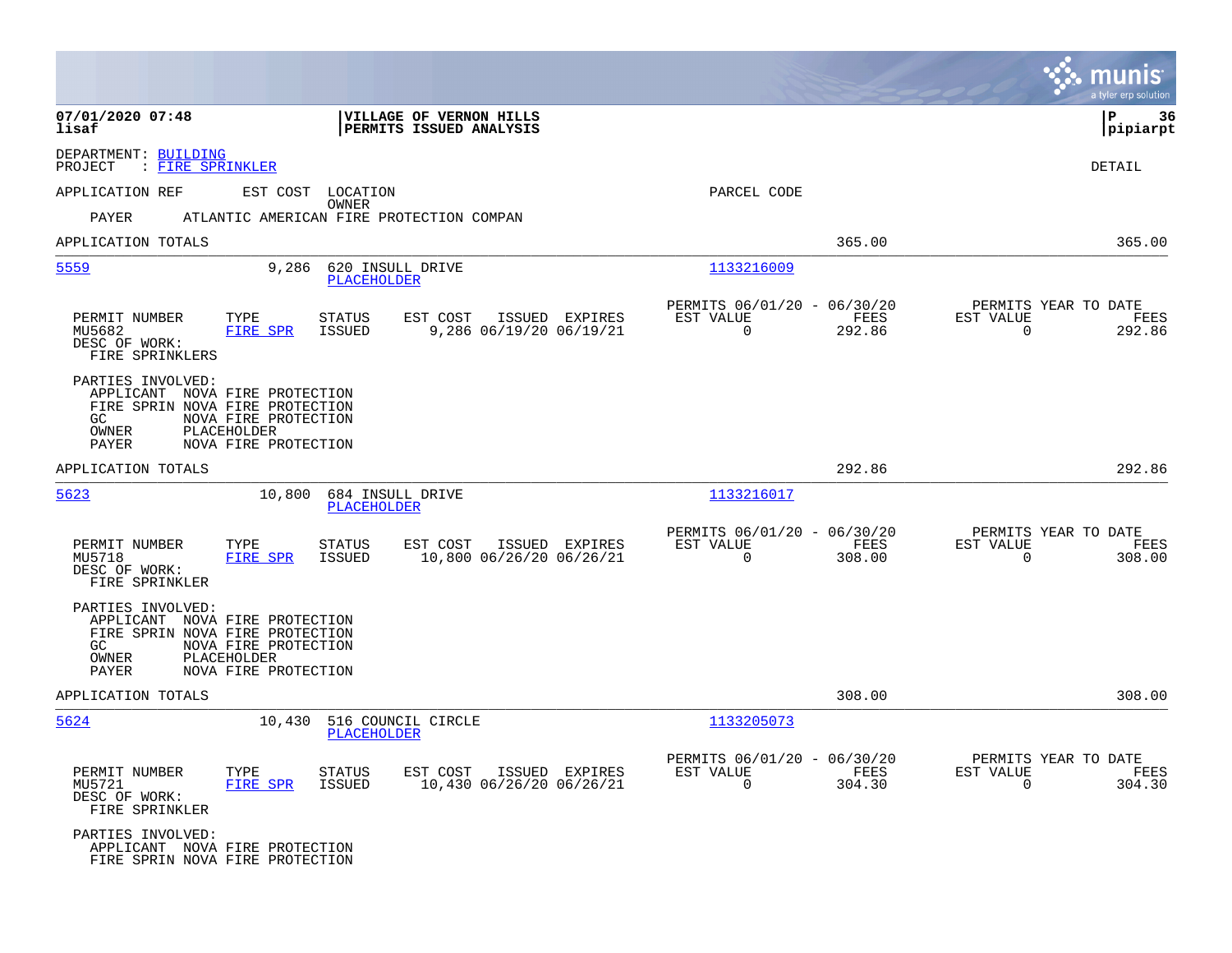|                                                                                                                                         |                              | munis<br>a tyler erp solution |
|-----------------------------------------------------------------------------------------------------------------------------------------|------------------------------|-------------------------------|
| 07/01/2020 07:48<br><b>IVILLAGE OF</b><br><b>VERNON HILLS</b><br>lisaf<br><b>  PERMITS ISSUED ANALYSIS</b>                              |                              | 37<br>P<br> pipiarpt          |
| DEPARTMENT: BUILDING<br>: FIRE SPRINKLER<br>PROJECT                                                                                     |                              | DETAIL                        |
| EST COST<br>APPLICATION REF<br>LOCATION<br>OWNER<br>GC<br>NOVA FIRE PROTECTION<br>OWNER<br>PLACEHOLDER<br>PAYER<br>NOVA FIRE PROTECTION | PARCEL CODE                  |                               |
| APPLICATION TOTALS<br>PROJECT TOTALS                                                                                                    | 304.30<br>2,255.16<br>0<br>0 | 304.30<br>2,255.16            |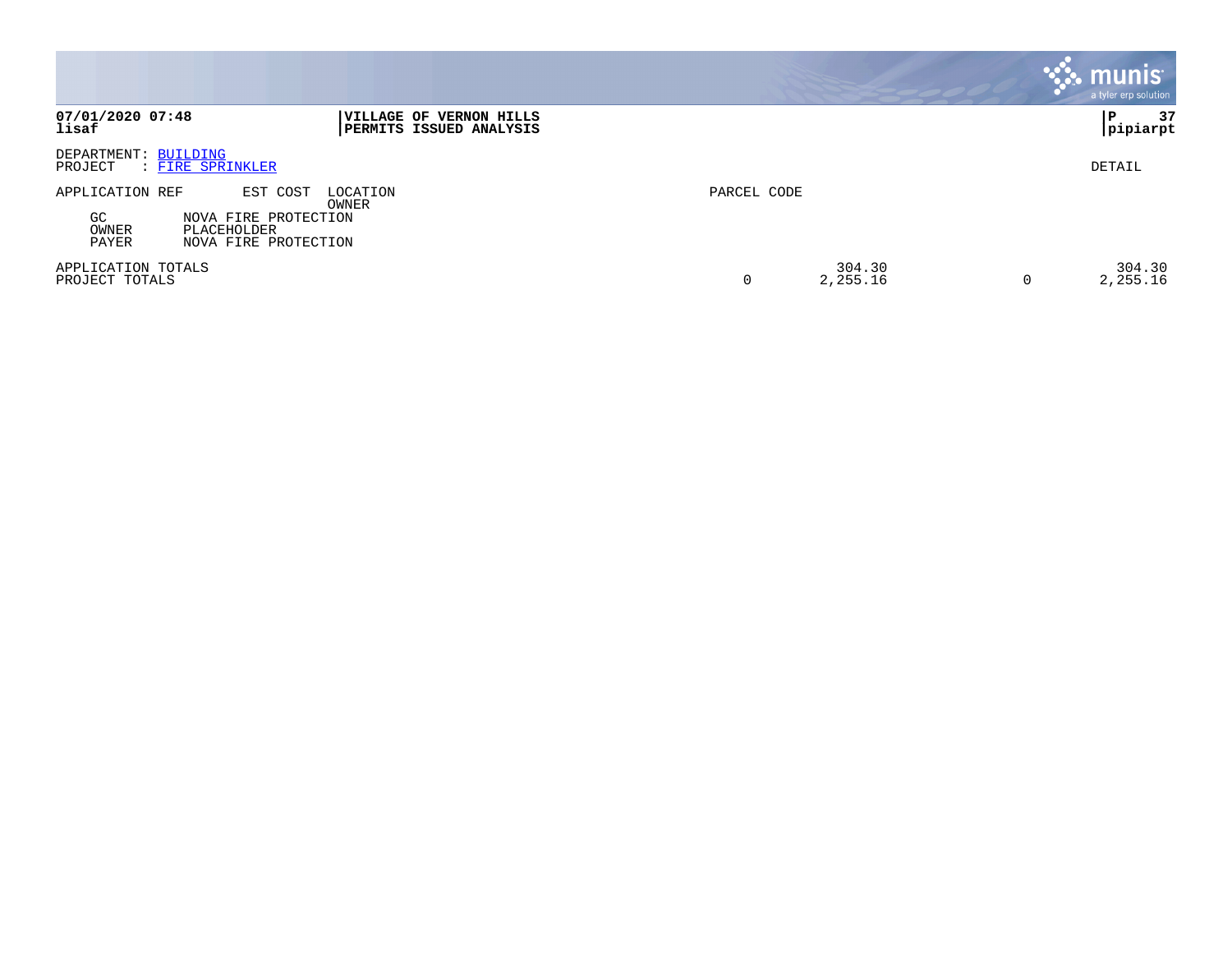|                                                                                                     |                                                                                                                |                   |                                                           |         |                                               |                |                                   | munis<br>a tyler erp solution |
|-----------------------------------------------------------------------------------------------------|----------------------------------------------------------------------------------------------------------------|-------------------|-----------------------------------------------------------|---------|-----------------------------------------------|----------------|-----------------------------------|-------------------------------|
| 07/01/2020 07:48<br>lisaf                                                                           |                                                                                                                |                   | <b>VILLAGE OF VERNON HILLS</b><br>PERMITS ISSUED ANALYSIS |         |                                               |                |                                   | lР<br>38<br> pipiarpt         |
| DEPARTMENT: BUILDING<br>: LAWN SPRINKLER<br>PROJECT                                                 |                                                                                                                |                   |                                                           |         |                                               |                |                                   | DETAIL                        |
| APPLICATION REF                                                                                     | EST COST                                                                                                       | LOCATION<br>OWNER |                                                           |         | PARCEL CODE                                   |                |                                   |                               |
| 5217                                                                                                | 6,500                                                                                                          |                   | 252 EAST TOWNLINE ROAD<br>US TRUST-BOA-SAM RES            |         | 1133302053                                    |                |                                   |                               |
| PERMIT NUMBER<br>MU5713<br>DESC OF WORK:<br>IRRIGATION SYSTEM                                       | TYPE<br>LAWN IRRIG COMPLT                                                                                      | STATUS            | EST COST<br>ISSUED<br>6,500 06/25/20 06/25/21             | EXPIRES | PERMITS 06/01/20 - 06/30/20<br>EST VALUE<br>0 | FEES<br>75.00  | PERMITS YEAR TO DATE<br>EST VALUE | FEES<br>75.00                 |
| PARTIES INVOLVED:<br>APPLICANT<br>GC.<br>MISCELLANE BECMAR SPRINKLERS SYSTEMS INC<br>OWNER<br>PAYER | BECMAR SPRINKLERS SYSTEMS INC<br>VEOUITY CONSTRUCTION<br>US TRUST-BOA-SAM RES<br>BECMAR SPRINKLERS SYSTEMS INC |                   |                                                           |         |                                               |                |                                   |                               |
| APPLICATION TOTALS<br>PROJECT TOTALS                                                                |                                                                                                                |                   |                                                           |         | 0                                             | 75.00<br>75.00 |                                   | 75.00<br>75.00                |

the property of the control of

and the contract of the contract of the contract of the contract of the contract of the contract of the contract of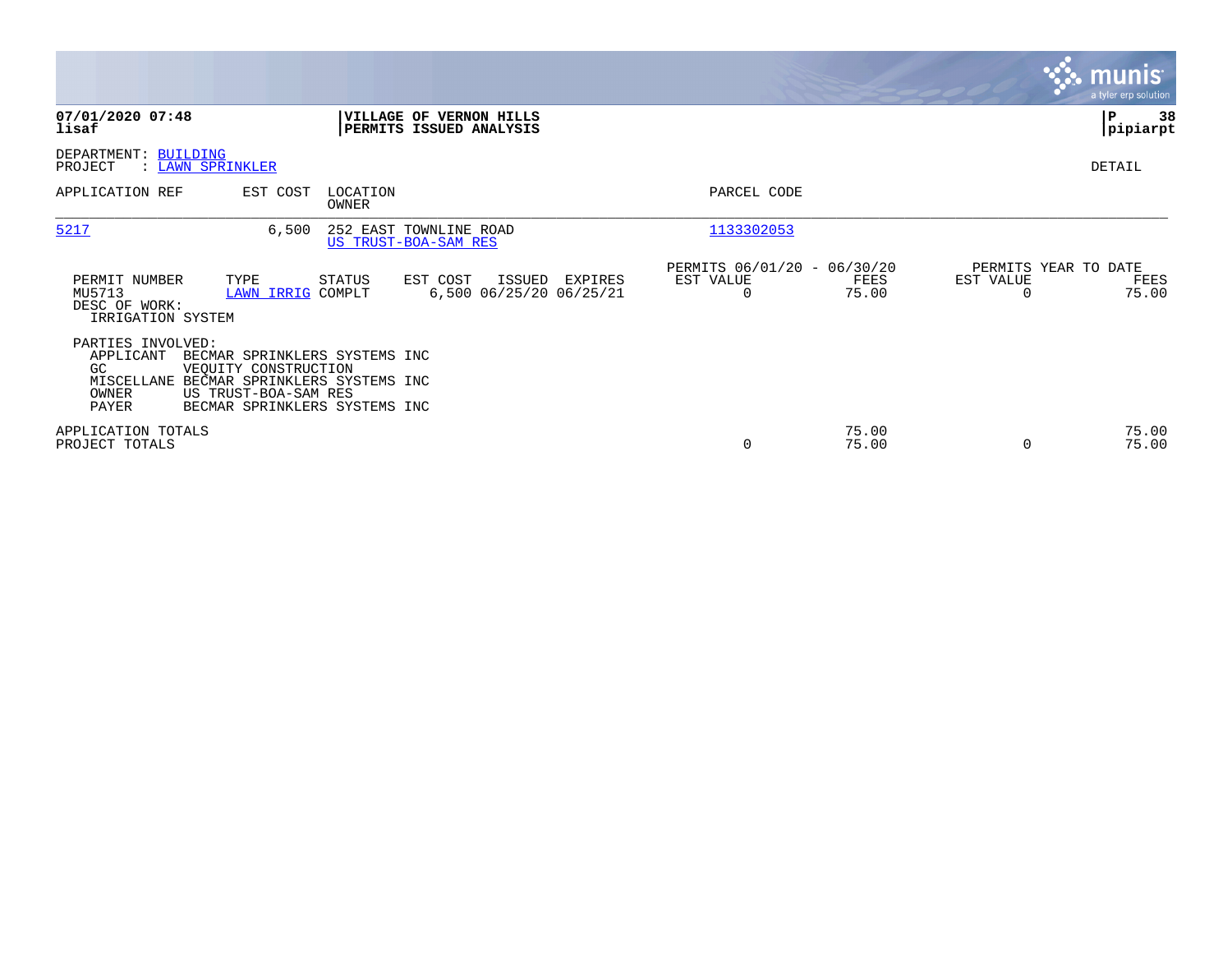|                                                                    |                                                                                                               |                   |                                                    |         |                                               |                      |           | <b>munis</b><br>a tyler erp solution     |
|--------------------------------------------------------------------|---------------------------------------------------------------------------------------------------------------|-------------------|----------------------------------------------------|---------|-----------------------------------------------|----------------------|-----------|------------------------------------------|
| 07/01/2020 07:48<br>lisaf                                          |                                                                                                               |                   | VILLAGE OF VERNON HILLS<br>PERMITS ISSUED ANALYSIS |         |                                               |                      |           | P<br>39<br> pipiarpt                     |
| DEPARTMENT: BUILDING<br>PROJECT                                    | : MECHANICAL HOOD                                                                                             |                   |                                                    |         |                                               |                      |           | DETAIL                                   |
| APPLICATION REF                                                    | EST COST                                                                                                      | LOCATION<br>OWNER |                                                    |         | PARCEL CODE                                   |                      |           |                                          |
| 5304                                                               | 22,000                                                                                                        |                   | 252 EAST TOWNLINE ROAD<br>US TRUST-BOA-SAM RES     |         | 1133302053                                    |                      |           |                                          |
| PERMIT NUMBER<br>MU5662<br>DESC OF WORK:<br>MECHANICAL HOOD        | TYPE<br>MECH HOOD                                                                                             | STATUS<br>COMPLT  | EST COST<br>ISSUED<br>22,000 06/16/20 06/26/21     | EXPIRES | PERMITS 06/01/20 - 06/30/20<br>EST VALUE<br>0 | FEES<br>1,110.00     | EST VALUE | PERMITS YEAR TO DATE<br>FEES<br>1,110.00 |
| PARTIES INVOLVED:<br>APPLICANT<br>GC<br>OCCUPANT<br>OWNER<br>PAYER | VEQUITY CONSTRUCTION<br>VEQUITY CONSTRUCTION<br>PANDA EXPRESS<br>US TRUST-BOA-SAM RES<br>VEOUITY CONSTRUCTION |                   |                                                    |         |                                               |                      |           |                                          |
| APPLICATION TOTALS<br>PROJECT TOTALS                               |                                                                                                               |                   |                                                    |         | 0                                             | 1,110.00<br>1,110.00 | $\Omega$  | 1,110.00<br>1,110.00                     |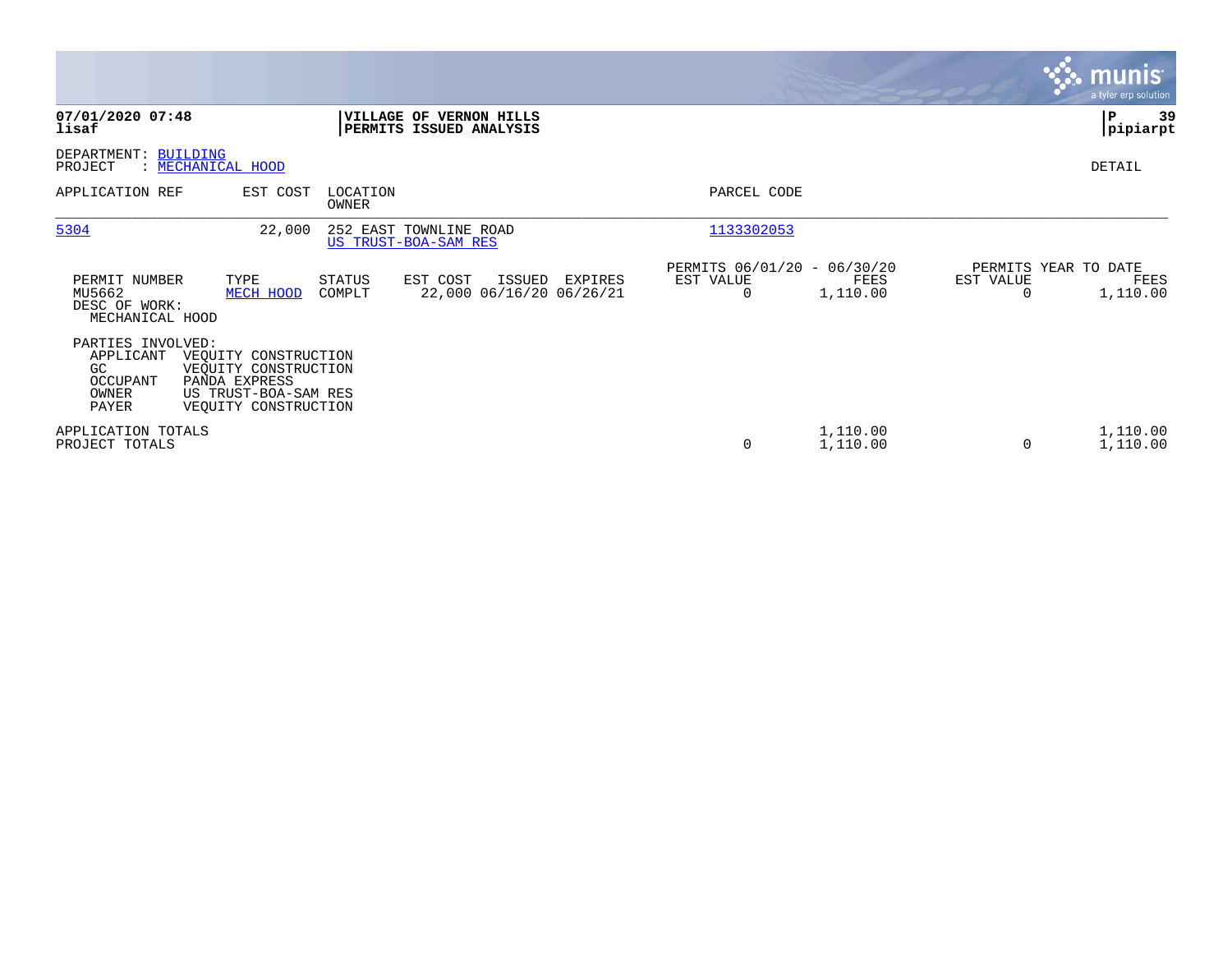|                                                                                                          |                                                                                   |                                                                                  | munis<br>a tyler erp solution                                      |
|----------------------------------------------------------------------------------------------------------|-----------------------------------------------------------------------------------|----------------------------------------------------------------------------------|--------------------------------------------------------------------|
| 07/01/2020 07:48<br>lisaf                                                                                | VILLAGE OF VERNON HILLS<br>PERMITS ISSUED ANALYSIS                                |                                                                                  | l P<br>40<br> pipiarpt                                             |
| DEPARTMENT: BUILDING<br>PROJECT<br>: MISC COMMERCIAL                                                     |                                                                                   |                                                                                  | DETAIL                                                             |
| APPLICATION REF                                                                                          | EST COST<br>LOCATION<br>OWNER                                                     | PARCEL CODE                                                                      |                                                                    |
| 5531                                                                                                     | $\Omega$<br>906 WEST USHY 45<br>EUGENIA ECONOMOS                                  | 1506400003                                                                       |                                                                    |
| PERMIT NUMBER<br>TYPE<br>MU5578<br>MISC COMM<br>DESC OF WORK:<br>TEMP OUT DOOR SEATING                   | STATUS<br>EST COST<br>ISSUED EXPIRES<br>$0$ 06/01/20 06/02/21<br>COMPLT           | PERMITS 06/01/20 - 06/30/20<br>EST VALUE<br>FEES<br>$\Omega$<br>.00              | PERMITS YEAR TO DATE<br>EST VALUE<br>FEES<br>$\Omega$<br>.00       |
| PARTIES INVOLVED:<br>APPLICANT GARDEN BERRY CAFE<br>GC<br>GARDEN BERRY CAFE<br>OWNER<br>EUGENIA ECONOMOS |                                                                                   |                                                                                  |                                                                    |
| APPLICATION TOTALS                                                                                       |                                                                                   | .00                                                                              | .00                                                                |
| 5549                                                                                                     | 19,999<br>100 NORTH FAIRWAY DRIVE<br>ARTHUR J ROGERS & CO                         | 1504303179                                                                       |                                                                    |
| PERMIT NUMBER<br>TYPE<br>MISC COMM<br>MU5627<br>DESC OF WORK:<br><b>JOGGING PATH</b>                     | <b>STATUS</b><br>EST COST<br>ISSUED EXPIRES<br>19,999 06/10/20 06/10/21<br>ISSUED | PERMITS 06/01/20 - 06/30/20<br><b>FEES</b><br>EST VALUE<br>$\mathbf 0$<br>800.00 | PERMITS YEAR TO DATE<br>EST VALUE<br>FEES<br>$\Omega$<br>800.00    |
| PARTIES INVOLVED:<br>GC<br>BRIGGS PAVING<br>GC<br>OWNER<br>ARTHUR J ROGERS & CO                          | CONSTRUCTION MANAGEMENT CORP                                                      |                                                                                  |                                                                    |
| APPLICATION TOTALS                                                                                       |                                                                                   | 800.00                                                                           | 800.00                                                             |
| 5552                                                                                                     | 0 1115 NORTH MILWAUKEE AVENUE<br><b>PLACEHOLDER</b>                               | 1134302003                                                                       |                                                                    |
| PERMIT NUMBER<br>TYPE<br>MISC COMM<br>MU5588<br>DESC OF WORK:<br>TEMPORARY SEATING                       | <b>STATUS</b><br>EST COST<br>ISSUED EXPIRES<br>$0$ 06/02/20 06/02/21<br>ISSUED    | PERMITS 06/01/20 - 06/30/20<br>EST VALUE<br>FEES<br>$\mathbf 0$<br>.00           | PERMITS YEAR TO DATE<br>EST VALUE<br>FEES<br>$\overline{0}$<br>.00 |
| PARTIES INVOLVED:<br>GC<br>LAZY DOG<br>OCCUPANT<br>LAZY DOG<br>OWNER<br>PLACEHOLDER                      |                                                                                   |                                                                                  |                                                                    |
| APPLICATION TOTALS                                                                                       |                                                                                   | .00                                                                              | .00                                                                |
| 5614                                                                                                     | 506 HAWTHORN CTR<br>$\Omega$<br><b>CENTENNIAL</b>                                 | 1133401086                                                                       |                                                                    |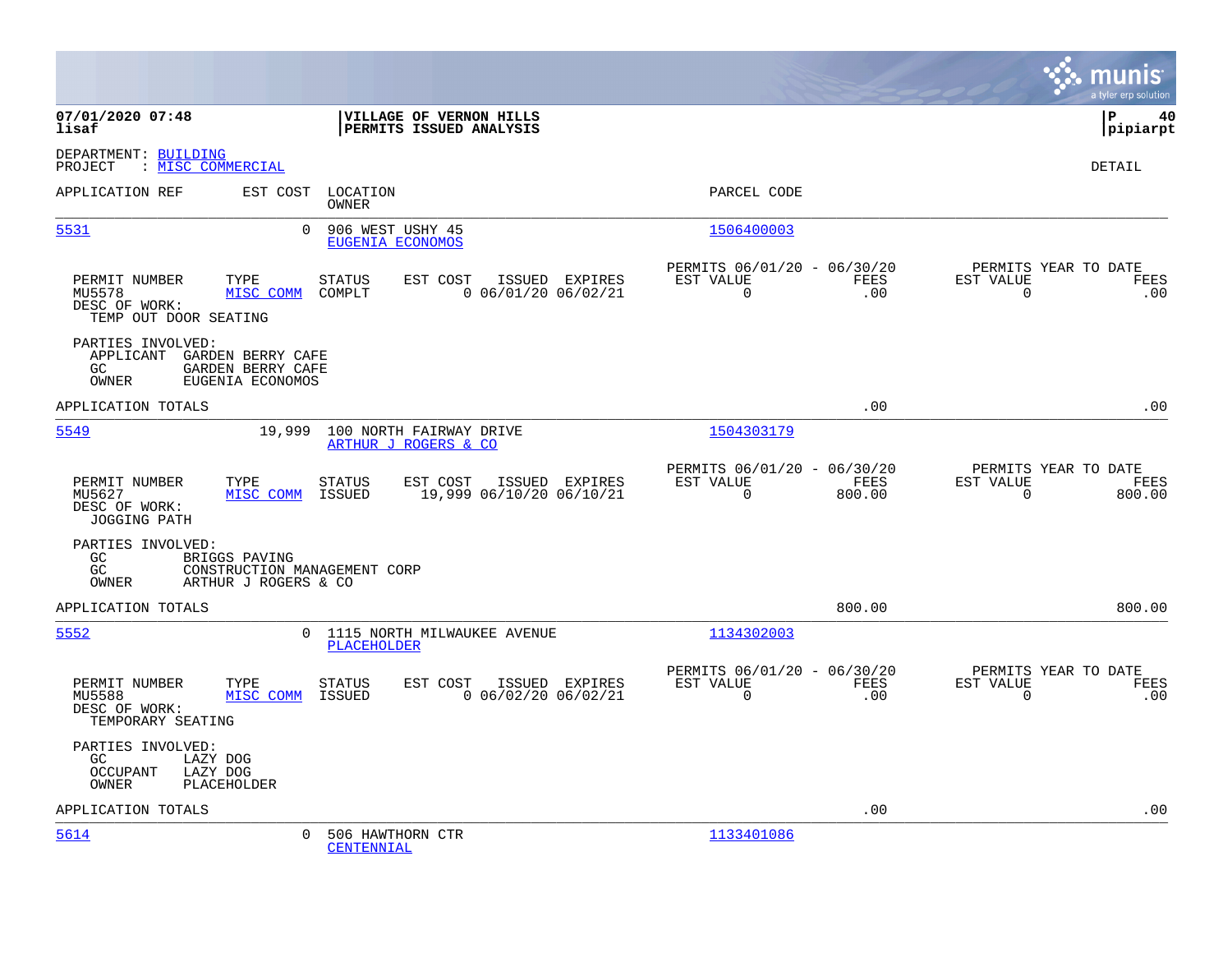|                                                            |                                                                           |                   |                                                    |                       |                |                             |               |                      | <b>NAME IN THE SET OF STATE</b><br>a tyler erp solution |
|------------------------------------------------------------|---------------------------------------------------------------------------|-------------------|----------------------------------------------------|-----------------------|----------------|-----------------------------|---------------|----------------------|---------------------------------------------------------|
| 07/01/2020 07:48<br>lisaf                                  |                                                                           |                   | VILLAGE OF VERNON HILLS<br>PERMITS ISSUED ANALYSIS |                       |                | PERMITS 06/01/20 - 06/30/20 |               | PERMITS YEAR TO DATE | 41<br> P<br> pipiarpt                                   |
| PERMIT NUMBER                                              | TYPE                                                                      | STATUS            | EST COST                                           | ISSUED                | <b>EXPIRES</b> | EST VALUE                   | FEES          | EST VALUE            | FEES                                                    |
| DEPARTMENT: BUILDING<br>PROJECT                            | : MISC COMMERCIAL                                                         |                   |                                                    |                       |                |                             |               |                      | DETAIL                                                  |
| APPLICATION REF                                            | EST COST                                                                  | LOCATION<br>OWNER |                                                    |                       |                | PARCEL CODE                 |               |                      |                                                         |
| MU5644<br>DESC OF WORK:<br>TEMP OUTDOOR SEATING            | MISC COMM                                                                 | ISSUED            |                                                    | $0$ 06/15/20 06/15/21 |                | 0                           | .00           | 0                    | .00                                                     |
| PARTIES INVOLVED:<br>APPLICANT<br>GC.<br>OCCUPANT<br>OWNER | THE CLAIM COMPANY<br>THE CLAIM COMPANY<br>THE CLAIM COMPANY<br>CENTENNIAL |                   |                                                    |                       |                |                             |               |                      |                                                         |
| APPLICATION TOTALS<br>PROJECT TOTALS                       |                                                                           |                   |                                                    |                       |                | 0                           | .00<br>800.00 |                      | .00<br>800.00                                           |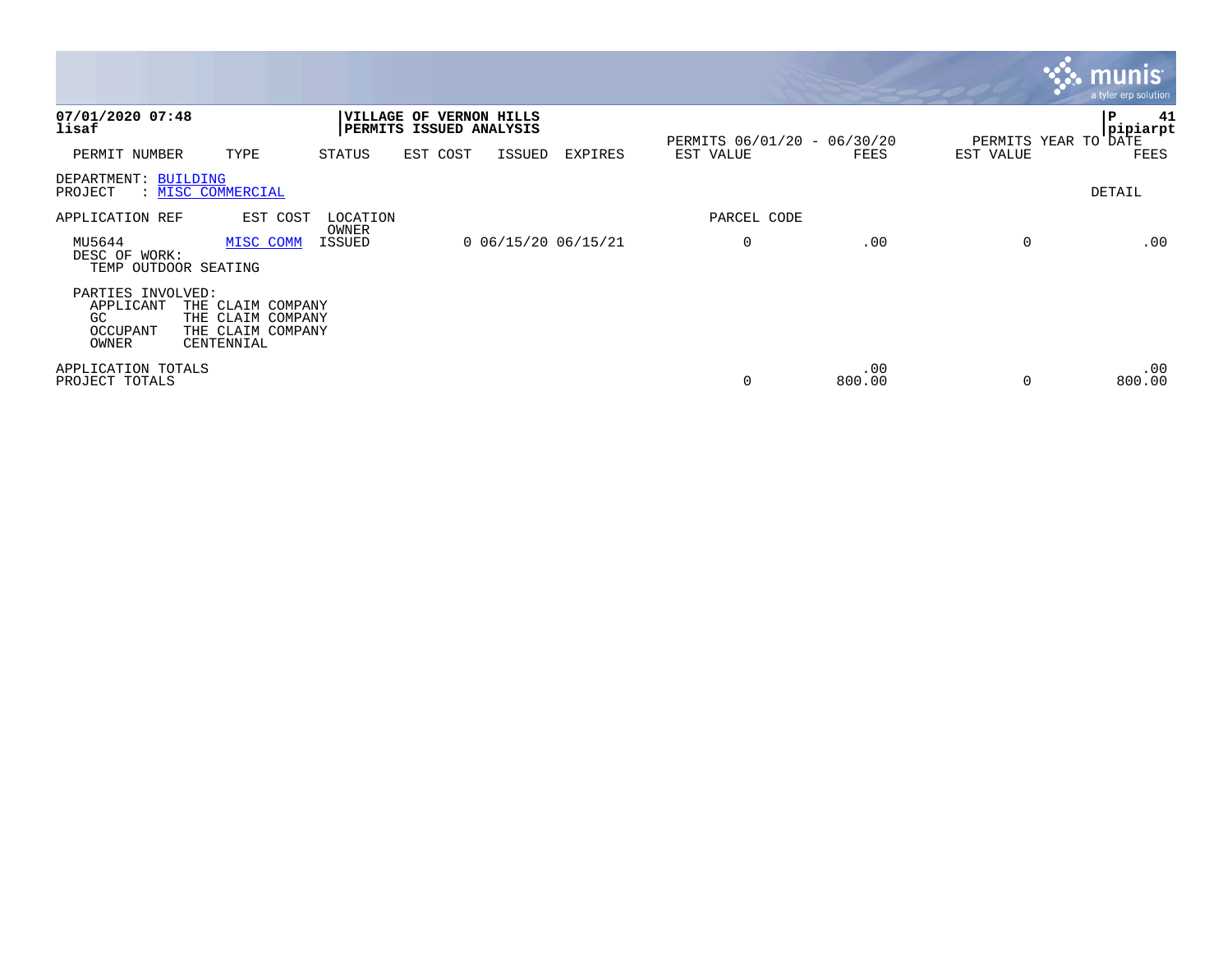|                                                                                                          |                                                                                                                             |                                   |                                                           |           |             |                                               |                       | munis<br>a tyler erp solution          |
|----------------------------------------------------------------------------------------------------------|-----------------------------------------------------------------------------------------------------------------------------|-----------------------------------|-----------------------------------------------------------|-----------|-------------|-----------------------------------------------|-----------------------|----------------------------------------|
| 07/01/2020 07:48<br>lisaf                                                                                |                                                                                                                             |                                   | <b>VILLAGE OF VERNON HILLS</b><br>PERMITS ISSUED ANALYSIS |           |             |                                               |                       | ΙP<br>42<br> pipiarpt                  |
| DEPARTMENT: BUILDING<br>PROJECT                                                                          | : MIS ELEC RESIDENTIAL                                                                                                      |                                   |                                                           |           |             |                                               |                       | DETAIL                                 |
| APPLICATION REF                                                                                          |                                                                                                                             | EST COST LOCATION<br><b>OWNER</b> |                                                           |           | PARCEL CODE |                                               |                       |                                        |
| 5498                                                                                                     | 29,821                                                                                                                      | 288 MARSEILLES ST                 | JENNIFER & JEFFREY KING                                   |           | 1509302011  |                                               |                       |                                        |
| PERMIT NUMBER<br>MU5577<br>DESC OF WORK:<br>SOLAR PANELS                                                 | TYPE<br>ELEC RES                                                                                                            | <b>STATUS</b><br>ISSUED           | EST COST<br>ISSUED EXPIRES<br>29,821 06/01/20 06/22/21    | EST VALUE | $\Omega$    | PERMITS 06/01/20 - 06/30/20<br>FEES<br>298.21 | EST VALUE<br>$\Omega$ | PERMITS YEAR TO DATE<br>FEES<br>298.21 |
| PARTIES INVOLVED:<br>APPLICANT<br>ELECTRICIA SUN BADGER SOLAR<br>OWNER<br><b>PAYER</b>                   | SUN BADGER SOLAR<br>JENNIFER & JEFFREY KING<br>SUN BADGER SOLAR                                                             |                                   |                                                           |           |             |                                               |                       |                                        |
| APPLICATION TOTALS                                                                                       |                                                                                                                             |                                   |                                                           |           |             | 298.21                                        |                       | 298.21                                 |
| 5525                                                                                                     |                                                                                                                             | 15,314 1000 SANCTUARY CT          | JONGWOOK PARK & JINHEE YOON                               |           | 1516208026  |                                               |                       |                                        |
| PERMIT NUMBER<br>MU5651<br>DESC OF WORK:<br>SOLAR PANELS                                                 | TYPE<br><b>ELEC RES</b>                                                                                                     | <b>STATUS</b><br>ISSUED           | EST COST<br>ISSUED EXPIRES<br>15,314 06/16/20 06/16/21    | EST VALUE | $\Omega$    | PERMITS 06/01/20 - 06/30/20<br>FEES<br>153.14 | EST VALUE<br>$\Omega$ | PERMITS YEAR TO DATE<br>FEES<br>153.14 |
| PARTIES INVOLVED:<br>APPLICANT<br>ELECTRICIA SUNRUN INSTALLATION SERVICES<br>GC<br>OWNER<br><b>PAYER</b> | SUNRUN INSTALLATION SERVICES<br>SUNRUN INSTALLATION SERVICES<br>JONGWOOK PARK & JINHEE YOON<br>SUNRUN INSTALLATION SERVICES |                                   |                                                           |           |             |                                               |                       |                                        |
| APPLICATION TOTALS<br>PROJECT TOTALS                                                                     |                                                                                                                             |                                   |                                                           |           | 0           | 153.14<br>451.35                              | $\Omega$              | 153.14<br>451.35                       |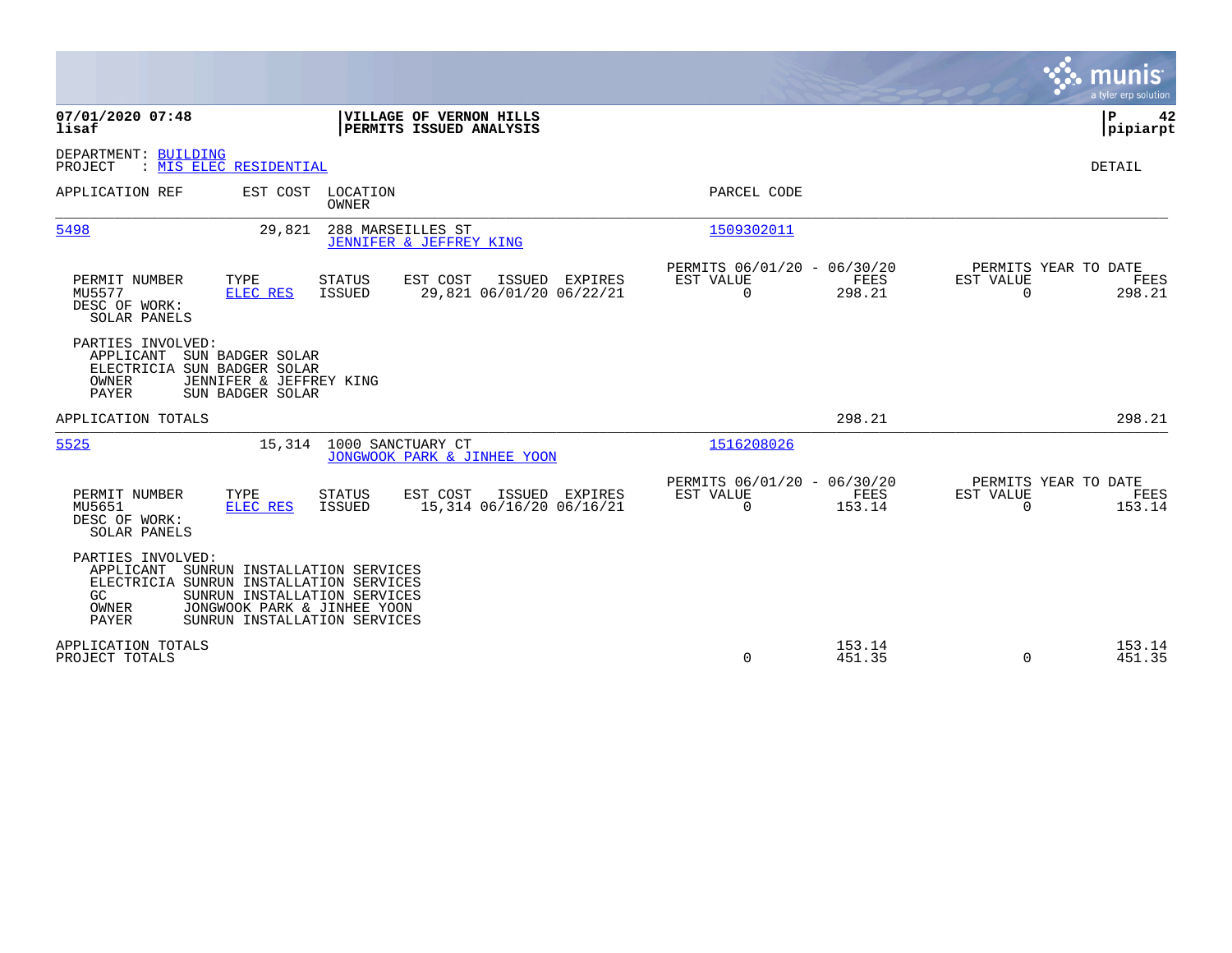|                                                                                                                                                                                                                                                                                                                                                                 |                                                                                             | munis<br>a tyler erp solution                                      |
|-----------------------------------------------------------------------------------------------------------------------------------------------------------------------------------------------------------------------------------------------------------------------------------------------------------------------------------------------------------------|---------------------------------------------------------------------------------------------|--------------------------------------------------------------------|
| 07/01/2020 07:48<br>VILLAGE OF VERNON HILLS<br>PERMITS ISSUED ANALYSIS<br>lisaf                                                                                                                                                                                                                                                                                 |                                                                                             | ΙP<br>43<br> pipiarpt                                              |
| DEPARTMENT: BUILDING<br>: MISC RESIDENTIAL<br>PROJECT                                                                                                                                                                                                                                                                                                           |                                                                                             | DETAIL                                                             |
| APPLICATION REF<br>EST COST<br>LOCATION<br>OWNER                                                                                                                                                                                                                                                                                                                | PARCEL CODE                                                                                 |                                                                    |
| 5131<br>20,500<br>468 WOODLAND CHASE LANE<br><b>PLACEHOLDER</b>                                                                                                                                                                                                                                                                                                 | 1516104045                                                                                  |                                                                    |
| PERMIT NUMBER<br>TYPE<br><b>STATUS</b><br>EST COST<br>MU5272<br>MISC RES<br>COMPLT<br>20,500 06/23/20 06/23/21<br>DESC OF WORK:<br><b>BASEMENT</b>                                                                                                                                                                                                              | PERMITS 06/01/20 - 06/30/20<br>ISSUED EXPIRES<br>EST VALUE<br>FEES<br>$\mathbf 0$<br>205.00 | PERMITS YEAR TO DATE<br>EST VALUE<br>FEES<br>$\mathbf 0$<br>205.00 |
| PARTIES INVOLVED:<br>APPLICANT<br>ICON BUILDING GROUP<br>CARPENTER<br>DELTA CARPENTRY CONTRACTORS INC<br><b>DRYWALL</b><br>DECICCO PAINTING & DRYWALL<br>ELECTRICIA INDEPENDENT ELECTRIC<br>GC.<br>ICON BUILDING GROUP<br>ENERGY SMART INSULATION<br>INSULATOR<br>OWNER<br>PLACEHOLDER<br>PLUMBER<br>S3 PLUMBING AND MECHANICAL<br>PAYER<br>ICON BUILDING GROUP |                                                                                             |                                                                    |
| APPLICATION TOTALS                                                                                                                                                                                                                                                                                                                                              | 205.00                                                                                      | 205.00                                                             |
| 5226<br>15,500<br>383S HOBBLE BUSH LN<br>PATRICK & JANET O'BRYAN                                                                                                                                                                                                                                                                                                | 1509108008                                                                                  |                                                                    |
| PERMIT NUMBER<br>TYPE<br><b>STATUS</b><br>EST COST<br>15,500 06/24/20 06/24/21<br>MU5706<br>MISC RES<br><b>ISSUED</b><br>DESC OF WORK:<br>BATHROOM REMODEL                                                                                                                                                                                                      | PERMITS 06/01/20 - 06/30/20<br>ISSUED EXPIRES<br>EST VALUE<br>FEES<br>$\mathbf 0$<br>155.00 | PERMITS YEAR TO DATE<br>EST VALUE<br>FEES<br>$\mathbf 0$<br>155.00 |
| PARTIES INVOLVED:<br>APPLICANT<br>REGENCY HOME REMODELING<br>CARPENTER<br>REGENCY HOME REMODELING<br>DRYWALL<br>REGENCY HOME REMODELING<br>ELECTRICIA POWER SOURCE ELECTRIC<br>REGENCY HOME REMODELING<br>GC.<br>OWNER<br>PATRICK & JANET O'BRYAN<br>PLUMBER<br>SPEED PLUMBING<br>REGENCY HOME REMODELING<br>PAYER                                              |                                                                                             |                                                                    |
| APPLICATION TOTALS                                                                                                                                                                                                                                                                                                                                              | 155.00                                                                                      | 155.00                                                             |
| 5239<br>23,000<br>126 ANNAPOLIS DR<br>WILLIAM C & SUSAN BRIGGS                                                                                                                                                                                                                                                                                                  | 1504311004                                                                                  |                                                                    |
| PERMIT NUMBER<br>TYPE<br>EST COST<br><b>STATUS</b><br>23,000 06/12/20 06/12/21<br>MU5637<br>MISC RES<br><b>ISSUED</b><br>DESC OF WORK:<br>KITCHEN REMODEL                                                                                                                                                                                                       | PERMITS 06/01/20 -<br>06/30/20<br>EST VALUE<br>FEES<br>ISSUED EXPIRES<br>$\Omega$<br>230.00 | PERMITS YEAR TO DATE<br>EST VALUE<br>FEES<br>$\Omega$<br>230.00    |

**Contract**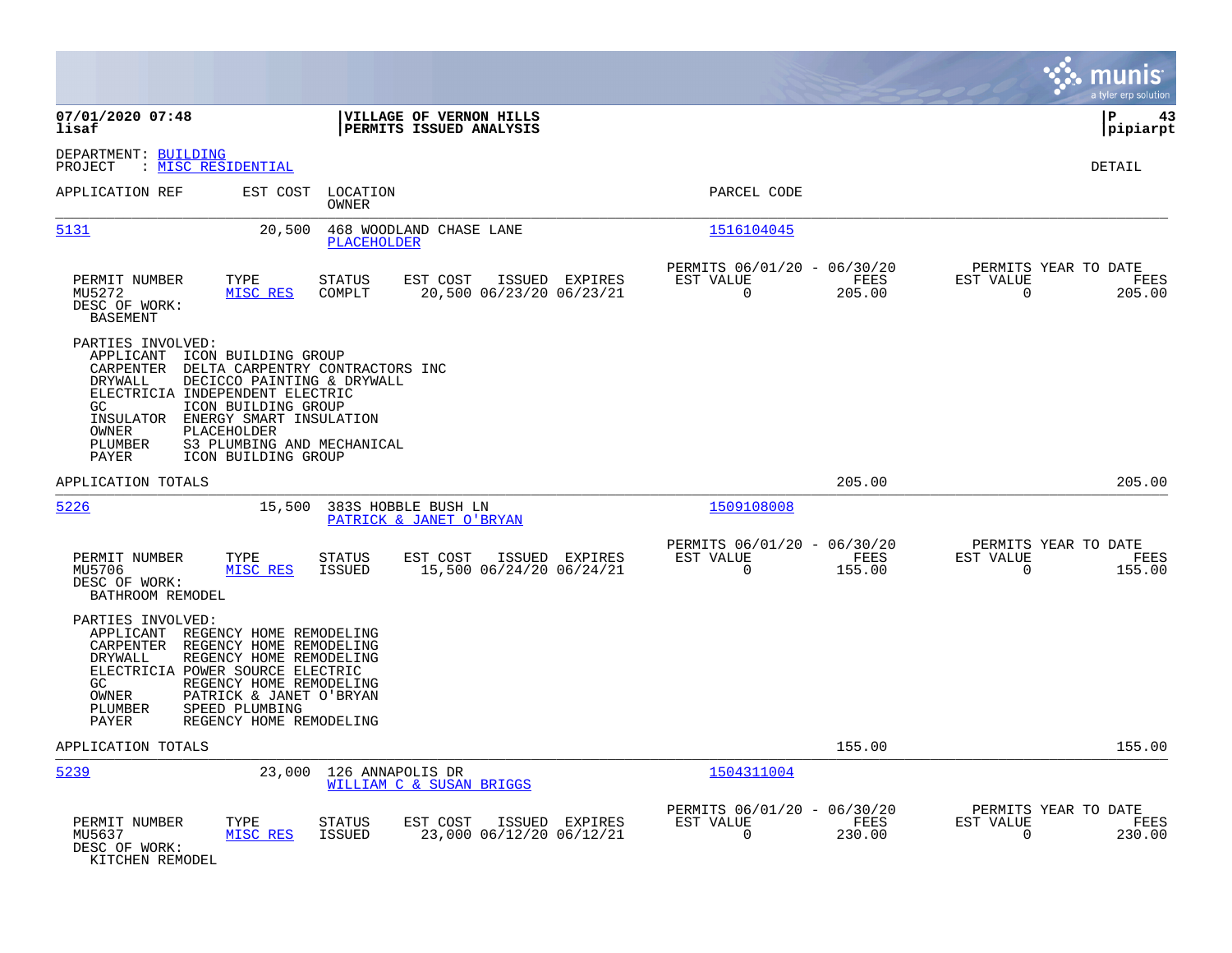|                                                                                                                                                                                                                                                                    |                                                                           | munis<br>a tyler erp solution                                      |
|--------------------------------------------------------------------------------------------------------------------------------------------------------------------------------------------------------------------------------------------------------------------|---------------------------------------------------------------------------|--------------------------------------------------------------------|
| 07/01/2020 07:48<br>VILLAGE OF VERNON HILLS<br>lisaf<br>PERMITS ISSUED ANALYSIS                                                                                                                                                                                    |                                                                           | l P<br>44<br> pipiarpt                                             |
| DEPARTMENT: BUILDING<br>: MISC RESIDENTIAL<br>PROJECT                                                                                                                                                                                                              |                                                                           | DETAIL                                                             |
| APPLICATION REF<br>EST COST<br>LOCATION<br>OWNER<br>PARTIES INVOLVED:<br>APPLICANT ROWE BUILDERS INC<br>ELECTRICIA WILLIAM KUBIK<br>ROWE BUILDERS INC<br>GC<br>OWNER<br>WILLIAM C & SUSAN BRIGGS<br>PLUMBER<br>MARK JOHNSON PLUMBING<br>ROWE BUILDERS INC<br>PAYER | PARCEL CODE                                                               |                                                                    |
| APPLICATION TOTALS                                                                                                                                                                                                                                                 | 230.00                                                                    | 230.00                                                             |
| 5256<br>30,000<br>324 LASALLE ST<br>THOMAS & JESSICA CAHILL                                                                                                                                                                                                        | 1509310013                                                                |                                                                    |
| PERMIT NUMBER<br><b>STATUS</b><br>EST COST<br>TYPE<br>ISSUED EXPIRES<br>30,000 06/05/20 06/05/21<br>MU5602<br>MISC RES<br>ISSUED<br>DESC OF WORK:<br>REMODEL MASTER BATH                                                                                           | PERMITS 06/01/20 - 06/30/20<br>EST VALUE<br>FEES<br>$\mathbf 0$<br>300.00 | PERMITS YEAR TO DATE<br>EST VALUE<br>FEES<br>$\Omega$<br>300.00    |
| PARTIES INVOLVED:<br>APPLICANT AC HOME DESIGN<br>ELECTRICIA R&J ELECTRICAL CONTRACTOR<br>GC<br>AC HOME DESIGN<br>OWNER<br>THOMAS & JESSICA CAHILL<br>PLUMBER<br>APEX PLUMBING PROS, LLC<br>PAYER<br>AC HOME DESIGN                                                 |                                                                           |                                                                    |
| APPLICATION TOTALS                                                                                                                                                                                                                                                 | 300.00                                                                    | 300.00                                                             |
| 5473<br>216 BRYANT PL<br>57,963<br>JACK & NORMA ZION                                                                                                                                                                                                               | 1132401008                                                                |                                                                    |
| PERMIT NUMBER<br>TYPE<br><b>STATUS</b><br>EST COST<br>ISSUED EXPIRES<br><b>ISSUED</b><br>57,963 06/08/20 06/08/21<br>MU5618<br>MISC RES<br>DESC OF WORK:<br>KITCHEN REMODEL                                                                                        | PERMITS 06/01/20 - 06/30/20<br>EST VALUE<br>FEES<br>$\mathbf 0$<br>581.01 | PERMITS YEAR TO DATE<br>EST VALUE<br>FEES<br>$\mathbf 0$<br>581.01 |
| PARTIES INVOLVED:<br>APPLICANT DREAMMAKER<br>ELECTRICIA FORE SEE ELECTRIC<br>GC<br><b>DREAMMAKER</b><br>OWNER<br>JACK & NORMA ZION<br>PLUMBER<br>ARMOUR PLUMBING & HEATING<br><b>DREAMMAKER</b><br>PAYER                                                           |                                                                           |                                                                    |
| APPLICATION TOTALS                                                                                                                                                                                                                                                 | 581.01                                                                    | 581.01                                                             |
| 5489<br>8,000<br>1446 PINEHURST DR<br>NAGARAJ MAGADUM                                                                                                                                                                                                              | 1133111022                                                                |                                                                    |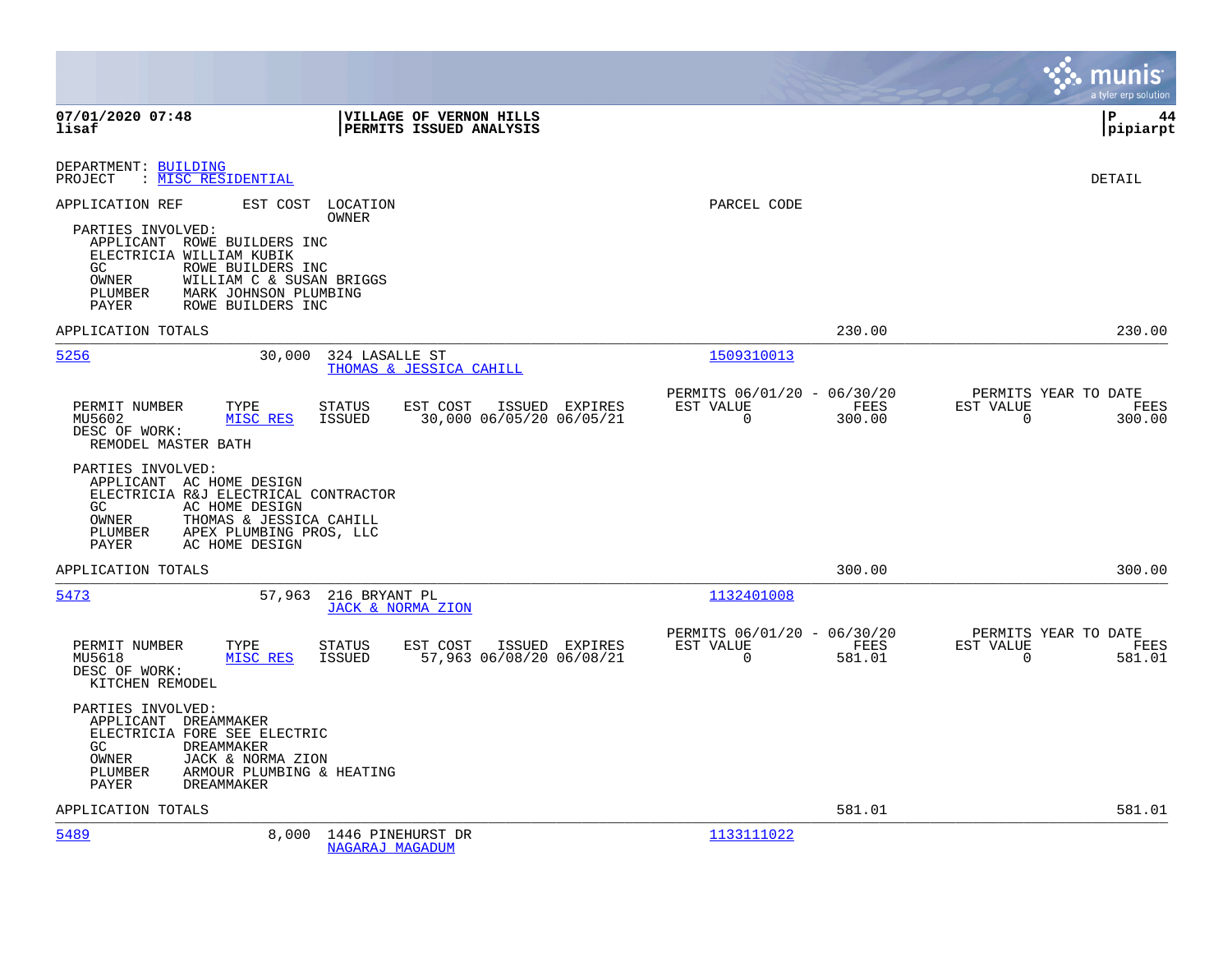|                                                                                                                                                               |                                                                                          |                                                                           | munis<br>a tyler erp solution                                      |
|---------------------------------------------------------------------------------------------------------------------------------------------------------------|------------------------------------------------------------------------------------------|---------------------------------------------------------------------------|--------------------------------------------------------------------|
| 07/01/2020 07:48<br>lisaf                                                                                                                                     | VILLAGE OF VERNON HILLS<br>PERMITS ISSUED ANALYSIS                                       |                                                                           | l P<br>45<br> pipiarpt                                             |
| PERMIT NUMBER<br>TYPE                                                                                                                                         | <b>STATUS</b><br>EST COST<br>ISSUED<br>EXPIRES                                           | PERMITS 06/01/20 - 06/30/20<br>FEES<br>EST VALUE                          | PERMITS YEAR TO DATE<br>EST VALUE<br>FEES                          |
| DEPARTMENT: BUILDING<br>: <u>MISC RESIDENTIAL</u><br>PROJECT                                                                                                  |                                                                                          |                                                                           | <b>DETAIL</b>                                                      |
| APPLICATION REF<br>EST COST                                                                                                                                   | LOCATION                                                                                 | PARCEL CODE                                                               |                                                                    |
| MU5592<br>MISC RES<br>DESC OF WORK:<br>BASEMENT REMODEL                                                                                                       | OWNER<br>ISSUED<br>8,000 06/03/20 06/11/21                                               | $\mathbf 0$<br>80.00                                                      | $\mathbf 0$<br>80.00                                               |
| PARTIES INVOLVED:<br>APPLICANT NAGARAJ MAGADUM<br>ELECTRICIA ANTON HARASHKA<br>GC.<br>NAGARAJ MAGADUM<br>OWNER<br>NAGARAJ MAGADUM<br>PAYER<br>NAGARAJ MAGADUM |                                                                                          |                                                                           |                                                                    |
| APPLICATION TOTALS                                                                                                                                            |                                                                                          | 80.00                                                                     | 80.00                                                              |
| 5491<br>19,500                                                                                                                                                | 1692 SAINT ANDREW DR<br><b>SUDEEP KARVE</b>                                              | 1129311027                                                                |                                                                    |
| PERMIT NUMBER<br>TYPE<br>MISC RES<br>MU5593<br>DESC OF WORK:<br>BASEMENT REMODEL                                                                              | <b>STATUS</b><br>EST COST<br>ISSUED EXPIRES<br>19,500 06/03/20 06/26/21<br><b>ISSUED</b> | PERMITS 06/01/20 - 06/30/20<br>FEES<br>EST VALUE<br>$\mathbf 0$<br>195.00 | PERMITS YEAR TO DATE<br>EST VALUE<br>FEES<br>$\mathbf 0$<br>195.00 |
| PARTIES INVOLVED:<br>APPLICANT SUDEEP KARVE<br>ELECTRICIA DCL ELECTRIC<br>GC<br>SUDEEP KARVE<br>OWNER<br>SUDEEP KARVE<br>PAYER<br>SUDEEP KARVE                |                                                                                          |                                                                           |                                                                    |
| APPLICATION TOTALS                                                                                                                                            |                                                                                          | 195.00                                                                    | 195.00                                                             |
| 5533<br>3,850                                                                                                                                                 | 321 ALEXANDRIA DRIVE<br><b>JACEK ZAWLODZKI</b>                                           | 1505206008                                                                |                                                                    |
| PERMIT NUMBER<br>TYPE<br>MISC RES<br>MU5655<br>DESC OF WORK:<br><b>STOOP</b>                                                                                  | <b>STATUS</b><br>EST COST<br>ISSUED EXPIRES<br><b>ISSUED</b><br>3,850 06/16/20 06/16/21  | PERMITS 06/01/20 - 06/30/20<br>EST VALUE<br>FEES<br>$\Omega$<br>50.00     | PERMITS YEAR TO DATE<br>EST VALUE<br>FEES<br>$\Omega$<br>50.00     |
| PARTIES INVOLVED:<br>APPLICANT<br>JACEK ZAWLODZKI<br>GC<br>RAS CONCRETE<br>GC<br>JACEK ZAWLODZKI<br>JACEK ZAWLODZKI<br>OWNER<br>PAYER<br>JACEK ZAWLODZKI      |                                                                                          |                                                                           |                                                                    |
| APPLICATION TOTALS                                                                                                                                            |                                                                                          | 50.00                                                                     | 50.00                                                              |
| 5556<br>44,700                                                                                                                                                | 241 ANNAPOLIS DR                                                                         | 1505410004                                                                |                                                                    |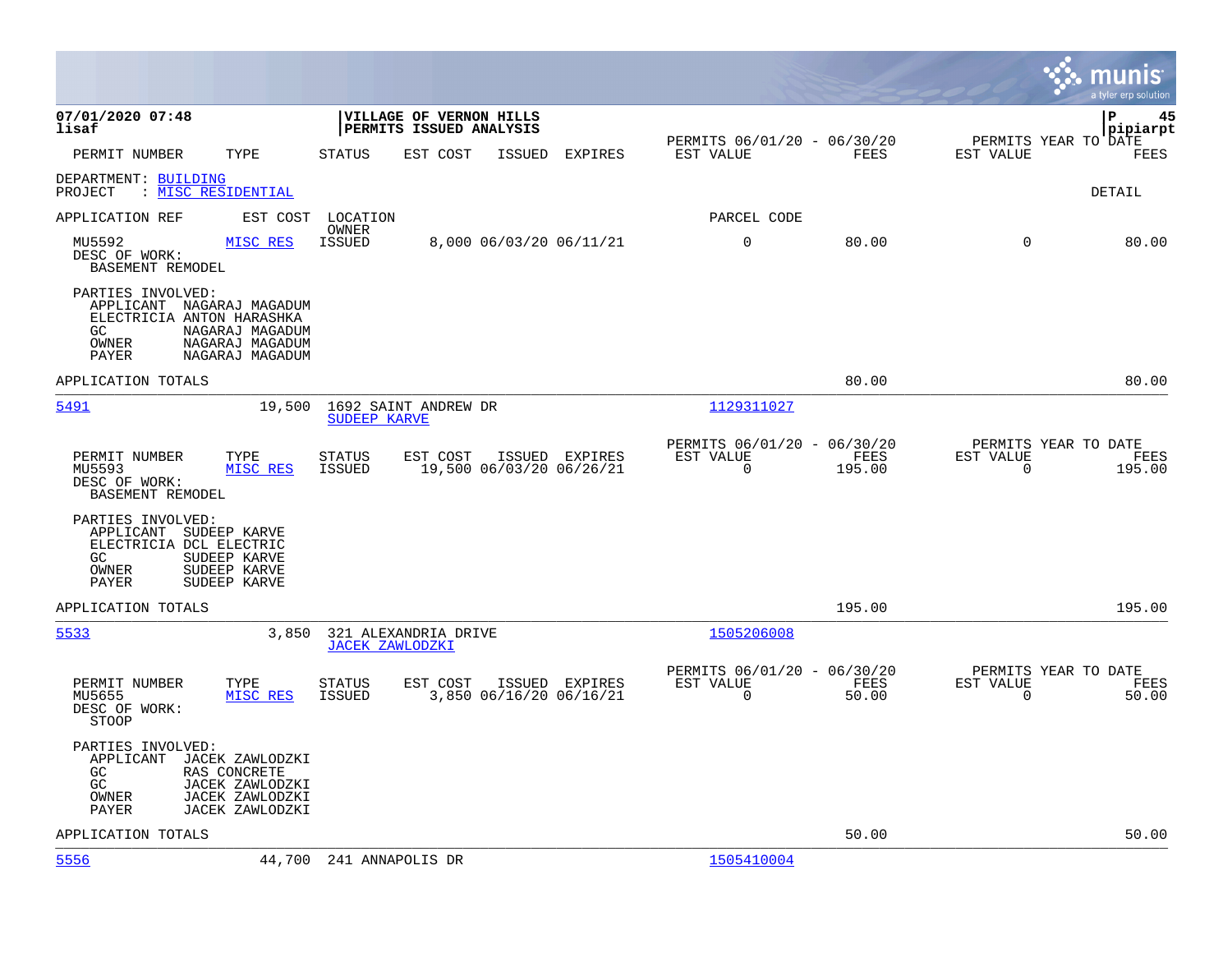|                                                                                                                                                                                                                                                                                                                        |                                        |                                                                                    |                |                                               |                |                                                  | munis<br>a tyler erp solution |
|------------------------------------------------------------------------------------------------------------------------------------------------------------------------------------------------------------------------------------------------------------------------------------------------------------------------|----------------------------------------|------------------------------------------------------------------------------------|----------------|-----------------------------------------------|----------------|--------------------------------------------------|-------------------------------|
| 07/01/2020 07:48<br>lisaf                                                                                                                                                                                                                                                                                              |                                        | VILLAGE OF VERNON HILLS<br>PERMITS ISSUED ANALYSIS<br>JOHN S & PATRICIA S FEINBERG |                |                                               |                |                                                  | P<br>46<br> pipiarpt          |
| PERMIT NUMBER<br>TYPE                                                                                                                                                                                                                                                                                                  | <b>STATUS</b>                          | EST COST<br>ISSUED                                                                 | <b>EXPIRES</b> | PERMITS 06/01/20 - 06/30/20<br>EST VALUE      | FEES           | PERMITS YEAR TO DATE<br>EST VALUE                | FEES                          |
| DEPARTMENT: BUILDING<br>: MISC RESIDENTIAL<br>PROJECT                                                                                                                                                                                                                                                                  |                                        |                                                                                    |                |                                               |                |                                                  | DETAIL                        |
| APPLICATION REF<br>EST COST                                                                                                                                                                                                                                                                                            | LOCATION                               |                                                                                    |                | PARCEL CODE                                   |                |                                                  |                               |
| MISC RES<br>MU5659<br>DESC OF WORK:<br>KITCHEN REMODEL                                                                                                                                                                                                                                                                 | OWNER<br><b>ISSUED</b>                 | 44,700 06/16/20 06/29/21                                                           |                | 0                                             | 447.00         | $\mathbf 0$                                      | 447.00                        |
| PARTIES INVOLVED:<br>APPLICANT<br>REGENCY HOME REMODELING<br>CARPENTER<br>REGENCY HOME REMODELING<br>REGENCY HOME REMODELING<br>DRYWALL<br>ELECTRICIA POWER SOURCE ELECTRIC<br>REGENCY HOME REMODELING<br>GC<br>OWNER<br>JOHN S & PATRICIA S FEINBERG<br>PLUMBER<br>SPEED PLUMBING<br>PAYER<br>REGENCY HOME REMODELING |                                        |                                                                                    |                |                                               |                |                                                  |                               |
| APPLICATION TOTALS                                                                                                                                                                                                                                                                                                     |                                        |                                                                                    |                |                                               | 447.00         |                                                  | 447.00                        |
| 5563<br>350                                                                                                                                                                                                                                                                                                            | 307 HADDON CIR<br><b>RYAN MUEHLING</b> |                                                                                    |                | 1508406004                                    |                |                                                  |                               |
| PERMIT NUMBER<br>TYPE<br>MU5609<br>MISC RES<br>DESC OF WORK:<br>MISC/ELECT/PLUMBING                                                                                                                                                                                                                                    | STATUS<br>ISSUED                       | EST COST<br>350 06/08/20 06/08/21                                                  | ISSUED EXPIRES | PERMITS 06/01/20 - 06/30/20<br>EST VALUE<br>0 | FEES<br>30.00  | PERMITS YEAR TO DATE<br>EST VALUE<br>$\mathbf 0$ | FEES<br>30.00                 |
| PARTIES INVOLVED:<br>APPLICANT<br>RYAN MUEHLING<br>GC.<br>RYAN MUEHLING<br>OWNER<br>RYAN MUEHLING<br>PAYER<br>RYAN MUEHLING                                                                                                                                                                                            |                                        |                                                                                    |                |                                               |                |                                                  |                               |
| APPLICATION TOTALS                                                                                                                                                                                                                                                                                                     |                                        |                                                                                    |                |                                               | 30.00          |                                                  | 30.00                         |
| 5568<br>56,986                                                                                                                                                                                                                                                                                                         | 101 MIDWAY LN                          | JOHN O & KRISTINE L BRAHMER                                                        |                | 1509102017                                    |                |                                                  |                               |
| PERMIT NUMBER<br>TYPE<br>MISC RES<br>MU5720<br>DESC OF WORK:<br>KITCHEN REMODEL                                                                                                                                                                                                                                        | STATUS<br>ISSUED                       | EST COST<br>56,986 06/26/20 06/26/21                                               | ISSUED EXPIRES | PERMITS 06/01/20 - 06/30/20<br>EST VALUE<br>0 | FEES<br>569.86 | PERMITS YEAR TO DATE<br>EST VALUE<br>0           | FEES<br>569.86                |
| PARTIES INVOLVED:<br>APPLICANT DREAMMAKER<br>ELECTRICIA FORE SEE ELECTRIC<br>GC<br>D RELIABLE CONSTRUCTION<br>GC<br>JOHN O & KRISTINE L BRAHMER<br>JOHN O & KRISTINE L BRAHMER<br>OWNER                                                                                                                                |                                        |                                                                                    |                |                                               |                |                                                  |                               |

**College**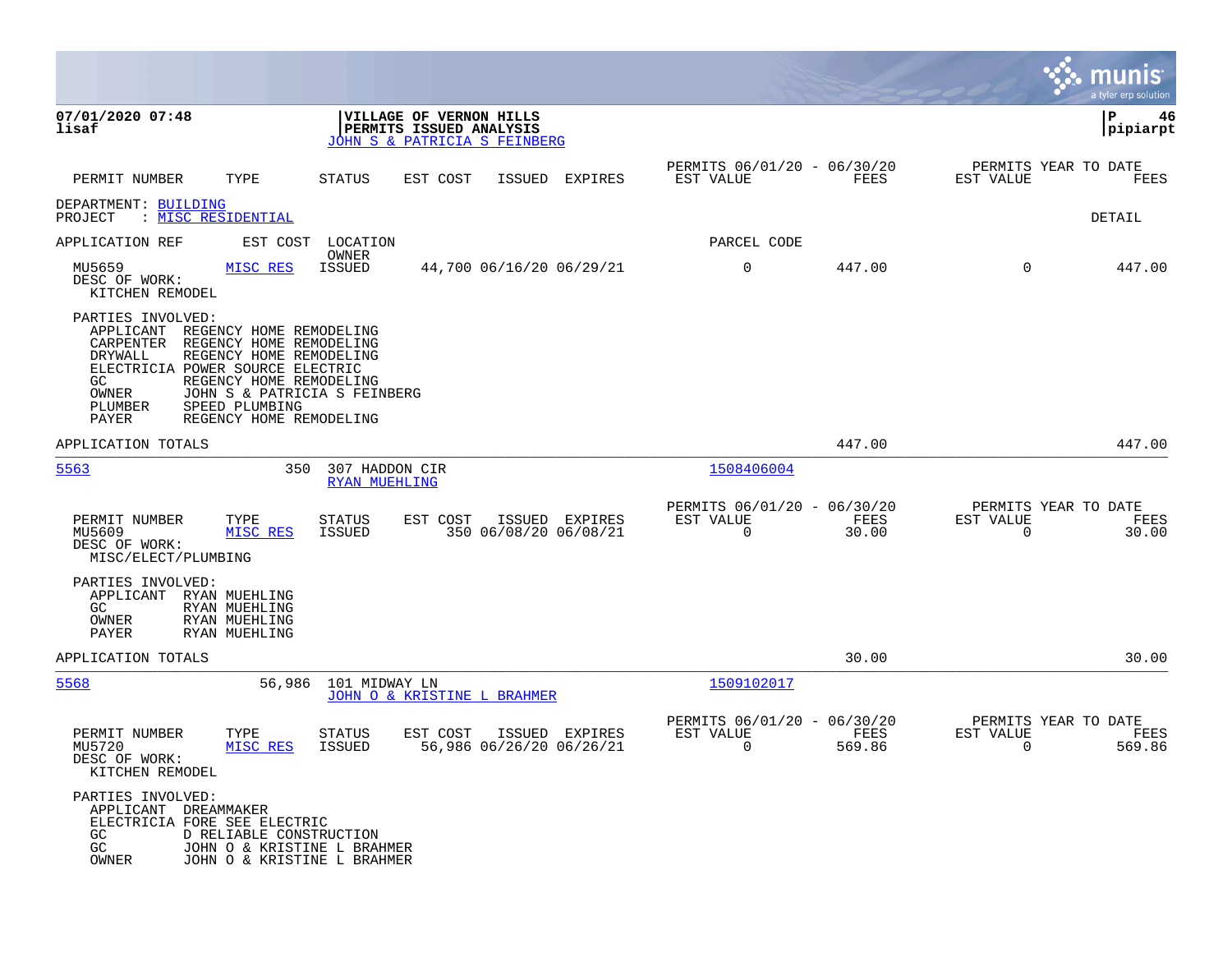|                                                                  |                                                                                                                                                                      |                                              |                                                    |                |                                                         |                |                                               | a tyler erp solution  |
|------------------------------------------------------------------|----------------------------------------------------------------------------------------------------------------------------------------------------------------------|----------------------------------------------|----------------------------------------------------|----------------|---------------------------------------------------------|----------------|-----------------------------------------------|-----------------------|
| 07/01/2020 07:48<br>lisaf                                        |                                                                                                                                                                      |                                              | VILLAGE OF VERNON HILLS<br>PERMITS ISSUED ANALYSIS |                |                                                         |                |                                               | lР<br>47<br> pipiarpt |
| DEPARTMENT: BUILDING<br>PROJECT                                  | : MISC RESIDENTIAL                                                                                                                                                   |                                              |                                                    |                |                                                         |                |                                               | DETAIL                |
| APPLICATION REF<br>PLUMBER<br>PAYER                              | EST COST<br>ARMOUR PLUMBING & HEATING<br>D RELIABLE CONSTRUCTION                                                                                                     | LOCATION<br><b>OWNER</b>                     |                                                    |                | PARCEL CODE                                             |                |                                               |                       |
| APPLICATION TOTALS                                               |                                                                                                                                                                      |                                              |                                                    |                |                                                         | 569.86         |                                               | 569.86                |
| 5574                                                             | 6,836                                                                                                                                                                | 2157 SHADOW CREEK CT<br>D GOKHMAN O SUVOROVA |                                                    |                | 1129212039                                              |                |                                               |                       |
| PERMIT NUMBER<br>MU5614<br>DESC OF WORK:                         | TYPE<br>MISC RES<br>MOEN VALVE INSTALLATIONS                                                                                                                         | <b>STATUS</b><br><b>ISSUED</b>               | EST COST<br>6,836 06/08/20 06/19/21                | ISSUED EXPIRES | PERMITS 06/01/20 - 06/30/20<br>EST VALUE<br>$\mathbf 0$ | FEES<br>68.36  | PERMITS YEAR TO DATE<br>EST VALUE<br>$\Omega$ | FEES<br>68.36         |
| PARTIES INVOLVED:<br>GC<br>OWNER<br>PLUMBER<br>PAYER             | BATH FITTER DBA CHICAGO BATH SYSTEM<br>D GOKHMAN O SUVOROVA<br>BATH FITTER DBA CHICAGO BATH SYSTEM<br>D GOKHMAN O SUVOROVA                                           |                                              |                                                    |                |                                                         |                |                                               |                       |
| APPLICATION TOTALS                                               |                                                                                                                                                                      |                                              |                                                    |                |                                                         | 68.36          |                                               | 68.36                 |
| 5598                                                             | 25,296                                                                                                                                                               | 1175 MUSEUM BLVD 705                         | THE MIL TON APARTMENTS                             |                | 1133406003                                              |                |                                               |                       |
| PERMIT NUMBER<br>MU5695<br>DESC OF WORK:                         | TYPE<br>MISC RES<br>INTERIOR REMODEL UNITS 705, 410, 208                                                                                                             | <b>STATUS</b><br><b>ISSUED</b>               | EST COST<br>25,296 06/22/20 06/24/21               | ISSUED EXPIRES | PERMITS 06/01/20 - 06/30/20<br>EST VALUE<br>$\Omega$    | FEES<br>252.96 | PERMITS YEAR TO DATE<br>EST VALUE<br>$\Omega$ | FEES<br>252.96        |
| PARTIES INVOLVED:<br>DRYWALL<br>GC.<br>OWNER<br>PLUMBER<br>PAYER | APPLICANT MARQUETTE MANAGEMENT<br>DOCI, INC<br>ELECTRICIA ALL ABOUT OUALITY ELECTRIC<br>DOCI, INC<br>THE MIL TON APARTMENTS<br>LOUIS ARREOLA<br>MAROUETTE MANAGEMENT |                                              |                                                    |                |                                                         |                |                                               |                       |
| APPLICATION TOTALS                                               |                                                                                                                                                                      |                                              |                                                    |                |                                                         | 252.96         |                                               | 252.96                |
| 5599                                                             |                                                                                                                                                                      | 17,516 1145 MUSEUM BLVD 216                  | THE MIL TON APARTMENTS                             |                | 1133406003                                              |                |                                               |                       |
| PERMIT NUMBER<br>MU5696<br>DESC OF WORK:                         | TYPE<br>MISC RES<br>INTERIOR REMODEL UNIT 216, 604                                                                                                                   | <b>STATUS</b><br>ISSUED                      | EST COST<br>17,516 06/22/20 06/22/21               | ISSUED EXPIRES | PERMITS 06/01/20 - 06/30/20<br>EST VALUE<br>$\Omega$    | FEES<br>175.16 | PERMITS YEAR TO DATE<br>EST VALUE<br>$\Omega$ | FEES<br>175.16        |

PARTIES INVOLVED: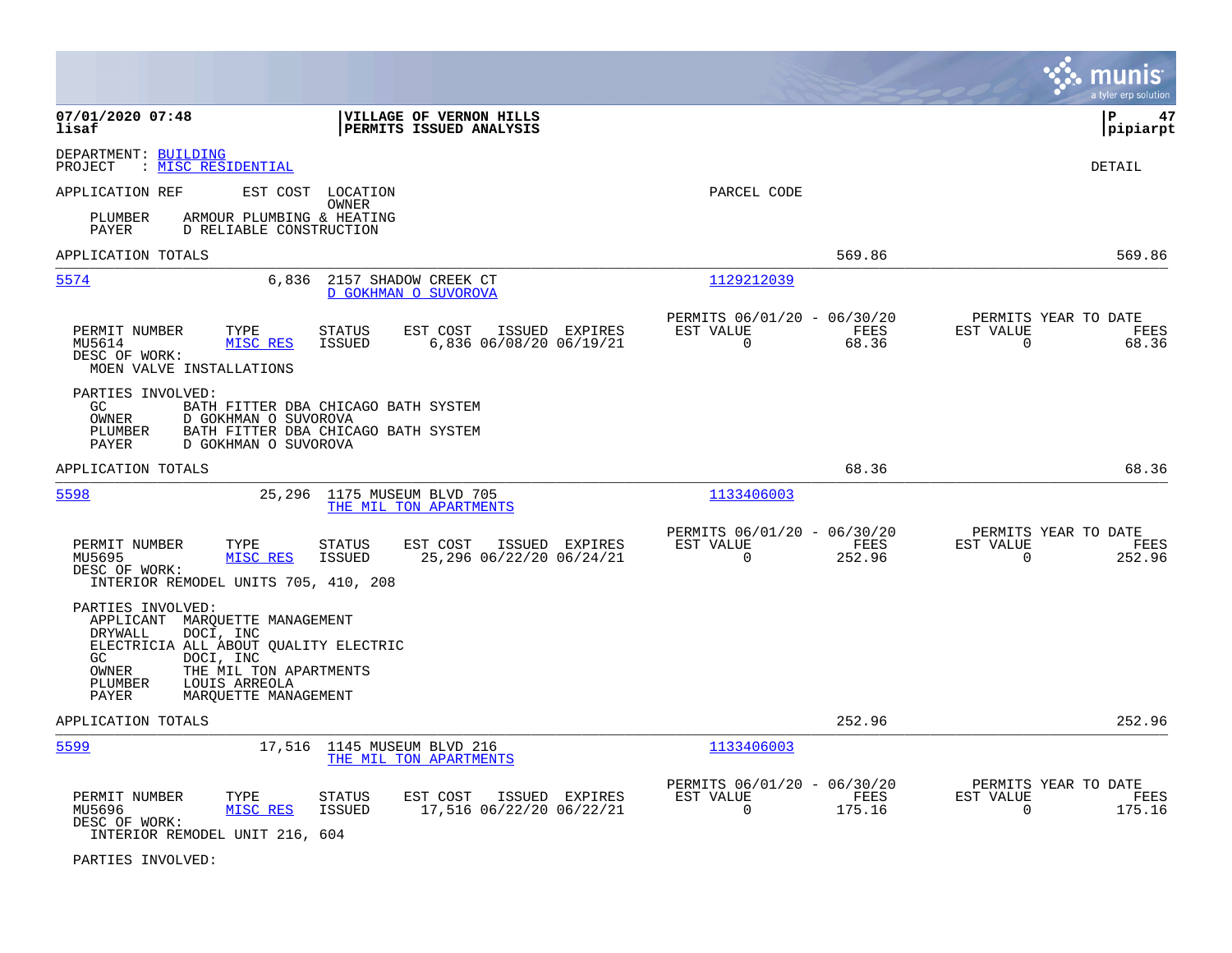|                                                                                                                                                                                                                                                                                                                                                                                                                                   |                                                                           | munis<br>a tyler erp solution                                      |
|-----------------------------------------------------------------------------------------------------------------------------------------------------------------------------------------------------------------------------------------------------------------------------------------------------------------------------------------------------------------------------------------------------------------------------------|---------------------------------------------------------------------------|--------------------------------------------------------------------|
| 07/01/2020 07:48<br><b>VILLAGE OF VERNON HILLS</b><br>lisaf<br><b>PERMITS ISSUED ANALYSIS</b>                                                                                                                                                                                                                                                                                                                                     |                                                                           | l P<br>48<br> pipiarpt                                             |
| DEPARTMENT: BUILDING<br>: MISC RESIDENTIAL<br>PROJECT                                                                                                                                                                                                                                                                                                                                                                             |                                                                           | DETAIL                                                             |
| EST COST<br>APPLICATION REF<br>LOCATION<br>OWNER<br>APPLICANT MARQUETTE MANAGEMENT<br>DOCI, INC<br>DRYWALL<br>ELECTRICIA ALL ABOUT QUALITY ELECTRIC<br>GC.<br>DOCI, INC<br>OWNER<br>THE MIL TON APARTMENTS<br>PLUMBER<br>LOUIS ARREOLA<br>PAYER<br>MARQUETTE MANAGEMENT                                                                                                                                                           | PARCEL CODE                                                               |                                                                    |
| APPLICATION TOTALS                                                                                                                                                                                                                                                                                                                                                                                                                | 175.16                                                                    | 175.16                                                             |
| 5604<br>35,583<br>1125 MUSEUM BLVD 609<br>THE MIL TON APARTMENTS                                                                                                                                                                                                                                                                                                                                                                  | 1133406003                                                                |                                                                    |
| PERMIT NUMBER<br>TYPE<br><b>STATUS</b><br>EST COST<br>ISSUED EXPIRES<br>MISC RES<br>ISSUED<br>35,583 06/22/20 06/24/21<br>MU5697<br>DESC OF WORK:<br>INTERIOR REMODEL 609,408,301,606<br>PARTIES INVOLVED:<br>APPLICANT MARQUETTE MANAGEMENT<br>DOCI, INC<br>DRYWALL<br>ELECTRICIA ALL ABOUT QUALITY ELECTRIC<br>GC.<br>DOCI, INC<br>OWNER<br>THE MIL TON APARTMENTS<br>PLUMBER<br>LOUIS ARREOLA<br>PAYER<br>MARQUETTE MANAGEMENT | PERMITS 06/01/20 - 06/30/20<br>EST VALUE<br>FEES<br>$\mathbf 0$<br>355.83 | PERMITS YEAR TO DATE<br>EST VALUE<br>FEES<br>$\mathbf 0$<br>355.83 |
| APPLICATION TOTALS                                                                                                                                                                                                                                                                                                                                                                                                                | 355.83                                                                    | 355.83                                                             |
| 5615<br>1,400<br>313 ONWENTSIA RD<br>MICHAEL TANZILLO                                                                                                                                                                                                                                                                                                                                                                             | 1504303016                                                                |                                                                    |
| TYPE<br>ISSUED EXPIRES<br>PERMIT NUMBER<br><b>STATUS</b><br>EST COST<br>1,400 06/15/20 06/15/21<br>MU5645<br>MISC RES<br><b>ISSUED</b><br>DESC OF WORK:<br>REPLACING RAILROAD TIES WITH LIMESTONE                                                                                                                                                                                                                                 | PERMITS 06/01/20 - 06/30/20<br>EST VALUE<br>FEES<br>$\Omega$<br>30.00     | PERMITS YEAR TO DATE<br>EST VALUE<br>FEES<br>30.00<br>$\Omega$     |
| PARTIES INVOLVED:<br>APPLICANT MICHAEL TANZILLO<br>GC.<br>MICHAEL TANZILLO<br>MICHAEL TANZILLO<br>OWNER<br>MICHAEL TANZILLO<br>PAYER                                                                                                                                                                                                                                                                                              |                                                                           |                                                                    |
| APPLICATION TOTALS                                                                                                                                                                                                                                                                                                                                                                                                                | 30.00                                                                     | 30.00                                                              |
| 5627<br>34,300<br>149 COLONIAL DR<br>STEVEN D & KAREN M PERRITT, TRUSTEES                                                                                                                                                                                                                                                                                                                                                         | 1128108075                                                                |                                                                    |
| PERMIT NUMBER<br>TYPE<br><b>STATUS</b><br>EST COST<br>ISSUED<br>EXPIRES                                                                                                                                                                                                                                                                                                                                                           | PERMITS 06/01/20 - 06/30/20<br>EST VALUE<br>FEES                          | PERMITS YEAR TO DATE<br>EST VALUE<br>FEES                          |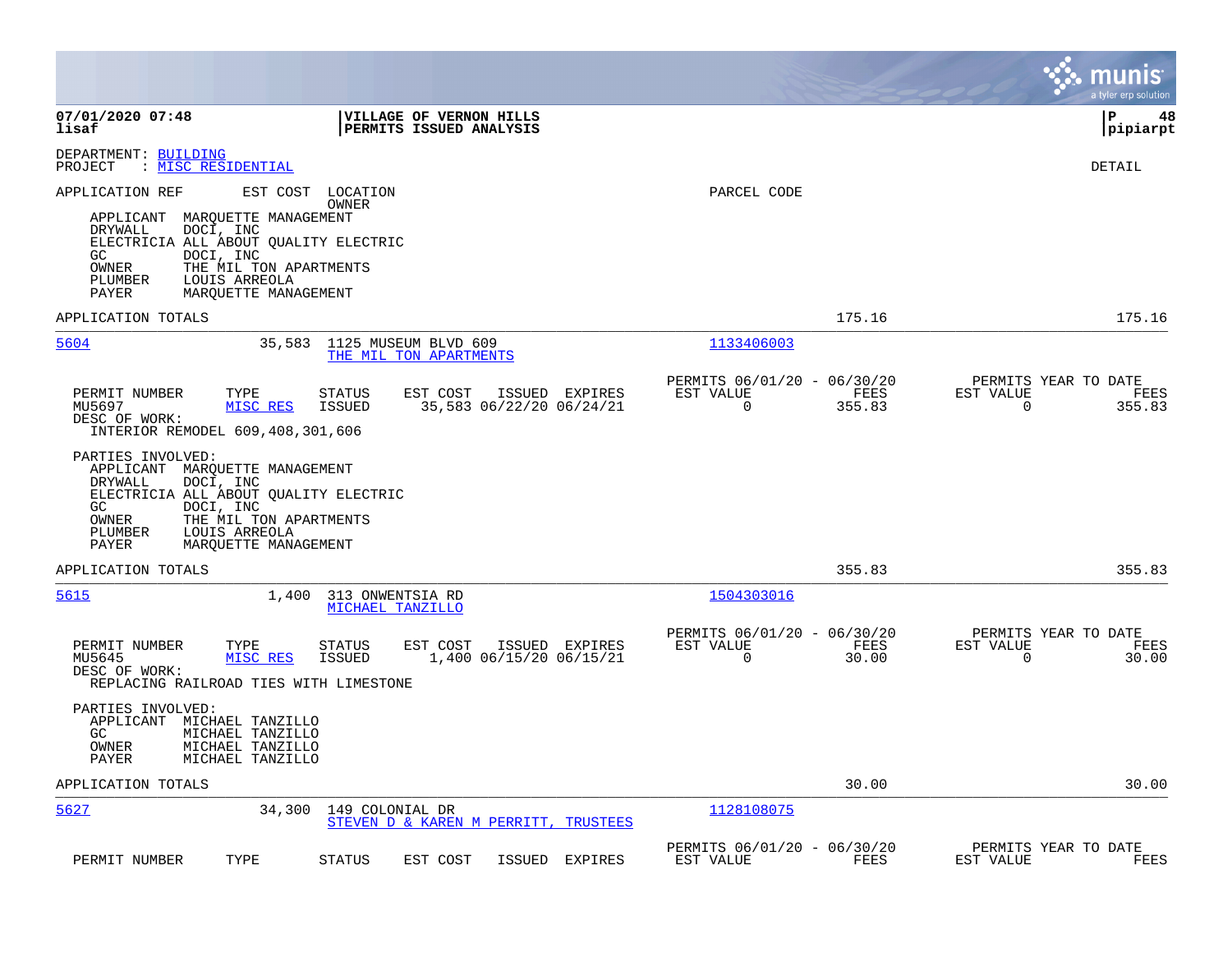|                                                                                                                                                                                                                                                                                                                 |                                                                                                                                                                                                    |                                                         |                |                                                  | munis<br>a tyler erp solution |
|-----------------------------------------------------------------------------------------------------------------------------------------------------------------------------------------------------------------------------------------------------------------------------------------------------------------|----------------------------------------------------------------------------------------------------------------------------------------------------------------------------------------------------|---------------------------------------------------------|----------------|--------------------------------------------------|-------------------------------|
| 07/01/2020 07:48<br>lisaf                                                                                                                                                                                                                                                                                       | VILLAGE OF VERNON HILLS<br>PERMITS ISSUED ANALYSIS                                                                                                                                                 |                                                         |                |                                                  | 49<br>IΡ<br> pipiarpt         |
| DEPARTMENT: BUILDING<br>PROJECT<br>: <u>MISC RESIDENTIAL</u>                                                                                                                                                                                                                                                    |                                                                                                                                                                                                    |                                                         |                |                                                  | DETAIL                        |
| EST COST<br>APPLICATION REF                                                                                                                                                                                                                                                                                     | LOCATION<br>OWNER                                                                                                                                                                                  | PARCEL CODE                                             |                |                                                  |                               |
| MU5700<br>MISC RES<br>DESC OF WORK:<br>BASEMENT REMODEL                                                                                                                                                                                                                                                         | ISSUED<br>34,300 06/23/20 06/23/21                                                                                                                                                                 | 0                                                       | 343.00         | $\mathbf{0}$                                     | 343.00                        |
| PARTIES INVOLVED:<br>APPLICANT<br>CARPENTER DC CONSTRUCTION AND REMODELING INC<br>DRYWALL<br>ELECTRICIA ALL ELECTRICAL CIRCUITS<br>GC.<br>OWNER<br>PLUMBER<br>WATERMAX PLUMBING<br>PAYER                                                                                                                        | STEVEN D & KAREN M PERRITT, TRUSTEES<br>DC CONSTRUCTION AND REMODELING INC<br>STEVEN D & KAREN M PERRITT, TRUSTEES<br>STEVEN D & KAREN M PERRITT, TRUSTEES<br>STEVEN D & KAREN M PERRITT, TRUSTEES |                                                         |                |                                                  |                               |
| APPLICATION TOTALS                                                                                                                                                                                                                                                                                              |                                                                                                                                                                                                    |                                                         | 343.00         |                                                  | 343.00                        |
| 5631<br>27,400                                                                                                                                                                                                                                                                                                  | 707 CHERRY VALLEY RD<br>DAVID & STELLA SMITH                                                                                                                                                       | 1508108048                                              |                |                                                  |                               |
| PERMIT NUMBER<br>TYPE<br>MU5699<br>MISC RES<br>DESC OF WORK:                                                                                                                                                                                                                                                    | EST COST<br><b>STATUS</b><br>ISSUED EXPIRES<br><b>ISSUED</b><br>27,400 06/23/20 06/23/21<br>FENCE, REROOF, SIDING, GUTTERS, SOFFIT FACIA & DOWNSPOUTS                                              | PERMITS 06/01/20 - 06/30/20<br>EST VALUE<br>$\Omega$    | FEES<br>274.00 | PERMITS YEAR TO DATE<br>EST VALUE<br>0           | FEES<br>274.00                |
| PARTIES INVOLVED:<br>REITMEYER REMODELING<br>APPLICANT<br>GC.<br>REITMEYER REMODELING<br>OWNER<br>DAVID & STELLA SMITH<br>REITMEYER REMODELING<br>PAYER<br>ROOFER<br>GL ROOFING                                                                                                                                 |                                                                                                                                                                                                    |                                                         |                |                                                  |                               |
| APPLICATION TOTALS                                                                                                                                                                                                                                                                                              |                                                                                                                                                                                                    |                                                         | 274.00         |                                                  | 274.00                        |
| 5645<br>35,000                                                                                                                                                                                                                                                                                                  | 2351 HAZELTIME DR<br>SCOTT D & WENDY E ELMAN                                                                                                                                                       | 1129201059                                              |                |                                                  |                               |
| PERMIT NUMBER<br>TYPE<br>MU5733<br>MISC RES<br>DESC OF WORK:<br>FIREPLACE                                                                                                                                                                                                                                       | <b>STATUS</b><br>EST COST<br>ISSUED EXPIRES<br>35,000 06/29/20 06/29/21<br>ISSUED                                                                                                                  | PERMITS 06/01/20 - 06/30/20<br>EST VALUE<br>$\mathbf 0$ | FEES<br>350.00 | PERMITS YEAR TO DATE<br>EST VALUE<br>$\mathbf 0$ | FEES<br>350.00                |
| PARTIES INVOLVED:<br>CARPENTER FREDRICK LEE CONSTRUCTION<br><b>CONCRETE</b><br>SARNELLI CONCRETE<br>DRYWALL<br>FREDRICK LEE CONSTRUCTION<br>ELECTRICIA DELAWARE ELECTRIC<br>FREDRICK LEE CONSTRUCTION<br>GC.<br>MASON<br>TOPPEL PLUMBING<br>OWNER<br>SCOTT D & WENDY E ELMAN<br><b>ROOFER</b><br>COPLEY ROOFING |                                                                                                                                                                                                    |                                                         |                |                                                  |                               |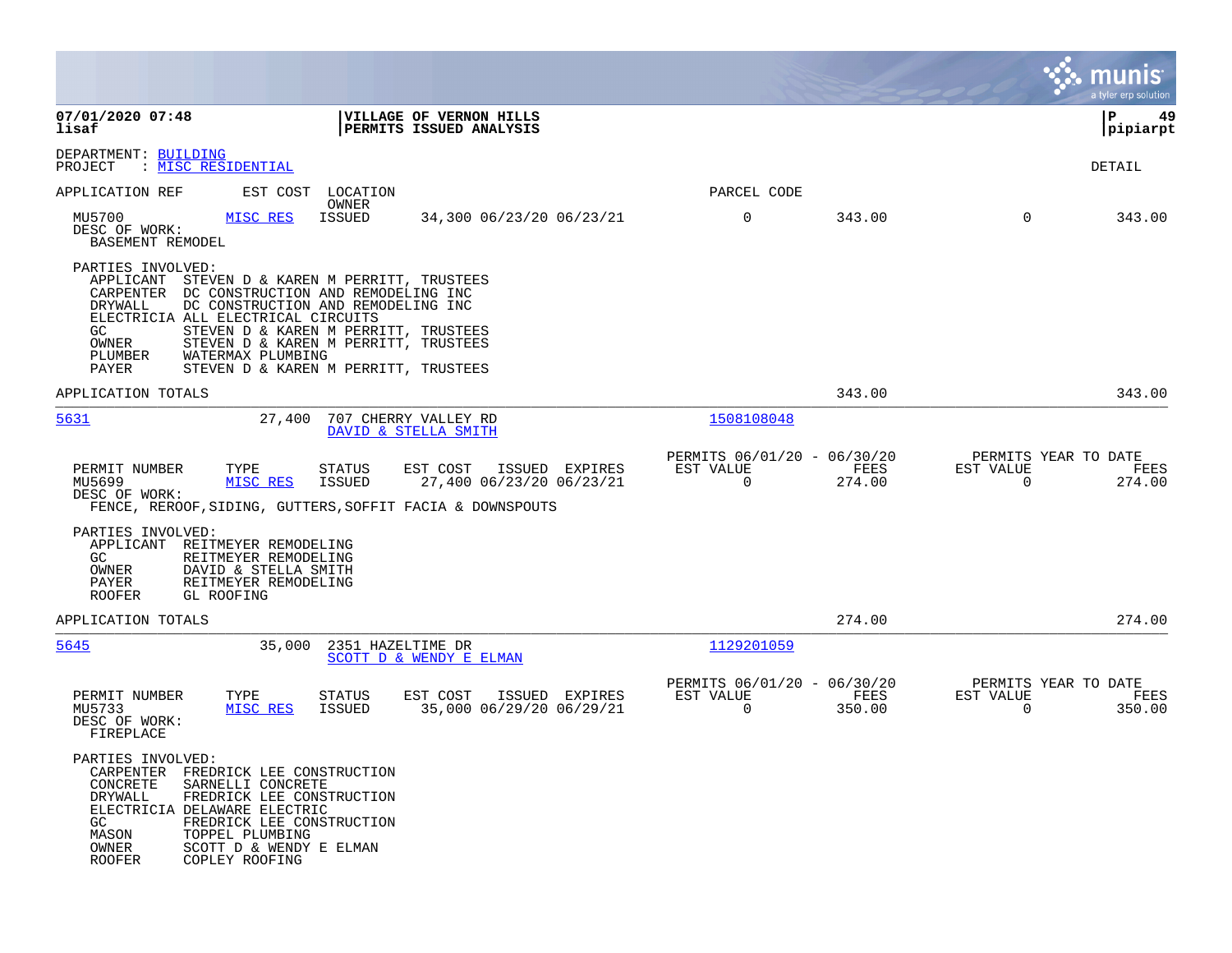|                                                       |          |                                                    |             |                    | $\ddot{\ddot{\phantom{a}}\mathbf{.}}$ munis<br>a tyler erp solution |
|-------------------------------------------------------|----------|----------------------------------------------------|-------------|--------------------|---------------------------------------------------------------------|
| 07/01/2020 07:48<br>lisaf                             |          | VILLAGE OF VERNON HILLS<br>PERMITS ISSUED ANALYSIS |             |                    | 50<br>P<br>Ipipiarpt                                                |
| DEPARTMENT: BUILDING<br>: MISC RESIDENTIAL<br>PROJECT |          |                                                    |             |                    | DETAIL                                                              |
| APPLICATION REF                                       | EST COST | LOCATION<br>OWNER                                  | PARCEL CODE |                    |                                                                     |
| APPLICATION TOTALS<br>PROJECT TOTALS                  |          |                                                    | 0           | 350.00<br>4,692.18 | 350.00<br>4,692.18                                                  |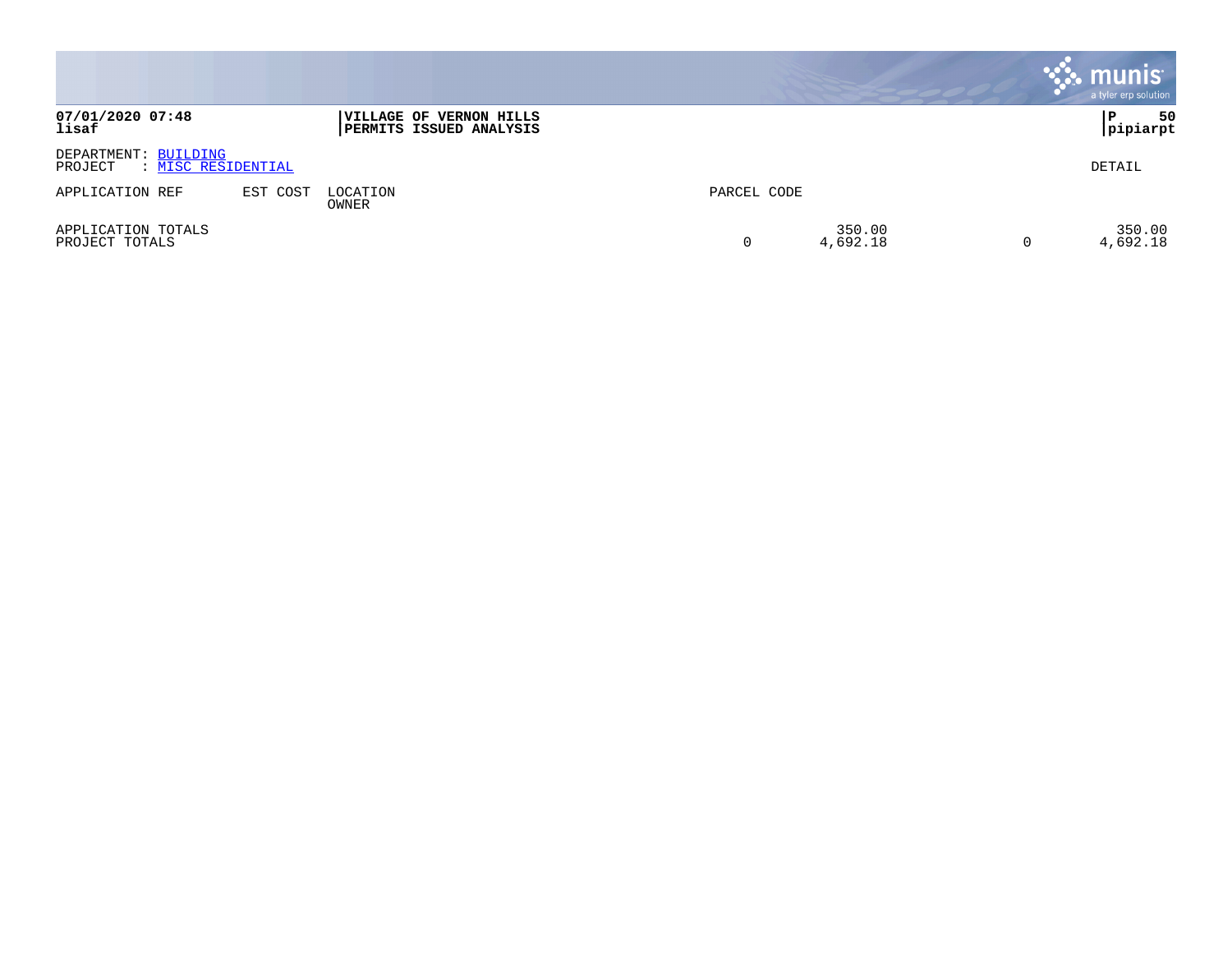|                                                                                                                                                                                                                                                      |                                                                             | munis<br>a tyler erp solution                                        |
|------------------------------------------------------------------------------------------------------------------------------------------------------------------------------------------------------------------------------------------------------|-----------------------------------------------------------------------------|----------------------------------------------------------------------|
| 07/01/2020 07:48<br>VILLAGE OF VERNON HILLS<br>lisaf<br>PERMITS ISSUED ANALYSIS                                                                                                                                                                      |                                                                             | ΙP<br>51<br> pipiarpt                                                |
| DEPARTMENT: BUILDING<br>: PARKING LOT<br>PROJECT                                                                                                                                                                                                     |                                                                             | DETAIL                                                               |
| APPLICATION REF<br>EST COST<br>LOCATION<br>OWNER                                                                                                                                                                                                     | PARCEL CODE                                                                 |                                                                      |
| 5333<br>64,063<br>700 NORTH MILWAUKEE AVE 147<br>KIMCO REALTY                                                                                                                                                                                        | 1504201051                                                                  |                                                                      |
| TYPE<br>EST COST<br>PERMIT NUMBER<br>STATUS<br>ISSUED EXPIRES<br>ISSUED<br>64,063 06/19/20 06/30/21<br>MU5679<br>PKG LOT<br>DESC OF WORK:<br>PARKING LOT MAINTENANCE                                                                                 | PERMITS 06/01/20 - 06/30/20<br>EST VALUE<br>FEES<br>0<br>2,561.00           | PERMITS YEAR TO DATE<br>EST VALUE<br>FEES<br>$\mathbf 0$<br>2,561.00 |
| PARTIES INVOLVED:<br>APPLICANT<br>CONSTRUCTION MANAGEMENT CORP<br>CONSTRUCTION MANAGEMENT CORP<br>GC.<br><b>OCCUPANT</b><br>HAWTHORN HILLS SQUARE 1687 LLC<br><b>OWNER</b><br>KIMCO REALTY<br>PAYER<br>CONSTRUCTION MANAGEMENT CORP                  |                                                                             |                                                                      |
| APPLICATION TOTALS                                                                                                                                                                                                                                   | 2,561.00                                                                    | 2,561.00                                                             |
| 5471<br>585,000<br>340 NORTH MILWAUKEE AVE<br>PWA CONTINENTAL EXECUTIVE PARKE, LP                                                                                                                                                                    | 1503302029                                                                  |                                                                      |
| PERMIT NUMBER<br>TYPE<br>ISSUED EXPIRES<br>STATUS<br>EST COST<br>MU5663<br>PKG LOT<br><b>ISSUED</b><br>585,000 06/16/20 06/16/21<br>DESC OF WORK:<br>PARKINGLOT MAINTENANCE/ OUTDOOR PLAZA                                                           | PERMITS 06/01/20 - 06/30/20<br>EST VALUE<br>FEES<br>$\mathbf 0$<br>6,031.00 | PERMITS YEAR TO DATE<br>EST VALUE<br>FEES<br>6,031.00<br>$\mathbf 0$ |
| PARTIES INVOLVED:<br>APPLICANT<br>PAMELA SELF LANDSCAPE ARCHITECTURE<br>GC.<br>BRIGHTVIEW LANDSCAPE DEVELOMENT INC<br><b>OCCUPANT</b><br>BAXTER CREDIT UNION/JMS<br>OWNER<br>PWA CONTINENTAL EXECUTIVE PARKE, LP<br>PAYER<br>BAXTER CREDIT UNION/JMS |                                                                             |                                                                      |
| APPLICATION TOTALS                                                                                                                                                                                                                                   | 6,031.00                                                                    | 6.031.00                                                             |
| 5580<br>525,791 430 NORTH ASPEN DR<br>HAWTHORN SCHOOL DISTRICT 73                                                                                                                                                                                    | 1505200027                                                                  |                                                                      |
| PERMIT NUMBER<br>TYPE<br>STATUS<br>EST COST<br>ISSUED EXPIRES<br>525,791 06/16/20 06/16/21<br>MU5665<br>PKG LOT<br>ISSUED<br>DESC OF WORK:<br>430-600 ASPEN PARKING LOTS<br>ASPEN-ELEMENTARY SOUTH-MIDDLE SOUTH<br>PARTIES INVOLVED:                 | PERMITS 06/01/20 - 06/30/20<br>EST VALUE<br>FEES<br>.00<br>0                | PERMITS YEAR TO DATE<br>EST VALUE<br>FEES<br>.00<br>0                |
| GC.<br>MANEVAL CONSTRUCTION<br>GC<br>CHICAGOLAND PAVING<br><b>OWNER</b><br>HAWTHORN SCHOOL DISTRICT 73                                                                                                                                               |                                                                             |                                                                      |
| APPLICATION TOTALS                                                                                                                                                                                                                                   | .00                                                                         | .00                                                                  |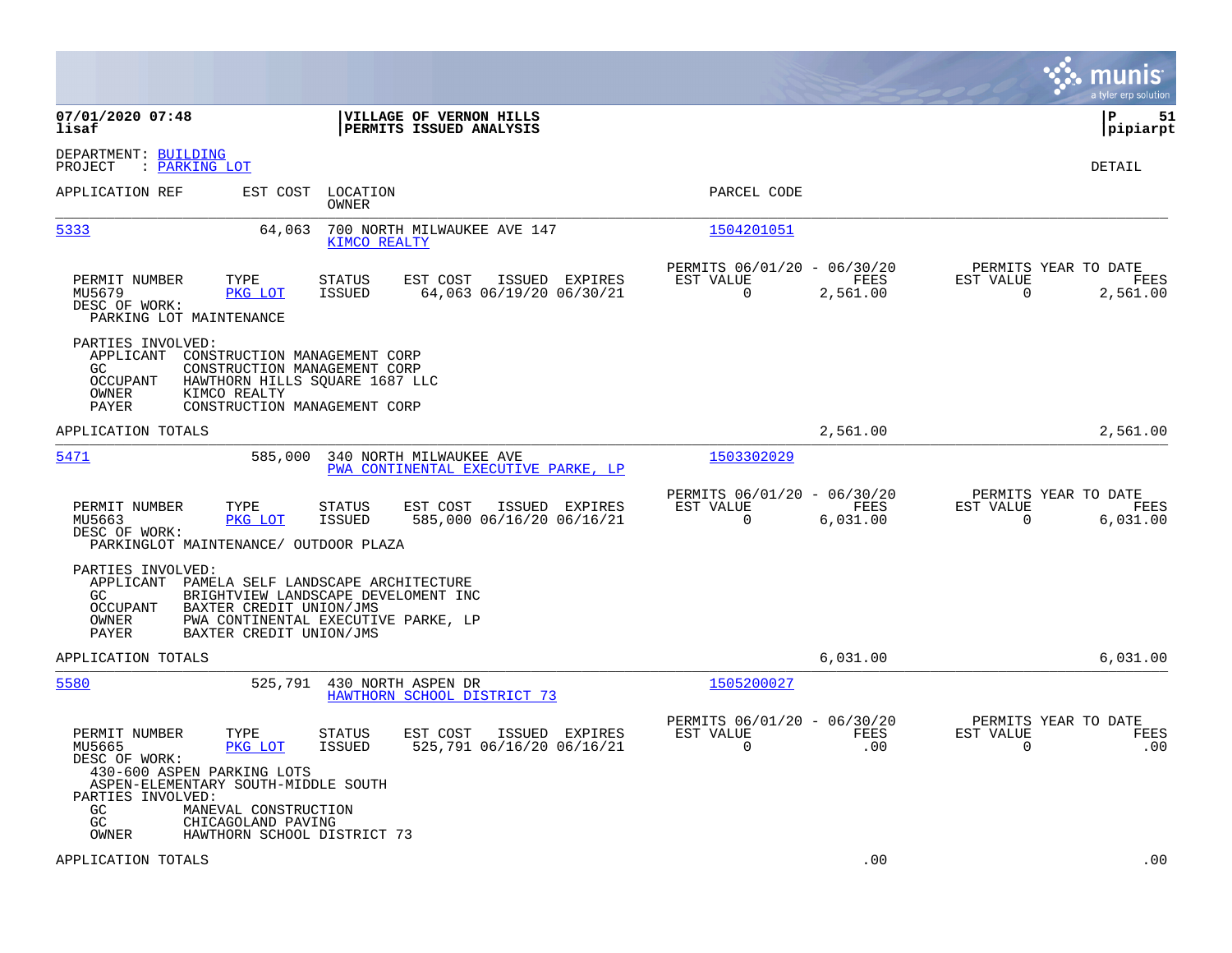|                                                                                                                                                                                   |                                                                                          | munis<br>a tyler erp solution                              |
|-----------------------------------------------------------------------------------------------------------------------------------------------------------------------------------|------------------------------------------------------------------------------------------|------------------------------------------------------------|
| 07/01/2020 07:48<br>VILLAGE OF VERNON HILLS<br>lisaf<br>PERMITS ISSUED ANALYSIS                                                                                                   |                                                                                          | lР<br>52<br> pipiarpt                                      |
| DEPARTMENT: BUILDING<br>: PARKING LOT<br>PROJECT                                                                                                                                  |                                                                                          | DETAIL                                                     |
| APPLICATION REF<br>EST COST LOCATION<br>OWNER                                                                                                                                     | PARCEL CODE                                                                              |                                                            |
| 5587<br>77,700 50 LAKEVIEW PKY<br>ARTHUR J ROGERS & CO                                                                                                                            | 1504401092                                                                               |                                                            |
| TYPE<br>EST COST<br>PERMIT NUMBER<br><b>STATUS</b><br>ISSUED EXPIRES<br>MU5675<br>PKG LOT<br>ISSUED<br>77,700 06/18/20 06/18/21<br>DESC OF WORK:<br>PARKING LOT                   | PERMITS 06/01/20 - 06/30/20<br>EST VALUE<br>EST VALUE<br>FEES<br>$\mathbf 0$<br>3,308.00 | PERMITS YEAR TO DATE<br>FEES<br>$\overline{0}$<br>3,308.00 |
| PARTIES INVOLVED:<br>APPLICANT MURPHY CONSTRUCTION SERVICES<br>GC<br>MURPHY CONSTRUCTION SERVICES<br>OWNER<br>ARTHUR J ROGERS & CO                                                |                                                                                          |                                                            |
| APPLICATION TOTALS                                                                                                                                                                | 3,308.00                                                                                 | 3,308.00                                                   |
| 5588<br>106,900 150 NORTH FAIRWAY DR<br>ARTHUR J ROGERS & CO                                                                                                                      | 1504303179                                                                               |                                                            |
| PERMIT NUMBER<br>TYPE<br>ISSUED EXPIRES<br><b>STATUS</b><br>EST COST<br>106,900 06/18/20 06/18/21<br>MU5674<br>PKG LOT<br>ISSUED<br>DESC OF WORK:<br>PARKING LOT                  | PERMITS 06/01/20 - 06/30/20<br>EST VALUE<br>FEES<br>EST VALUE<br>$\Omega$<br>4,476.00    | PERMITS YEAR TO DATE<br>FEES<br>$\Omega$<br>4,476.00       |
| PARTIES INVOLVED:<br>APPLICANT MURPHY CONSTRUCTION SERVICES<br>GC<br>MURPHY CONSTRUCTION SERVICES<br>OWNER<br>ARTHUR J ROGERS & CO                                                |                                                                                          |                                                            |
| APPLICATION TOTALS                                                                                                                                                                | 4,476.00                                                                                 | 4,476.00                                                   |
| 5591<br>5,610 6 EAST PHILLIP RD<br><b>VERNON HILLS ACC LLC</b>                                                                                                                    | 1504107007                                                                               |                                                            |
| PERMIT NUMBER<br>TYPE<br>STATUS<br>EST COST<br>ISSUED EXPIRES<br>5,610 06/19/20 06/30/21<br>MU5677<br>PKG LOT<br>ISSUED<br>DESC OF WORK:<br>PARKING LOT MAINTENANCE               | PERMITS 06/01/20 - 06/30/20<br>FEES<br>EST VALUE<br>EST VALUE<br>$\Omega$<br>225.00      | PERMITS YEAR TO DATE<br>FEES<br>$\Omega$<br>225.00         |
| PARTIES INVOLVED:<br>APPLICANT PROFESSIONAL PAVING & CONCRETE<br>GC<br>PROFESSIONAL PAVING & CONCRETE<br>OWNER<br>VERNON HILLS ACC LLC<br>PAYER<br>PROFESSIONAL PAVING & CONCRETE |                                                                                          |                                                            |
| APPLICATION TOTALS                                                                                                                                                                | 225.00                                                                                   | 225.00                                                     |
| 5619<br>398,933 122 HAWTHORN CENTER<br><b>CENTENNIAL</b>                                                                                                                          | 1133401086                                                                               |                                                            |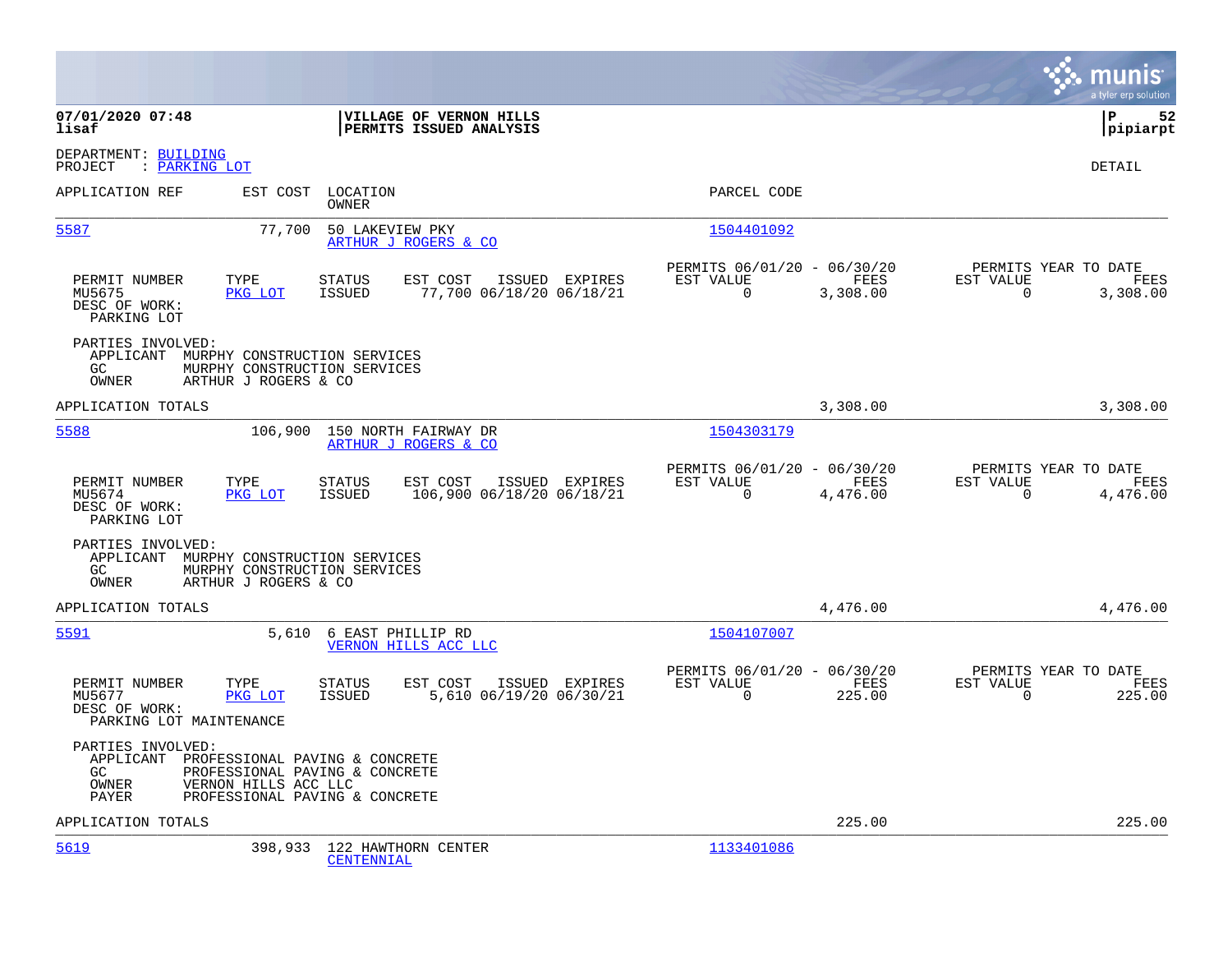|                                                                                                                                 |                                                                                                                            |                                                      |                    |                                               | munis<br>a tyler erp solution |
|---------------------------------------------------------------------------------------------------------------------------------|----------------------------------------------------------------------------------------------------------------------------|------------------------------------------------------|--------------------|-----------------------------------------------|-------------------------------|
| 07/01/2020 07:48<br>lisaf                                                                                                       | VILLAGE OF VERNON HILLS<br>PERMITS ISSUED ANALYSIS                                                                         |                                                      |                    |                                               | l P<br>53<br> pipiarpt        |
| PERMIT NUMBER<br>TYPE                                                                                                           | <b>STATUS</b><br>EST COST<br>ISSUED<br><b>EXPIRES</b>                                                                      | PERMITS 06/01/20 - 06/30/20<br>EST VALUE             | FEES               | PERMITS YEAR TO DATE<br>EST VALUE             | FEES                          |
| DEPARTMENT: BUILDING<br>: PARKING LOT<br>PROJECT                                                                                |                                                                                                                            |                                                      |                    |                                               | DETAIL                        |
| APPLICATION REF<br>EST COST                                                                                                     | LOCATION                                                                                                                   | PARCEL CODE                                          |                    |                                               |                               |
| MU5739<br>PKG LOT<br>DESC OF WORK:<br>PARKING LOT                                                                               | OWNER<br>ISSUED<br>398,933 06/30/20 06/30/21                                                                               | $\mathbf 0$                                          | 4,787.00           | $\Omega$                                      | 4,787.00                      |
| PARTIES INVOLVED:<br>APPLICANT<br>ORANGE CRUSH<br>GC.<br>ORANGE CRUSH<br>OWNER<br>CENTENNIAL<br><b>PAYER</b><br>ORANGE CRUSH    |                                                                                                                            |                                                      |                    |                                               |                               |
| APPLICATION TOTALS                                                                                                              |                                                                                                                            |                                                      | 4,787.00           |                                               | 4,787.00                      |
| 5657<br>7,750                                                                                                                   | 600 BUNKER CT<br>600 BUNKER COURT VENTURE LLC                                                                              | 1504202105                                           |                    |                                               |                               |
| PERMIT NUMBER<br>TYPE<br>MU5690<br>PKG LOT<br>DESC OF WORK:<br>SEAL COATING/STRIPING                                            | <b>STATUS</b><br>EST COST<br>ISSUED EXPIRES<br>ISSUED<br>7,750 06/22/20 06/22/21                                           | PERMITS 06/01/20 - 06/30/20<br>EST VALUE<br>$\Omega$ | <b>FEES</b><br>.00 | PERMITS YEAR TO DATE<br>EST VALUE<br>$\Omega$ | FEES<br>.00                   |
| PARTIES INVOLVED:<br>APPLICANT<br>PAVESTAR<br>PAVESTAR<br>GC.<br>OCCUPANT<br>TETRA PAK<br>OWNER<br>600 BUNKER COURT VENTURE LLC |                                                                                                                            |                                                      |                    |                                               |                               |
| APPLICATION TOTALS                                                                                                              |                                                                                                                            |                                                      | .00                |                                               | .00                           |
| 5693<br>4,495                                                                                                                   | 860S MILWAUKEE AVE<br>AMERICAN NAT'L BANK & TRUST CO/CHICAGO                                                               | 1515200079                                           |                    |                                               |                               |
| PERMIT NUMBER<br>TYPE<br>MU5738<br>PKG LOT<br>DESC OF WORK:<br>SEALCOATING                                                      | <b>STATUS</b><br>EST COST<br>ISSUED EXPIRES<br>4,495 06/29/20 06/29/21<br>ISSUED                                           | PERMITS 06/01/20 - 06/30/20<br>EST VALUE<br>$\Omega$ | FEES<br>.00        | PERMITS YEAR TO DATE<br>EST VALUE<br>0        | FEES<br>.00                   |
| PARTIES INVOLVED:<br>APPLICANT<br>GC.<br>OWNER                                                                                  | SUBURBAN SEALCOATING & SNOWPLOWING INC<br>SUBURBAN SEALCOATING & SNOWPLOWING INC<br>AMERICAN NAT'L BANK & TRUST CO/CHICAGO |                                                      |                    |                                               |                               |
| APPLICATION TOTALS<br>PROJECT TOTALS                                                                                            |                                                                                                                            | $\mathbf 0$                                          | .00<br>21,388.00   | $\mathbf 0$                                   | .00<br>21,388.00              |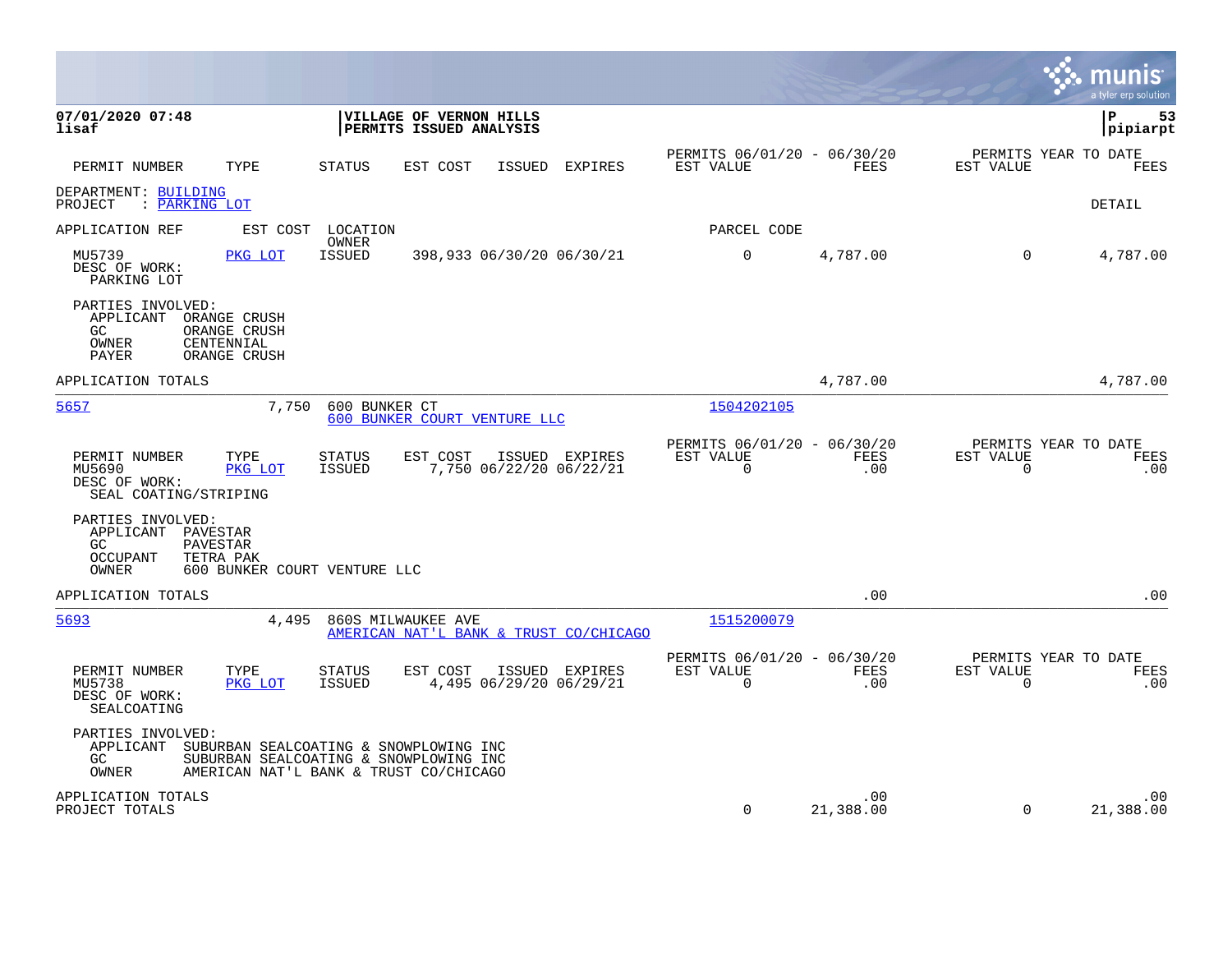|                                                                                                                                                                                     |                                                                          | munis<br>a tyler erp solution                                     |
|-------------------------------------------------------------------------------------------------------------------------------------------------------------------------------------|--------------------------------------------------------------------------|-------------------------------------------------------------------|
| 07/01/2020 07:48<br>VILLAGE OF VERNON HILLS<br>lisaf<br>PERMITS ISSUED ANALYSIS                                                                                                     |                                                                          | l P<br>54<br> pipiarpt                                            |
| DEPARTMENT: BUILDING<br>: PATIO<br>PROJECT                                                                                                                                          |                                                                          | DETAIL                                                            |
| APPLICATION REF<br>EST COST<br>LOCATION<br>OWNER                                                                                                                                    | PARCEL CODE                                                              |                                                                   |
| 5462<br>16,800<br>534 COUNCIL CIRCLE<br><b>PLACEHOLDER</b>                                                                                                                          | 1133205053                                                               |                                                                   |
| PERMIT NUMBER<br>TYPE<br>STATUS<br>EST COST<br>ISSUED EXPIRES<br>MU5625<br>PATIO<br>COMPLT<br>16,800 06/10/20 06/18/21<br>DESC OF WORK:<br>PAVER PATIO, SEATWALL & STEPS            | PERMITS 06/01/20 - 06/30/20<br>EST VALUE<br>FEES<br>$\Omega$<br>168.00   | PERMITS YEAR TO DATE<br>EST VALUE<br>FEES<br>$\Omega$<br>168.00   |
| PARTIES INVOLVED:<br>APPLICANT<br>STONEMARK HARDSCAPES<br>STONEMARK HARDSCAPES<br>GC.<br>OWNER<br>PLACEHOLDER<br>PAYER<br>STONEMARK HARDSCAPES                                      |                                                                          |                                                                   |
| APPLICATION TOTALS                                                                                                                                                                  | 168.00                                                                   | 168.00                                                            |
| 5469<br>3,600<br>711 WILLIAMS WAY<br><b>ADAM DOW</b>                                                                                                                                | 1508104056                                                               |                                                                   |
| PERMIT NUMBER<br>TYPE<br>STATUS<br>EST COST<br>ISSUED EXPIRES<br>3,600 06/01/20 06/16/21<br>MU5580<br><b>PATIO</b><br>COMPLT<br>DESC OF WORK:<br>PATIO                              | PERMITS 06/01/20 - 06/30/20<br>EST VALUE<br>FEES<br>$\mathbf 0$<br>50.00 | PERMITS YEAR TO DATE<br>EST VALUE<br>FEES<br>$\mathbf 0$<br>50.00 |
| PARTIES INVOLVED:<br>APPLICANT ADAM DOW<br>GC.<br>ADRIAN'S LANDSCAPE<br>OWNER<br>ADAM DOW<br>PAYER<br>ADAM DOW                                                                      |                                                                          |                                                                   |
| APPLICATION TOTALS                                                                                                                                                                  | 50.00                                                                    | 50.00                                                             |
| 5476<br>3,750<br>209W ARRON CT<br>INNES, MARY ELLIN & LAMPE, JOHN W                                                                                                                 | 1505405023                                                               |                                                                   |
| PERMIT NUMBER<br>TYPE<br>STATUS<br>EST COST<br>ISSUED EXPIRES<br>3,750 06/19/20 06/19/21<br>MU5681<br><b>PATIO</b><br>ISSUED<br>DESC OF WORK:<br>PATIO AND WALK                     | PERMITS 06/01/20 - 06/30/20<br>EST VALUE<br>FEES<br>0<br>50.00           | PERMITS YEAR TO DATE<br>EST VALUE<br>FEES<br>50.00<br>0           |
| PARTIES INVOLVED:<br>APPLICANT INNES, MARY ELLIN & LAMPE, JOHN W<br>GC<br>BLAU AND SONS<br>OWNER<br>INNES, MARY ELLIN & LAMPE, JOHN W<br>PAYER<br>INNES, MARY ELLIN & LAMPE, JOHN W |                                                                          |                                                                   |
| APPLICATION TOTALS                                                                                                                                                                  | 50.00                                                                    | 50.00                                                             |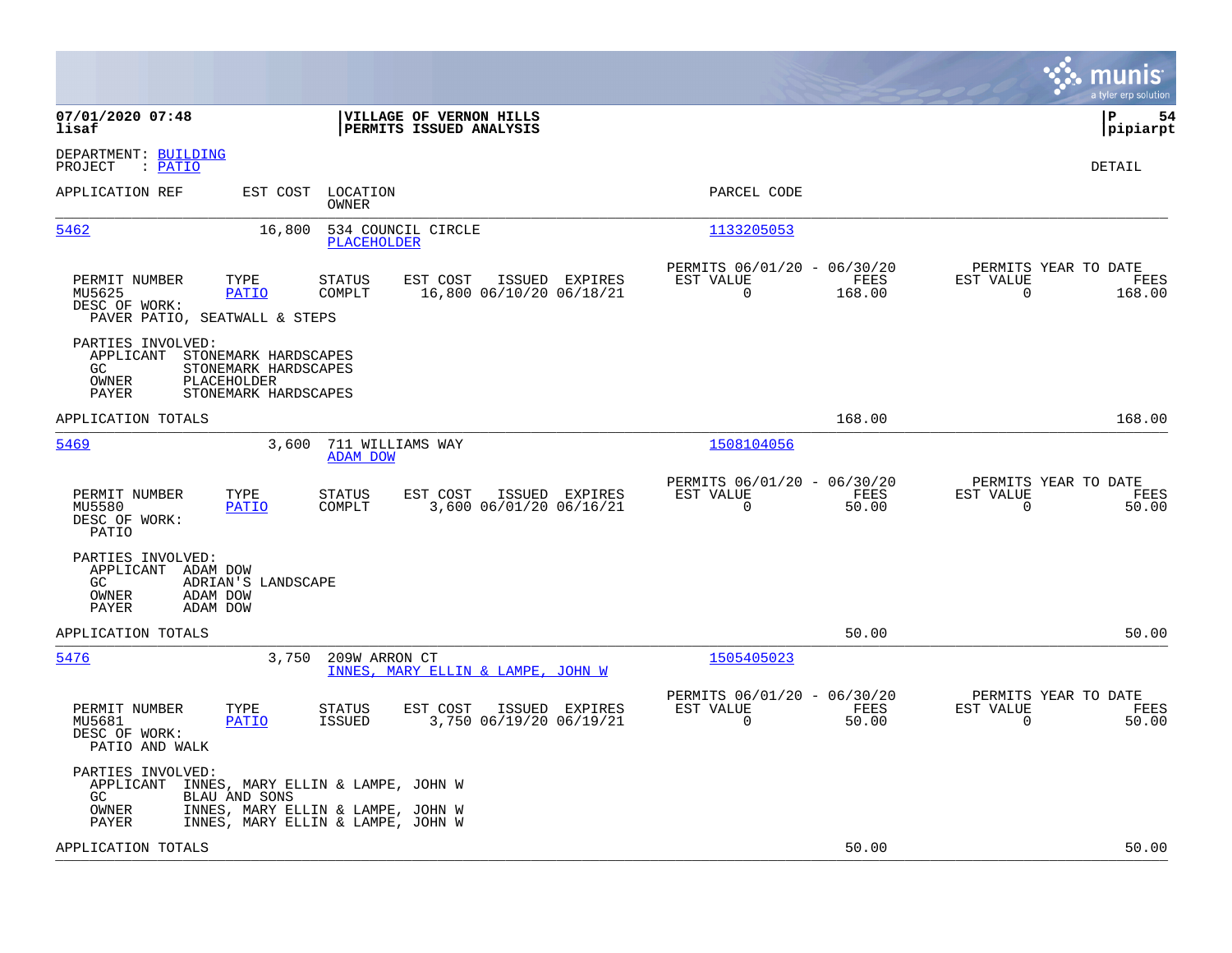|                                                                                                                           |                                                                                                                         |                                                                          | munis<br>a tyler erp solution                                        |
|---------------------------------------------------------------------------------------------------------------------------|-------------------------------------------------------------------------------------------------------------------------|--------------------------------------------------------------------------|----------------------------------------------------------------------|
| 07/01/2020 07:48<br>lisaf<br>5482<br>7,000                                                                                | <b>VILLAGE OF VERNON HILLS</b><br>PERMITS ISSUED ANALYSIS<br>1113 MEADOW CREEK CT<br>H KISHINEVSKY & DIANA CHERNYHOVSKY | 1507209015                                                               | l P<br>55<br> pipiarpt                                               |
| PERMIT NUMBER<br>TYPE                                                                                                     | <b>STATUS</b><br>EST COST<br>ISSUED EXPIRES                                                                             | PERMITS 06/01/20 - 06/30/20<br>EST VALUE<br>FEES                         | PERMITS YEAR TO DATE<br>EST VALUE<br>FEES                            |
| DEPARTMENT: BUILDING<br>PROJECT<br>: PATIO                                                                                |                                                                                                                         |                                                                          | DETAIL                                                               |
| APPLICATION REF                                                                                                           | EST COST LOCATION                                                                                                       | PARCEL CODE                                                              |                                                                      |
| MU5557<br><b>PATIO</b><br>DESC OF WORK:<br>PATIO                                                                          | OWNER<br>COMPLT<br>7,000 06/26/20 06/26/21                                                                              | $\mathbf 0$<br>70.00                                                     | $\Omega$<br>70.00                                                    |
| PARTIES INVOLVED:<br>GC<br><b>OWNER</b><br>PAYER                                                                          | H KISHINEVSKY & DIANA CHERNYHOVSKY<br>H KISHINEVSKY & DIANA CHERNYHOVSKY<br>H KISHINEVSKY & DIANA CHERNYHOVSKY          |                                                                          |                                                                      |
| APPLICATION TOTALS                                                                                                        |                                                                                                                         | 70.00                                                                    | 70.00                                                                |
| 5486                                                                                                                      | 11,715 143 ANNAPOLIS DR<br><b>CHRISTOPHER H WALLS</b>                                                                   | 1505412003                                                               |                                                                      |
| PERMIT NUMBER<br>TYPE<br>MU5590<br><b>PATIO</b><br>DESC OF WORK:<br>PATIO                                                 | <b>STATUS</b><br>EST COST<br>ISSUED EXPIRES<br>11,715 06/03/20 06/22/21<br>ISSUED                                       | PERMITS 06/01/20 - 06/30/20<br>EST VALUE<br>FEES<br>$\Omega$<br>117.15   | PERMITS YEAR TO DATE<br>EST VALUE<br>FEES<br>$\Omega$<br>117.15      |
| PARTIES INVOLVED:<br>APPLICANT AGS<br>AGS<br>GC<br>CHRISTOPHER H WALLS<br>OWNER                                           |                                                                                                                         |                                                                          |                                                                      |
| APPLICATION TOTALS                                                                                                        |                                                                                                                         | 117.15                                                                   | 117.15                                                               |
| 5494<br>3,500                                                                                                             | 111 JULIE LN<br>YIMIN HUANG                                                                                             | 1506410016                                                               |                                                                      |
| PERMIT NUMBER<br>TYPE<br>MU5633<br><b>PATIO</b><br>DESC OF WORK:<br>PATIO & SIDEWALK                                      | <b>STATUS</b><br>EST COST<br>ISSUED EXPIRES<br>COMPLT<br>3,500 06/11/20 06/25/21                                        | PERMITS 06/01/20 - 06/30/20<br>EST VALUE<br>FEES<br>$\mathbf 0$<br>50.00 | PERMITS YEAR TO DATE<br>EST VALUE<br>FEES<br>$\overline{0}$<br>50.00 |
| PARTIES INVOLVED:<br>APPLICANT VICS MASONRY<br>VICS MASONRY<br>GC<br><b>OWNER</b><br>YIMIN HUANG<br>PAYER<br>VICS MASONRY |                                                                                                                         |                                                                          |                                                                      |
| APPLICATION TOTALS                                                                                                        |                                                                                                                         | 50.00                                                                    | 50.00                                                                |
| 5497<br>10,000                                                                                                            | 522 COUNCIL CIRCLE<br><b>JOSH BENJAMIN</b>                                                                              | 1133205059                                                               |                                                                      |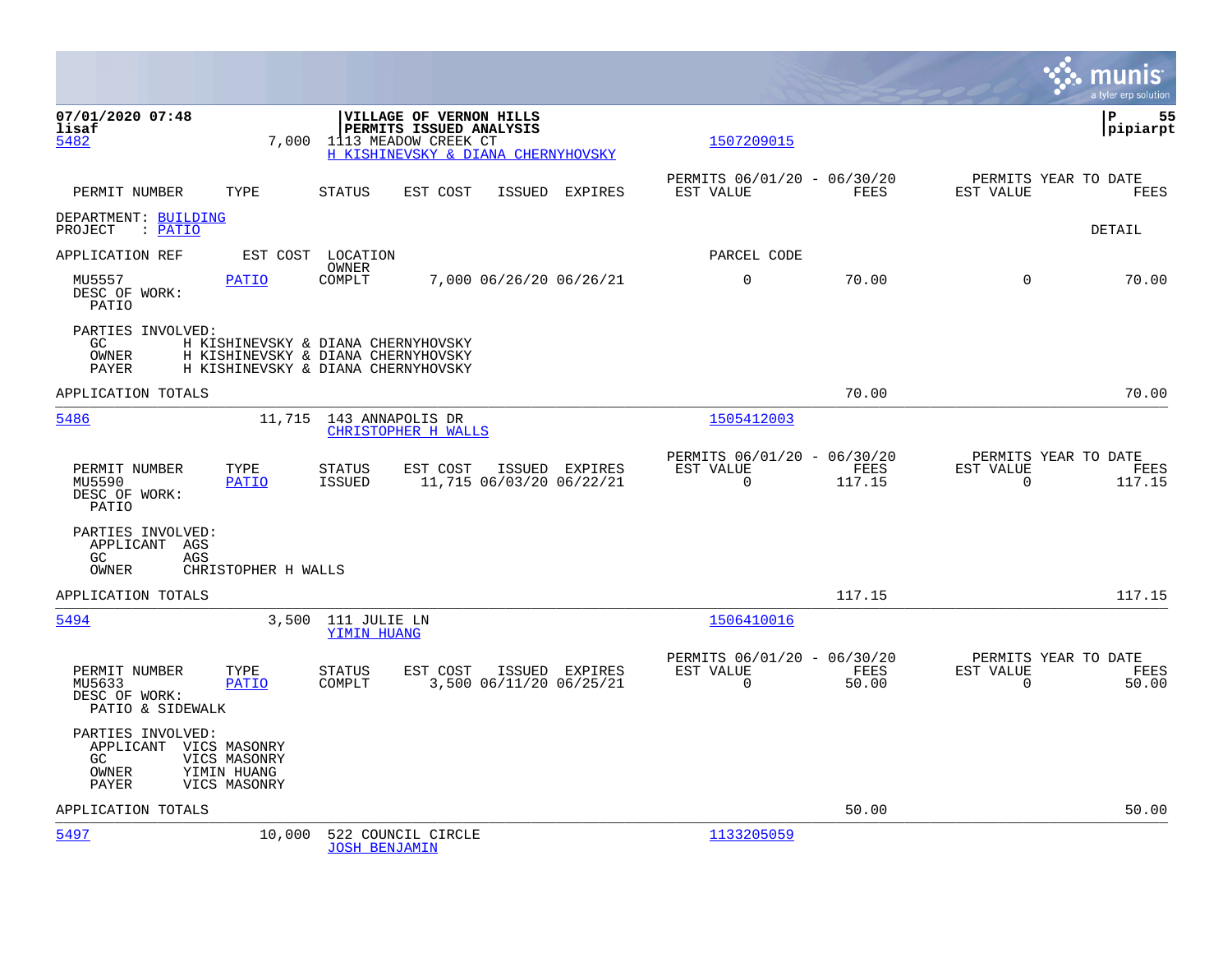|                                                                              |                                                                         |                                |                                                    |        |                                            |                                                         |                |                                                  | munis<br>a tyler erp solution |
|------------------------------------------------------------------------------|-------------------------------------------------------------------------|--------------------------------|----------------------------------------------------|--------|--------------------------------------------|---------------------------------------------------------|----------------|--------------------------------------------------|-------------------------------|
| 07/01/2020 07:48<br>lisaf                                                    |                                                                         |                                | VILLAGE OF VERNON HILLS<br>PERMITS ISSUED ANALYSIS |        |                                            | PERMITS 06/01/20 - 06/30/20                             |                | PERMITS YEAR TO DATE                             | ∣P<br>56<br> pipiarpt         |
| PERMIT NUMBER                                                                | TYPE                                                                    | <b>STATUS</b>                  | EST COST                                           | ISSUED | <b>EXPIRES</b>                             | EST VALUE                                               | FEES           | EST VALUE                                        | FEES                          |
| DEPARTMENT: BUILDING<br>PROJECT<br>: PATIO                                   |                                                                         |                                |                                                    |        |                                            |                                                         |                |                                                  | <b>DETAIL</b>                 |
| APPLICATION REF                                                              |                                                                         | EST COST LOCATION<br>OWNER     |                                                    |        |                                            | PARCEL CODE                                             |                |                                                  |                               |
| MU5617<br>DESC OF WORK:<br>PAVER PATIO                                       | <b>PATIO</b>                                                            | COMPLT                         |                                                    |        | 10,000 06/08/20 06/18/21                   | 0                                                       | 100.00         | $\Omega$                                         | 100.00                        |
| PARTIES INVOLVED:<br>APPLICANT AGS<br>GC<br>AGS<br>OWNER<br>PAYER<br>AGS     | <b>JOSH BENJAMIN</b>                                                    |                                |                                                    |        |                                            |                                                         |                |                                                  |                               |
| APPLICATION TOTALS                                                           |                                                                         |                                |                                                    |        |                                            |                                                         | 100.00         |                                                  | 100.00                        |
| 5504                                                                         | 20,615                                                                  |                                | 1675 PEBBLE BEACH WAY<br>TIMOTHY & GILDA SPENCER   |        |                                            | 1129402041                                              |                |                                                  |                               |
| PERMIT NUMBER<br>MU5629<br>DESC OF WORK:<br>PATIO, SEATWALL AND FIRE PIT     | TYPE<br>PATIO                                                           | <b>STATUS</b><br><b>ISSUED</b> | EST COST                                           |        | ISSUED EXPIRES<br>20,615 06/10/20 06/10/21 | PERMITS 06/01/20 - 06/30/20<br>EST VALUE<br>$\mathbf 0$ | FEES<br>206.15 | PERMITS YEAR TO DATE<br>EST VALUE<br>$\mathbf 0$ | FEES<br>206.15                |
| PARTIES INVOLVED:<br>APPLICANT HIRSCH BRICK<br>GC.<br>OWNER                  | HIRSCH BRICK<br>TIMOTHY & GILDA SPENCER                                 |                                |                                                    |        |                                            |                                                         |                |                                                  |                               |
| APPLICATION TOTALS                                                           |                                                                         |                                |                                                    |        |                                            |                                                         | 206.15         |                                                  | 206.15                        |
| 5508                                                                         | 1,500                                                                   | 337 ALBERT DR                  | JULIE & ALVARO ARROYO                              |        |                                            | 1505425004                                              |                |                                                  |                               |
| PERMIT NUMBER<br>MU5613<br>DESC OF WORK:<br>CONCRETE PATIO                   | TYPE<br>PATIO                                                           | <b>STATUS</b><br><b>ISSUED</b> | EST COST                                           |        | ISSUED EXPIRES<br>1,500 06/08/20 06/18/21  | PERMITS 06/01/20 - 06/30/20<br>EST VALUE<br>$\mathbf 0$ | FEES<br>30.00  | PERMITS YEAR TO DATE<br>EST VALUE<br>$\mathbf 0$ | FEES<br>30.00                 |
| PARTIES INVOLVED:<br>APPLICANT JULIE & ALVARO ARROYO<br>GC<br>OWNER<br>PAYER | JULIE & ALVARO ARROYO<br>JULIE & ALVARO ARROYO<br>JULIE & ALVARO ARROYO |                                |                                                    |        |                                            |                                                         |                |                                                  |                               |
| APPLICATION TOTALS                                                           |                                                                         |                                |                                                    |        |                                            |                                                         | 30.00          |                                                  | 30.00                         |
| 5517                                                                         | 18,200                                                                  | 212 PONTIAC LN                 | JEFFERY & MICHELLE L CHANG                         |        |                                            | 1506407007                                              |                |                                                  |                               |
| PERMIT NUMBER                                                                | TYPE                                                                    | <b>STATUS</b>                  | EST COST                                           | ISSUED | EXPIRES                                    | PERMITS 06/01/20 - 06/30/20<br>EST VALUE                | FEES           | PERMITS YEAR TO DATE<br>EST VALUE                | FEES                          |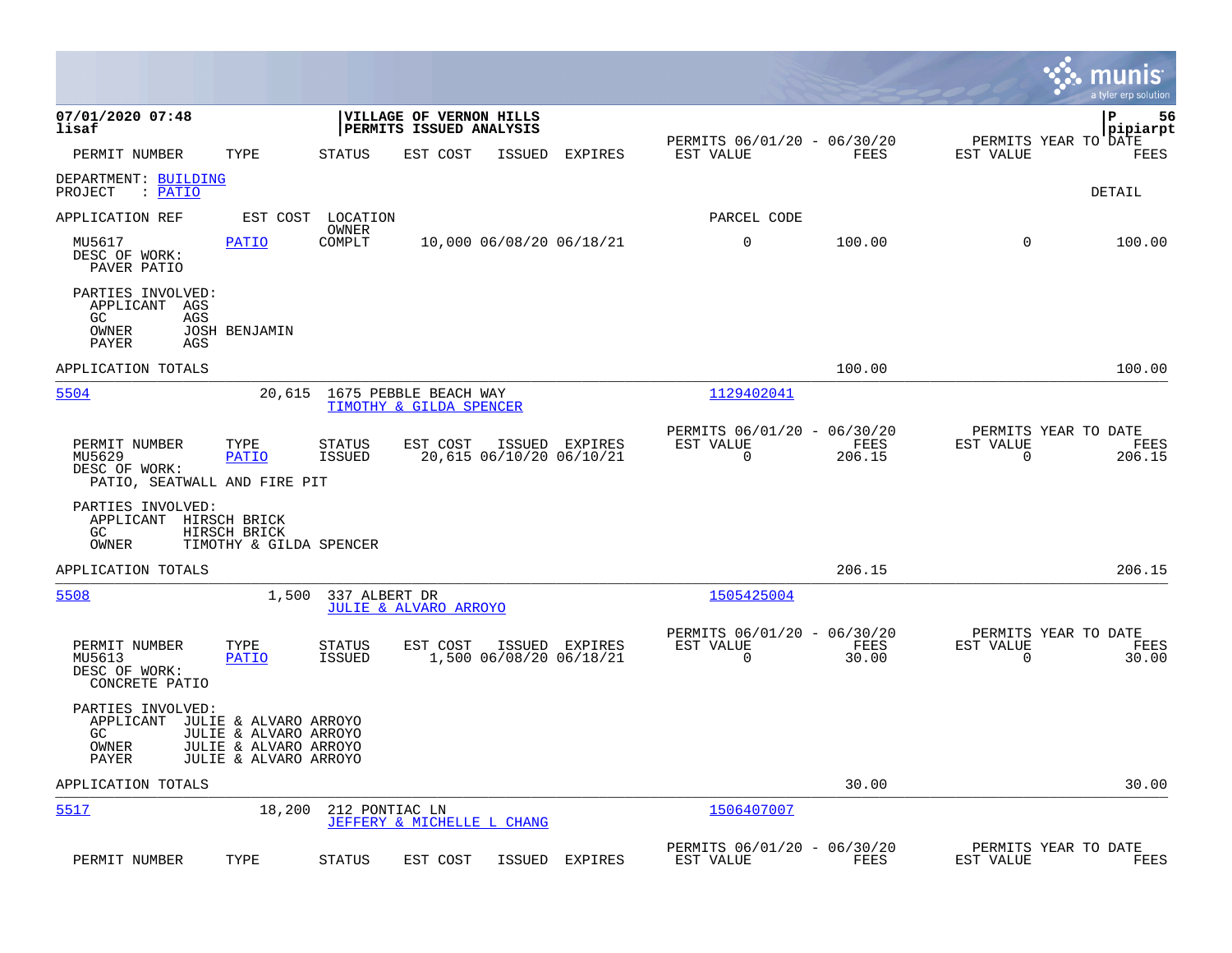|                                                                                                                                                                                                       |                                                                           | munis<br>a tyler erp solution                                         |
|-------------------------------------------------------------------------------------------------------------------------------------------------------------------------------------------------------|---------------------------------------------------------------------------|-----------------------------------------------------------------------|
| 07/01/2020 07:48<br>VILLAGE OF VERNON HILLS<br>lisaf<br>PERMITS ISSUED ANALYSIS                                                                                                                       |                                                                           | ΙP<br>57<br> pipiarpt                                                 |
| DEPARTMENT: BUILDING<br>PROJECT<br>: PATIO                                                                                                                                                            |                                                                           | DETAIL                                                                |
| APPLICATION REF<br>EST COST LOCATION<br>OWNER                                                                                                                                                         | PARCEL CODE                                                               |                                                                       |
| MU5643<br><b>PATIO</b><br>ISSUED<br>18,200 06/12/20 06/12/21<br>DESC OF WORK:<br>PATIO, SIDEWALK, PERGOLA                                                                                             | 0<br>182.00                                                               | 182.00<br>$\Omega$                                                    |
| PARTIES INVOLVED:<br>APPLICANT<br>A&R LANDSCAPING<br>GC.<br>A&R LANDSCAPING<br>OWNER<br>JEFFERY & MICHELLE L CHANG<br>PAYER<br>A&R LANDSCAPING                                                        |                                                                           |                                                                       |
| APPLICATION TOTALS                                                                                                                                                                                    | 182.00                                                                    | 182.00                                                                |
| 5519<br>11,955<br>115 AUSTIN CT<br>JOHN D & DEBORAH A HAINES                                                                                                                                          | 1505411005                                                                |                                                                       |
| PERMIT NUMBER<br>TYPE<br>STATUS<br>EST COST<br>ISSUED EXPIRES<br>11,955 06/09/20 06/09/21<br>MU5620<br><b>ISSUED</b><br>PATIO<br>DESC OF WORK:<br>REPLACE EXISTING PATIO-FRONT STOOP-PARTIAL SIDEWALK | PERMITS 06/01/20 - 06/30/20<br>EST VALUE<br>FEES<br>$\mathbf 0$<br>119.55 | PERMITS YEAR TO DATE<br>EST VALUE<br>FEES<br>119.55<br>$\overline{0}$ |
| PARTIES INVOLVED:<br>GC.<br>CREATIVE CONCRETE<br>OWNER<br>JOHN D & DEBORAH A HAINES                                                                                                                   |                                                                           |                                                                       |
| APPLICATION TOTALS                                                                                                                                                                                    | 119.55                                                                    | 119.55                                                                |
| 5543<br>9,800<br>13 SUSSEX CIR<br>ELIZA M LABELLE, TRUSTEE                                                                                                                                            | 1508407023                                                                |                                                                       |
| PERMIT NUMBER<br>EST COST<br>TYPE<br>STATUS<br>ISSUED EXPIRES<br>9,800 06/16/20 06/16/21<br>MU5653<br>ISSUED<br>PATIO<br>DESC OF WORK:<br>PATIO                                                       | PERMITS 06/01/20 - 06/30/20<br>EST VALUE<br>FEES<br>$\Omega$<br>98.00     | PERMITS YEAR TO DATE<br>EST VALUE<br>FEES<br>98.00<br>$\Omega$        |
| PARTIES INVOLVED:<br>APPLICANT ELIZA M LABELLE, TRUSTEE<br>GC.<br>KAPLAN PAVING<br>OWNER<br>ELIZA M LABELLE, TRUSTEE<br>PAYER<br>ELIZA M LABELLE, TRUSTEE                                             |                                                                           |                                                                       |
| APPLICATION TOTALS                                                                                                                                                                                    | 98.00                                                                     | 98.00                                                                 |
| 5546<br>51,000 525 COUNCIL CIRCLE<br><b>JEFF KUNKEL</b>                                                                                                                                               | 1133213013                                                                |                                                                       |
| EST COST ISSUED EXPIRES<br>PERMIT NUMBER<br>TYPE<br>STATUS<br>51,000 06/15/20 06/15/21<br>MU5649<br>PATIO<br>ISSUED<br>DESC OF WORK:<br>BRICK PAVER PATIO WALK                                        | PERMITS 06/01/20 - 06/30/20<br>EST VALUE<br>FEES<br>$\mathbf 0$<br>510.00 | PERMITS YEAR TO DATE<br>EST VALUE<br>FEES<br>$\mathbf 0$<br>510.00    |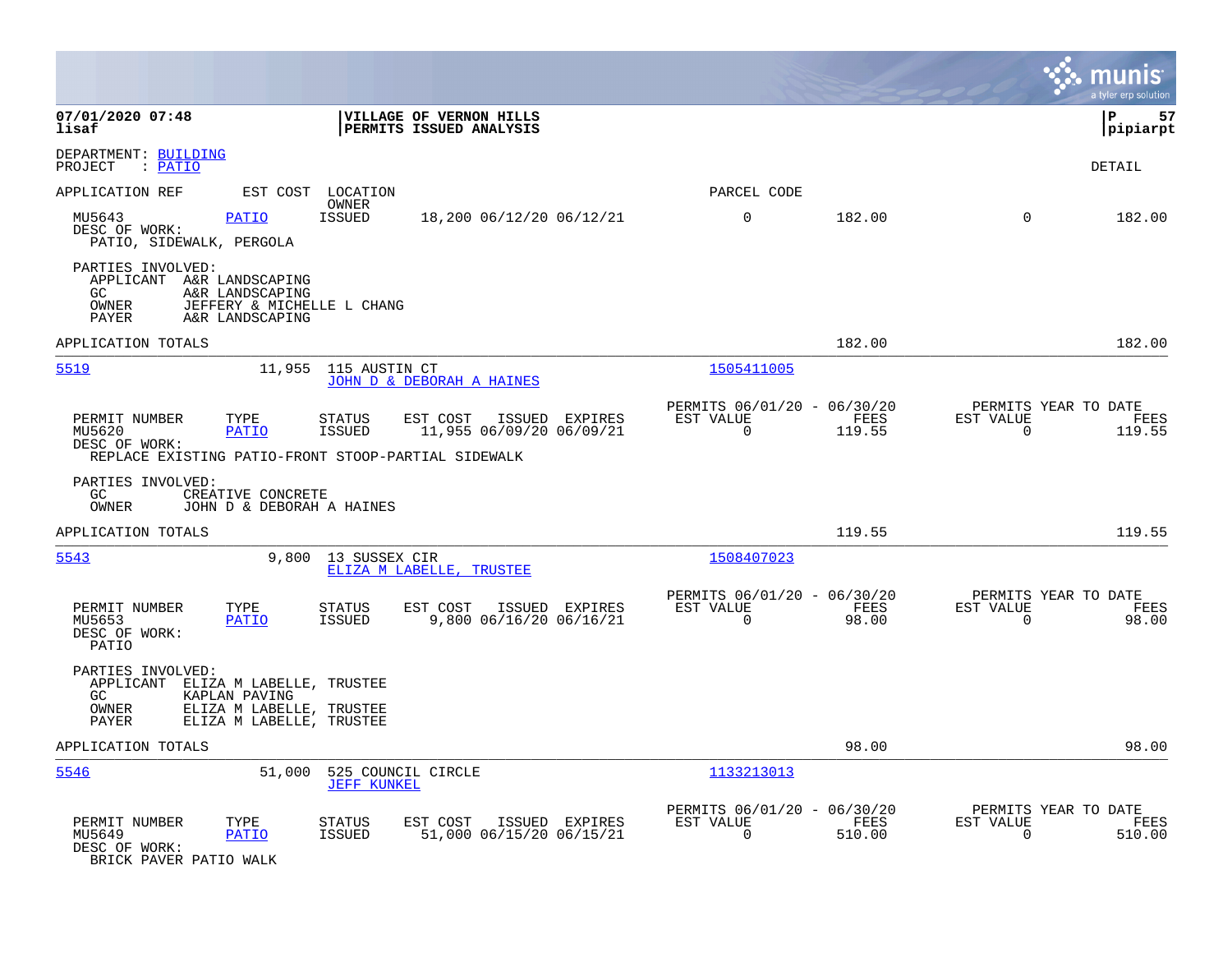|                                                                      |                                                                                                             |                                |                                                    |                |                                                         |                            |                                                  | munis<br>a tyler erp solution |
|----------------------------------------------------------------------|-------------------------------------------------------------------------------------------------------------|--------------------------------|----------------------------------------------------|----------------|---------------------------------------------------------|----------------------------|--------------------------------------------------|-------------------------------|
| 07/01/2020 07:48<br>lisaf                                            |                                                                                                             |                                | VILLAGE OF VERNON HILLS<br>PERMITS ISSUED ANALYSIS |                |                                                         |                            |                                                  | ΙP<br>58<br> pipiarpt         |
| DEPARTMENT: BUILDING<br>PROJECT<br>$:$ PATIO                         |                                                                                                             |                                |                                                    |                |                                                         |                            |                                                  | DETAIL                        |
| APPLICATION REF                                                      | EST COST                                                                                                    | LOCATION                       |                                                    |                | PARCEL CODE                                             |                            |                                                  |                               |
| PARTIES INVOLVED:<br>GC<br>OWNER                                     | BREEZY HILL NURSERY<br><b>JEFF KUNKEL</b>                                                                   | OWNER                          |                                                    |                |                                                         |                            |                                                  |                               |
| APPLICATION TOTALS                                                   |                                                                                                             |                                |                                                    |                |                                                         | 510.00                     |                                                  | 510.00                        |
| 5548                                                                 | 4,400                                                                                                       | 27 MONTAUK LN                  | SCOTT & EMILY EVANS                                |                | 1508205004                                              |                            |                                                  |                               |
| PERMIT NUMBER<br>MU5605<br>DESC OF WORK:<br>PATIO                    | TYPE<br><b>PATIO</b>                                                                                        | <b>STATUS</b><br><b>ISSUED</b> | EST COST<br>4,400 06/05/20 06/05/21                | ISSUED EXPIRES | PERMITS 06/01/20 - 06/30/20<br>EST VALUE<br>$\mathbf 0$ | FEES<br>50.00              | PERMITS YEAR TO DATE<br>EST VALUE<br>$\mathbf 0$ | FEES<br>50.00                 |
| PARTIES INVOLVED:<br>APPLICANT RAS CONCRETE<br>GC.<br>OWNER<br>PAYER | SCOTT & EMILY EVANS<br>SCOTT & EMILY EVANS<br>SCOTT & EMILY EVANS                                           |                                |                                                    |                |                                                         |                            |                                                  |                               |
| APPLICATION TOTALS                                                   |                                                                                                             |                                |                                                    |                |                                                         | 50.00                      |                                                  | 50.00                         |
| 5555                                                                 | 4,590                                                                                                       |                                | 83 NORTH ROYAL OAK DR<br>JOHN P & JULIE E MARCHESE |                | 1506414011                                              |                            |                                                  |                               |
| PERMIT NUMBER<br>MU5640<br>DESC OF WORK:<br>CONCRETE PATIO           | TYPE<br>PATIO                                                                                               | <b>STATUS</b><br>COMPLT        | EST COST<br>ISSUED<br>4,590 06/12/20 06/23/21      | EXPIRES        | PERMITS 06/01/20 - 06/30/20<br>EST VALUE<br>$\Omega$    | FEES<br>50.00              | PERMITS YEAR TO DATE<br>EST VALUE<br>$\mathbf 0$ | FEES<br>50.00                 |
| PARTIES INVOLVED:<br>APPLICANT<br>GC<br>OWNER<br>PAYER               | JOHN P & JULIE E MARCHESE<br>NORTH RANGE CONCRETE<br>JOHN P & JULIE E MARCHESE<br>JOHN P & JULIE E MARCHESE |                                |                                                    |                |                                                         |                            |                                                  |                               |
| APPLICATION TOTALS                                                   |                                                                                                             |                                |                                                    |                |                                                         | 50.00                      |                                                  | 50.00                         |
| 5558                                                                 | 13,500                                                                                                      | <b>VALERIE LUBECKE</b>         | 526 COUNCIL CIRCLE                                 |                | 1133205057                                              |                            |                                                  |                               |
| PERMIT NUMBER<br>MU5657<br>DESC OF WORK:<br>PATIO AND HOT TUB        | TYPE<br><b>PATIO</b>                                                                                        | <b>STATUS</b><br>ISSUED        | EST COST<br>13,500 06/16/20 06/16/21               | ISSUED EXPIRES | PERMITS 06/01/20 -<br>EST VALUE<br>$\mathbf 0$          | 06/30/20<br>FEES<br>135.00 | PERMITS YEAR TO DATE<br>EST VALUE<br>$\mathbf 0$ | FEES<br>135.00                |
| PARTIES INVOLVED:<br>APPLICANT VALERIE LUBECKE                       |                                                                                                             |                                |                                                    |                |                                                         |                            |                                                  |                               |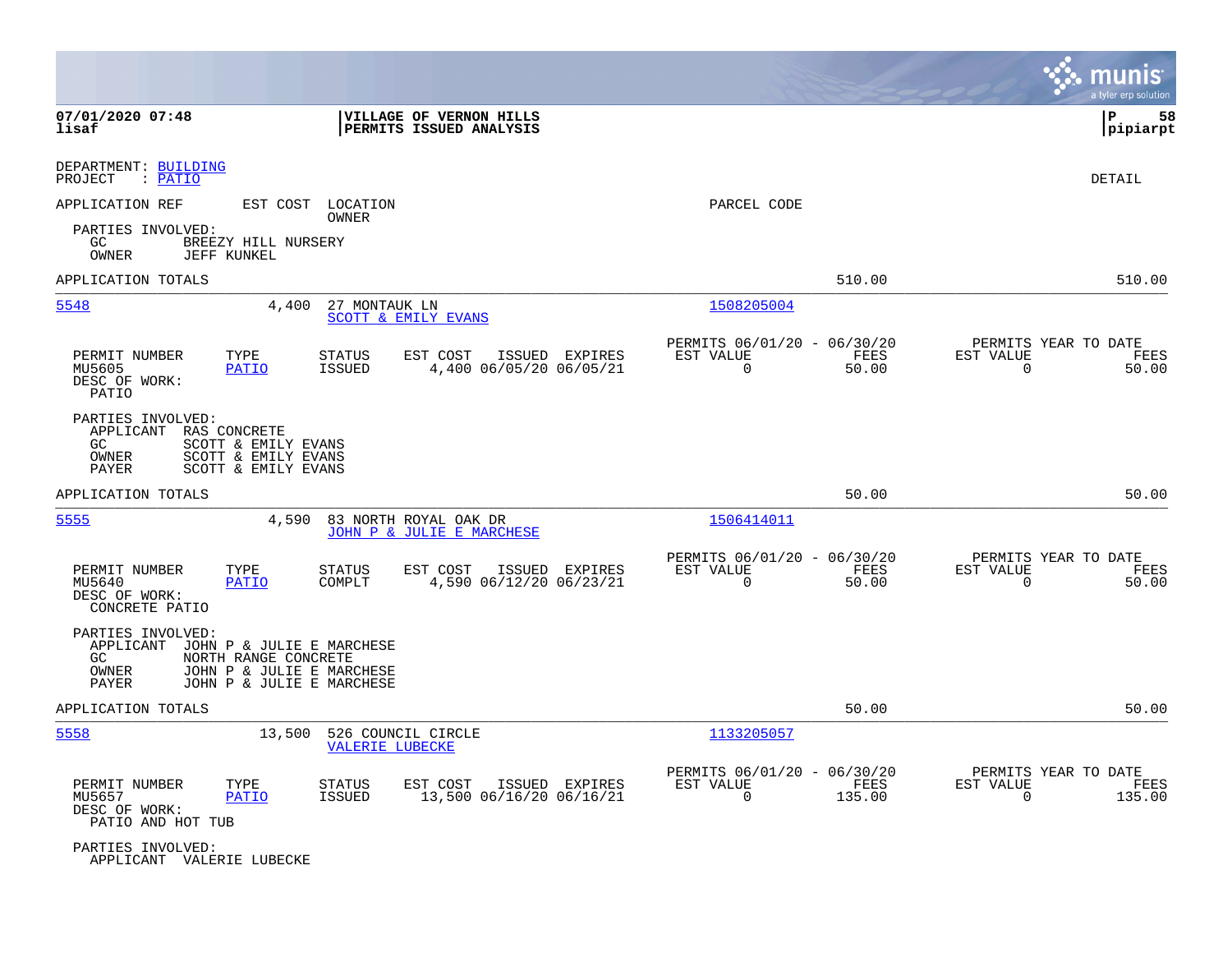|                                                                                                                                                                                                                                         |                                                                                          |                                                                          | munis<br>a tyler erp solution                                     |
|-----------------------------------------------------------------------------------------------------------------------------------------------------------------------------------------------------------------------------------------|------------------------------------------------------------------------------------------|--------------------------------------------------------------------------|-------------------------------------------------------------------|
| 07/01/2020 07:48<br>lisaf                                                                                                                                                                                                               | VILLAGE OF VERNON HILLS<br>PERMITS ISSUED ANALYSIS                                       |                                                                          | 59<br>l P<br> pipiarpt                                            |
| DEPARTMENT: BUILDING<br>: <u>PATIO</u><br>PROJECT                                                                                                                                                                                       |                                                                                          |                                                                          | <b>DETAIL</b>                                                     |
| APPLICATION REF<br>EST COST LOCATION                                                                                                                                                                                                    | OWNER                                                                                    | PARCEL CODE                                                              |                                                                   |
| ELECTRICIA K & K ELECTRIC CO<br>GC.<br>VALERIE LUBECKE<br>OWNER<br>VALERIE LUBECKE<br>PAYER                                                                                                                                             | D & D LANDSCAPE AND SPRINKJLER SERVICES                                                  |                                                                          |                                                                   |
| APPLICATION TOTALS                                                                                                                                                                                                                      |                                                                                          | 135.00                                                                   | 135.00                                                            |
| 1,000<br>5562                                                                                                                                                                                                                           | 8 MONTEBELLO DR<br>ADOLFO GARCIA                                                         | 1505416007                                                               |                                                                   |
| PERMIT NUMBER<br>TYPE<br>MU5660<br><b>PATIO</b><br>DESC OF WORK:<br>PATIO                                                                                                                                                               | <b>STATUS</b><br>EST COST<br>ISSUED EXPIRES<br><b>ISSUED</b><br>1,000 06/16/20 06/16/21  | PERMITS 06/01/20 - 06/30/20<br>EST VALUE<br>FEES<br>$\Omega$<br>30.00    | PERMITS YEAR TO DATE<br>EST VALUE<br>FEES<br>$\Omega$<br>30.00    |
| PARTIES INVOLVED:<br>APPLICANT ADOLFO GARCIA<br>GC.<br>ADOLFO GARCIA<br>OWNER<br>ADOLFO GARCIA<br>PAYER<br>ADOLFO GARCIA                                                                                                                |                                                                                          |                                                                          |                                                                   |
| APPLICATION TOTALS                                                                                                                                                                                                                      |                                                                                          | 30.00                                                                    | 30.00                                                             |
| 5564<br>4,100                                                                                                                                                                                                                           | 1083 WEST ROYAL OAK DR<br><b>AMY MORGAN</b>                                              | 1507209005                                                               |                                                                   |
| PERMIT NUMBER<br>TYPE<br>MU5668<br><b>PATIO</b><br>DESC OF WORK:<br>PATIO                                                                                                                                                               | EST COST<br>ISSUED EXPIRES<br><b>STATUS</b><br><b>ISSUED</b><br>4,100 06/17/20 06/23/21  | PERMITS 06/01/20 - 06/30/20<br>EST VALUE<br>FEES<br>$\mathbf 0$<br>50.00 | PERMITS YEAR TO DATE<br>EST VALUE<br>FEES<br>50.00<br>$\mathbf 0$ |
| PARTIES INVOLVED:<br>APPLICANT<br>T/S CONCRETE & ASPHALT SOLUTIONS<br>T/S CONCRETE & ASPHALT SOLUTIONS<br><b>CONCRETE</b><br>GC<br>T/S CONCRETE & ASPHALT SOLUTIONS<br>OWNER<br>AMY MORGAN<br>T/S CONCRETE & ASPHALT SOLUTIONS<br>PAYER |                                                                                          |                                                                          |                                                                   |
| APPLICATION TOTALS                                                                                                                                                                                                                      |                                                                                          | 50.00                                                                    | 50.00                                                             |
| 5566<br>10,080                                                                                                                                                                                                                          | 528 COUNCIL CIRCLE<br><b>NAYAN KASHYAP</b>                                               | 1133205056                                                               |                                                                   |
| PERMIT NUMBER<br>TYPE<br>MU5688<br><b>PATIO</b><br>DESC OF WORK:<br>PAVER PATIO AND SEATWALLS                                                                                                                                           | <b>STATUS</b><br>EST COST<br>ISSUED EXPIRES<br><b>ISSUED</b><br>10,080 06/22/20 06/22/21 | PERMITS 06/01/20 - 06/30/20<br>EST VALUE<br>FEES<br>$\Omega$<br>100.80   | PERMITS YEAR TO DATE<br>EST VALUE<br>FEES<br>$\Omega$<br>100.80   |

PARTIES INVOLVED: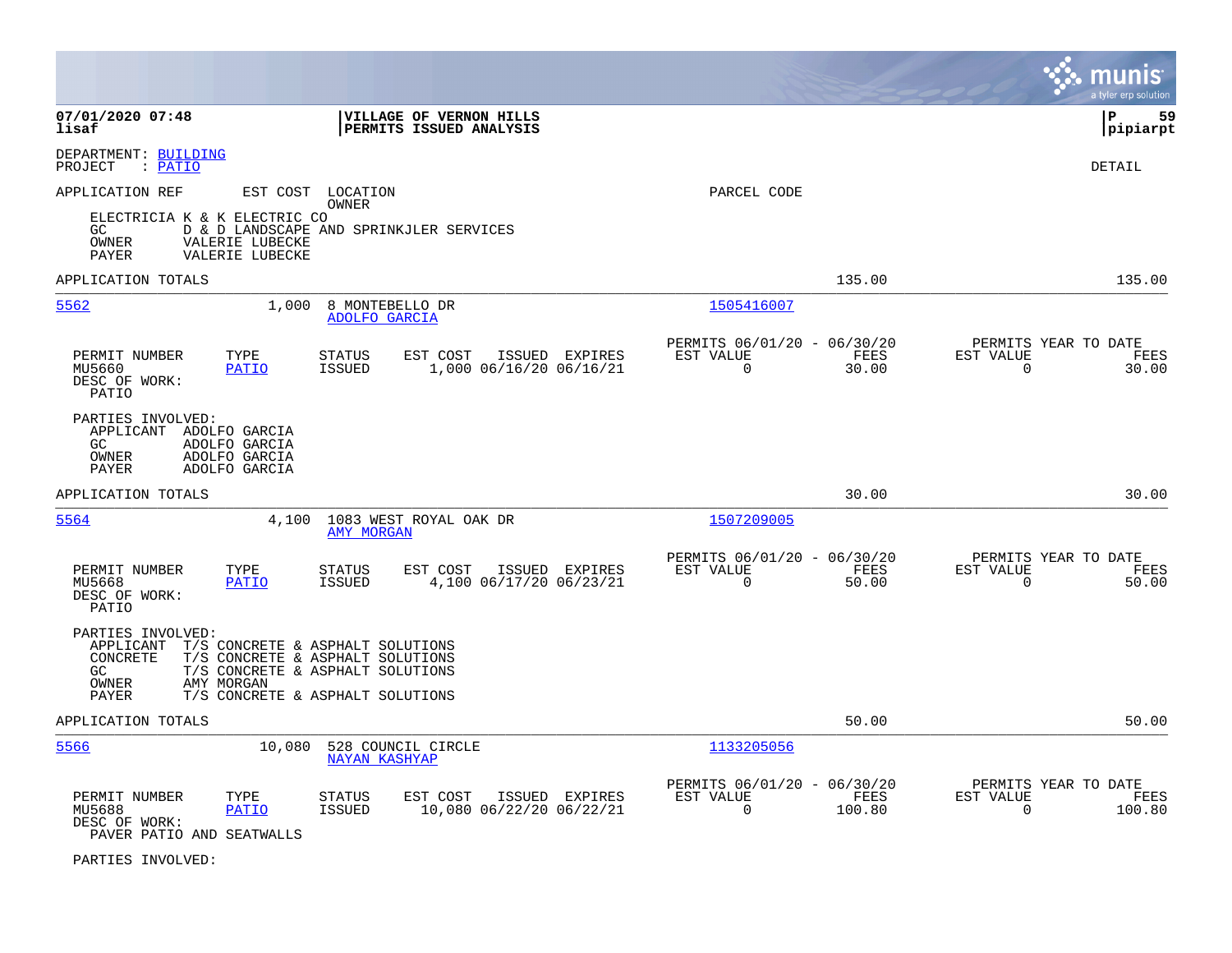|                                                                                                                                         |                                                                                                                                                |                                                                           | munis<br>a tyler erp solution                                      |
|-----------------------------------------------------------------------------------------------------------------------------------------|------------------------------------------------------------------------------------------------------------------------------------------------|---------------------------------------------------------------------------|--------------------------------------------------------------------|
| 07/01/2020 07:48<br>lisaf                                                                                                               | VILLAGE OF VERNON HILLS<br>PERMITS ISSUED ANALYSIS                                                                                             |                                                                           | l P<br>60<br> pipiarpt                                             |
| DEPARTMENT: BUILDING<br>PROJECT<br>: PATIO                                                                                              |                                                                                                                                                |                                                                           | DETAIL                                                             |
| APPLICATION REF<br>APPLICANT NAYAN KASHYAP<br>GC.<br>OWNER<br>NAYAN KASHYAP                                                             | EST COST LOCATION<br><b>OWNER</b><br>URIEL'S LANDSCAPING & CONCRETE                                                                            | PARCEL CODE                                                               |                                                                    |
| PAYER<br>NAYAN KASHYAP<br>APPLICATION TOTALS                                                                                            |                                                                                                                                                | 100.80                                                                    | 100.80                                                             |
| 5577                                                                                                                                    | 11,925<br>524 COUNCIL CIRCLE<br><b>ANKUR GOSWAMI</b>                                                                                           | 1133205058                                                                |                                                                    |
| PERMIT NUMBER<br>TYPE<br>MU5686<br>PATIO<br>DESC OF WORK:<br>PATIO AND WALKWAY                                                          | <b>STATUS</b><br>EST COST<br>ISSUED EXPIRES<br><b>ISSUED</b><br>11,925 06/22/20 06/22/21                                                       | PERMITS 06/01/20 - 06/30/20<br>EST VALUE<br>FEES<br>$\mathbf 0$<br>119.25 | PERMITS YEAR TO DATE<br>EST VALUE<br>FEES<br>119.25<br>$\mathbf 0$ |
| PARTIES INVOLVED:<br>APPLICANT ANKUR GOSWAMI<br>GC<br>OWNER<br>ANKUR GOSWAMI<br>PAYER<br>ANKUR GOSWAMI                                  | URIEL'S LANDSCAPING & CONCRETE                                                                                                                 |                                                                           |                                                                    |
| APPLICATION TOTALS                                                                                                                      |                                                                                                                                                | 119.25                                                                    | 119.25                                                             |
| 5583                                                                                                                                    | 172 SOUTHFIELD DR<br>15,000<br><b>JOHN D POPPE</b>                                                                                             | 1506401009                                                                |                                                                    |
| PERMIT NUMBER<br>TYPE<br>MU5694<br><b>DECK</b><br>DESC OF WORK:                                                                         | EST COST<br>ISSUED EXPIRES<br><b>STATUS</b><br>15,000 06/22/20 06/22/21<br><b>ISSUED</b><br>REMOVE EXISTING DECK AND INSTALL BRICK PAVER PATIO | PERMITS 06/01/20 - 06/30/20<br>FEES<br>EST VALUE<br>$\Omega$<br>150.00    | PERMITS YEAR TO DATE<br>EST VALUE<br>FEES<br>$\Omega$<br>150.00    |
| PARTIES INVOLVED:<br>APPLICANT<br>SCENIC GREENS<br><b>SCENIC GREENS</b><br>GC<br>OWNER<br>JOHN D POPPE<br>PAYER<br><b>SCENIC GREENS</b> |                                                                                                                                                |                                                                           |                                                                    |
| APPLICATION TOTALS                                                                                                                      |                                                                                                                                                | 150.00                                                                    | 150.00                                                             |
| 5644                                                                                                                                    | 5,050<br>353 COLONIAL DR<br><b>LISA ROBERTSON</b>                                                                                              | 1128108064                                                                |                                                                    |
| PERMIT NUMBER<br>TYPE<br><b>PATIO</b><br>MU5731<br>DESC OF WORK:<br>PATIO                                                               | <b>STATUS</b><br>EST COST<br>ISSUED EXPIRES<br>5,050 06/29/20 06/29/21<br><b>ISSUED</b>                                                        | PERMITS 06/01/20 - 06/30/20<br>EST VALUE<br>FEES<br>$\mathbf 0$<br>50.00  | PERMITS YEAR TO DATE<br>EST VALUE<br>FEES<br>$\mathbf 0$<br>50.00  |
| PARTIES INVOLVED:<br>GC.<br>ESCAMILLA CONSTRUCTION                                                                                      |                                                                                                                                                |                                                                           |                                                                    |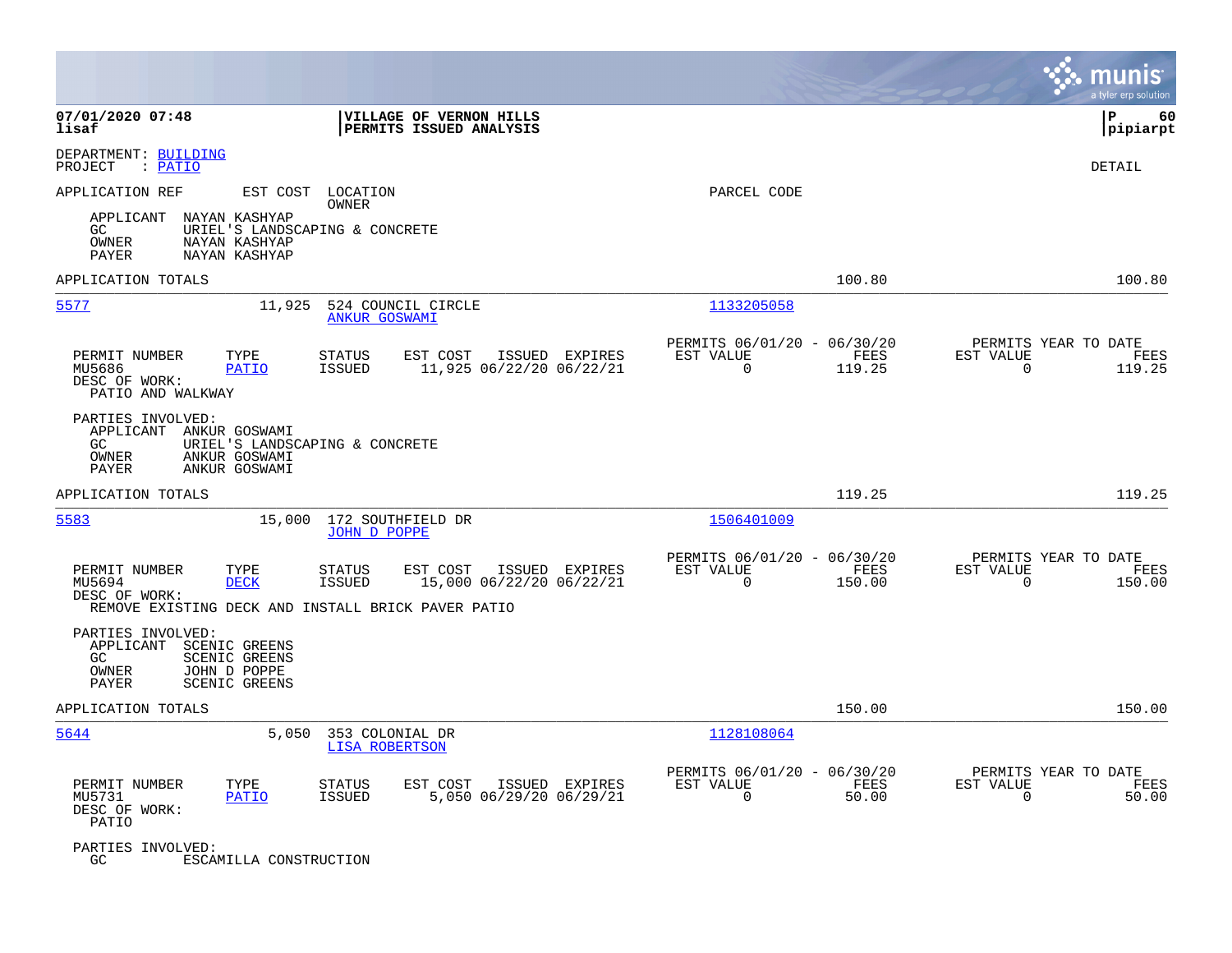|                                                      |                                                           |             |                   | munis<br>a tyler erp solution |
|------------------------------------------------------|-----------------------------------------------------------|-------------|-------------------|-------------------------------|
| 07/01/2020 07:48<br>lisaf                            | VILLAGE OF VERNON HILLS<br><b>PERMITS ISSUED ANALYSIS</b> |             |                   | 61<br>l P<br>pipiarpt         |
| DEPARTMENT: BUILDING<br>PROJECT<br>: PATIO           |                                                           |             |                   | DETAIL                        |
| APPLICATION REF<br>EST COST                          | LOCATION<br>OWNER                                         | PARCEL CODE |                   |                               |
| OWNER<br>LISA ROBERTSON<br>PAYER<br>SHARDON BUILDERS |                                                           |             |                   |                               |
| APPLICATION TOTALS<br>PROJECT TOTALS                 |                                                           |             | 50.00<br>2,485.90 | 50.00<br>2,485.90<br>0        |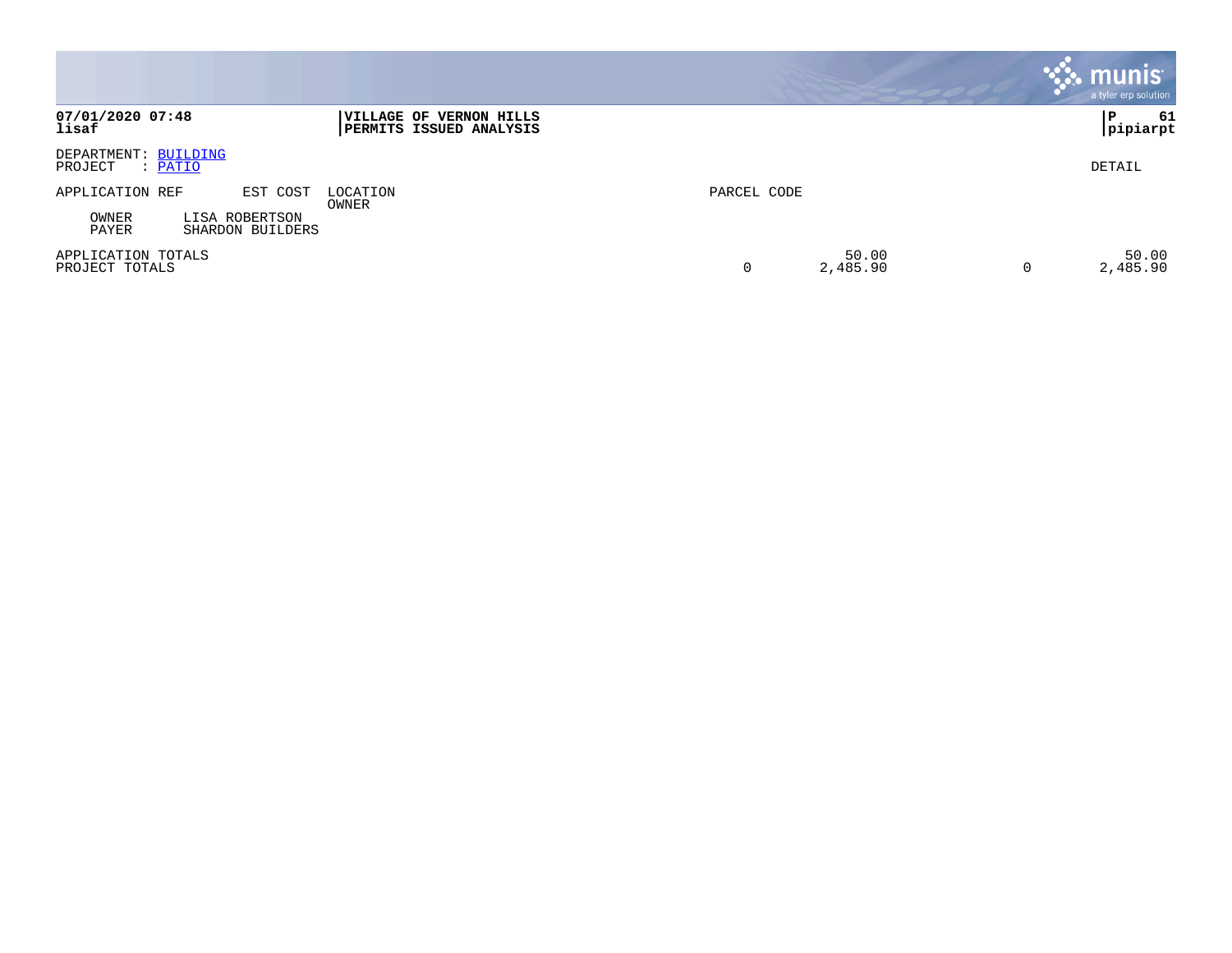|                                                                                                                                                                                           |                                                                          | munis<br>a tyler erp solution                                      |
|-------------------------------------------------------------------------------------------------------------------------------------------------------------------------------------------|--------------------------------------------------------------------------|--------------------------------------------------------------------|
| 07/01/2020 07:48<br>VILLAGE OF VERNON HILLS<br>PERMITS ISSUED ANALYSIS<br>lisaf                                                                                                           |                                                                          | l P<br>62<br> pipiarpt                                             |
| DEPARTMENT: BUILDING<br>PROJECT<br>: SIDEWALK                                                                                                                                             |                                                                          | DETAIL                                                             |
| APPLICATION REF<br>EST COST<br>LOCATION<br>OWNER                                                                                                                                          | PARCEL CODE                                                              |                                                                    |
| 5507<br>75 NORTH FAIRWAY DR<br>19,000<br>JANKO ALCION VERNON HILLS LLC                                                                                                                    | 1504402016                                                               |                                                                    |
| PERMIT NUMBER<br>TYPE<br>STATUS<br>EST COST<br>ISSUED EXPIRES<br>19,000 06/08/20 06/16/21<br>MU5610<br>ISSUED<br><b>SIDEWALK</b><br>DESC OF WORK:<br>SIDEWALKS                            | PERMITS 06/01/20 - 06/30/20<br>EST VALUE<br>FEES<br>$\Omega$<br>760.00   | PERMITS YEAR TO DATE<br>EST VALUE<br>FEES<br>$\Omega$<br>760.00    |
| PARTIES INVOLVED:<br>APPLICANT<br>AMG PROPERTY SERVICES<br>CONCRETE<br>AMG PROPERTY SERVICES<br>GC<br>AMG PROPERTY SERVICES<br>OCCUPANT<br>CBRE<br>OWNER<br>JANKO ALCION VERNON HILLS LLC |                                                                          |                                                                    |
| APPLICATION TOTALS                                                                                                                                                                        | 760.00                                                                   | 760.00                                                             |
| 5597<br>10,660<br>204 ALBERT DR<br>RANDALL T & SHAWNA M JOHNSON                                                                                                                           | 1505424024                                                               |                                                                    |
| PERMIT NUMBER<br>TYPE<br>STATUS<br>EST COST<br>ISSUED EXPIRES<br>MU5698<br><b>SIDEWALK</b><br>ISSUED<br>10,660 06/22/20 06/22/21<br>DESC OF WORK:<br>PAVER SIDEWALK                       | PERMITS 06/01/20 - 06/30/20<br>EST VALUE<br>FEES<br>0<br>106.60          | PERMITS YEAR TO DATE<br>EST VALUE<br>FEES<br>$\mathbf 0$<br>106.60 |
| PARTIES INVOLVED:<br>APPLICANT<br>AGS<br>GC.<br>AGS<br>OWNER<br>RANDALL T & SHAWNA M JOHNSON<br>PAYER<br>ZHENGPING MA                                                                     |                                                                          |                                                                    |
| APPLICATION TOTALS                                                                                                                                                                        | 106.60                                                                   | 106.60                                                             |
| 3,825 1116 SAINT CLAIR LN<br>5601<br><b>MIKE SOMMERS</b>                                                                                                                                  | 1507207005                                                               |                                                                    |
| PERMIT NUMBER<br>TYPE<br><b>STATUS</b><br>EST COST<br>ISSUED EXPIRES<br>3,825 06/22/20 06/22/21<br>MU5683<br><b>SIDEWALK</b><br>ISSUED<br>DESC OF WORK:<br>PAVER SIDEWALK                 | PERMITS 06/01/20 - 06/30/20<br>EST VALUE<br>FEES<br>$\mathbf 0$<br>50.00 | PERMITS YEAR TO DATE<br>EST VALUE<br>FEES<br>$\mathbf 0$<br>50.00  |
| PARTIES INVOLVED:<br>APPLICANT<br>R SALINAS LANDSCAPING<br>GC<br>R SALINAS LANDSCAPING<br>OWNER<br>MIKE SOMMERS<br>PAYER<br>R SALINAS LANDSCAPING                                         |                                                                          |                                                                    |
| APPLICATION TOTALS                                                                                                                                                                        | 50.00                                                                    | 50.00                                                              |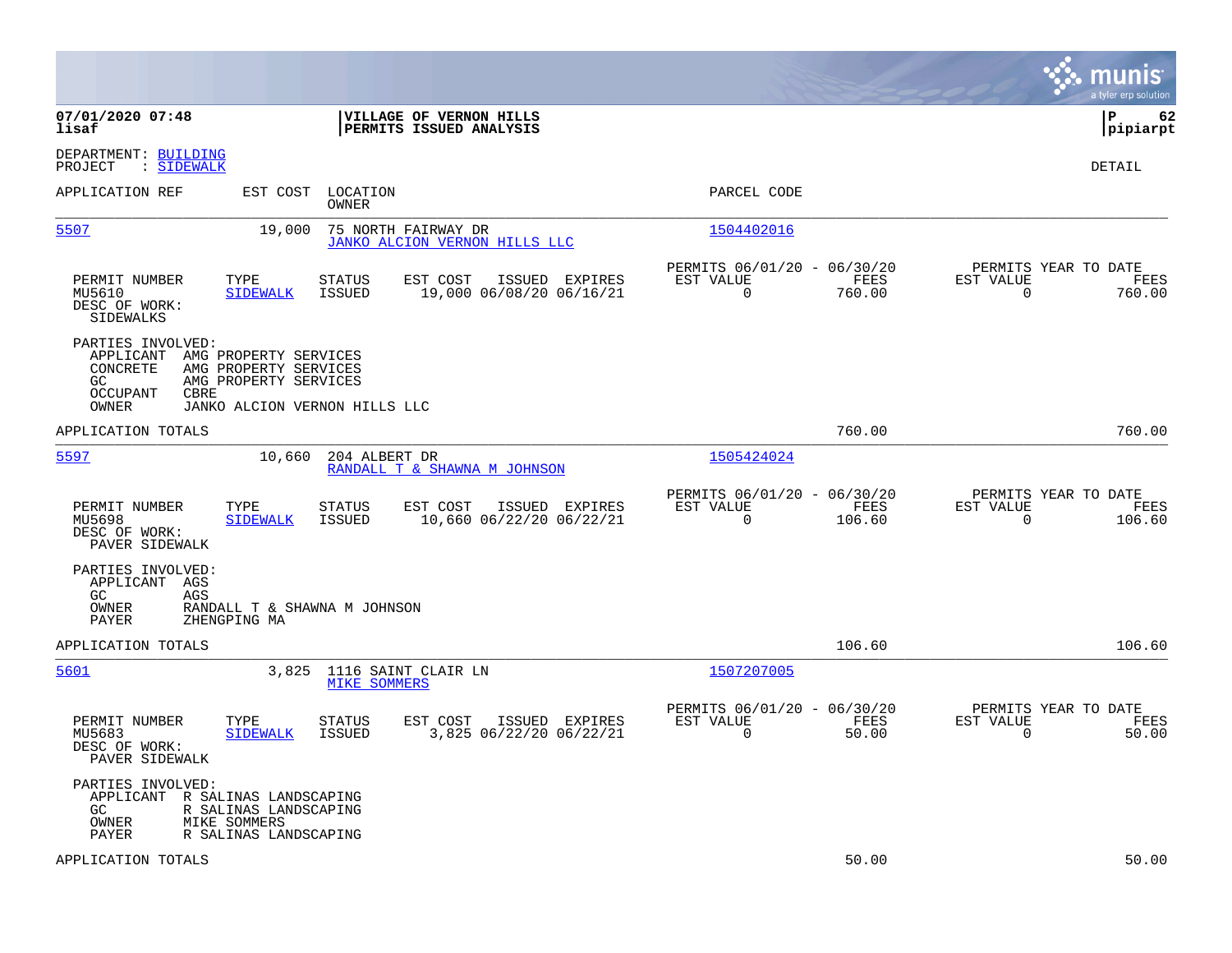|                                                                                                                          |                                                                              |                                                                       | <b>munis</b><br>a tyler erp solution               |
|--------------------------------------------------------------------------------------------------------------------------|------------------------------------------------------------------------------|-----------------------------------------------------------------------|----------------------------------------------------|
| 07/01/2020 07:48<br>lisaf                                                                                                | VILLAGE OF VERNON HILLS<br>PERMITS ISSUED ANALYSIS                           |                                                                       | 63<br>P<br> pipiarpt                               |
| DEPARTMENT: BUILDING<br>PROJECT<br>: SIDEWALK                                                                            |                                                                              |                                                                       | DETAIL                                             |
| EST COST<br>APPLICATION REF                                                                                              | LOCATION<br>OWNER                                                            | PARCEL CODE                                                           |                                                    |
| 5660<br>6,300                                                                                                            | 456S SYCAMORE ST<br>EDWARD A CWIKLA                                          | 1132104087                                                            |                                                    |
| PERMIT NUMBER<br>TYPE<br>MU5748<br><b>SIDEWALK</b><br>DESC OF WORK:<br>REPLACE EXISTING FRONT STOOP WALK, RETAINING WALL | EST COST<br>STATUS<br>ISSUED<br>EXPIRES<br>6,300 06/30/20 06/30/21<br>ISSUED | PERMITS 06/01/20 - 06/30/20<br>EST VALUE<br>FEES<br>63.00<br>$\Omega$ | PERMITS YEAR TO DATE<br>EST VALUE<br>FEES<br>63.00 |
| PARTIES INVOLVED:<br>APPLICANT<br>EDWARD A CWIKLA<br>GC<br>EDWARD A CWIKLA<br>OWNER<br>PAYER<br>EDWARD A CWIKLA          | COUNTRY BRICK PAVING LANDSCAPING                                             |                                                                       |                                                    |
| APPLICATION TOTALS<br>PROJECT TOTALS                                                                                     |                                                                              | 63.00<br>979.60<br>0                                                  | 63.00<br>979.60<br>$\Omega$                        |

 $\mathcal{L}^{\text{max}}$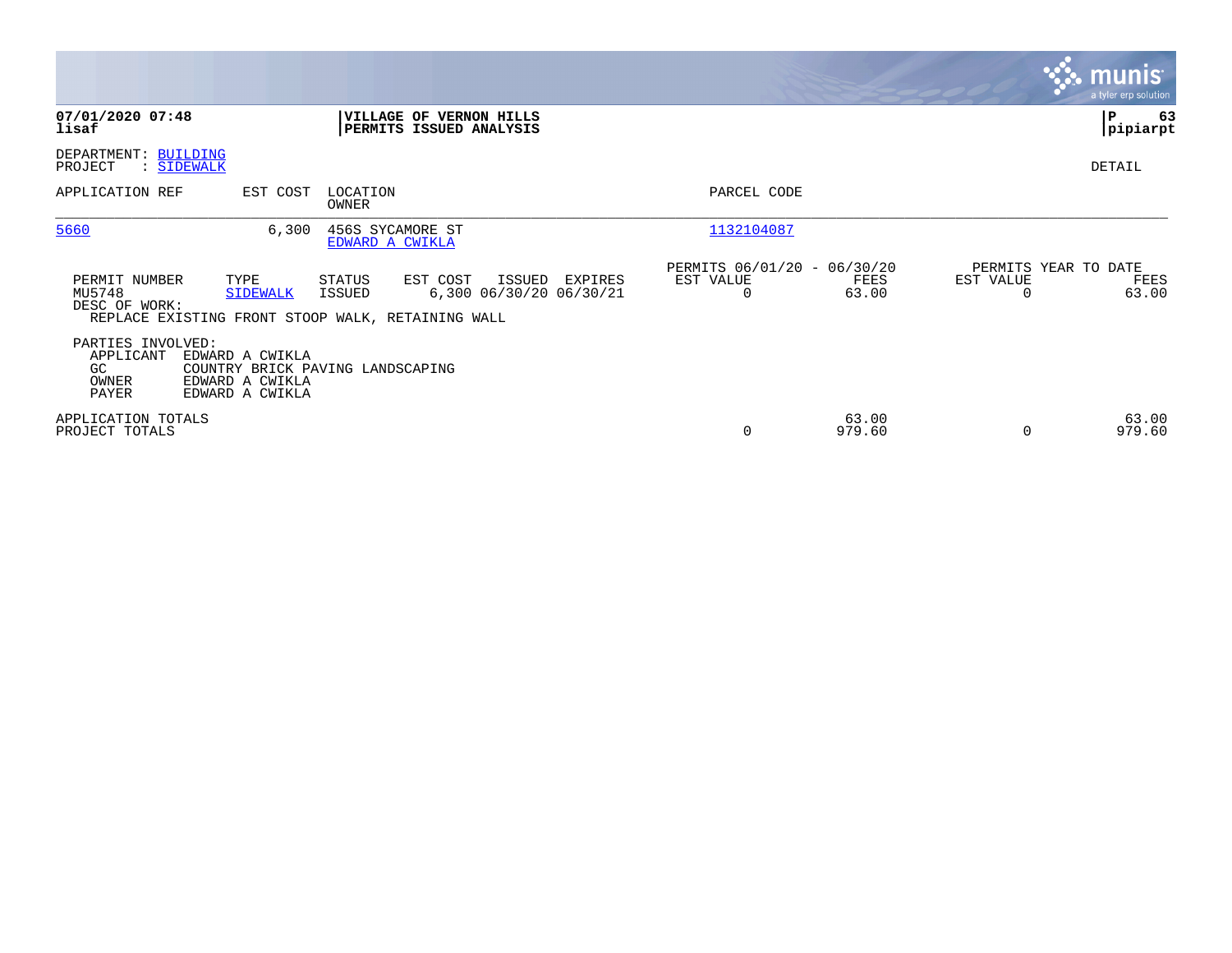|                                                                                                                                                                                                       |                                                                                                                        | munis<br>a tyler erp solution          |
|-------------------------------------------------------------------------------------------------------------------------------------------------------------------------------------------------------|------------------------------------------------------------------------------------------------------------------------|----------------------------------------|
| 07/01/2020 07:48<br>VILLAGE OF VERNON HILLS<br>lisaf<br>PERMITS ISSUED ANALYSIS                                                                                                                       |                                                                                                                        | lР<br>64<br> pipiarpt                  |
| DEPARTMENT: BUILDING<br>PROJECT<br>: REROOF                                                                                                                                                           |                                                                                                                        | DETAIL                                 |
| EST COST LOCATION<br>APPLICATION REF<br>OWNER                                                                                                                                                         | PARCEL CODE                                                                                                            |                                        |
| 5362<br>6,250<br>212 BRYANT PL<br>ROBERT E LUNDEEN                                                                                                                                                    | 1132401010                                                                                                             |                                        |
| PERMIT NUMBER<br>TYPE<br><b>STATUS</b><br>EST COST<br>MU5427<br><b>REROOF</b><br>COMPLT<br>6,250 06/05/20 06/05/21<br>DESC OF WORK:<br>REROOF                                                         | PERMITS 06/01/20 - 06/30/20<br>EST VALUE<br>ISSUED EXPIRES<br>EST VALUE<br>FEES<br>$\mathbf 0$<br>62.50<br>$\mathbf 0$ | PERMITS YEAR TO DATE<br>FEES<br>62.50  |
| PARTIES INVOLVED:<br>GC.<br>E&L ROOFING & WINDOWS LLC<br>OWNER<br>ROBERT E LUNDEEN<br>PAYER<br>ROBERT E LUNDEEN<br><b>ROOFER</b><br>E&L ROOFING & WINDOWS LLC                                         |                                                                                                                        |                                        |
| APPLICATION TOTALS                                                                                                                                                                                    | 62.50                                                                                                                  | 62.50                                  |
| 5550<br>5,532 4 SOUTH STERLING HEIGHTS RD<br>MARK & EVIE ZOLT                                                                                                                                         | 1507211013                                                                                                             |                                        |
| TYPE<br>EST COST<br>ISSUED EXPIRES<br>PERMIT NUMBER<br>STATUS<br>5,532 06/02/20 06/29/21<br>MU5586<br><b>REROOF</b><br>COMPLT<br>DESC OF WORK:<br>REROOF                                              | PERMITS 06/01/20 - 06/30/20<br>EST VALUE<br>EST VALUE<br>FEES<br>$\Omega$<br>55.32<br>$\Omega$                         | PERMITS YEAR TO DATE<br>FEES<br>55.32  |
| PARTIES INVOLVED:<br>GC.<br>ALOHA CONSTRUCTION<br>OWNER<br>MARK & EVIE ZOLT<br>ALOHA CONSTRUCTION<br>PAYER<br><b>ROOFER</b><br>ALOHA CONSTRUCTION                                                     |                                                                                                                        |                                        |
| APPLICATION TOTALS                                                                                                                                                                                    | 55.32                                                                                                                  | 55.32                                  |
| 5551<br>25,000<br>843 CREEK BEND DRIVE<br>J LIU W SONG                                                                                                                                                | 1516102003                                                                                                             |                                        |
| PERMIT NUMBER<br>TYPE<br>STATUS<br>EST COST<br>ISSUED EXPIRES<br>25,000 06/02/20 06/02/21<br>MU5587<br>REROOF<br>ISSUED<br>DESC OF WORK:<br>REOOF                                                     | PERMITS 06/01/20 - 06/30/20<br>EST VALUE<br>EST VALUE<br>FEES<br>$\Omega$<br>250.00<br>$\Omega$                        | PERMITS YEAR TO DATE<br>FEES<br>250.00 |
| PARTIES INVOLVED:<br>SHAKE'S ROOF & SIDING<br>APPLICANT<br>GC<br>SHAKE'S ROOF & SIDING<br>OWNER<br>J LIU W SONG<br>PAYER<br>EYE LEVEL OF VH LEARNING CENTER<br>SHAKE'S ROOF & SIDING<br><b>ROOFER</b> |                                                                                                                        |                                        |
| APPLICATION TOTALS                                                                                                                                                                                    | 250.00                                                                                                                 | 250.00                                 |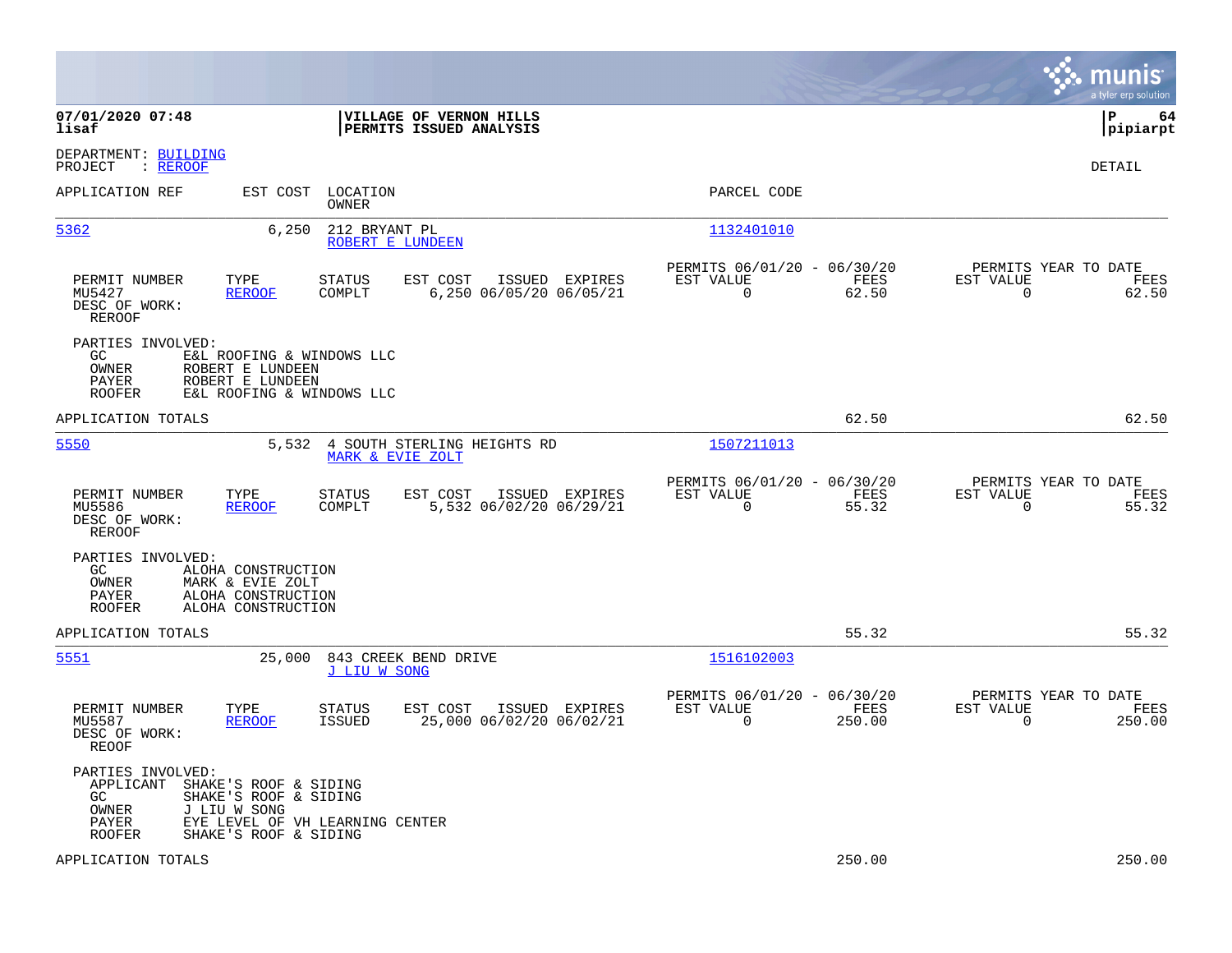|                                                                                            |                                                                                                                                                      |                                      |                                                    |                |                                                         |                |                                                  | munis<br>a tyler erp solution |
|--------------------------------------------------------------------------------------------|------------------------------------------------------------------------------------------------------------------------------------------------------|--------------------------------------|----------------------------------------------------|----------------|---------------------------------------------------------|----------------|--------------------------------------------------|-------------------------------|
| 07/01/2020 07:48<br>lisaf                                                                  |                                                                                                                                                      |                                      | VILLAGE OF VERNON HILLS<br>PERMITS ISSUED ANALYSIS |                |                                                         |                |                                                  | 65<br>l P<br> pipiarpt        |
| DEPARTMENT: BUILDING<br>: REROOF<br>PROJECT                                                |                                                                                                                                                      |                                      |                                                    |                |                                                         |                |                                                  | DETAIL                        |
| APPLICATION REF                                                                            | EST COST                                                                                                                                             | LOCATION<br><b>OWNER</b>             |                                                    |                | PARCEL CODE                                             |                |                                                  |                               |
| 5560                                                                                       | 3,900                                                                                                                                                | LILA M LOGAN                         | 103 NORTH STERLING HEIGHTS RD                      |                | 1506409023                                              |                |                                                  |                               |
| PERMIT NUMBER<br>MU5599<br>DESC OF WORK:<br>REROOF                                         | TYPE<br><b>REROOF</b>                                                                                                                                | <b>STATUS</b><br>COMPLT              | EST COST<br>3,900 06/04/20 06/11/21                | ISSUED EXPIRES | PERMITS 06/01/20 - 06/30/20<br>EST VALUE<br>0           | FEES<br>50.00  | PERMITS YEAR TO DATE<br>EST VALUE<br>$\mathbf 0$ | FEES<br>50.00                 |
| PARTIES INVOLVED:<br>APPLICANT A-OK EXTERIORS INC<br>GC<br>OWNER<br>PAYER<br><b>ROOFER</b> | A-OK EXTERIORS INC<br>LILA M LOGAN<br>A-OK EXTERIORS INC<br>A-OK EXTERIORS INC                                                                       |                                      |                                                    |                |                                                         |                |                                                  |                               |
| APPLICATION TOTALS                                                                         |                                                                                                                                                      |                                      |                                                    |                |                                                         | 50.00          |                                                  | 50.00                         |
| 5571                                                                                       | 17,230                                                                                                                                               | 105 ALEXANDRIA DR<br>ALAN F GASIECKI |                                                    |                | 1505411003                                              |                |                                                  |                               |
| PERMIT NUMBER<br>MU5611<br>DESC OF WORK:<br>REROOF                                         | TYPE<br><b>REROOF</b>                                                                                                                                | STATUS<br>COMPLT                     | EST COST<br>17,230 06/08/20 06/24/21               | ISSUED EXPIRES | PERMITS 06/01/20 - 06/30/20<br>EST VALUE<br>$\Omega$    | FEES<br>172.30 | PERMITS YEAR TO DATE<br>EST VALUE<br>$\Omega$    | FEES<br>172.30                |
| PARTIES INVOLVED:<br>GC<br>OWNER<br>PAYER<br><b>ROOFER</b>                                 | EUCLID ROOFING & SIDING INC<br>ALAN F GASIECKI<br>EUCLID ROOFING & SIDING INC<br>EUCLID ROOFING & SIDING INC                                         |                                      |                                                    |                |                                                         |                |                                                  |                               |
| APPLICATION TOTALS                                                                         |                                                                                                                                                      |                                      |                                                    |                |                                                         | 172.30         |                                                  | 172.30                        |
| 5592                                                                                       | 5,600                                                                                                                                                | 11 MONTGOMERY LN                     | MACIEJ M & KRYSTYNA Z SMULKOWSKI                   |                | 1505414006                                              |                |                                                  |                               |
| PERMIT NUMBER<br>MU5628<br>DESC OF WORK:<br>REROOF                                         | TYPE<br><b>REROOF</b>                                                                                                                                | <b>STATUS</b><br>COMPLT              | EST COST<br>5,600 06/10/20 06/12/21                | ISSUED EXPIRES | PERMITS 06/01/20 - 06/30/20<br>EST VALUE<br>$\mathbf 0$ | FEES<br>56.00  | PERMITS YEAR TO DATE<br>EST VALUE<br>$\mathbf 0$ | FEES<br>56.00                 |
| PARTIES INVOLVED:<br>APPLICANT<br>GC.<br>OWNER<br><b>PAYER</b><br><b>ROOFER</b>            | JZ ROOFING OF CHICAGO INC<br>JZ ROOFING OF CHICAGO INC<br>MACIEJ M & KRYSTYNA Z SMULKOWSKI<br>JZ ROOFING OF CHICAGO INC<br>JZ ROOFING OF CHICAGO INC |                                      |                                                    |                |                                                         |                |                                                  |                               |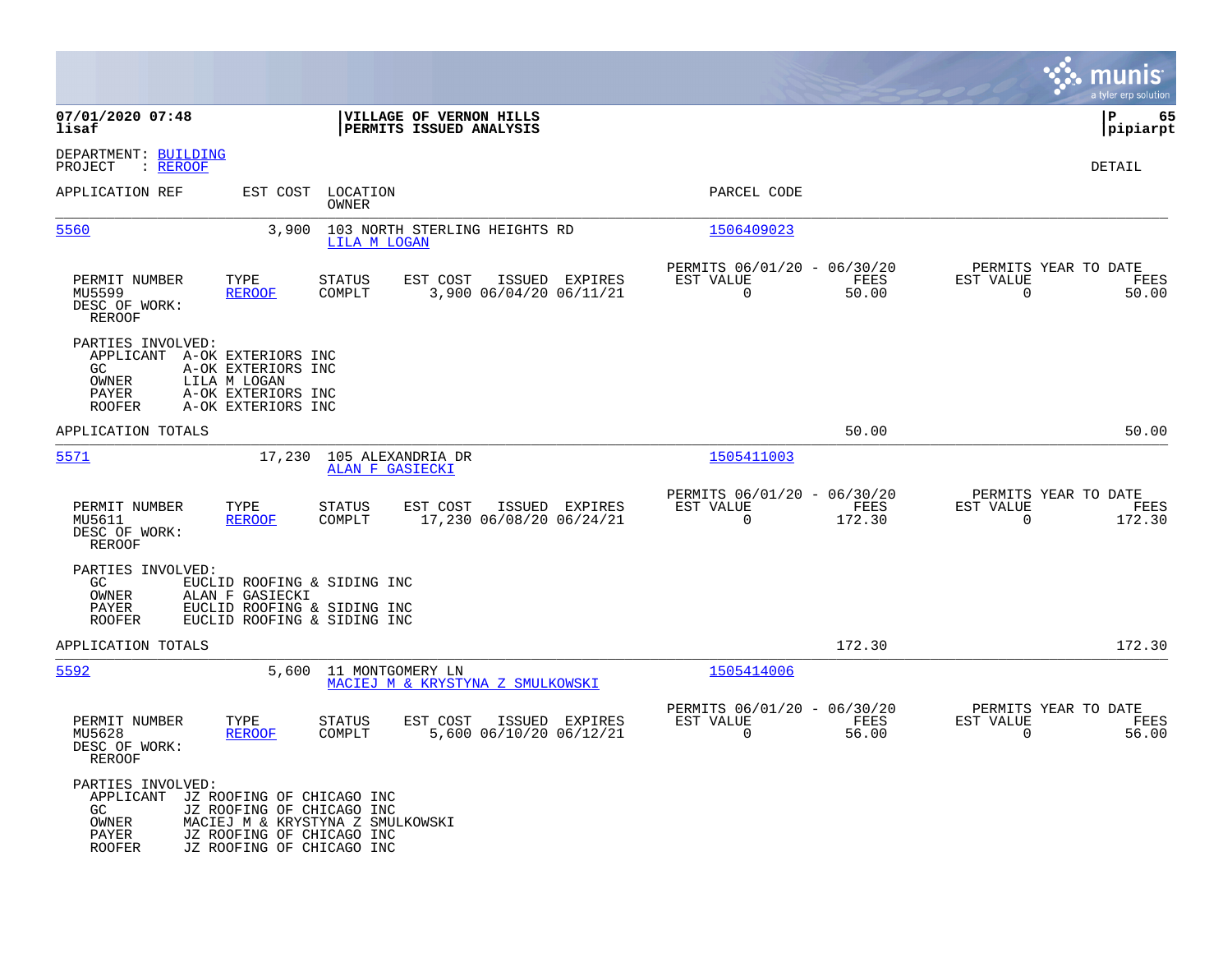|                                                                                                                                                                                                                                             |                                                                 | munis<br>a tyler erp solution                                |
|---------------------------------------------------------------------------------------------------------------------------------------------------------------------------------------------------------------------------------------------|-----------------------------------------------------------------|--------------------------------------------------------------|
| 07/01/2020 07:48<br>VILLAGE OF VERNON HILLS<br>lisaf<br>PERMITS ISSUED ANALYSIS<br>APPLICATION TOTALS                                                                                                                                       | 56.00                                                           | l P<br>66<br> pipiarpt<br>56.00                              |
| DEPARTMENT: BUILDING<br>PROJECT<br>: REROOF                                                                                                                                                                                                 |                                                                 | DETAIL                                                       |
| APPLICATION REF<br>EST COST LOCATION<br>OWNER                                                                                                                                                                                               | PARCEL CODE                                                     |                                                              |
| 5594<br>17,450<br>353 CAMARGO CT<br>KENNETH M & JANICE M SMITH                                                                                                                                                                              | 1132214007                                                      |                                                              |
| PERMIT NUMBER<br>TYPE<br>STATUS<br>EST COST<br>ISSUED EXPIRES<br>MU5630<br>ISSUED<br>17,450 06/10/20 06/10/21<br>REROOF<br>DESC OF WORK:<br><b>REROOF</b>                                                                                   | PERMITS 06/01/20 - 06/30/20<br>FEES<br>EST VALUE<br>0<br>174.50 | PERMITS YEAR TO DATE<br>EST VALUE<br>FEES<br>0<br>174.50     |
| PARTIES INVOLVED:<br>APPLICANT NEW TOWN HOME IMPROVEMENTS INC<br>GC.<br>NEW TOWN HOME IMPROVEMENTS INC<br>OWNER<br>KENNETH M & JANICE M SMITH<br>PAYER<br>NEW TOWN HOME IMPROVEMENTS INC<br><b>ROOFER</b><br>NEW TOWN HOME IMPROVEMENTS INC |                                                                 |                                                              |
| APPLICATION TOTALS                                                                                                                                                                                                                          | 174.50                                                          | 174.50                                                       |
| 5602<br>16,000<br>318 CONGRESSIONAL CT<br>DAVID L & LINDA M VAN LEWEN, TRUSTEES                                                                                                                                                             | 1132209013                                                      |                                                              |
| EST COST<br>PERMIT NUMBER<br>TYPE<br>STATUS<br>ISSUED EXPIRES<br>MU5632<br><b>REROOF</b><br>ISSUED<br>16,000 06/11/20 06/11/21<br>DESC OF WORK:<br><b>REROOF</b>                                                                            | PERMITS 06/01/20 - 06/30/20<br>EST VALUE<br>FEES<br>160.00<br>0 | PERMITS YEAR TO DATE<br>EST VALUE<br>FEES<br>0<br>160.00     |
| PARTIES INVOLVED:<br>APPLICANT<br>CHAMPION ROOFING<br>GC.<br>CHAMPION ROOFING<br>OWNER<br>DAVID L & LINDA M VAN LEWEN, TRUSTEES<br>PAYER<br>CHAMPION ROOFING<br><b>ROOFER</b><br>CHAMPION ROOFING                                           |                                                                 |                                                              |
| APPLICATION TOTALS                                                                                                                                                                                                                          | 160.00                                                          | 160.00                                                       |
| 5610<br>7,780<br>208 AMBER LN<br>LISA M HELFAND TRUST                                                                                                                                                                                       | 1505422022                                                      |                                                              |
| <b>STATUS</b><br>EST COST<br>ISSUED EXPIRES<br>PERMIT NUMBER<br>TYPE<br>7,780 06/12/20 06/12/21<br>MU5638<br><u>REROOF</u><br>ISSUED<br>DESC OF WORK:<br>REROOF                                                                             | PERMITS 06/01/20 - 06/30/20<br>EST VALUE<br>FEES<br>77.80<br>U  | PERMITS YEAR TO DATE<br>EST VALUE<br>FEES<br>77.80<br>$\cup$ |
| PARTIES INVOLVED:<br>APPLICANT PRATE ROOFING & INSTALLATIONS LLC<br>GC<br>PRATE ROOFING & INSTALLATIONS LLC<br>OWNER<br>LISA M HELFAND TRUST<br>PAYER<br>PRATE ROOFING & INSTALLATIONS LLC                                                  |                                                                 |                                                              |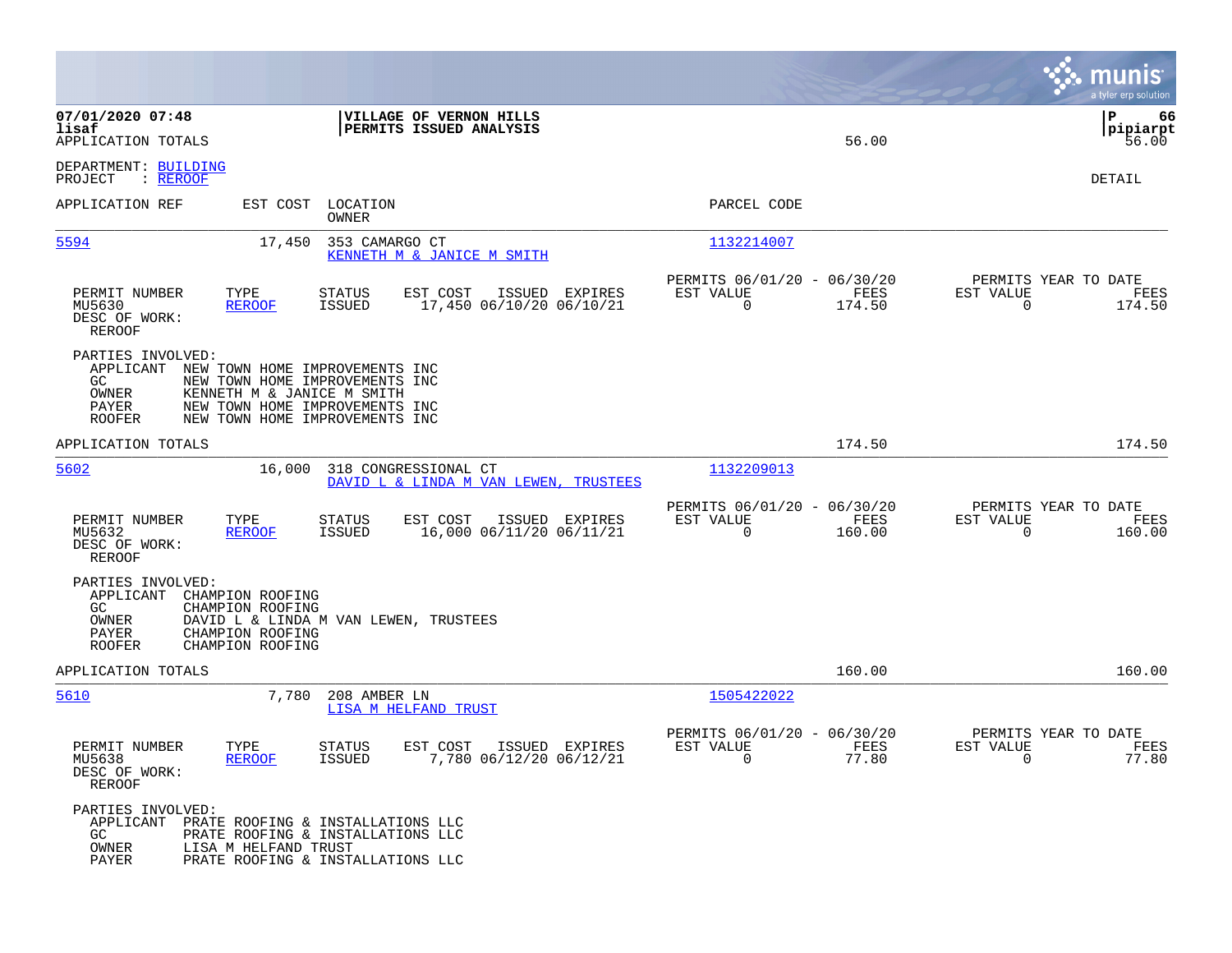|                                                                                                                                                                                                                                          |                                                                                          |                                                                           | munis<br>a tyler erp solut <u>ion</u>                              |
|------------------------------------------------------------------------------------------------------------------------------------------------------------------------------------------------------------------------------------------|------------------------------------------------------------------------------------------|---------------------------------------------------------------------------|--------------------------------------------------------------------|
| 07/01/2020 07:48<br>lisaf                                                                                                                                                                                                                | VILLAGE OF VERNON HILLS<br>PERMITS ISSUED ANALYSIS                                       |                                                                           | 67<br>ΙP<br> pipiarpt                                              |
| DEPARTMENT: BUILDING<br>: REROOF<br>PROJECT                                                                                                                                                                                              |                                                                                          |                                                                           | <b>DETAIL</b>                                                      |
| APPLICATION REF                                                                                                                                                                                                                          | EST COST LOCATION                                                                        | PARCEL CODE                                                               |                                                                    |
| <b>ROOFER</b>                                                                                                                                                                                                                            | <b>OWNER</b><br>PRATE ROOFING & INSTALLATIONS LLC                                        |                                                                           |                                                                    |
| APPLICATION TOTALS                                                                                                                                                                                                                       |                                                                                          | 77.80                                                                     | 77.80                                                              |
| 5625<br>4,332                                                                                                                                                                                                                            | 17 NORTH STERLING HEIGHTS RD<br>BRUCE S & RHODA Z BERGER                                 | 1506409032                                                                |                                                                    |
| PERMIT NUMBER<br>TYPE<br><b>REROOF</b><br>MU5658<br>DESC OF WORK:<br><b>REROOF</b>                                                                                                                                                       | STATUS<br>EST COST<br>ISSUED EXPIRES<br><b>ISSUED</b><br>4,332 06/16/20 06/16/21         | PERMITS 06/01/20 - 06/30/20<br>FEES<br>EST VALUE<br>$\mathbf 0$<br>50.00  | PERMITS YEAR TO DATE<br>EST VALUE<br>FEES<br>$\mathbf 0$<br>50.00  |
| PARTIES INVOLVED:<br>APPLICANT EKA ROOFING<br>GC.<br>EKA ROOFING<br>OWNER<br>BRUCE S & RHODA Z BERGER<br>PAYER<br>EKA ROOFING                                                                                                            |                                                                                          |                                                                           |                                                                    |
| APPLICATION TOTALS                                                                                                                                                                                                                       |                                                                                          | 50.00                                                                     | 50.00                                                              |
| 5629<br>11,400                                                                                                                                                                                                                           | 321 LASALLE ST<br>RYAN R & JENNIFER L MILLER                                             | 1509308039                                                                |                                                                    |
| PERMIT NUMBER<br>TYPE<br>MU5664<br><b>REROOF</b><br>DESC OF WORK:<br>REROOF                                                                                                                                                              | <b>STATUS</b><br>EST COST<br>ISSUED EXPIRES<br><b>ISSUED</b><br>11,400 06/16/20 06/16/21 | PERMITS 06/01/20 - 06/30/20<br>EST VALUE<br>FEES<br>$\mathbf 0$<br>114.00 | PERMITS YEAR TO DATE<br>EST VALUE<br>FEES<br>$\mathbf 0$<br>114.00 |
| PARTIES INVOLVED:<br>APPLICANT<br>E&L ROOFING & WINDOWS LLC<br>GC.<br>E&L ROOFING & WINDOWS LLC<br><b>OWNER</b><br>RYAN R & JENNIFER L MILLER<br><b>PAYER</b><br>E&L ROOFING & WINDOWS LLC<br>E&L ROOFING & WINDOWS LLC<br><b>ROOFER</b> |                                                                                          |                                                                           |                                                                    |
| APPLICATION TOTALS                                                                                                                                                                                                                       |                                                                                          | 114.00                                                                    | 114.00                                                             |
| 5630<br>9,750                                                                                                                                                                                                                            | 327 LASALLE ST<br>JONATHAN L & ELISA J YUTER                                             | 1509308040                                                                |                                                                    |
| PERMIT NUMBER<br>TYPE<br>MU5666<br><b>REROOF</b><br>DESC OF WORK:<br>REROOF                                                                                                                                                              | STATUS<br>EST COST<br>ISSUED EXPIRES<br>9,750 06/16/20 06/16/21<br><b>ISSUED</b>         | PERMITS 06/01/20 - 06/30/20<br>EST VALUE<br>FEES<br>$\Omega$<br>97.50     | PERMITS YEAR TO DATE<br>EST VALUE<br>FEES<br>97.50<br>$\mathbf 0$  |
| PARTIES INVOLVED:<br>APPLICANT E&L ROOFING & WINDOWS LLC<br>GC<br>E&L ROOFING & WINDOWS LLC<br>OWNER<br>JONATHAN L & ELISA J YUTER                                                                                                       |                                                                                          |                                                                           |                                                                    |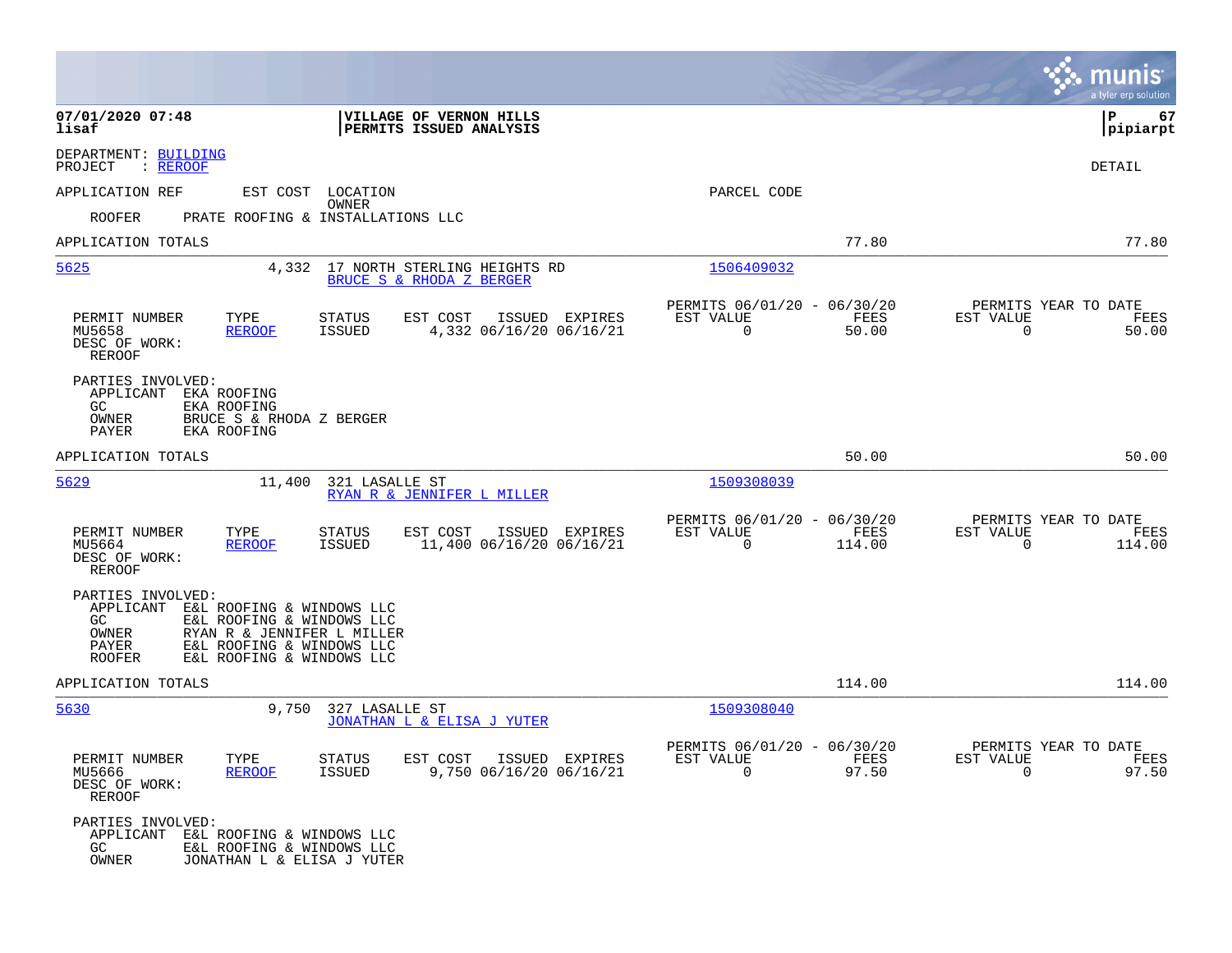|                                                                                                                                                                                                                               |                                                        |                                                                          | munis<br>a tyler erp solution                                      |
|-------------------------------------------------------------------------------------------------------------------------------------------------------------------------------------------------------------------------------|--------------------------------------------------------|--------------------------------------------------------------------------|--------------------------------------------------------------------|
| 07/01/2020 07:48<br>lisaf                                                                                                                                                                                                     | VILLAGE OF VERNON HILLS<br>PERMITS ISSUED ANALYSIS     |                                                                          | ΙP<br>68<br> pipiarpt                                              |
| DEPARTMENT: BUILDING<br>PROJECT<br>: <u>REROOF</u>                                                                                                                                                                            |                                                        |                                                                          | DETAIL                                                             |
| EST COST LOCATION<br>APPLICATION REF                                                                                                                                                                                          |                                                        | PARCEL CODE                                                              |                                                                    |
| OWNER<br>E&L ROOFING & WINDOWS LLC<br>PAYER<br><b>ROOFER</b><br>E&L ROOFING & WINDOWS LLC                                                                                                                                     |                                                        |                                                                          |                                                                    |
| APPLICATION TOTALS                                                                                                                                                                                                            |                                                        | 97.50                                                                    | 97.50                                                              |
| 5663<br>8,835<br>299 TALLY HO DR                                                                                                                                                                                              | NATHANIEL CATRON & JESSICA SALAKSANA                   | 1508220013                                                               |                                                                    |
| TYPE<br>PERMIT NUMBER<br>STATUS<br>MU5703<br><b>REROOF</b><br>ISSUED<br>DESC OF WORK:<br><b>REROOF</b>                                                                                                                        | ISSUED EXPIRES<br>EST COST<br>8,835 06/23/20 06/23/21  | PERMITS 06/01/20 - 06/30/20<br>EST VALUE<br>FEES<br>$\mathbf 0$<br>88.35 | PERMITS YEAR TO DATE<br>EST VALUE<br>FEES<br>88.35<br>0            |
| PARTIES INVOLVED:<br>APPLICANT<br>E&L ROOFING & WINDOWS LLC<br>E&L ROOFING & WINDOWS LLC<br>GC.<br>OWNER<br>NATHANIEL CATRON & JESSICA SALAKSANA<br>PAYER<br>E&L ROOFING & WINDOWS LLC<br>E&L ROOFING & WINDOWS LLC<br>ROOFER |                                                        |                                                                          |                                                                    |
| APPLICATION TOTALS                                                                                                                                                                                                            |                                                        | 88.35                                                                    | 88.35                                                              |
| 5687<br>9,000<br>2259 HAZELTIME DR<br>MI KYUNG PARK                                                                                                                                                                           |                                                        | 1129201069                                                               |                                                                    |
| PERMIT NUMBER<br>TYPE<br><b>STATUS</b><br>MU5726<br><b>REROOF</b><br>ISSUED<br>DESC OF WORK:<br>REROOF                                                                                                                        | ISSUED EXPIRES<br>EST COST<br>9,000 06/26/20 06/26/21  | PERMITS 06/01/20 - 06/30/20<br>EST VALUE<br>FEES<br>$\mathbf 0$<br>90.00 | PERMITS YEAR TO DATE<br>EST VALUE<br>FEES<br>$\mathbf 0$<br>90.00  |
| PARTIES INVOLVED:<br>APPLICANT<br>SM LOSS MANAGEMENT INC<br>GC<br>SM LOSS MANAGEMENT INC<br>OWNER<br>MI KYUNG PARK<br>PAYER<br>SM LOSS MANAGEMENT INC<br><b>ROOFER</b><br>SM LOSS MANAGEMENT INC                              |                                                        |                                                                          |                                                                    |
| APPLICATION TOTALS                                                                                                                                                                                                            |                                                        | 90.00                                                                    | 90.00                                                              |
| 5688<br>10,000<br>19 EDGEWOOD RD<br>AARON ANNE BAILEY                                                                                                                                                                         |                                                        | 1504304007                                                               |                                                                    |
| PERMIT NUMBER<br>TYPE<br><b>STATUS</b><br><b>ISSUED</b><br>MU5727<br><b>REROOF</b><br>DESC OF WORK:<br>REROOF                                                                                                                 | EST COST<br>ISSUED EXPIRES<br>10,000 06/29/20 06/29/21 | PERMITS 06/01/20 - 06/30/20<br>EST VALUE<br>FEES<br>0<br>100.00          | PERMITS YEAR TO DATE<br>EST VALUE<br>FEES<br>$\mathbf 0$<br>100.00 |
| PARTIES INVOLVED:<br>GC<br>4 COUNTY CONSTRUCTION                                                                                                                                                                              |                                                        |                                                                          |                                                                    |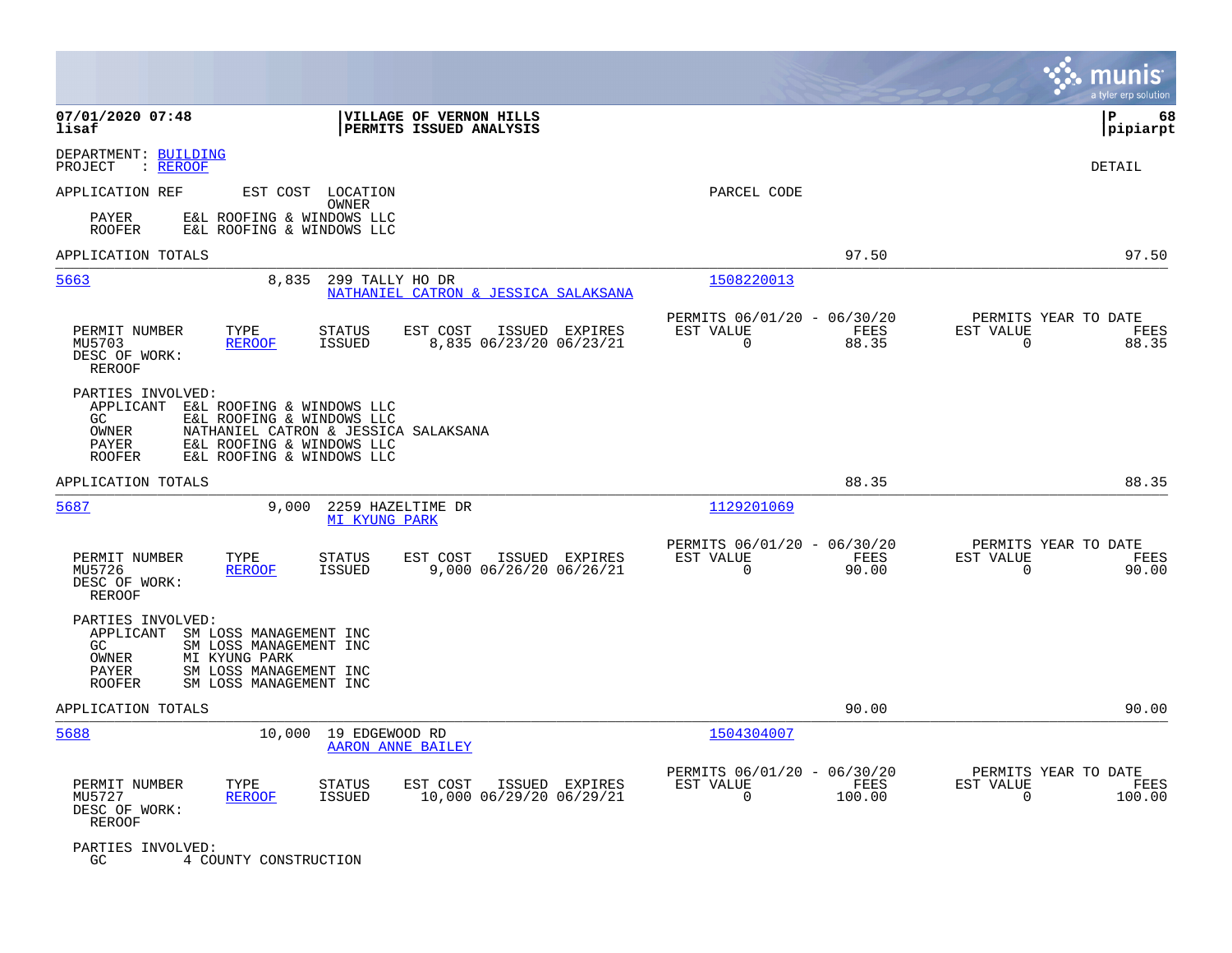|                                                                                                                                                                                                                                                      |                                                                               | munis<br>a tyler erp solution                                   |
|------------------------------------------------------------------------------------------------------------------------------------------------------------------------------------------------------------------------------------------------------|-------------------------------------------------------------------------------|-----------------------------------------------------------------|
| 07/01/2020 07:48<br>VILLAGE OF VERNON HILLS<br>lisaf<br>PERMITS ISSUED ANALYSIS                                                                                                                                                                      |                                                                               | l P<br>-69<br> pipiarpt                                         |
| DEPARTMENT: BUILDING<br>PROJECT<br>: REROOF                                                                                                                                                                                                          |                                                                               | DETAIL                                                          |
| APPLICATION REF<br>EST COST LOCATION<br>OWNER<br>AARON ANNE BAILEY<br>OWNER<br>PAYER<br>4 COUNTY CONSTRUCTION<br>4 COUNTY CONSTRUCTION<br><b>ROOFER</b>                                                                                              | PARCEL CODE                                                                   |                                                                 |
| APPLICATION TOTALS                                                                                                                                                                                                                                   | 100.00                                                                        | 100.00                                                          |
| 5695<br>6,800<br>216 ANNAPOLIS DR<br>MR & MRS ROBERT LUNDY                                                                                                                                                                                           | 1505405041                                                                    |                                                                 |
| PERMIT NUMBER<br>TYPE<br>STATUS<br>EST COST<br>ISSUED EXPIRES<br>MU5741<br><b>REROOF</b><br><b>ISSUED</b><br>6,800 06/30/20 06/30/21<br>DESC OF WORK:<br><b>REROOF</b>                                                                               | PERMITS 06/01/20 - 06/30/20<br>EST VALUE<br>FEES<br>$\Omega$<br>68.00         | PERMITS YEAR TO DATE<br>EST VALUE<br>FEES<br>$\Omega$<br>68.00  |
| PARTIES INVOLVED:<br>APPLICANT<br>MIDWEST RENOVATION SERVICES INC<br>GC.<br>MIDWEST RENOVATION SERVICES INC<br><b>OWNER</b><br>MR & MRS ROBERT LUNDY<br>PAYER<br>MIDWEST RENOVATION SERVICES INC<br><b>ROOFER</b><br>MIDWEST RENOVATION SERVICES INC |                                                                               |                                                                 |
| APPLICATION TOTALS                                                                                                                                                                                                                                   | 68.00                                                                         | 68.00                                                           |
| 5696<br>27,886<br>324 SOUTH OLD CREEK RD<br><b>JOANNE JUAN NIE &amp; XIN LIU</b>                                                                                                                                                                     | 1509106020                                                                    |                                                                 |
| PERMIT NUMBER<br>TYPE<br><b>STATUS</b><br>EST COST<br>ISSUED EXPIRES<br>27,886 06/30/20 06/30/21<br>MU5744<br><b>REROOF</b><br><b>ISSUED</b><br>DESC OF WORK:<br>REROOF/SIDING                                                                       | PERMITS 06/01/20 - 06/30/20<br>EST VALUE<br>FEES<br>$\Omega$<br>278.86        | PERMITS YEAR TO DATE<br>EST VALUE<br>FEES<br>$\Omega$<br>278.86 |
| PARTIES INVOLVED:<br>APPLICANT<br>SWISHER EXTERIORS, INC<br>GC.<br>SWISHER EXTERIORS, INC<br>OWNER<br>JOANNE JUAN NIE & XIN LIU<br>PAYER<br>SWISHER EXTERIORS, INC<br><b>ROOFER</b><br>SWISHER EXTERIORS, INC                                        |                                                                               |                                                                 |
| APPLICATION TOTALS                                                                                                                                                                                                                                   | 278.86                                                                        | 278.86                                                          |
| 5700<br>12,325<br>1 KESWICK LN<br>ANDRO C & RACHELLE C DIO                                                                                                                                                                                           | 1504312001                                                                    |                                                                 |
| PERMIT NUMBER<br>TYPE<br>STATUS<br>EST COST<br>ISSUED EXPIRES<br>MU5746<br><b>ISSUED</b><br>12,325 06/30/20 06/30/21<br><b>REROOF</b><br>DESC OF WORK:<br>REROOF                                                                                     | PERMITS 06/01/20 - 06/30/20<br>EST VALUE<br><b>FEES</b><br>$\Omega$<br>123.25 | PERMITS YEAR TO DATE<br>EST VALUE<br>FEES<br>$\Omega$<br>123.25 |

PARTIES INVOLVED: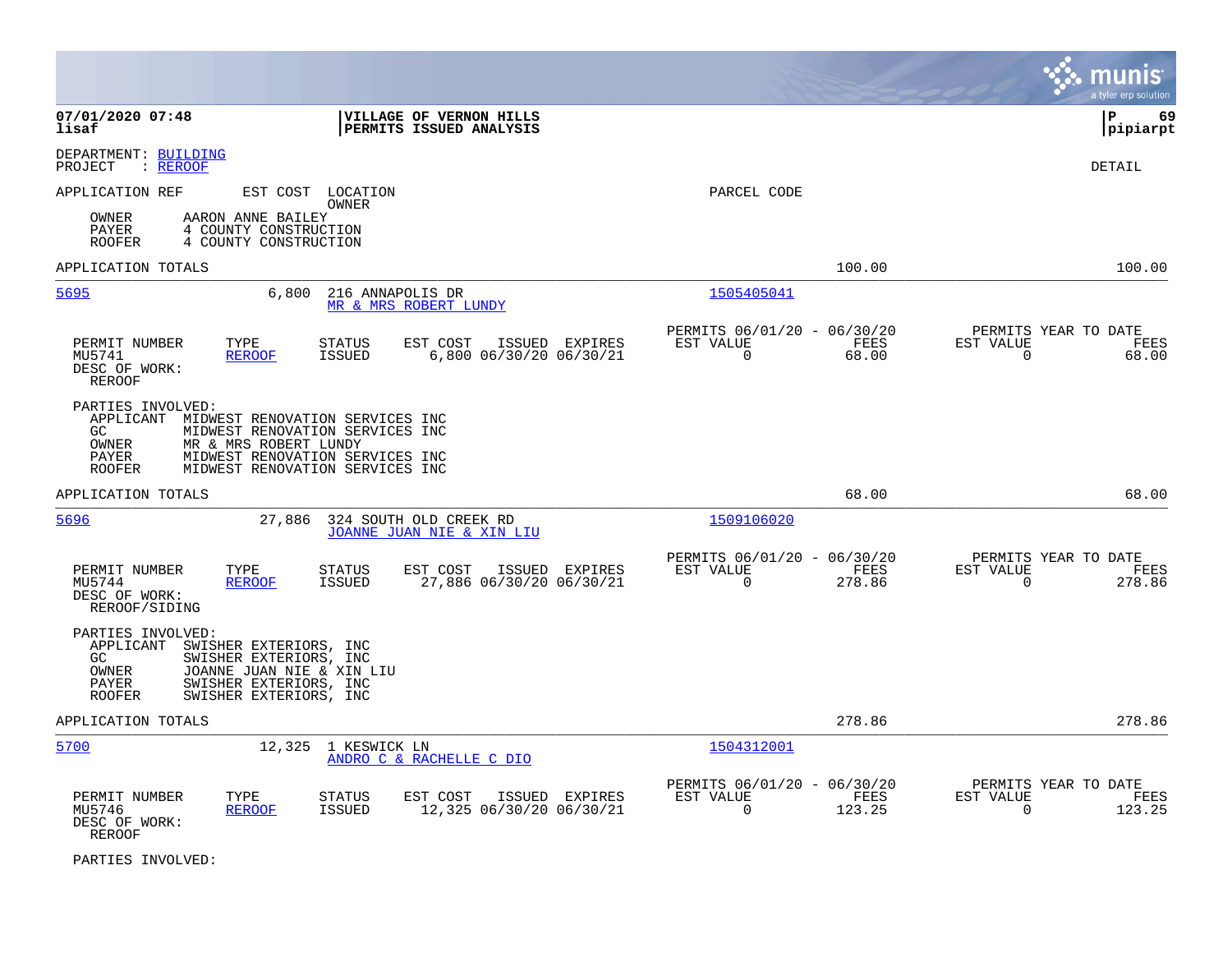|                                                                                                                                                                                                                                        |             | <b>munis</b><br>a tyler erp solution          |    |
|----------------------------------------------------------------------------------------------------------------------------------------------------------------------------------------------------------------------------------------|-------------|-----------------------------------------------|----|
| 07/01/2020 07:48<br>VILLAGE OF VERNON HILLS<br>lisaf<br><b>  PERMITS ISSUED ANALYSIS</b>                                                                                                                                               |             | P<br> pipiarpt                                | 70 |
| DEPARTMENT: BUILDING<br>PROJECT<br>: REROOF                                                                                                                                                                                            |             | DETAIL                                        |    |
| APPLICATION REF<br>EST COST<br>LOCATION<br>OWNER<br>GC<br>COUNTRYSIDE ROOFING SIDING & WINDOWS<br>OWNER<br>ANDRO C & RACHELLE C DIO<br>PAYER<br>COUNTRYSIDE ROOFING SIDING & WINDOWS<br>COUNTRYSIDE ROOFING SIDING & WINDOWS<br>ROOFER | PARCEL CODE |                                               |    |
| APPLICATION TOTALS<br>PROJECT TOTALS                                                                                                                                                                                                   | 0           | 123.25<br>123.25<br>2,068.38<br>2,068.38<br>0 |    |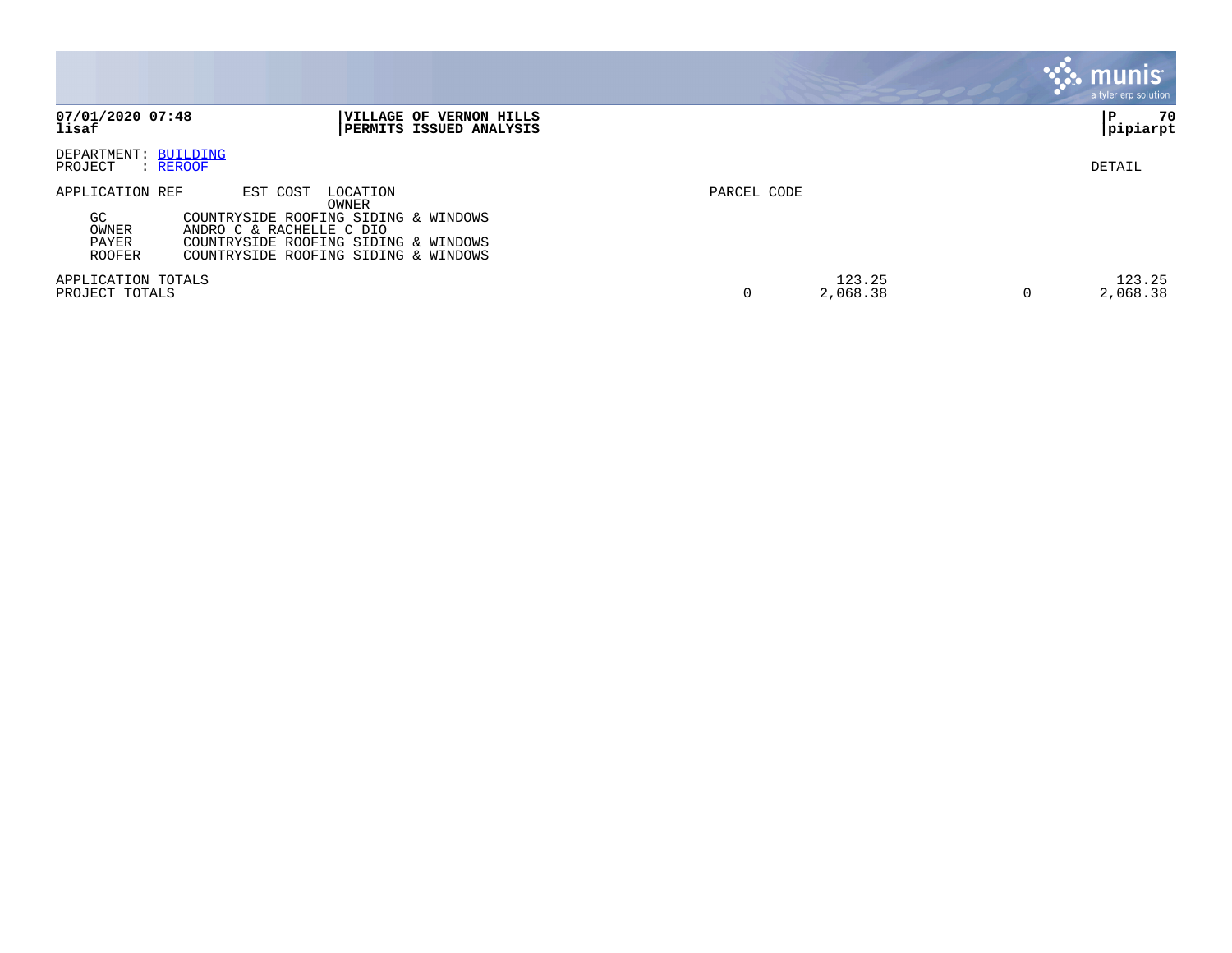|                                                                   |                                                                                                                                            |                                       |                                                    |         |                                               |                |                                               | munis<br>a tyler erp solution |
|-------------------------------------------------------------------|--------------------------------------------------------------------------------------------------------------------------------------------|---------------------------------------|----------------------------------------------------|---------|-----------------------------------------------|----------------|-----------------------------------------------|-------------------------------|
| 07/01/2020 07:48<br>lisaf                                         |                                                                                                                                            |                                       | VILLAGE OF VERNON HILLS<br>PERMITS ISSUED ANALYSIS |         |                                               |                |                                               | P<br>71<br> pipiarpt          |
| DEPARTMENT: BUILDING<br>PROJECT                                   | : SEWER REPAIR                                                                                                                             |                                       |                                                    |         |                                               |                |                                               | DETAIL                        |
| APPLICATION REF                                                   | EST COST                                                                                                                                   | LOCATION<br>OWNER                     |                                                    |         | PARCEL CODE                                   |                |                                               |                               |
| 5689                                                              | 5,085                                                                                                                                      | 189 COLONIAL DR<br><b>JASON SUBER</b> |                                                    |         | 1128108080                                    |                |                                               |                               |
| PERMIT NUMBER<br>MU5729<br>DESC OF WORK:<br>SEWER REPAIR          | TYPE<br>SEWER REP                                                                                                                          | STATUS<br>COMPLT                      | EST COST<br>ISSUED<br>5,085 06/29/20 06/29/21      | EXPIRES | PERMITS 06/01/20 - 06/30/20<br>EST VALUE<br>0 | FEES<br>50.85  | PERMITS YEAR TO DATE<br>EST VALUE<br>$\Omega$ | FEES<br>50.85                 |
| PARTIES INVOLVED:<br>APPLICANT<br>GC<br>OWNER<br>PLUMBER<br>PAYER | CAPPS PLUMBING & SEWER INC<br>CAPPS PLUMBING & SEWER INC<br><b>JASON SUBER</b><br>CAPPS PLUMBING & SEWER INC<br>CAPPS PLUMBING & SEWER INC |                                       |                                                    |         |                                               |                |                                               |                               |
| APPLICATION TOTALS<br>PROJECT TOTALS                              |                                                                                                                                            |                                       |                                                    |         | 0                                             | 50.85<br>50.85 | $\Omega$                                      | 50.85<br>50.85                |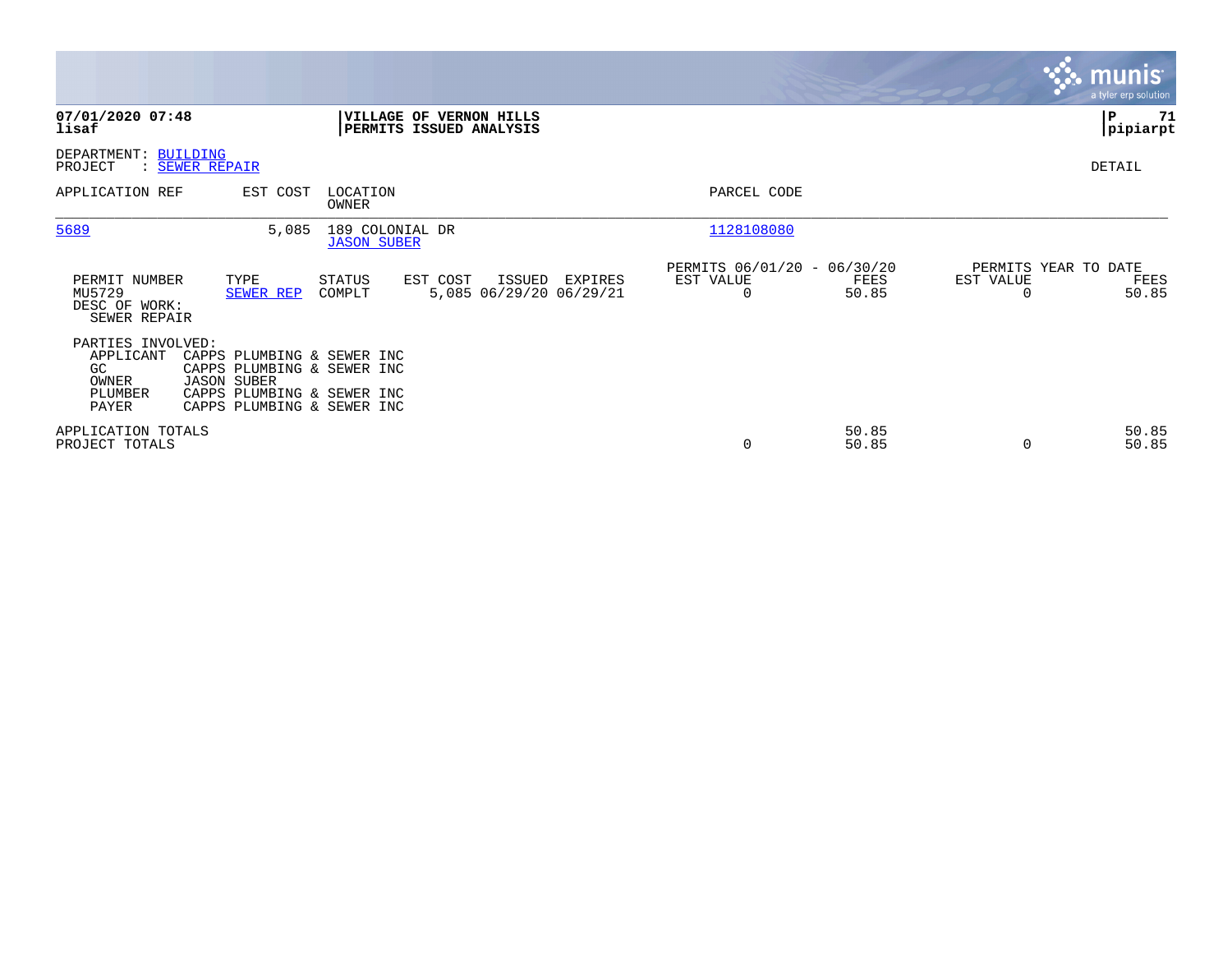|                                                                        |                                                               |                   |                                                    |                      |                                         |                |           | $\sim$ munis<br>a tyler erp solution  |
|------------------------------------------------------------------------|---------------------------------------------------------------|-------------------|----------------------------------------------------|----------------------|-----------------------------------------|----------------|-----------|---------------------------------------|
| 07/01/2020 07:48<br>lisaf                                              |                                                               |                   | VILLAGE OF VERNON HILLS<br>PERMITS ISSUED ANALYSIS |                      |                                         |                |           | 72<br>∣P<br> pipiarpt                 |
| DEPARTMENT: BUILDING<br>PROJECT<br>: SHED                              |                                                               |                   |                                                    |                      |                                         |                |           | DETAIL                                |
| APPLICATION REF                                                        | EST COST                                                      | LOCATION<br>OWNER |                                                    |                      | PARCEL CODE                             |                |           |                                       |
| 5656                                                                   | 3,215                                                         | 334 TALLY HO DR   | LEONARD & LINDA DIGATI                             |                      | 1508218018                              |                |           |                                       |
| PERMIT NUMBER<br>MU5735<br>DESC OF WORK:<br>NEW CONCRETE SLAB AND SHED | TYPE<br><b>SHED</b>                                           | STATUS<br>ISSUED  | EST COST<br>ISSUED<br>3,215 06/29/20 06/29/21      | EST VALUE<br>EXPIRES | PERMITS 06/01/20 - 06/30/20<br>$\Omega$ | FEES<br>50.00  | EST VALUE | PERMITS YEAR TO DATE<br>FEES<br>50.00 |
| PARTIES INVOLVED:<br>GC.<br>OWNER<br>PAYER                             | TUFF SHED<br>LEONARD & LINDA DIGATI<br>LEONARD & LINDA DIGATI |                   |                                                    |                      |                                         |                |           |                                       |
| APPLICATION TOTALS<br>PROJECT TOTALS                                   |                                                               |                   |                                                    |                      | $\mathbf 0$                             | 50.00<br>50.00 | 0         | 50.00<br>50.00                        |

**Contract**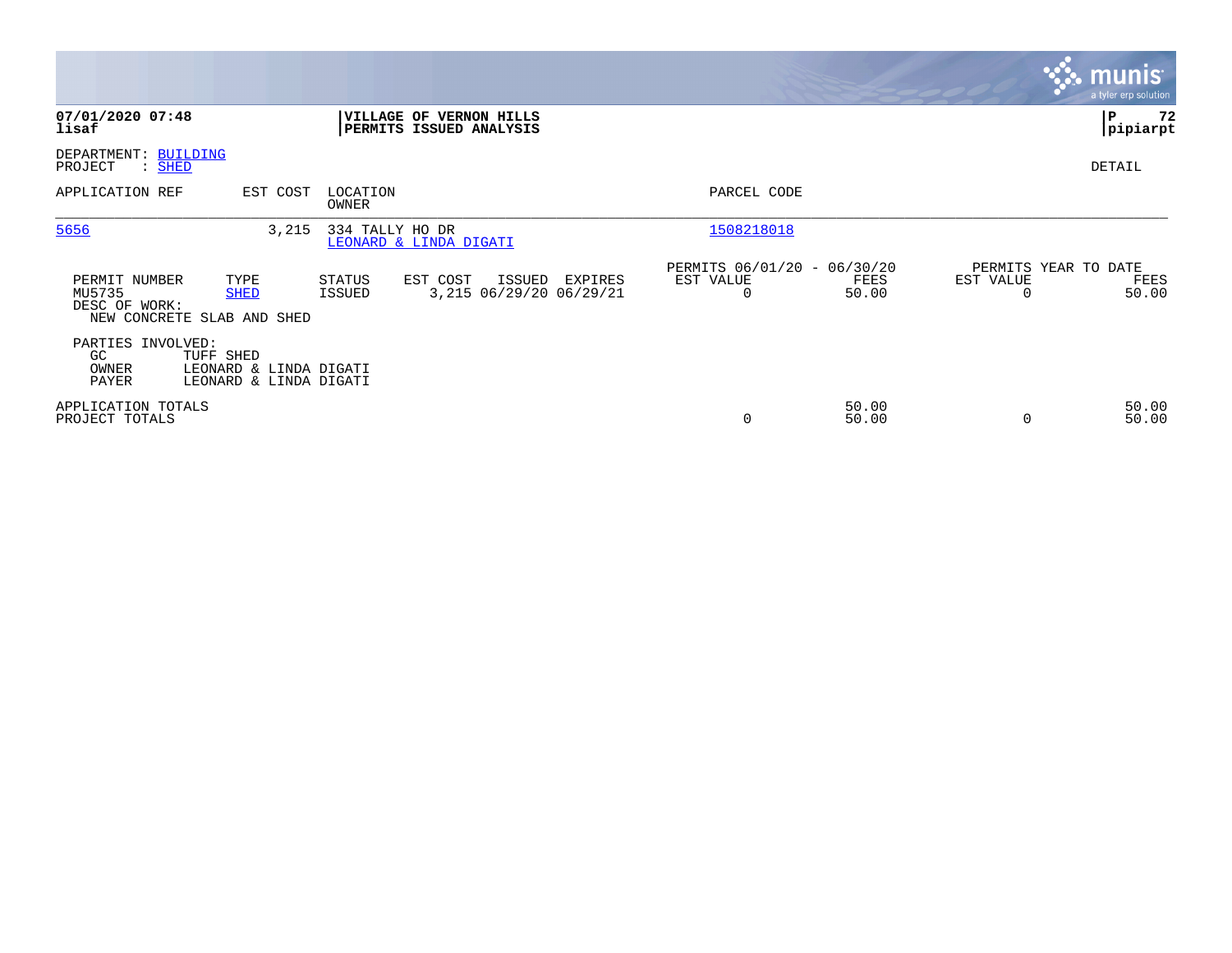|                                                                                                                                                                                              |                                                                           | munis<br>a tyler erp solution                                      |
|----------------------------------------------------------------------------------------------------------------------------------------------------------------------------------------------|---------------------------------------------------------------------------|--------------------------------------------------------------------|
| 07/01/2020 07:48<br>VILLAGE OF VERNON HILLS<br>lisaf<br>PERMITS ISSUED ANALYSIS                                                                                                              |                                                                           | l P<br>73<br> pipiarpt                                             |
| DEPARTMENT: BUILDING<br>PROJECT<br>: SIDING                                                                                                                                                  |                                                                           | DETAIL                                                             |
| EST COST<br>LOCATION<br>APPLICATION REF<br>OWNER                                                                                                                                             | PARCEL CODE                                                               |                                                                    |
| 5570<br>15,129<br>418 ELM TREE LN<br><b>VICTOR FRANKFURT</b>                                                                                                                                 | 1504105016                                                                |                                                                    |
| TYPE<br>EST COST<br>ISSUED EXPIRES<br>PERMIT NUMBER<br><b>STATUS</b><br>15,129 06/08/20 06/08/21<br>MU5608<br><b>SIDING</b><br>ISSUED<br>DESC OF WORK:<br>SIDING                             | PERMITS 06/01/20 - 06/30/20<br>FEES<br>EST VALUE<br>$\Omega$<br>151.29    | PERMITS YEAR TO DATE<br>EST VALUE<br>FEES<br>$\mathbf 0$<br>151.29 |
| PARTIES INVOLVED:<br>APPLICANT<br>GREEN HAMMER INC<br>GC.<br>GREEN HAMMER INC<br>OWNER<br>VICTOR FRANKFURT<br>PAYER<br>GREEN HAMMER INC                                                      |                                                                           |                                                                    |
| APPLICATION TOTALS                                                                                                                                                                           | 151.29                                                                    | 151.29                                                             |
| 5649<br>4,800 109 MIDWAY LN<br><b>ADAM PETSCHKE</b>                                                                                                                                          | 1509102023                                                                |                                                                    |
| PERMIT NUMBER<br>TYPE<br><b>STATUS</b><br>EST COST<br>ISSUED EXPIRES<br>MU5678<br>4,800 06/19/20 06/19/21<br>SIDING<br>ISSUED<br>DESC OF WORK:<br>INSTALL NEW FASCIA, TRIM WITH VINYL SOFFIT | PERMITS 06/01/20 - 06/30/20<br>EST VALUE<br>FEES<br>$\Omega$<br>50.00     | PERMITS YEAR TO DATE<br>EST VALUE<br>FEES<br>$\Omega$<br>50.00     |
| PARTIES INVOLVED:<br>APPLICANT<br>WILSON HOME RESTORATIONS<br>GC.<br>WILSON HOME RESTORATIONS<br>OWNER<br>ADAM PETSCHKE<br>PAYER<br>WILSON HOME RESTORATIONS                                 |                                                                           |                                                                    |
| APPLICATION TOTALS                                                                                                                                                                           | 50.00                                                                     | 50.00                                                              |
| 5682<br>11,800 197 SHEFFIELD LN<br><b>JIM SCHOFIELD</b>                                                                                                                                      | 1508409009                                                                |                                                                    |
| PERMIT NUMBER<br>TYPE<br>EST COST<br>ISSUED EXPIRES<br>STATUS<br>11,800 06/25/20 06/25/21<br>MU5714<br><b>SIDING</b><br>ISSUED<br>DESC OF WORK:<br>SIDING                                    | PERMITS 06/01/20 - 06/30/20<br>EST VALUE<br>FEES<br>$\mathbf 0$<br>118.00 | PERMITS YEAR TO DATE<br>EST VALUE<br>FEES<br>$\mathbf 0$<br>118.00 |
| PARTIES INVOLVED:<br>APPLICANT<br>LAKE FRONT HOME INPROVEMENT<br>LAKE FRONT HOME INPROVEMENT<br>GC.<br>JIM SCHOFIELD<br>OWNER<br>PAYER<br>LAKE FRONT HOME INPROVEMENT                        |                                                                           |                                                                    |
| APPLICATION TOTALS                                                                                                                                                                           | 118.00                                                                    | 118.00                                                             |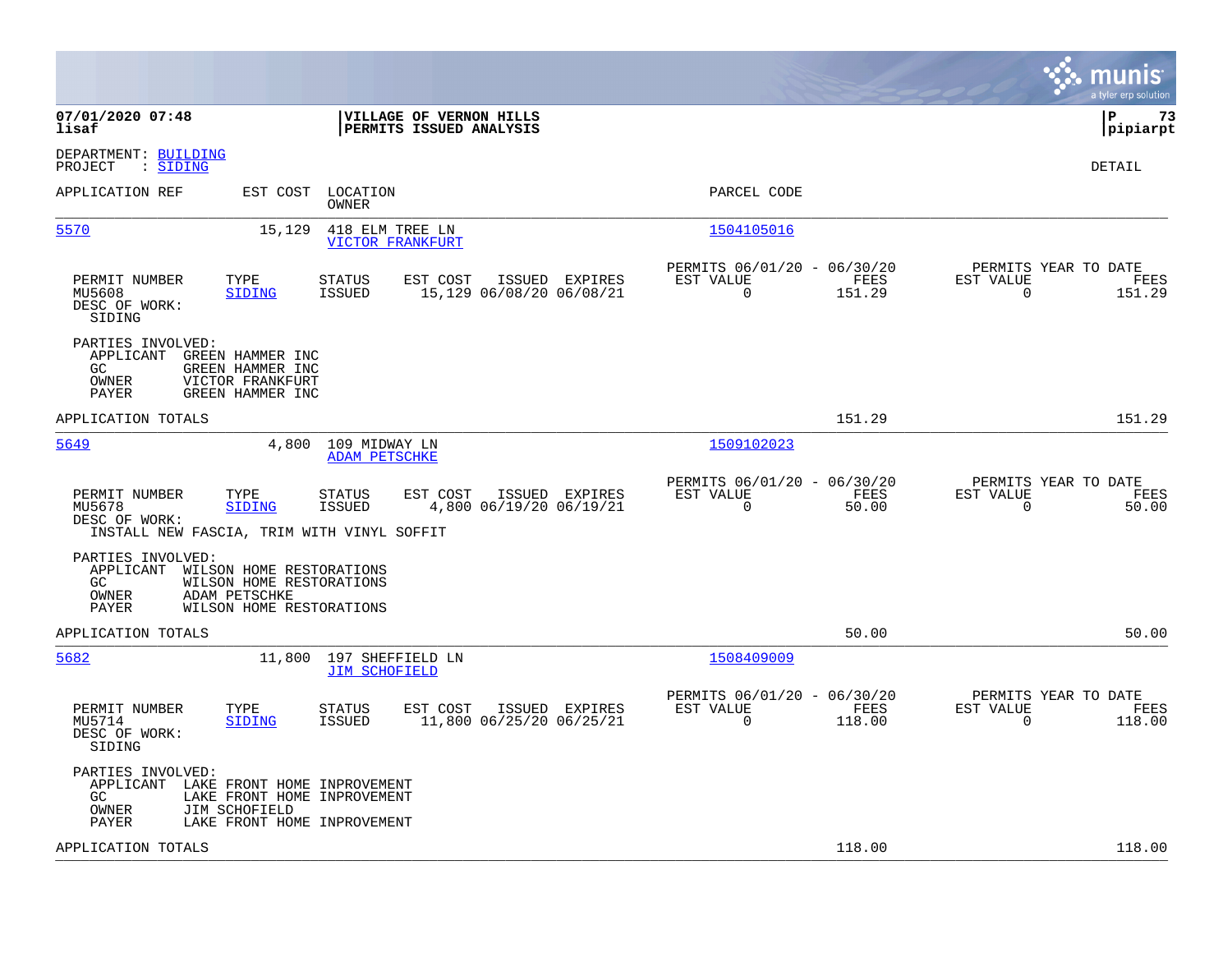|                                                                                                                                                                                            |                                                                           | munis<br>a tyler erp solution                                      |
|--------------------------------------------------------------------------------------------------------------------------------------------------------------------------------------------|---------------------------------------------------------------------------|--------------------------------------------------------------------|
| 07/01/2020 07:48<br><b>VILLAGE OF VERNON HILLS</b><br>lisaf<br>PERMITS ISSUED ANALYSIS<br>4,000<br>309 SHEFFIELD LN<br>5686<br>SCOTT T & LORI A KNESLEY                                    | 1508408004                                                                | ΙP<br>74<br> pipiarpt                                              |
| TYPE<br><b>STATUS</b><br>EST COST<br>PERMIT NUMBER<br>ISSUED<br><b>EXPIRES</b>                                                                                                             | PERMITS 06/01/20 - 06/30/20<br>FEES<br>EST VALUE                          | PERMITS YEAR TO DATE<br>EST VALUE<br>FEES                          |
| DEPARTMENT: BUILDING<br>: SIDING<br>PROJECT                                                                                                                                                |                                                                           | DETAIL                                                             |
| APPLICATION REF<br>EST COST<br>LOCATION                                                                                                                                                    | PARCEL CODE                                                               |                                                                    |
| OWNER<br>MU5725<br><b>ISSUED</b><br>4,000 06/26/20 06/26/21<br><b>SIDING</b><br>DESC OF WORK:<br>SIDING                                                                                    | $\mathbf 0$<br>50.00                                                      | 50.00<br>$\Omega$                                                  |
| PARTIES INVOLVED:<br>APPLICANT<br>SCOTT T & LORI A KNESLEY<br>SCOTT T & LORI A KNESLEY<br>GC<br>SCOTT T & LORI A KNESLEY<br>OWNER<br>PAYER<br>SCOTT T & LORI A KNESLEY                     |                                                                           |                                                                    |
| APPLICATION TOTALS                                                                                                                                                                         | 50.00                                                                     | 50.00                                                              |
| 5694<br>215 EAST LAKESIDE DR<br>7,000<br>FRANCISCO & MARIA D RODRIGUEZ                                                                                                                     | 1508104022                                                                |                                                                    |
| TYPE<br>EST COST<br>ISSUED EXPIRES<br>PERMIT NUMBER<br><b>STATUS</b><br>ISSUED<br>7,000 06/30/20 06/30/21<br>MU5740<br><b>SIDING</b><br>DESC OF WORK:<br>SIDING                            | PERMITS 06/01/20 - 06/30/20<br>EST VALUE<br>FEES<br>$\mathbf 0$<br>70.00  | PERMITS YEAR TO DATE<br>EST VALUE<br>FEES<br>$\mathbf 0$<br>70.00  |
| PARTIES INVOLVED:<br>APPLICANT<br>FRANCISCO & MARIA D RODRIGUEZ<br>GC<br>FRANCISCO & MARIA D RODRIGUEZ<br>FRANCISCO & MARIA D RODRIGUEZ<br>OWNER<br>FRANCISCO & MARIA D RODRIGUEZ<br>PAYER |                                                                           |                                                                    |
| APPLICATION TOTALS                                                                                                                                                                         | 70.00                                                                     | 70.00                                                              |
| 5697<br>13,921<br>630S HADDON CIR<br>RALPH B & DEBORAH S WYETH                                                                                                                             | 1508401038                                                                |                                                                    |
| PERMIT NUMBER<br>TYPE<br><b>STATUS</b><br>EST COST<br>ISSUED EXPIRES<br>13,921 06/30/20 06/30/21<br>MU5743<br><b>SIDING</b><br><b>ISSUED</b><br>DESC OF WORK:<br>NEW SIDING                | PERMITS 06/01/20 - 06/30/20<br>EST VALUE<br>FEES<br>$\mathbf 0$<br>139.21 | PERMITS YEAR TO DATE<br>EST VALUE<br>FEES<br>$\mathbf 0$<br>139.21 |
| PARTIES INVOLVED:<br>APPLICANT<br>SWISHER EXTERIORS, INC<br>GC<br>SWISHER EXTERIORS, INC<br>OWNER<br>RALPH B & DEBORAH S WYETH<br>PAYER<br>SWISHER EXTERIORS, INC                          |                                                                           |                                                                    |
| APPLICATION TOTALS<br>PROJECT TOTALS                                                                                                                                                       | 139.21<br>$\Omega$<br>578.50                                              | 139.21<br>$\Omega$<br>578.50                                       |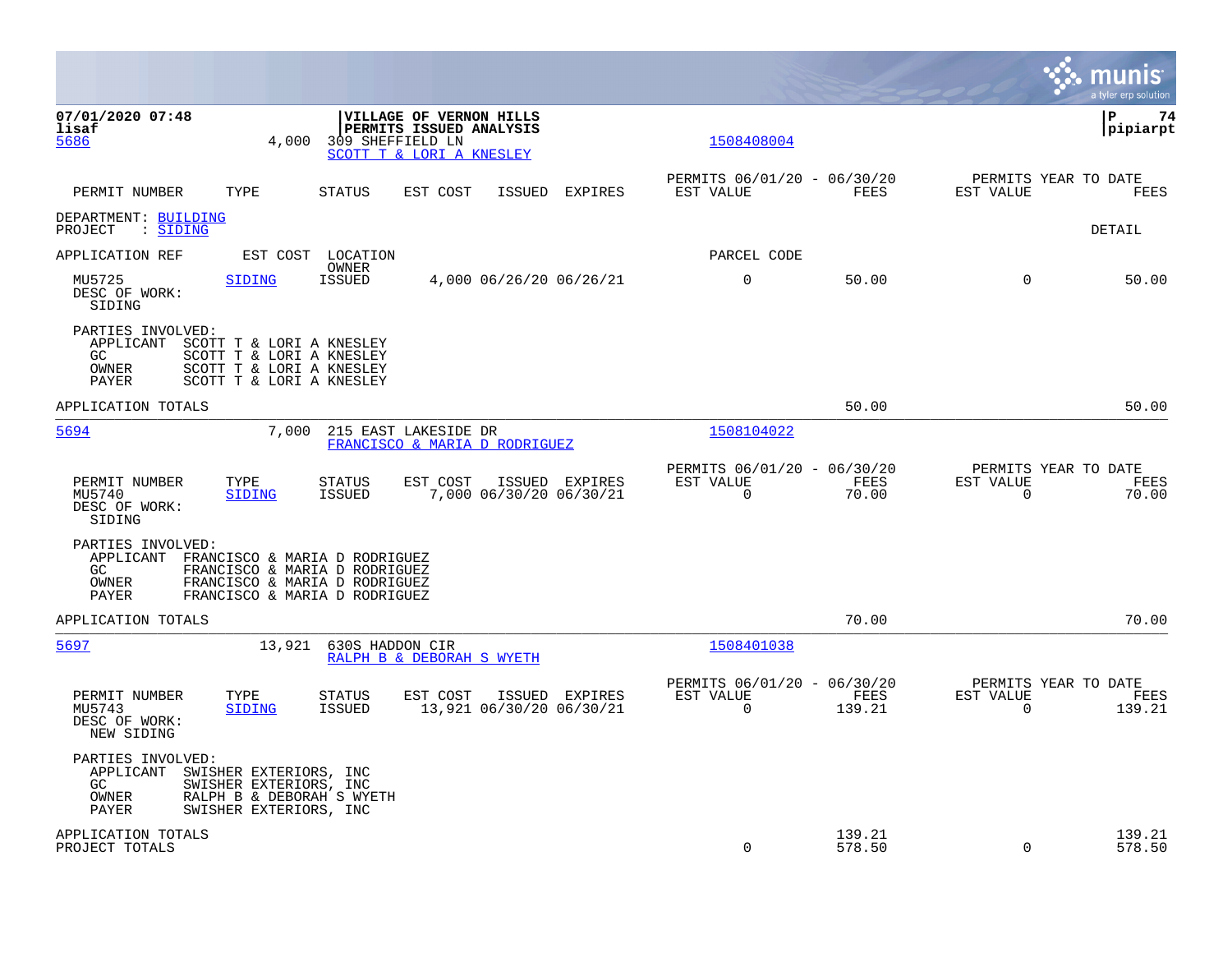|                                                                                                                                     |                                                                                                                      |                                                            |                |                                                         |                |                                                  | munis<br>a tyler erp solution |
|-------------------------------------------------------------------------------------------------------------------------------------|----------------------------------------------------------------------------------------------------------------------|------------------------------------------------------------|----------------|---------------------------------------------------------|----------------|--------------------------------------------------|-------------------------------|
| 07/01/2020 07:48<br>lisaf                                                                                                           |                                                                                                                      | VILLAGE OF VERNON HILLS<br>PERMITS ISSUED ANALYSIS         |                |                                                         |                |                                                  | lР<br>75<br> pipiarpt         |
| DEPARTMENT: BUILDING<br>: SWIMMING POOL/HOT TUB<br>PROJECT                                                                          |                                                                                                                      |                                                            |                |                                                         |                |                                                  | DETAIL                        |
| APPLICATION REF                                                                                                                     | EST COST<br>LOCATION<br>OWNER                                                                                        |                                                            |                | PARCEL CODE                                             |                |                                                  |                               |
| 5567                                                                                                                                | 400                                                                                                                  | 14 SOUTH STERLING HEIGHTS RD<br>ANDREW & MICHELLE L KABOFF |                | 1507211014                                              |                |                                                  |                               |
| PERMIT NUMBER<br>MU5691<br>DESC OF WORK:<br>SWIMMING POOL                                                                           | TYPE<br><b>STATUS</b><br>POOL/HOT<br><b>ISSUED</b>                                                                   | EST COST<br>400 06/22/20 06/22/21                          | ISSUED EXPIRES | PERMITS 06/01/20 - 06/30/20<br>EST VALUE<br>$\mathbf 0$ | FEES<br>30.00  | PERMITS YEAR TO DATE<br>EST VALUE<br>$\mathbf 0$ | FEES<br>30.00                 |
| PARTIES INVOLVED:<br>APPLICANT<br>GC.<br>OWNER<br>PAYER                                                                             | ANDREW & MICHELLE L KABOFF<br>ANDREW & MICHELLE L KABOFF<br>ANDREW & MICHELLE L KABOFF<br>ANDREW & MICHELLE L KABOFF |                                                            |                |                                                         |                |                                                  |                               |
| APPLICATION TOTALS                                                                                                                  |                                                                                                                      |                                                            |                |                                                         | 30.00          |                                                  | 30.00                         |
| 5628                                                                                                                                | 98,849<br>2365 SARAZEN DR<br><b>ANTHONY FERRARO</b>                                                                  |                                                            |                | 1129207002                                              |                |                                                  |                               |
| PERMIT NUMBER<br>MU5749<br>DESC OF WORK:<br>SWIMMING POOL/SPA                                                                       | TYPE<br>STATUS<br>POOL/HOT<br><b>ISSUED</b>                                                                          | EST COST<br>98,849 06/30/20 06/30/21                       | ISSUED EXPIRES | PERMITS 06/01/20 - 06/30/20<br>EST VALUE<br>$\Omega$    | FEES<br>988.49 | PERMITS YEAR TO DATE<br>EST VALUE<br>$\Omega$    | FEES<br>988.49                |
| PARTIES INVOLVED:<br>APPLICANT ANTHONY FERRARO<br>ELECTRICIA MATRIX ELECTRIC<br>FENCE<br>GC<br>OWNER                                | ARVIDSON POOLS & SPAS<br>ARVIDSON POOLS & SPAS<br>ANTHONY FERRARO                                                    |                                                            |                |                                                         |                |                                                  |                               |
| APPLICATION TOTALS                                                                                                                  |                                                                                                                      |                                                            |                |                                                         | 988.49         |                                                  | 988.49                        |
| 5633                                                                                                                                | 8,500<br>262 MONTCLAIR RD<br><b>WILLIAM MURPHY</b>                                                                   |                                                            |                | 1508409015                                              |                |                                                  |                               |
| PERMIT NUMBER<br>MU5719<br>DESC OF WORK:<br>SWIMMING POOL                                                                           | TYPE<br><b>STATUS</b><br><b>ISSUED</b><br>POOL/HOT                                                                   | EST COST<br>8,500 06/26/20 06/26/21                        | ISSUED EXPIRES | PERMITS 06/01/20 - 06/30/20<br>EST VALUE<br>$\mathbf 0$ | FEES<br>85.00  | PERMITS YEAR TO DATE<br>EST VALUE<br>$\mathbf 0$ | FEES<br>85.00                 |
| PARTIES INVOLVED:<br>APPLICANT ANDREW JONES<br>ELECTRICIA MMS ELECTRICAL INC<br>GC.<br>OMNI POOLS<br>OWNER<br>PAYER<br>ANDREW JONES | WILLIAM MURPHY                                                                                                       |                                                            |                |                                                         |                |                                                  |                               |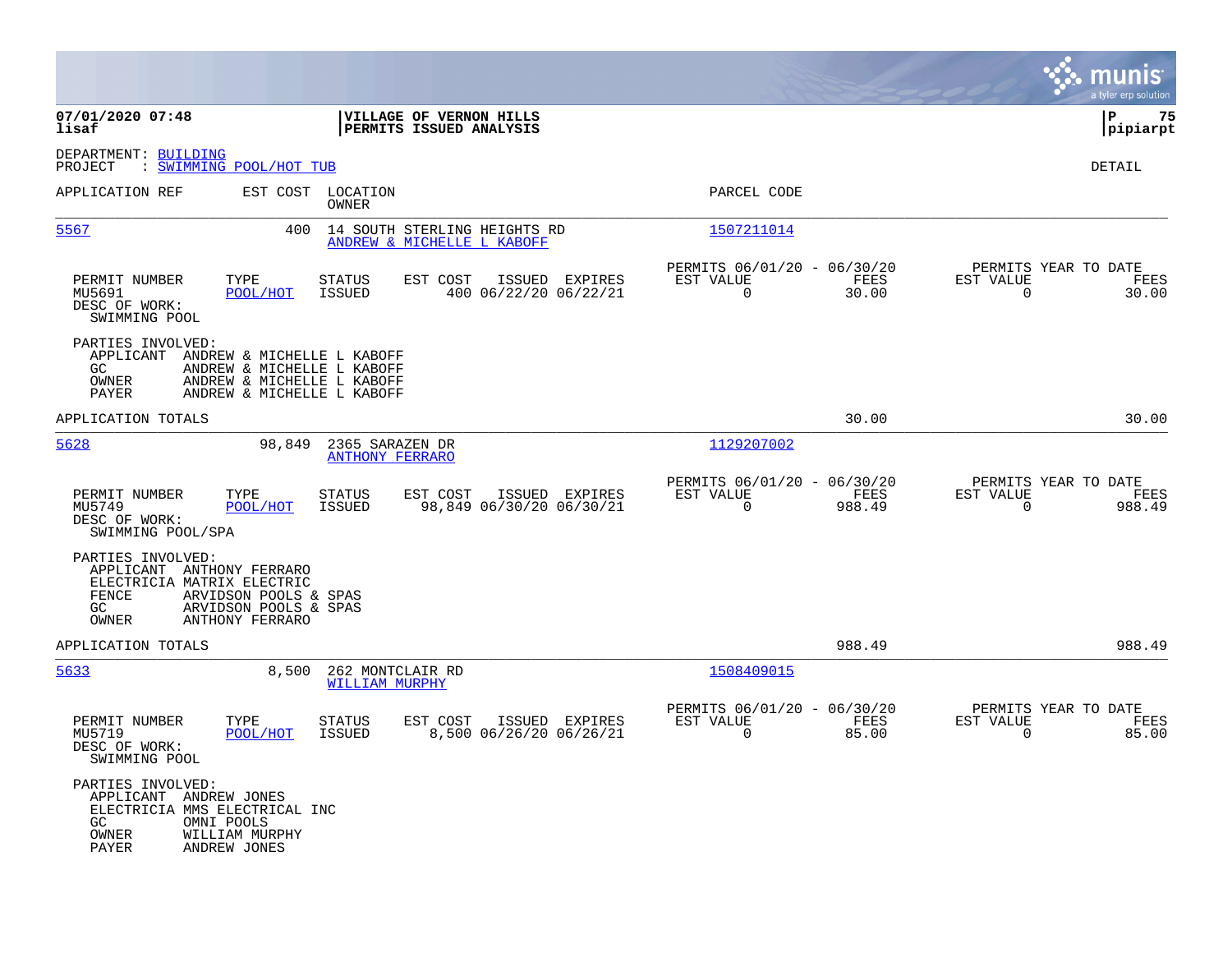|                                                 |                                                           |               | <b>munis</b><br>a tyler erp solution |
|-------------------------------------------------|-----------------------------------------------------------|---------------|--------------------------------------|
| 07/01/2020 07:48<br>lisaf<br>APPLICATION TOTALS | VILLAGE OF VERNON HILLS<br><b>PERMITS ISSUED ANALYSIS</b> | 85.00         | 76<br> pipiarpt<br>85.00             |
| DEPARTMENT: BUILDING<br>PROJECT                 | : SWIMMING POOL/HOT TUB                                   |               | DETAIL                               |
| APPLICATION REF                                 | EST COST<br>LOCATION<br>OWNER                             | PARCEL CODE   |                                      |
| PROJECT TOTALS                                  |                                                           | 1,103.49<br>0 | 1,103.49<br>0                        |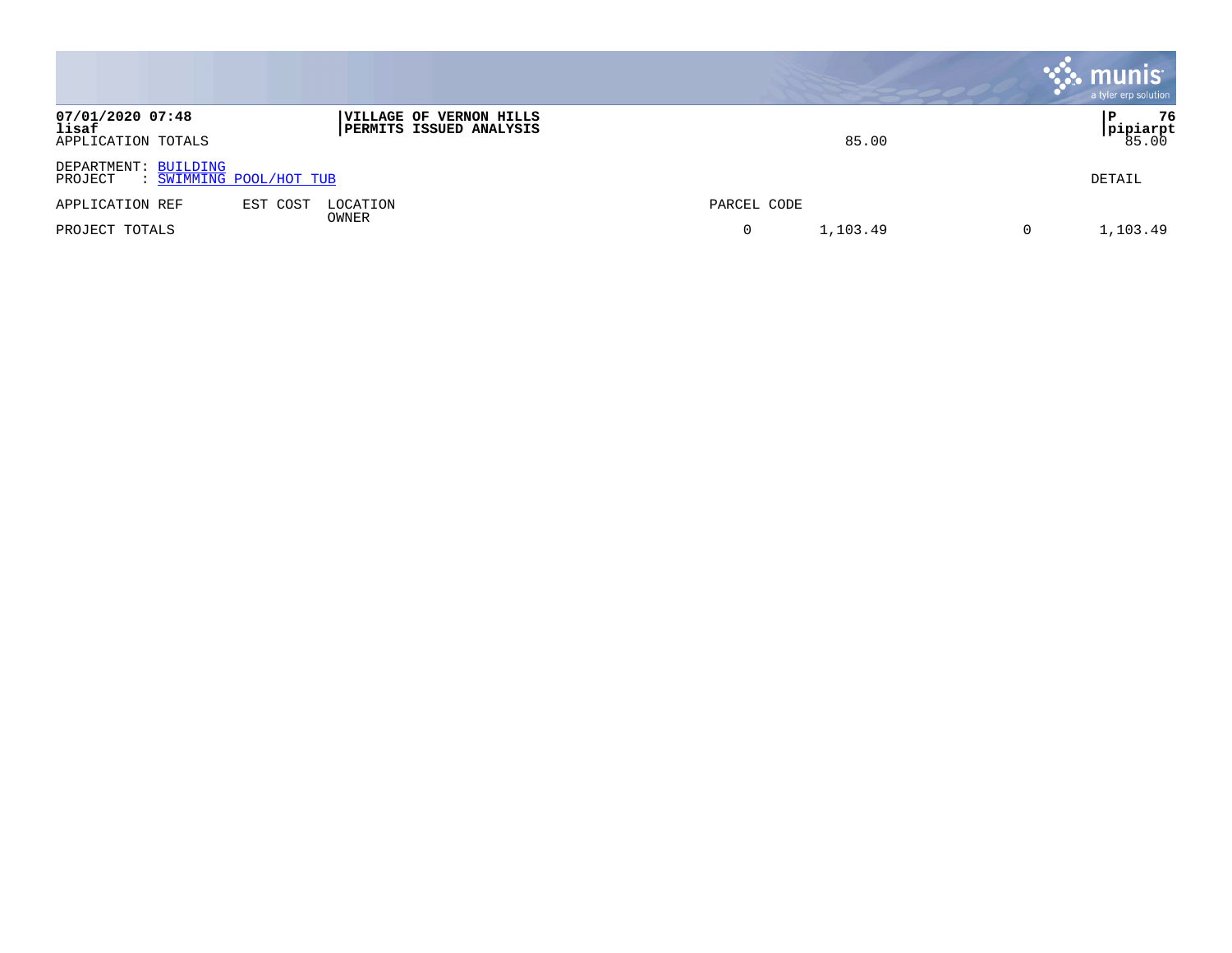|                                                                                                                                      |                                                                                       |                                                                        | munis<br>a tyler erp solution                                   |
|--------------------------------------------------------------------------------------------------------------------------------------|---------------------------------------------------------------------------------------|------------------------------------------------------------------------|-----------------------------------------------------------------|
| 07/01/2020 07:48<br>lisaf                                                                                                            | VILLAGE OF VERNON HILLS<br>PERMITS ISSUED ANALYSIS                                    |                                                                        | ΙP<br>77<br> pipiarpt                                           |
| DEPARTMENT: BUILDING<br>PROJECT<br>$:$ TENT                                                                                          |                                                                                       |                                                                        | DETAIL                                                          |
| EST COST<br>APPLICATION REF                                                                                                          | LOCATION<br>OWNER                                                                     | PARCEL CODE                                                            |                                                                 |
| 5612<br>$\Omega$                                                                                                                     | 506 HAWTHORN CTR<br><b>CENTENNIAL</b>                                                 | 1133401086                                                             |                                                                 |
| PERMIT NUMBER<br>TYPE<br>MU5642<br><b>TENT</b><br>DESC OF WORK:<br>TEMP TENT                                                         | <b>STATUS</b><br>EST COST<br>ISSUED EXPIRES<br>COMPLT<br>$0$ $06/12/20$ $06/15/21$    | PERMITS 06/01/20 - 06/30/20<br>EST VALUE<br>FEES<br>$\mathbf 0$<br>.00 | PERMITS YEAR TO DATE<br>EST VALUE<br>FEES<br>$\mathbf 0$<br>.00 |
| PARTIES INVOLVED:<br>APPLICANT<br>THE CLAIM COMPANY<br>GC<br>HOUSE OF RENTAL<br>OCCUPANT<br>THE CLAIM COMPANY<br>OWNER<br>CENTENNIAL |                                                                                       |                                                                        |                                                                 |
| APPLICATION TOTALS                                                                                                                   |                                                                                       | .00                                                                    | .00                                                             |
| 5698                                                                                                                                 | 1115 NORTH MILWAUKEE AVENUE<br>$\Omega$<br><b>PLACEHOLDER</b>                         | 1134302003                                                             |                                                                 |
| PERMIT NUMBER<br>TYPE<br>MU5745<br><b>TENT</b><br>DESC OF WORK:<br>TENT                                                              | <b>STATUS</b><br>EST COST<br>ISSUED EXPIRES<br>$0$ 06/30/20 06/30/21<br><b>ISSUED</b> | PERMITS 06/01/20 - 06/30/20<br>EST VALUE<br>FEES<br>$\mathbf 0$<br>.00 | PERMITS YEAR TO DATE<br>EST VALUE<br>FEES<br>$\mathbf 0$<br>.00 |
| PARTIES INVOLVED:<br>LAZY DOG<br>APPLICANT<br>GC<br>FUNTIME SERVICES<br>OWNER<br>PLACEHOLDER                                         |                                                                                       |                                                                        |                                                                 |
| APPLICATION TOTALS<br>PROJECT TOTALS                                                                                                 |                                                                                       | .00<br>$\mathbf 0$<br>.00                                              | .00<br>$\mathbf 0$<br>.00                                       |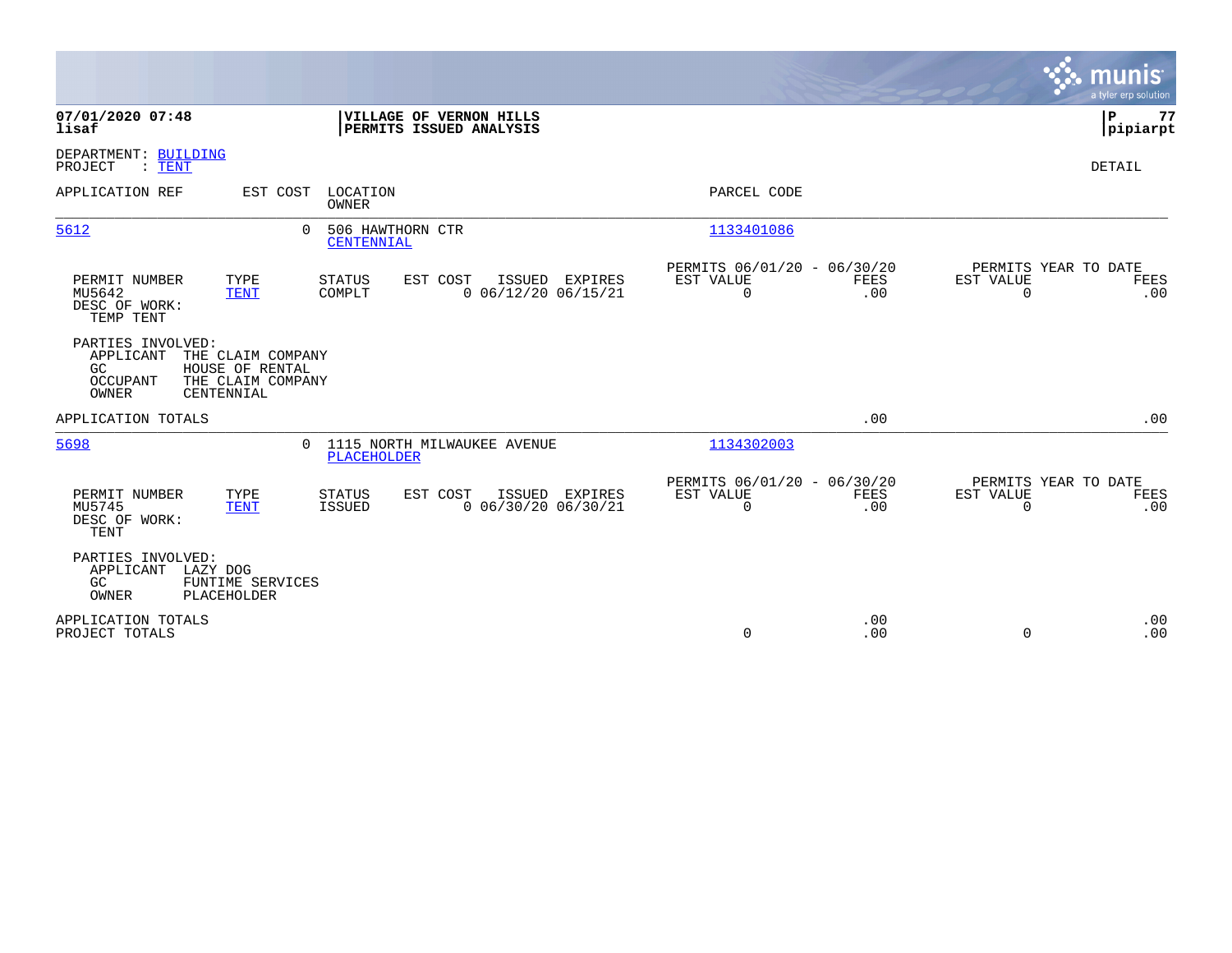|                                                                                                                |                                                                                                                            |                          |                                                          |                |                                                         |               |                                                  | munis<br>a tyler erp solution |
|----------------------------------------------------------------------------------------------------------------|----------------------------------------------------------------------------------------------------------------------------|--------------------------|----------------------------------------------------------|----------------|---------------------------------------------------------|---------------|--------------------------------------------------|-------------------------------|
| 07/01/2020 07:48<br>lisaf                                                                                      |                                                                                                                            |                          | VILLAGE OF VERNON HILLS<br>PERMITS ISSUED ANALYSIS       |                |                                                         |               |                                                  | ΙP<br>78<br> pipiarpt         |
| DEPARTMENT: BUILDING<br>: VOICE/DATA<br>PROJECT                                                                |                                                                                                                            |                          |                                                          |                |                                                         |               |                                                  | DETAIL                        |
| APPLICATION REF                                                                                                | EST COST                                                                                                                   | LOCATION<br><b>OWNER</b> |                                                          |                | PARCEL CODE                                             |               |                                                  |                               |
| 5582                                                                                                           | 1,000                                                                                                                      | <b>MCDONALDS</b>         | 700 NORTH MILWAUKEE AVE 147                              |                | 1503101001                                              |               |                                                  |                               |
| PERMIT NUMBER<br>MU5624<br>DESC OF WORK:<br>LOW VOLTAGE DATA                                                   | TYPE<br>VOICE/DATA COMPLT                                                                                                  | <b>STATUS</b>            | EST COST<br>1,000 06/09/20 06/26/21                      | ISSUED EXPIRES | PERMITS 06/01/20 - 06/30/20<br>EST VALUE<br>0           | FEES<br>30.00 | PERMITS YEAR TO DATE<br>EST VALUE<br>0           | FEES<br>30.00                 |
| PARTIES INVOLVED:<br>ELECTRICIA EDISON ELECTRIC<br>GC.<br>OWNER<br>PAYER                                       | EDISON ELECTRIC<br>MCDONALDS<br>CHESTER COCHRAN                                                                            |                          |                                                          |                |                                                         |               |                                                  |                               |
| APPLICATION TOTALS                                                                                             |                                                                                                                            |                          |                                                          |                |                                                         | 30.00         |                                                  | 30.00                         |
| 5621                                                                                                           | 3,000                                                                                                                      |                          | 935 LAKEVIEW PKY 198<br>POD ENTERPRISES LLC              |                | 1133302049                                              |               |                                                  |                               |
| PERMIT NUMBER<br>MU5652<br>DESC OF WORK:<br>VOICE DATA                                                         | TYPE<br><b>VOICE/DATA ISSUED</b>                                                                                           | <b>STATUS</b>            | EST COST<br>3,000 06/16/20 06/16/21                      | ISSUED EXPIRES | PERMITS 06/01/20 - 06/30/20<br>EST VALUE<br>0           | FEES<br>30.00 | PERMITS YEAR TO DATE<br>EST VALUE<br>0           | FEES<br>30.00                 |
| PARTIES INVOLVED:<br>APPLICANT FINISH LINE CONTRACTING INC<br>GC.<br>LOW VOLTAG ALL PRO TECH<br>OWNER<br>PAYER | FINISH LINE CONTRACTING INC<br>POD ENTERPRISES LLC<br>FINISH LINE CONTRACTING INC                                          |                          |                                                          |                |                                                         |               |                                                  |                               |
| APPLICATION TOTALS                                                                                             |                                                                                                                            |                          |                                                          |                |                                                         | 30.00         |                                                  | 30.00                         |
| 5680                                                                                                           | 4,925                                                                                                                      |                          | 901 NORTH MILWAUKEE AVENUE 300<br>PASSCO MELODY FARM DST |                | 1134302008                                              |               |                                                  |                               |
| PERMIT NUMBER<br>MU5711<br>DESC OF WORK:<br>DATA & TELEPHONE                                                   | TYPE<br><b>VOICE/DATA ISSUED</b>                                                                                           | <b>STATUS</b>            | EST COST<br>4,925 06/25/20 06/25/21                      | ISSUED EXPIRES | PERMITS 06/01/20 - 06/30/20<br>EST VALUE<br>$\mathbf 0$ | FEES<br>75.00 | PERMITS YEAR TO DATE<br>EST VALUE<br>$\mathbf 0$ | FEES<br>75.00                 |
| PARTIES INVOLVED:<br>APPLICANT<br>GC<br>OWNER<br>TELEPHONE<br>PAYER                                            | KNOWLEDGE PARTNER LLC<br>KNOWLEDGE PARTNER LLC<br>PASSCO MELODY FARM DST<br>KNOWLEDGE PARTNER LLC<br>KNOWLEDGE PARTNER LLC |                          |                                                          |                |                                                         |               |                                                  |                               |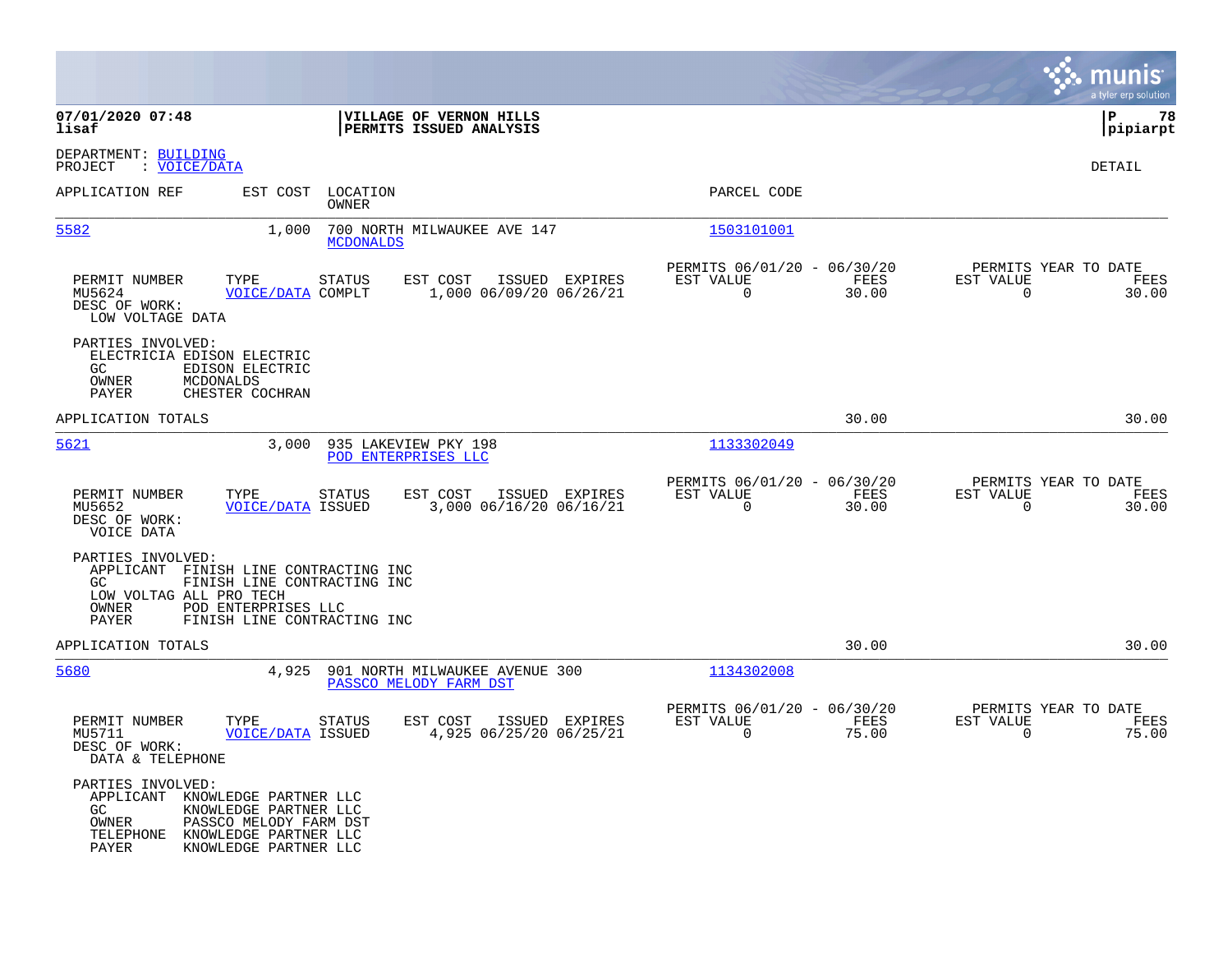|                                                                                                                       |                                  |                   |                                                          |         |                                               |                 |                                               | <u>munis</u><br>a tyler erp solution |
|-----------------------------------------------------------------------------------------------------------------------|----------------------------------|-------------------|----------------------------------------------------------|---------|-----------------------------------------------|-----------------|-----------------------------------------------|--------------------------------------|
| 07/01/2020 07:48<br>lisaf<br>APPLICATION TOTALS                                                                       |                                  |                   | VILLAGE OF VERNON HILLS<br>PERMITS ISSUED ANALYSIS       |         |                                               | 75.00           |                                               | l P<br>79<br> pipiarpt<br>75.00      |
| DEPARTMENT: BUILDING<br>: VOICE/DATA<br>PROJECT                                                                       |                                  |                   |                                                          |         |                                               |                 |                                               | DETAIL                               |
| APPLICATION REF                                                                                                       | EST COST                         | LOCATION<br>OWNER |                                                          |         | PARCEL CODE                                   |                 |                                               |                                      |
| 5691                                                                                                                  | 3,981                            |                   | 901 NORTH MILWAUKEE AVENUE 300<br>PASSCO MELODY FARM DST |         | 1134302008                                    |                 |                                               |                                      |
| PERMIT NUMBER<br>MU5736<br>DESC OF WORK:<br>VOICE/DATA                                                                | TYPE<br><b>VOICE/DATA ISSUED</b> | STATUS            | EST COST<br>ISSUED<br>3,981 06/29/20 06/29/21            | EXPIRES | PERMITS 06/01/20 - 06/30/20<br>EST VALUE<br>0 | FEES<br>75.00   | PERMITS YEAR TO DATE<br>EST VALUE<br>$\Omega$ | FEES<br>75.00                        |
| PARTIES INVOLVED:<br>APPLICANT<br>ADT<br>ELECTRICIA ADT<br>ADT<br>GC<br>OCCUPANT<br>WEST ELM<br>OWNER<br>PAYER<br>ADT | PASSCO MELODY FARM DST           |                   |                                                          |         |                                               |                 |                                               |                                      |
| APPLICATION TOTALS<br>PROJECT TOTALS                                                                                  |                                  |                   |                                                          |         | 0                                             | 75.00<br>210.00 | $\Omega$                                      | 75.00<br>210.00                      |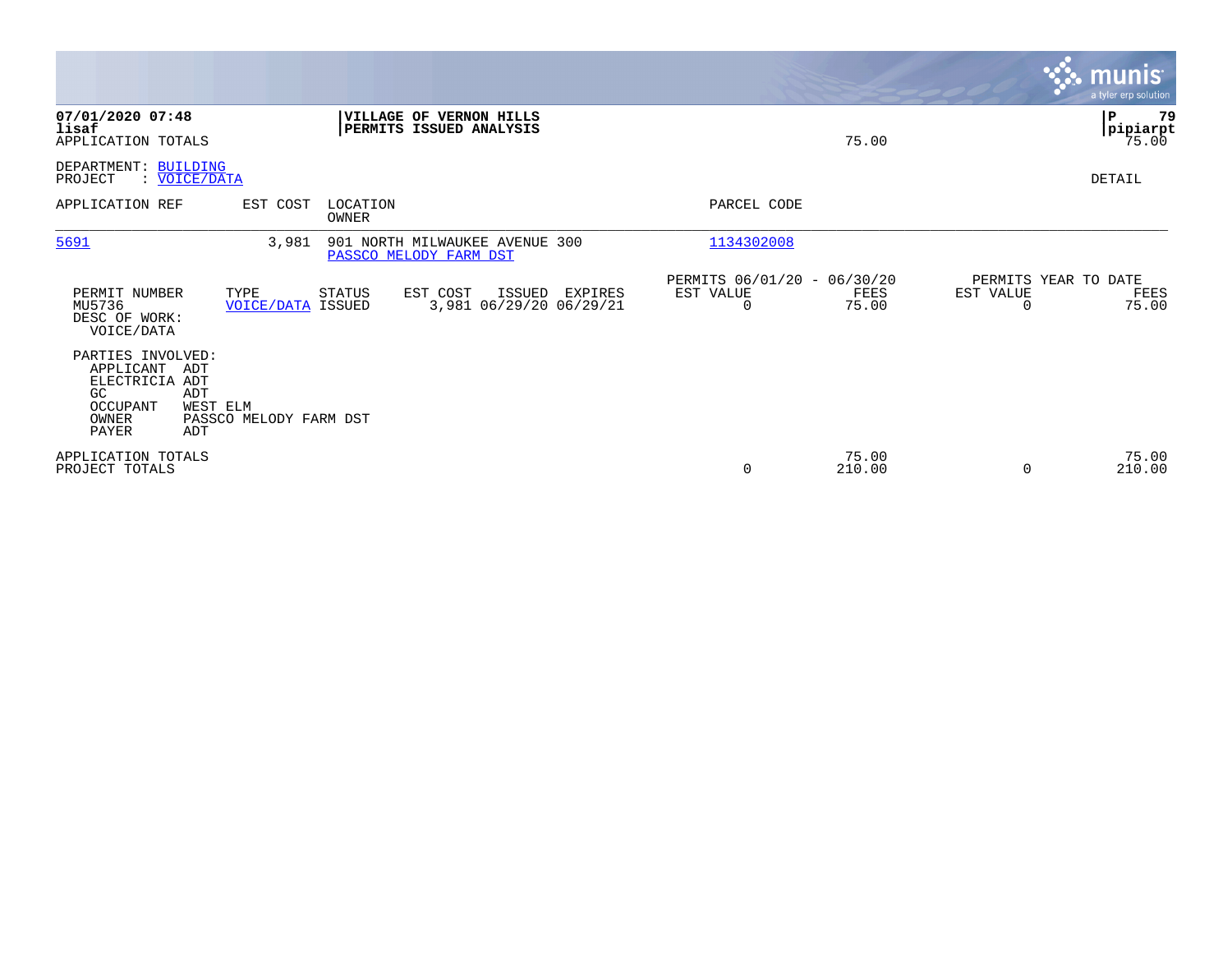|                                                                                                                                                                                                                                                  |                                                                        | munis<br>a tyler erp solution                                   |
|--------------------------------------------------------------------------------------------------------------------------------------------------------------------------------------------------------------------------------------------------|------------------------------------------------------------------------|-----------------------------------------------------------------|
| 07/01/2020 07:48<br>VILLAGE OF VERNON HILLS<br>PERMITS ISSUED ANALYSIS<br>lisaf                                                                                                                                                                  |                                                                        | P<br>80<br> pipiarpt                                            |
| DEPARTMENT: BUILDING<br>: WATER HEATER<br>PROJECT                                                                                                                                                                                                |                                                                        | <b>DETAIL</b>                                                   |
| APPLICATION REF<br>LOCATION<br>EST COST<br>OWNER                                                                                                                                                                                                 | PARCEL CODE                                                            |                                                                 |
| 1 GREENVALE RD<br><u>5361</u><br>2,067<br>DAVID B MILLUNCHICK                                                                                                                                                                                    | 1504102001                                                             |                                                                 |
| PERMIT NUMBER<br>TYPE<br>STATUS<br>EST COST<br>ISSUED EXPIRES<br>MU5426<br>WATER HEAT COMPLT<br>2,067 06/22/20 06/22/21<br>DESC OF WORK:<br>WATER HEATER                                                                                         | PERMITS 06/01/20 - 06/30/20<br>EST VALUE<br>FEES<br>$\mathbf 0$<br>.00 | PERMITS YEAR TO DATE<br>EST VALUE<br>FEES<br>$\mathbf 0$<br>.00 |
| PARTIES INVOLVED:<br>GC.<br>DRF TRUSTED PROPERTY SOLUTIONS<br>OWNER<br>DAVID B MILLUNCHICK<br><b>PAYER</b><br>DAVID B MILLUNCHICK                                                                                                                |                                                                        |                                                                 |
| APPLICATION TOTALS                                                                                                                                                                                                                               | .00                                                                    | .00                                                             |
| 5545<br>1,689<br>754 SUMMIT LN<br>HARISH AVULA & HARI CHANDANA BADDURU                                                                                                                                                                           | 1505208087                                                             |                                                                 |
| <b>STATUS</b><br>EST COST<br>PERMIT NUMBER<br>TYPE<br>ISSUED EXPIRES<br>WATER HEAT COMPLT<br>1,689 06/02/20 06/04/21<br>MU5582<br>DESC OF WORK:<br>WATER HEATER                                                                                  | PERMITS 06/01/20 - 06/30/20<br>EST VALUE<br>FEES<br>$\mathbf 0$<br>.00 | PERMITS YEAR TO DATE<br>EST VALUE<br>FEES<br>$\mathbf 0$<br>.00 |
| PARTIES INVOLVED:<br>APPLICANT<br>HARISH AVULA & HARI CHANDANA BADDURU<br>GC.<br>HARISH AVULA & HARI CHANDANA BADDURU<br><b>OWNER</b><br>HARISH AVULA & HARI CHANDANA BADDURU<br>PLUMBER<br>ABT<br>PAYER<br>HARISH AVULA & HARI CHANDANA BADDURU |                                                                        |                                                                 |
| APPLICATION TOTALS                                                                                                                                                                                                                               | .00                                                                    | .00                                                             |
| 5557<br>939<br>1056 SAINT CLAIR LN<br>DAVID S & DENISE M REILLY                                                                                                                                                                                  | 1507207010                                                             |                                                                 |
| PERMIT NUMBER<br>EST COST<br>TYPE<br>STATUS<br>ISSUED EXPIRES<br>939 06/03/20 06/19/21<br>MU5595<br>WATER HEAT COMPLT<br>DESC OF WORK:<br>WATER HEATER                                                                                           | PERMITS 06/01/20 - 06/30/20<br>EST VALUE<br><b>FEES</b><br>.00<br>0    | PERMITS YEAR TO DATE<br>EST VALUE<br>FEES<br>.00<br>0           |
| PARTIES INVOLVED:<br>APPLICANT<br>DAVID S & DENISE M REILLY<br>GC.<br>ABT<br>OWNER<br>DAVID S & DENISE M REILLY<br>PAYER<br>DAVID S & DENISE M REILLY                                                                                            |                                                                        |                                                                 |
| APPLICATION TOTALS                                                                                                                                                                                                                               | .00                                                                    | .00                                                             |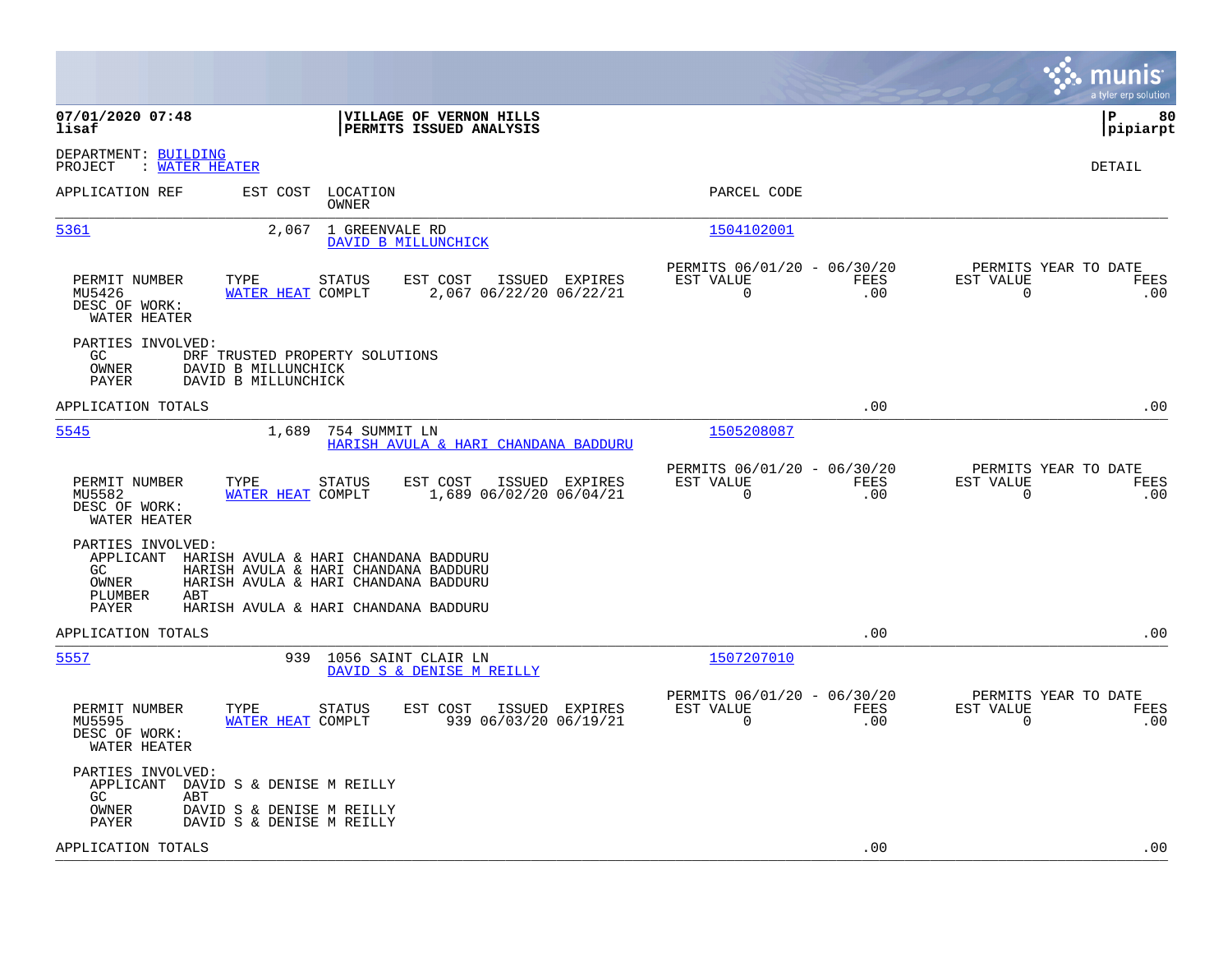|                                                                                                                       |                                                                      |                                                                                                        |                                                         |             |                                               | munis<br>a tyler erp solution |
|-----------------------------------------------------------------------------------------------------------------------|----------------------------------------------------------------------|--------------------------------------------------------------------------------------------------------|---------------------------------------------------------|-------------|-----------------------------------------------|-------------------------------|
| 07/01/2020 07:48<br>lisaf<br>5575                                                                                     | 700                                                                  | <b>VILLAGE OF VERNON HILLS</b><br>PERMITS ISSUED ANALYSIS<br>899 BELLE ISLE LN<br>LANCE & EMILY FRANKE | 1506411010                                              |             |                                               | lР<br>81<br> pipiarpt         |
| PERMIT NUMBER<br>TYPE                                                                                                 | <b>STATUS</b>                                                        | EST COST<br>ISSUED EXPIRES                                                                             | PERMITS 06/01/20 - 06/30/20<br>EST VALUE                | FEES        | PERMITS YEAR TO DATE<br>EST VALUE             | FEES                          |
| DEPARTMENT: BUILDING<br>PROJECT : WATER HEATER                                                                        |                                                                      |                                                                                                        |                                                         |             |                                               | DETAIL                        |
| APPLICATION REF                                                                                                       | EST COST LOCATION                                                    |                                                                                                        | PARCEL CODE                                             |             |                                               |                               |
| MU5615<br>DESC OF WORK:<br>WATER HEATER                                                                               | OWNER<br>WATER HEAT COMPLT                                           | 700 06/08/20 06/17/21                                                                                  | $\mathbf 0$                                             | .00         | $\Omega$                                      | .00                           |
| PARTIES INVOLVED:<br>APPLICANT LANCE & EMILY FRANKE<br>GC<br>OWNER<br>PLUMBER<br>ABT<br>PAYER                         | LANCE & EMILY FRANKE<br>LANCE & EMILY FRANKE<br>LANCE & EMILY FRANKE |                                                                                                        |                                                         |             |                                               |                               |
| APPLICATION TOTALS                                                                                                    |                                                                      |                                                                                                        |                                                         | .00         |                                               | .00                           |
| 5611                                                                                                                  |                                                                      | 1,175 38 SOUTH STERLING HEIGHTS RD<br><b>JON &amp; ELISE HAUPTMAN</b>                                  | 1507211016                                              |             |                                               |                               |
| PERMIT NUMBER<br>TYPE<br>MU5639<br>DESC OF WORK:<br>WATER HEATER                                                      | <b>STATUS</b><br>WATER HEAT COMPLT                                   | EST COST<br>ISSUED EXPIRES<br>1,175 06/12/20 06/17/21                                                  | PERMITS 06/01/20 - 06/30/20<br>EST VALUE<br>$\mathbf 0$ | FEES<br>.00 | PERMITS YEAR TO DATE<br>EST VALUE<br>0        | <b>FEES</b><br>.00            |
| PARTIES INVOLVED:<br>GC.<br>OWNER<br>PLUMBER<br>ABT<br>PAYER                                                          | JON & ELISE HAUPTMAN<br>JON & ELISE HAUPTMAN<br>JON & ELISE HAUPTMAN |                                                                                                        |                                                         |             |                                               |                               |
| APPLICATION TOTALS                                                                                                    |                                                                      |                                                                                                        |                                                         | .00         |                                               | .00                           |
| 5651                                                                                                                  | 1,200                                                                | 322 STONE FENCE RD<br>LAURIE L & RYAN J MITCHELL                                                       | 1509104018                                              |             |                                               |                               |
| PERMIT NUMBER<br>TYPE<br>MU5680<br>DESC OF WORK:<br>WATER HEATER                                                      | <b>STATUS</b><br>WATER HEAT COMPLT                                   | EST COST<br>ISSUED EXPIRES<br>1,200 06/23/20 06/23/21                                                  | PERMITS 06/01/20 - 06/30/20<br>EST VALUE<br>0           | FEES<br>.00 | PERMITS YEAR TO DATE<br>EST VALUE<br>$\Omega$ | FEES<br>.00                   |
| PARTIES INVOLVED:<br>APPLICANT<br>GABRIEL DAVID<br>GC.<br>GABRIEL DAVID<br>OWNER<br>PLUMBER<br>GABRIEL DAVID<br>PAYER | LAURIE L & RYAN J MITCHELL<br>LAURIE L & RYAN J MITCHELL             |                                                                                                        |                                                         |             |                                               |                               |
| APPLICATION TOTALS                                                                                                    |                                                                      |                                                                                                        |                                                         | .00         |                                               | .00                           |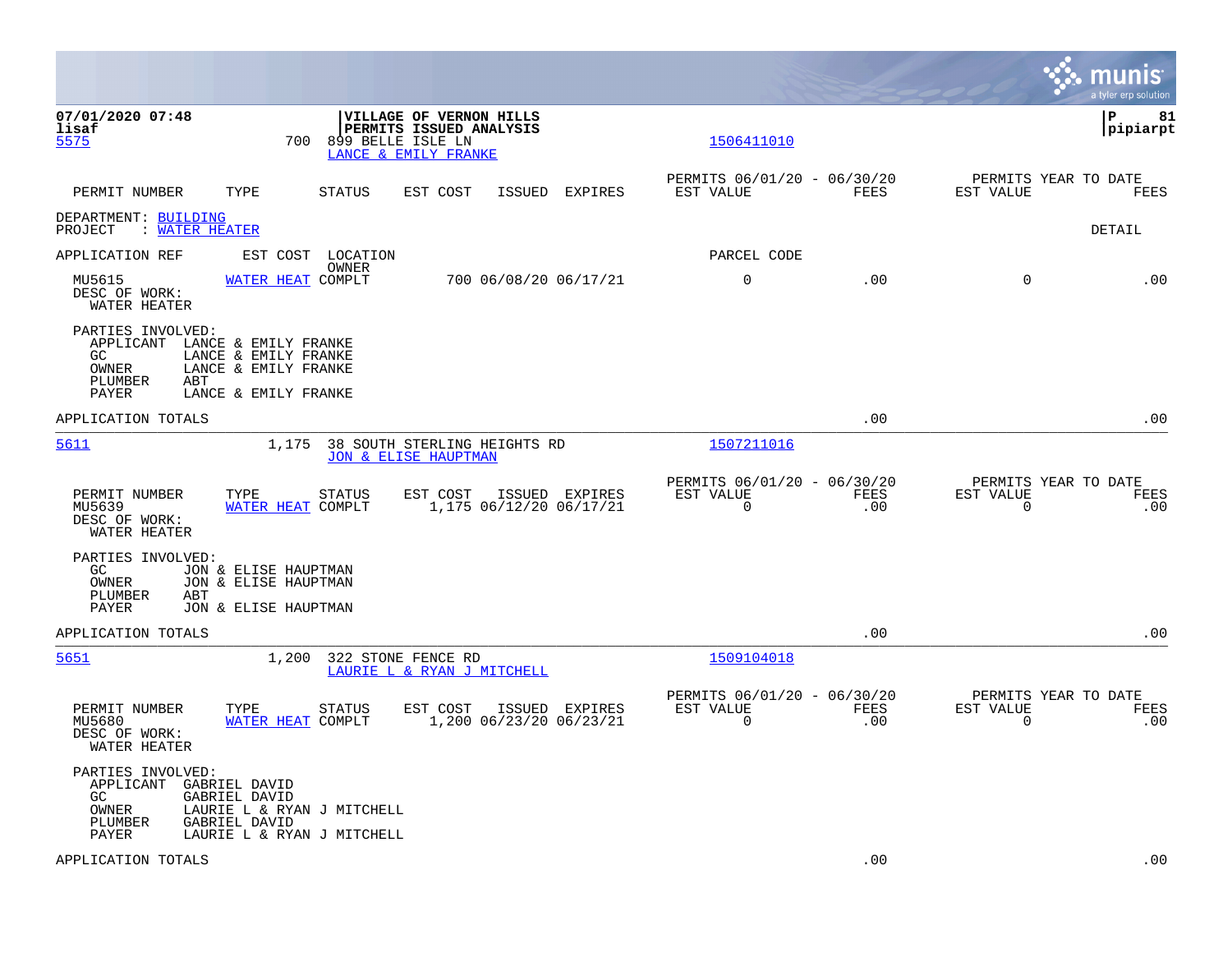|                                                                                                                                                                                                                   |                                           |                                                         |                    |                          | munis<br>a tyler erp solution       |
|-------------------------------------------------------------------------------------------------------------------------------------------------------------------------------------------------------------------|-------------------------------------------|---------------------------------------------------------|--------------------|--------------------------|-------------------------------------|
| 07/01/2020 07:48<br>VILLAGE OF VERNON HILLS<br>lisaf<br><b>PERMITS ISSUED ANALYSIS</b>                                                                                                                            |                                           |                                                         |                    |                          | P<br>82<br> pipiarpt                |
| DEPARTMENT: BUILDING<br>: WATER HEATER<br>PROJECT                                                                                                                                                                 |                                           |                                                         |                    |                          | <b>DETAIL</b>                       |
| APPLICATION REF<br>EST COST<br>LOCATION<br>OWNER                                                                                                                                                                  |                                           | PARCEL CODE                                             |                    |                          |                                     |
| 334 TALLY HO DR<br>5654<br>1,061<br>LEONARD & LINDA DIGATI                                                                                                                                                        |                                           | 1508218018                                              |                    |                          |                                     |
| PERMIT NUMBER<br>TYPE<br>EST COST<br>STATUS<br>MU5687<br>WATER HEAT ISSUED<br>DESC OF WORK:<br>WATER HEATER                                                                                                       | ISSUED EXPIRES<br>1,061 06/22/20 06/22/21 | PERMITS 06/01/20 - 06/30/20<br>EST VALUE<br>$\mathbf 0$ | <b>FEES</b><br>.00 | EST VALUE<br>$\mathbf 0$ | PERMITS YEAR TO DATE<br>FEES<br>.00 |
| PARTIES INVOLVED:<br>GC<br>ABT<br>OWNER<br>LEONARD & LINDA DIGATI<br><b>PAYER</b><br>LEONARD & LINDA DIGATI                                                                                                       |                                           |                                                         |                    |                          |                                     |
| APPLICATION TOTALS                                                                                                                                                                                                |                                           |                                                         | .00                |                          | .00                                 |
| 5661<br>377 EVERGREEN DR<br>1,000<br><b>JULIAN ARCE</b>                                                                                                                                                           |                                           | 1508215001                                              |                    |                          |                                     |
| EST COST<br>PERMIT NUMBER<br>TYPE<br><b>STATUS</b><br>MU5701<br>WATER HEAT ISSUED<br>DESC OF WORK:<br>WATER HEATER                                                                                                | ISSUED EXPIRES<br>1,000 06/23/20 06/23/21 | PERMITS 06/01/20 - 06/30/20<br>EST VALUE<br>$\Omega$    | FEES<br>.00        | EST VALUE<br>$\Omega$    | PERMITS YEAR TO DATE<br>FEES<br>.00 |
| PARTIES INVOLVED:<br>APPLICANT<br>B. KIESGEN PLUMBING INC<br>GC<br><b>B. KIESGEN PLUMBING INC</b><br>OWNER<br><b>JULIAN ARCE</b><br>B. KIESGEN PLUMBING INC<br>PLUMBER<br><b>PAYER</b><br>B. KIESGEN PLUMBING INC |                                           |                                                         |                    |                          |                                     |
| APPLICATION TOTALS<br>PROJECT TOTALS                                                                                                                                                                              |                                           | $\mathbf 0$                                             | .00<br>.00         | $\Omega$                 | .00<br>.00                          |